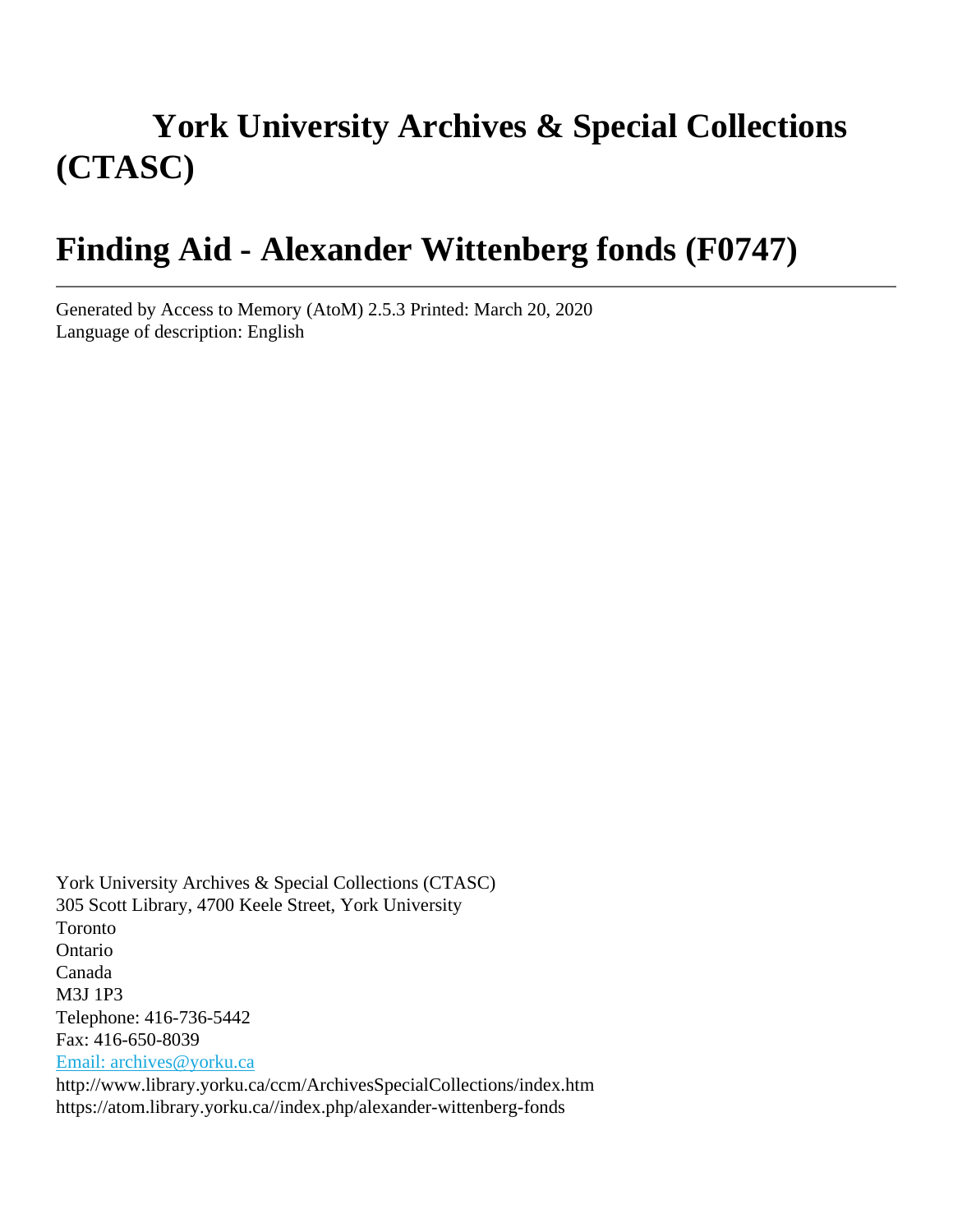## **Table of contents**

|  | - 20 |  |
|--|------|--|
|  |      |  |
|  |      |  |
|  |      |  |
|  |      |  |
|  |      |  |
|  |      |  |
|  |      |  |
|  |      |  |
|  |      |  |
|  |      |  |
|  |      |  |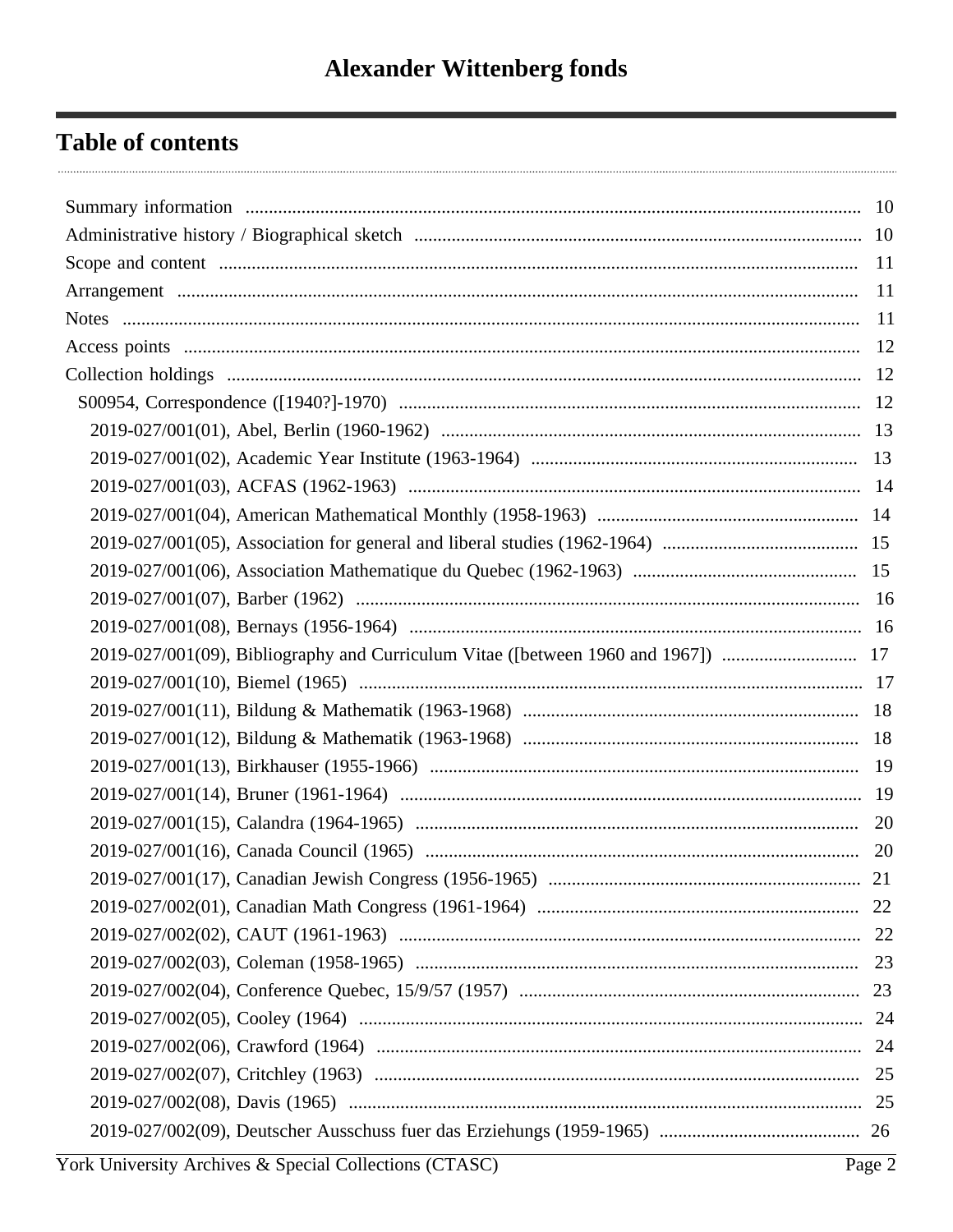| 30 |    |
|----|----|
|    |    |
|    |    |
|    |    |
|    |    |
|    |    |
|    |    |
|    |    |
|    |    |
|    |    |
|    |    |
|    |    |
|    |    |
|    |    |
|    |    |
|    |    |
|    | 38 |
|    |    |
|    |    |
|    |    |
|    |    |
|    |    |
|    |    |
|    |    |
|    |    |
|    |    |
|    |    |
|    |    |
|    |    |
|    |    |
|    |    |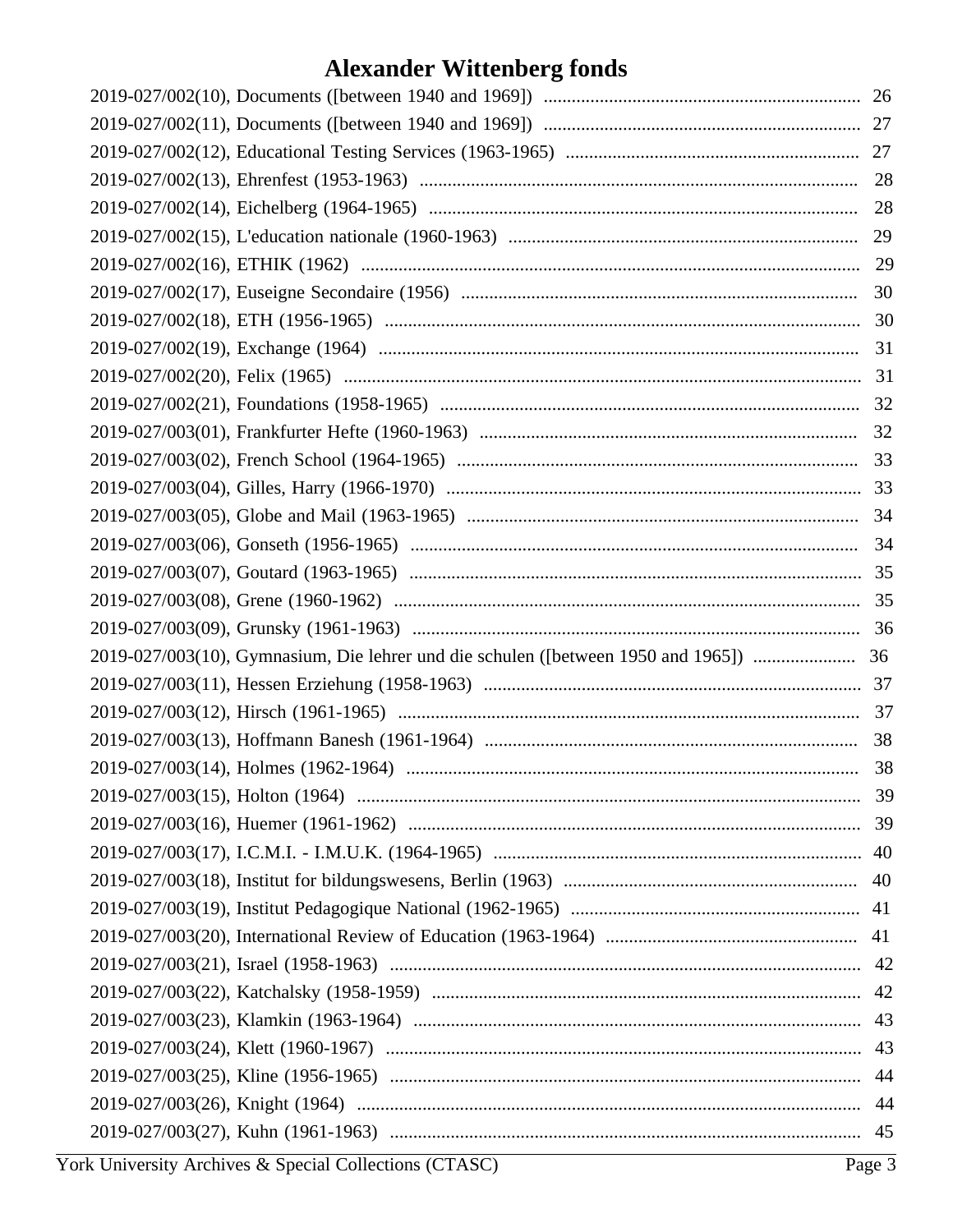| 46 |     |
|----|-----|
|    | 46  |
|    | 47  |
|    | 47  |
|    | 48  |
|    | 48  |
|    | 49  |
|    | 49  |
|    |     |
|    | 50  |
|    |     |
|    | 51  |
|    |     |
|    |     |
|    |     |
|    |     |
|    | 54  |
|    |     |
|    |     |
|    |     |
|    |     |
|    | -57 |
|    |     |
|    |     |
|    |     |
|    |     |
|    |     |
|    |     |
|    |     |
|    |     |
|    |     |
|    |     |
|    |     |
|    |     |
|    |     |
|    |     |
|    |     |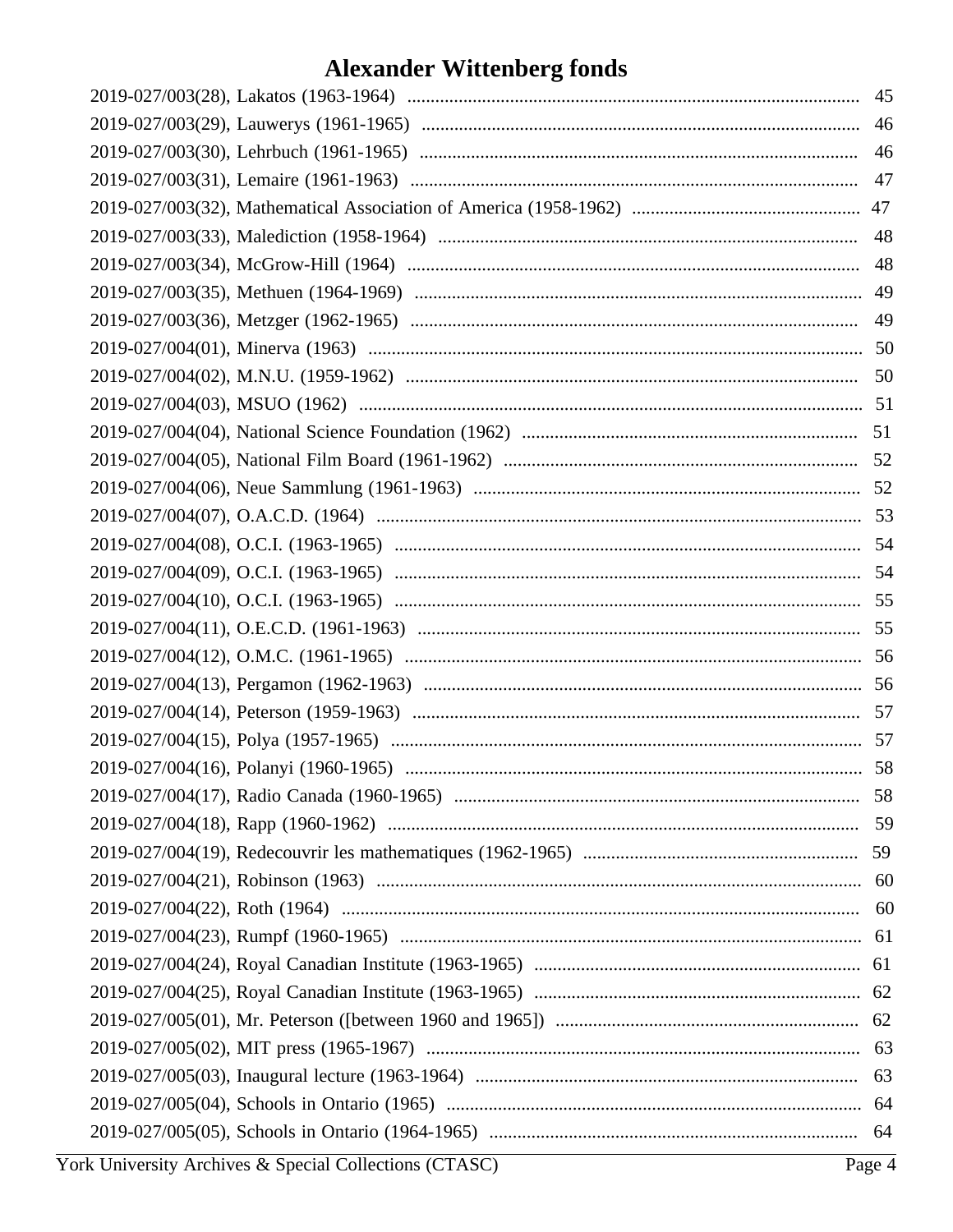| 66 |
|----|
| 67 |
| 67 |
| 68 |
| 68 |
|    |
| 69 |
|    |
|    |
|    |
|    |
|    |
|    |
|    |
|    |
|    |
|    |
|    |
|    |
| 76 |
|    |
|    |
|    |
|    |
| 79 |
|    |
| 80 |
|    |
|    |
|    |
|    |
|    |
| 83 |
|    |
|    |
|    |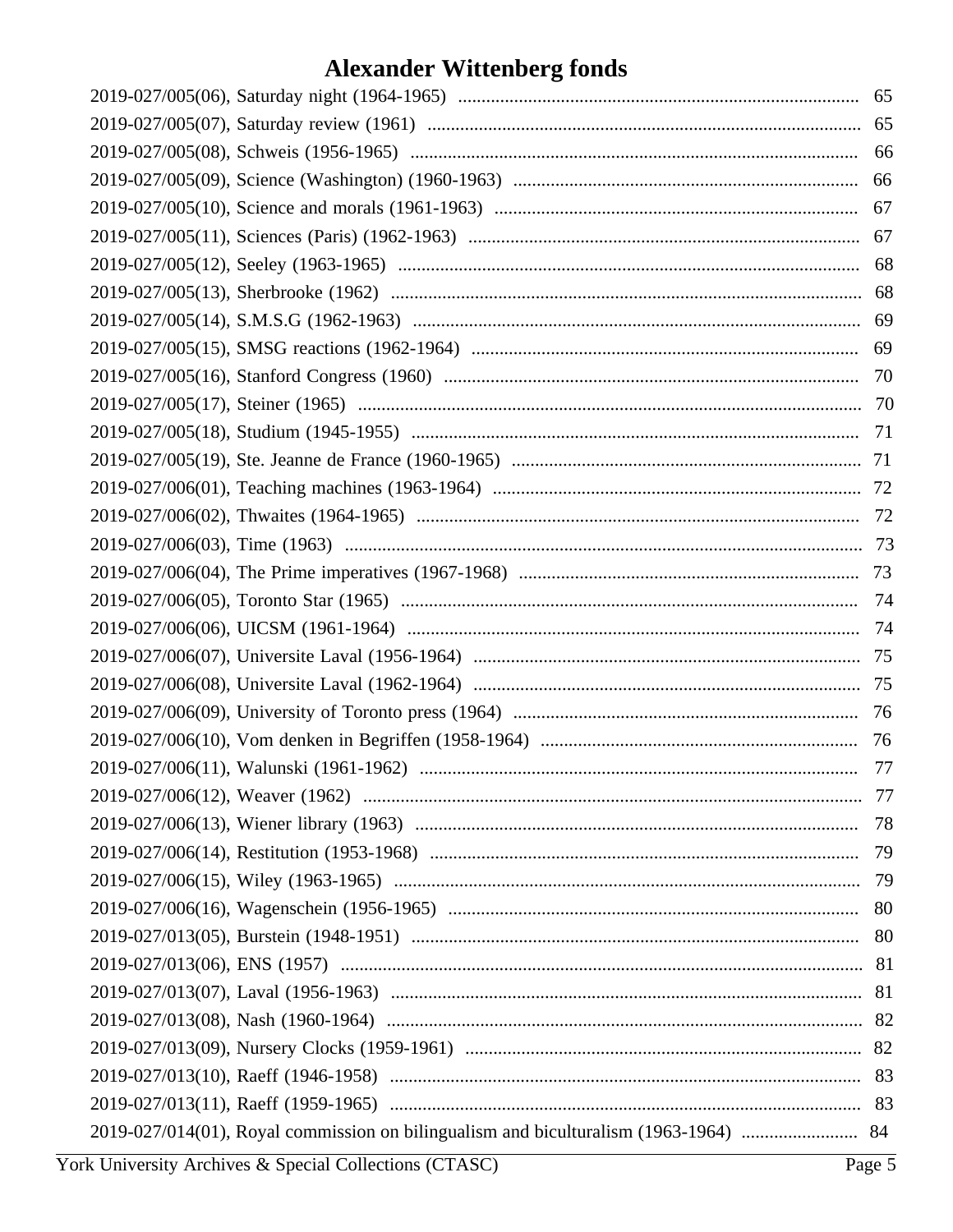| 101 |
|-----|
| 102 |
| 102 |
|     |
|     |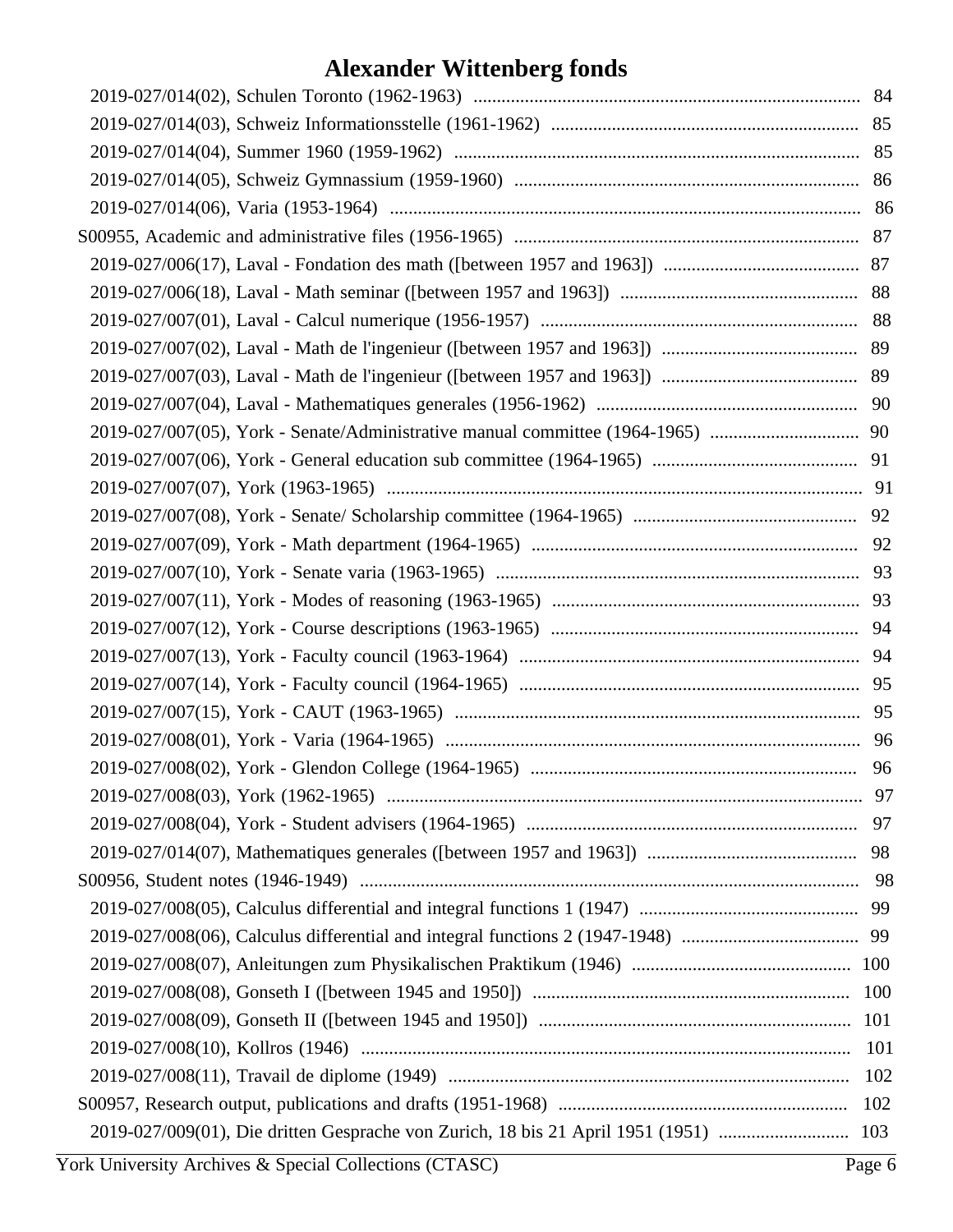| 2019-027/009(03), Quelques Remarques sur la dualite theorie-experience en morale (1953)  104       |     |
|----------------------------------------------------------------------------------------------------|-----|
| 2019-027/009(04), Haskell B. Curry : Outlines of a formalist philosophy of mathematics (1953)  104 |     |
| 2019-027/009(05), Uber adaquate problemstellung in der mathematischen grundlagenforschung          |     |
|                                                                                                    | 105 |
| 2019-027/009(06), Uber adaquate problemstellung in der mathematischen grundlagenforschung. Eine    |     |
|                                                                                                    | 105 |
|                                                                                                    | 106 |
| 2019-027/009(08), Mathematik als humanistisches bildungsfach im mittelschulunterricht (1956)  106  |     |
|                                                                                                    | 107 |
| 2019-027/009(10), Sur la formation des futurs professeurs de l'enseignement secondaire (1957)  107 |     |
|                                                                                                    |     |
|                                                                                                    |     |
|                                                                                                    |     |
|                                                                                                    |     |
|                                                                                                    |     |
|                                                                                                    |     |
|                                                                                                    |     |
| 2019-027/009(18), Review: The teaching of mathematics; Teaching mathematics in secondary schools   |     |
|                                                                                                    |     |
| 2019-027/009(19), Reflexions sur d'un professor canadien sur l'enseignement francais (1961)  112   |     |
| 2019-027/009(20), Ist echte gymnasiale bildung ohne studium der alten sprachen moglich?            |     |
|                                                                                                    |     |
|                                                                                                    |     |
| 2019-027/009(22), Methodes actives dans l'enseignement des mathemaiques (1961)  113                |     |
| 2019-027/009(23), Einfuhrung einer neuen denkweise im mathematikunterricht? (1961)  114            |     |
|                                                                                                    |     |
|                                                                                                    |     |
|                                                                                                    |     |
| 2019-027/009(27), An early reactionary attack on the improvement of mathematical education         |     |
|                                                                                                    |     |
| 2019-027/009(28), Comments in a symposium on the training of mathematics teachers (1961)  116      |     |
| 2019-027/010(01), May philosophy of science preach empiricism and practice apriorism?              |     |
|                                                                                                    |     |
|                                                                                                    |     |
| 2019-027/010(03), A propos du programme de mathematiques de high school (1962)  118                |     |
| 2019-027/010(04), Formation et information scientifiques dans l'enseignement secondaire            |     |
|                                                                                                    | 119 |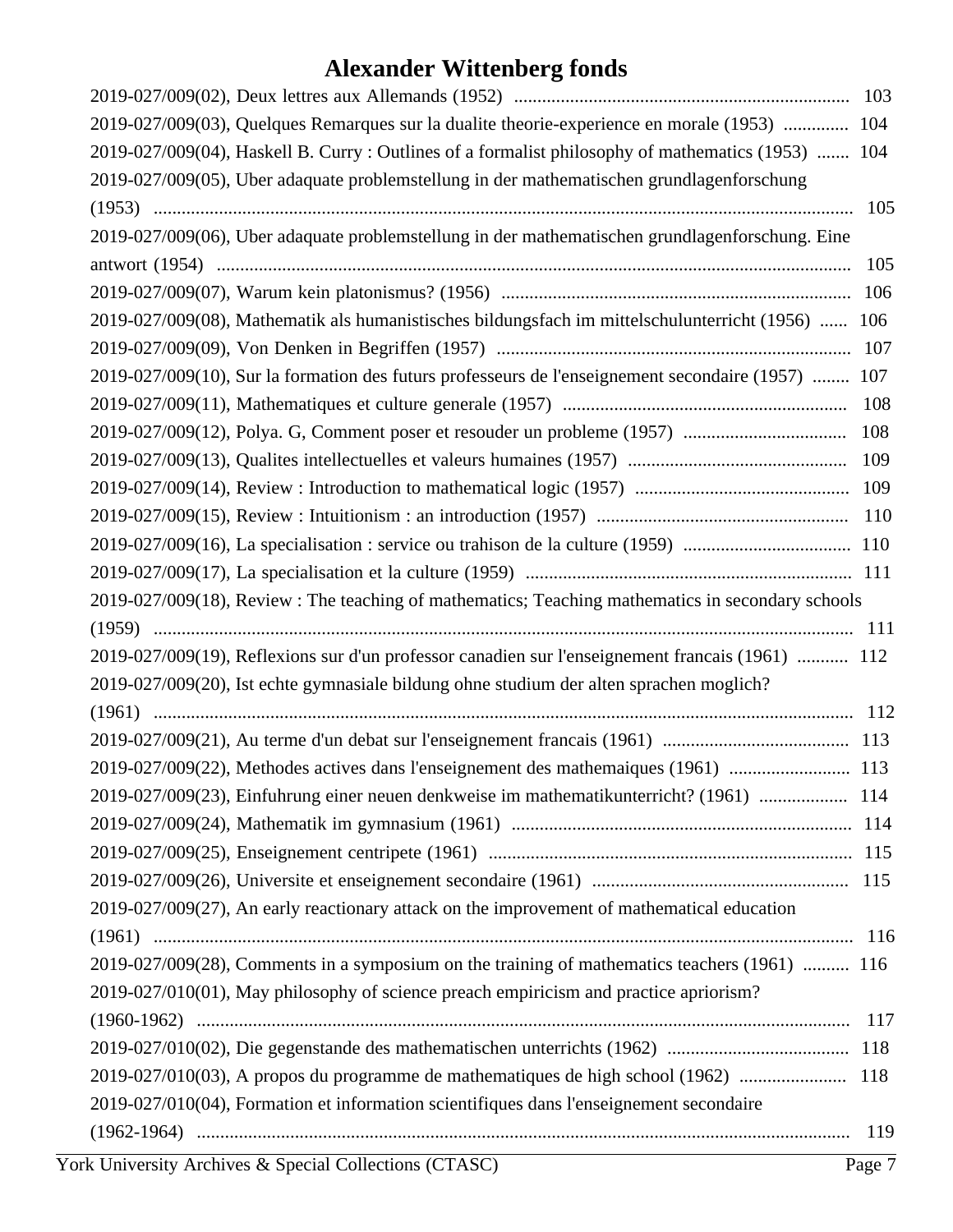| 2019-027/010(05), Uber den mathematischen unterricht der hoheren schule (1962-1963)  119              |     |  |
|-------------------------------------------------------------------------------------------------------|-----|--|
|                                                                                                       |     |  |
|                                                                                                       |     |  |
| 2019-027/010(08), Le role formateur du scepticisme dans l'enseignement des sciences (1963)  121       |     |  |
|                                                                                                       |     |  |
|                                                                                                       |     |  |
|                                                                                                       |     |  |
| 2019-027/010(12), General education as a challenge for creative scholarship (1964)  123               |     |  |
|                                                                                                       |     |  |
|                                                                                                       |     |  |
|                                                                                                       |     |  |
| 2019-027/010(16), An example of progressive University legislation : the York University act 1959     |     |  |
|                                                                                                       | 125 |  |
|                                                                                                       | 125 |  |
|                                                                                                       | 126 |  |
| 2019-027/010(19), Questionnaire sur l'enseignement des mathematiques (1965)  126                      |     |  |
| 2019-027/011(01), Priorities and responsibilities in the reform of mathematical education (1965)  127 |     |  |
|                                                                                                       | 127 |  |
|                                                                                                       |     |  |
|                                                                                                       |     |  |
|                                                                                                       |     |  |
|                                                                                                       |     |  |
|                                                                                                       |     |  |
|                                                                                                       | 130 |  |
|                                                                                                       | 131 |  |
| $2019-027/011(11)$ , Quebec : the "revolution" with the wrong address ([between 1960 and 1965])  131  |     |  |
|                                                                                                       | 132 |  |
| 2019-027/011(13), Comments concerning the report on the proposal for general and advance levels of    |     |  |
|                                                                                                       | 132 |  |
|                                                                                                       | 133 |  |
|                                                                                                       | 133 |  |
|                                                                                                       |     |  |
| 2019-027/012(04), The crucial issue : training the teachers ([between 1960 and 1965])                 | 134 |  |
| 2019-027/012(05), Newspaper clippings : op-eds, letters to editors (1955-1965)                        | 135 |  |
|                                                                                                       |     |  |
|                                                                                                       |     |  |
| 2019-027/012(08), Bildung und mathematik - drafts (2) ([between 1960 and 1963])                       | 136 |  |
| 2019-027/012(09), Bildung und mathematik - drafts (3) ([between 1960 and 1963])  137                  |     |  |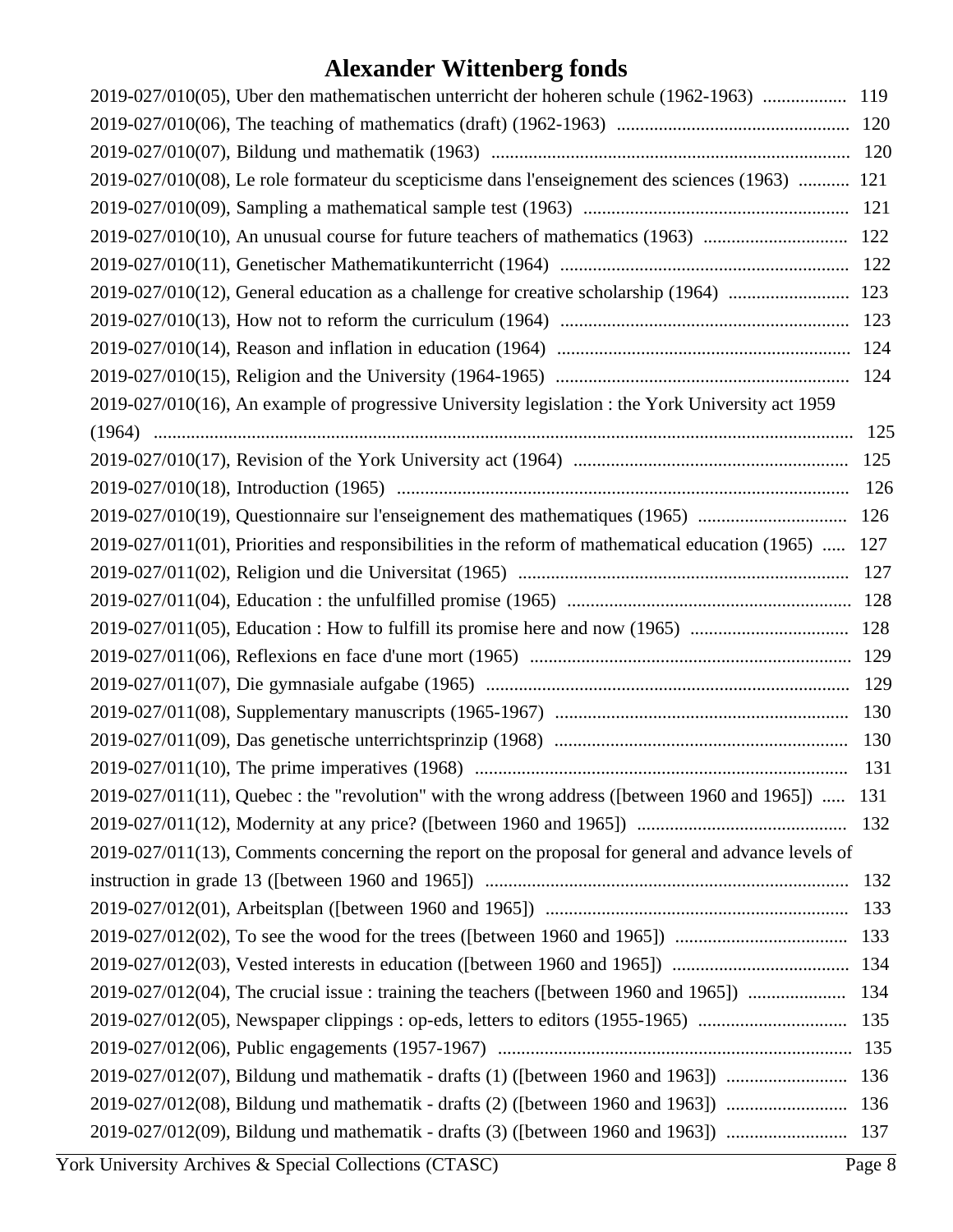| 2019-027/012(10), Number: A case study in knowledge ([between 1960 and 1965]) | 137 |
|-------------------------------------------------------------------------------|-----|
|                                                                               | 138 |
|                                                                               |     |
|                                                                               |     |
|                                                                               |     |
|                                                                               |     |
|                                                                               |     |
|                                                                               |     |
|                                                                               |     |
|                                                                               |     |
|                                                                               |     |
|                                                                               | 143 |
|                                                                               | 143 |
|                                                                               |     |
|                                                                               |     |
|                                                                               |     |
|                                                                               |     |
|                                                                               |     |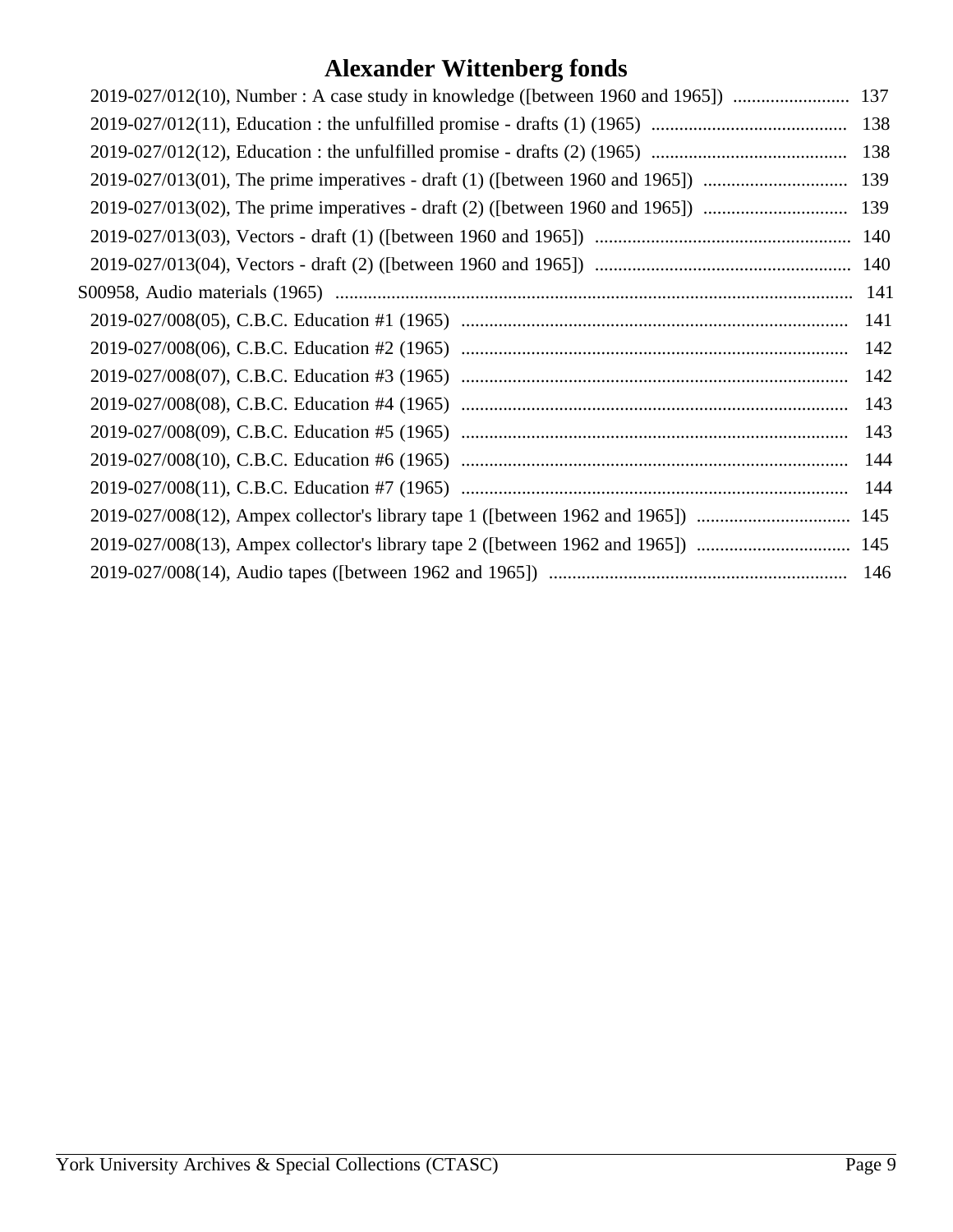## <span id="page-9-0"></span>**Summary information**

| <b>Repository:</b>           | York University Archives & Special Collections (CTASC) |
|------------------------------|--------------------------------------------------------|
| <b>Title:</b>                | Alexander Wittenberg fonds                             |
| ID:                          | F0747                                                  |
| Date:                        | $[1940?]$ -1970 (date of creation)                     |
| Language:                    | English                                                |
| Language:                    | French                                                 |
| Language:                    | German                                                 |
| Language:                    | Yiddish                                                |
| <b>Physical description:</b> | 2.4 m of textual records<br>15 audio reels             |

## <span id="page-9-1"></span>**Administrative history / Biographical sketch**

#### **Note**

Alexander Israel Wittenberg (10 February 1926 - 19 December 1965) was a teacher, researcher and Professor of mathematics and mathematical education.

Wittenberg was born in Berlin in 1926 to a family of Russian Jewish immigrants. The family escaped Germany immediately after the 1933 Nazi rise to power and found refuge in neighbouring France. In 1942 the Wittenberg family was forced to flee once again, this time to Switzerland. Although uprooted, Wittenberg continued pursuing his education and in 1957 completed his doctorate at the renowned Eidgenössische Technische Hochschule Zurich (Swiss Federal Institute of Technology in Zurich) under the guidance of mathematicians Ferdinand Gonseth and Paul Bernays. During the post-war years Wittenberg taught math at several Swiss high schools, developed an interest in mathematical education and started his own family after marrying Marlyse Wittenberg, nee Marx.

In 1956 Wittenberg accepted the role of associate professor at the University of Laval in Quebec and relocated to Canada together with his young family. In 1963 he arrived at Toronto after being offered to join the newly established York University as a professor in the mathematics department. Proficient in German, French and English, he published his research in all three languages – altogether authoring five books and more than thirty articles, reviews and public addresses. As well, Wittenberg was an active participator in various contemporary debates regarding educational policies in North America and Europe – many times translating and informing different audiences about developments taking place in other countries. He was also actively engaged in non-academic discussions about high school and postsecondary education and advocated the crucial importance of advancing mathematical and scientific knowledge. In 1965 he was diagnosed with a brain tumor and died that same year at the age of 39.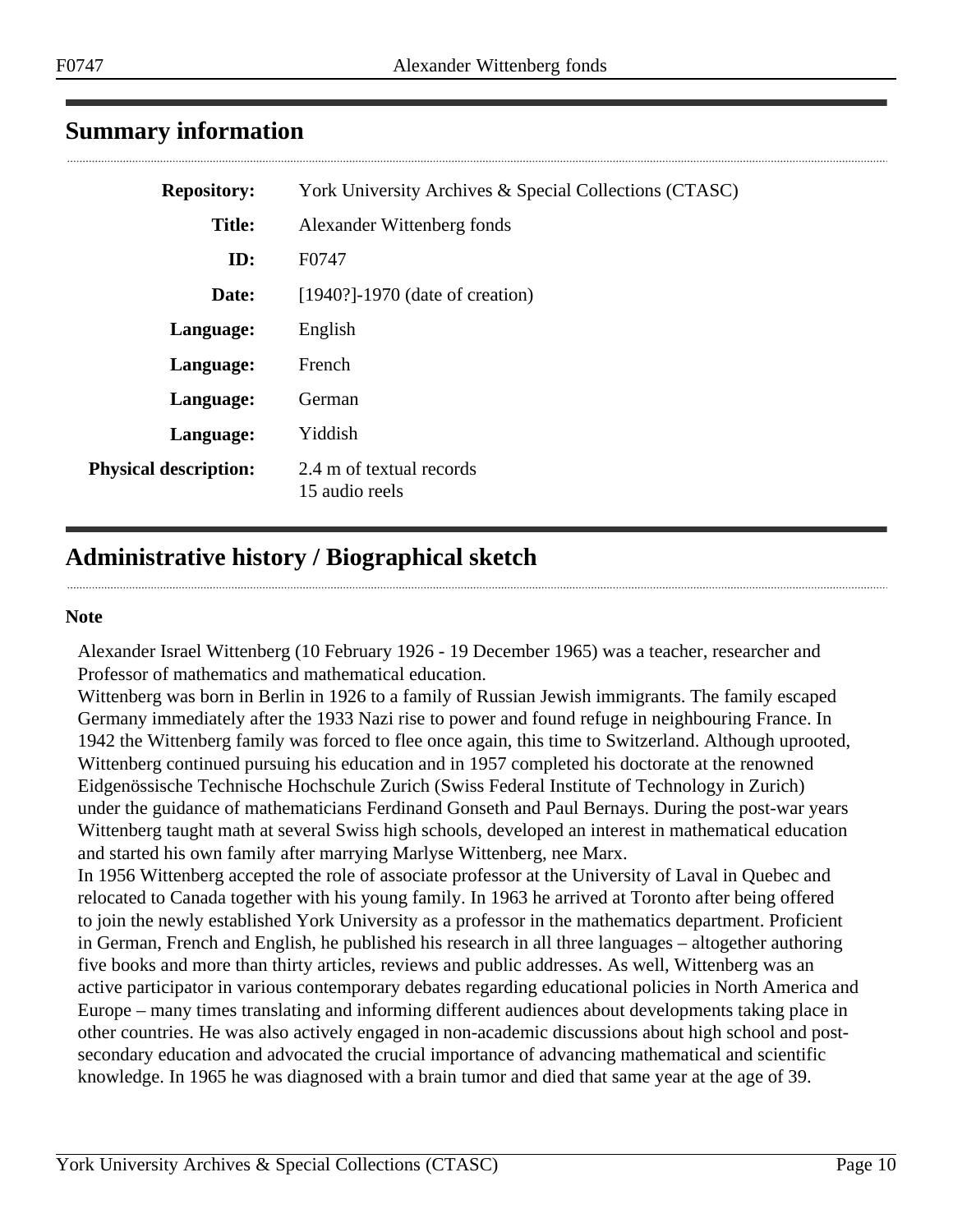## <span id="page-10-0"></span>**Scope and content**

Fonds consists of records created and maintained by Alexander Israel Wittenberg, pertaining to his career as a mathematician, university professor and researcher of mathematical education, mathematical philosophy and general educational policies. The fonds includes Wittenberg's correspondence with leading scientists, mathematicians and education specialists from across Europe and North America, reflecting his involvement with research pertaining to these issues, as well as to various other initiatives, debates and policy discussions. Other series in the fonds contain records relating to the academic courses that Wittenberg developed and taught and his involvement with the governance of York University during his tenure as a faculty member and which attest to his vision regarding the University's future pedagogical direction; records from his time as a student in Zurich; most of his scholarly output and public engagements since the late 1940s and until his death in 1965; and some sound recordings containing radio broadcasts made by Wittenberg. The fonds also contains several personal records of both Wittenberg and his close family members, as well as photographs and newspaper clippings. Upon his death, Wittenberg left behind him several unfinished projects. Amongst these are two manuscripts, the first, titled "Education: the unfulfilled promise," is based on a series of lectures that he broadcasted on CBC radio during March and April 1965. The second manuscript, "Number – a case study in knowledge," is based on an interdisciplinary mathematical-philosophical course that Wittenberg delivered to first- and second-year students at York University. Also included in the collection are initial notes and drafts relating to two other projects that Wittenberg was planning: a biography of Albert Einstein whom he perceived as a symbol for the ability to successfully combine scientific excellence with strong and unbending moral values, and a university-level textbook on vector algebra.

## <span id="page-10-2"></span>**Notes**

## **Title notes**

## **Immediate source of acquisition**

Donated by Marlyse Wittenberg in 2019.

### <span id="page-10-1"></span>**Arrangement**

Arrangement follows original order as found in the Wittenberg home where the fonds was kept in a file cabinet until August 2019.

### **Restrictions on access**

No restrictions on access.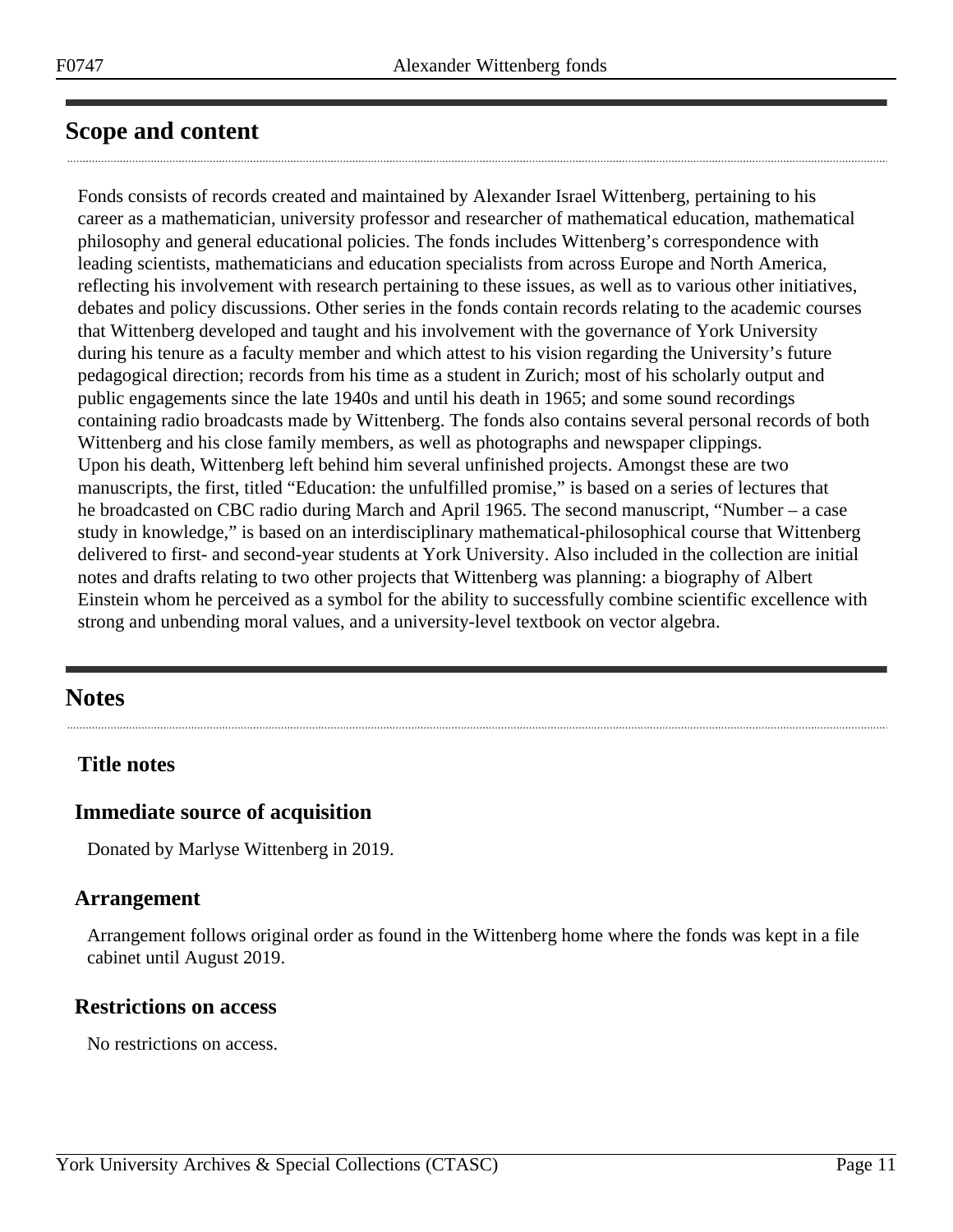## **Accruals**

No accruals are expected.

### **Other notes**

- **Publication status**: Published
- Level of detail: Full
- **Status description**: Final

## <span id="page-11-0"></span>**Access points**

- Textual record (documentary form)
- Sound recording (documentary form)
- York University (subject)
- Mathematics (subject)
- Mathematical education (subject)

## <span id="page-11-1"></span>**Collection holdings**

## <span id="page-11-2"></span>**Series: S00954 - Correspondence**

Title: Correspondence

ID: S00954

Date: [1940?]-1970 (date of creation)

#### Scope and content:

Series consists of personal and professional correspondence with leading scientists, mathematicians and education specialists from across Europe and North America. As Wittenberg did not maintain copies of his letters, for the most part the series only contains the incoming letters. The series includes correspondence with scholars such as Paul Bernays, Alexander Calandara, Tatiana Ehrenfest Afanasyeva, Ferdinand Gonseth, Ahron Katchalsky (Katzir), Thomas Kuhn, Imre Lakatos, Georges Polya, Michael Polanyi and many other colleagues and acquaintances. There are several files pertaining to Wittenberg's involvement with councils, associations and other initiatives that aimed to promote mathematical and scientific education across Canada and North America. The series also contains materials of more personal nature pertaining to matters such as trips, children schools, post-Holocaust restitution claims, and involvement in Canadian Jewish community life.

Physical description: 1.2 m of textual records

Language of the material:

English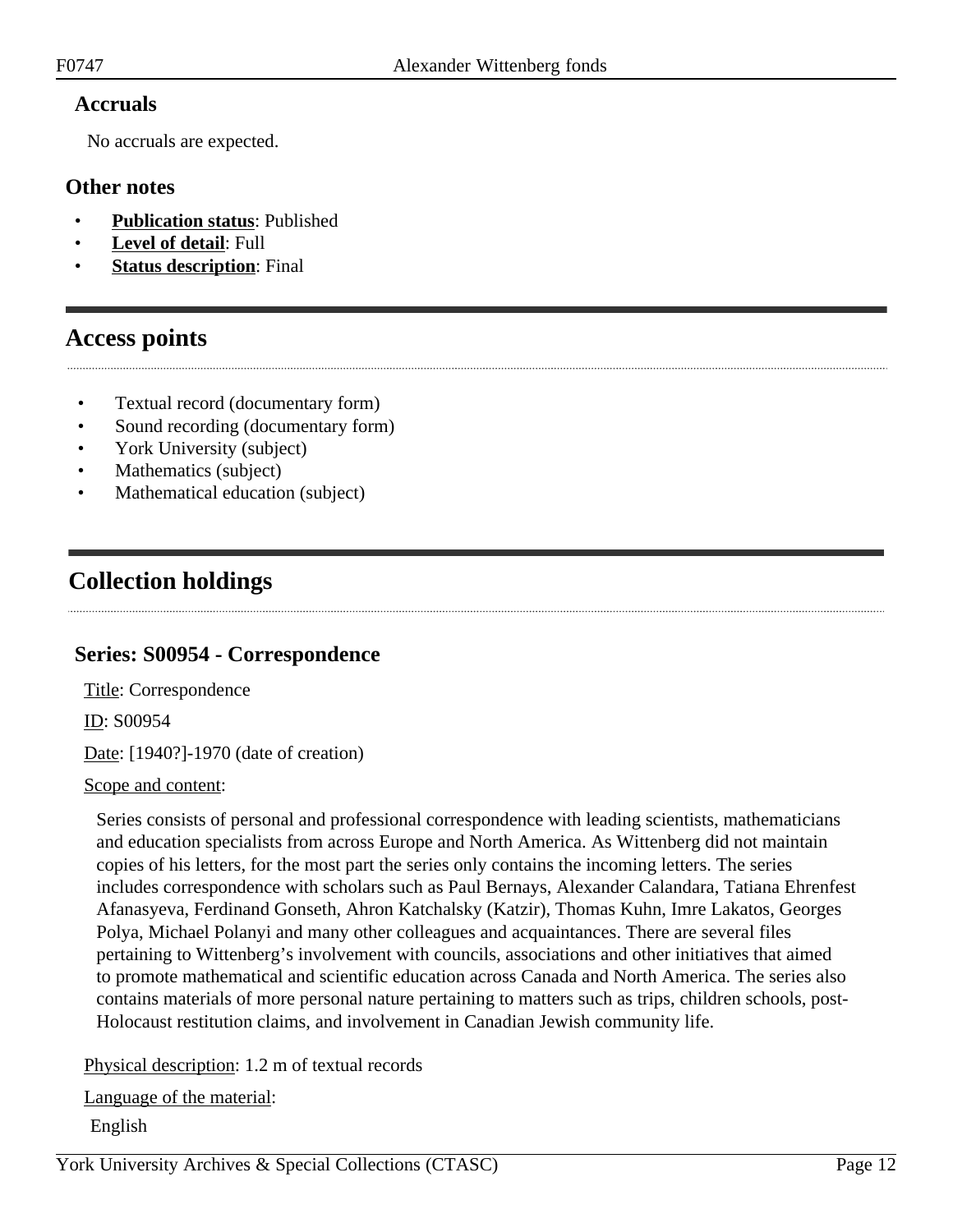## German

French

#### Publication status:

Published

#### Access points:

• Textual record (documentary form)

## <span id="page-12-0"></span>**File: 2019-027/001(01) - Abel, Berlin**

Title: Abel, Berlin

ID: 2019-027/001(01)

Date: 1960-1962 (date of creation)

#### Scope and content:

File consists of correspondence with Welther Abel, director of the Gymnasium zu Berilin-Steglitz with regards to Wittenberg's visit. The file also consists two publications about the history of the Gymnasium and an itinerary for a trip to Israel, September-October 1960

Physical description: 1 folder of textual records

Language of the material:

German

#### Publication status:

Published

Access points:

• Textual record (documentary form)

## <span id="page-12-1"></span>**File: 2019-027/001(02) - Academic Year Institute**

Title: Academic Year Institute

ID: 2019-027/001(02)

Date: 1963-1964 (date of creation)

Scope and content:

File consists of correspondence regarding a lecture in a conference at Boston arranged by the Academic Year Institute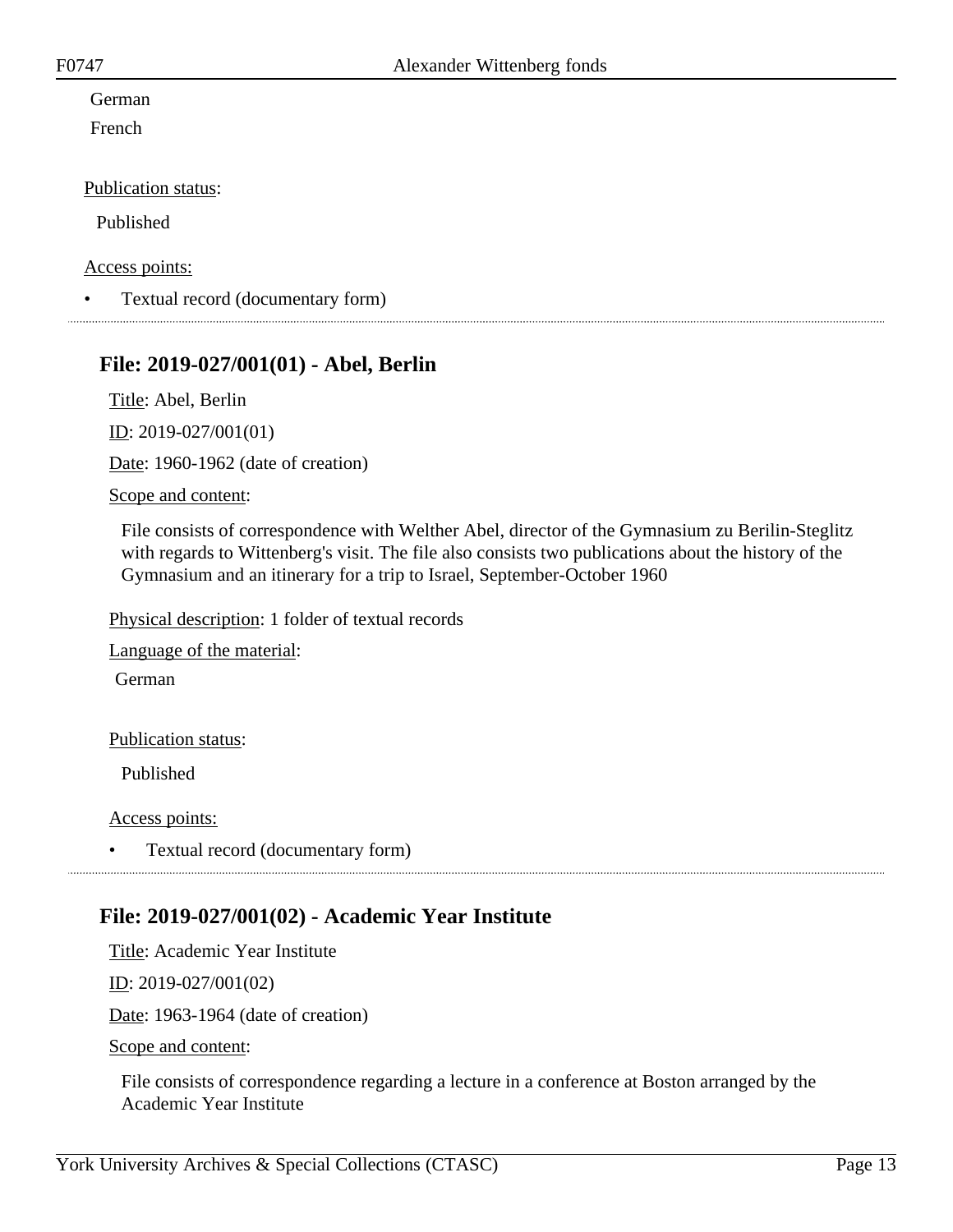Physical description: 1 folder of textual records

Language of the material: English

Publication status:

Published

Access points:

• Textual record (documentary form)

## <span id="page-13-0"></span>**File: 2019-027/001(03) - ACFAS**

Title: ACFAS

ID: 2019-027/001(03)

Date: 1962-1963 (date of creation)

#### Scope and content:

File consists of correspondence with the 'Association Canadienne Francaise pour l'avancement des sciences'

Physical description: 1 folder of textual records

Language of the material:

French

Publication status:

Published

Access points:

• Textual record (documentary form)

## <span id="page-13-1"></span>**File: 2019-027/001(04) - American Mathematical Monthly**

Title: American Mathematical Monthly

ID: 2019-027/001(04)

Date: 1958-1963 (date of creation)

Scope and content:

File consists of correspondence with the journal regarding publication of two of Wittenberg's articles.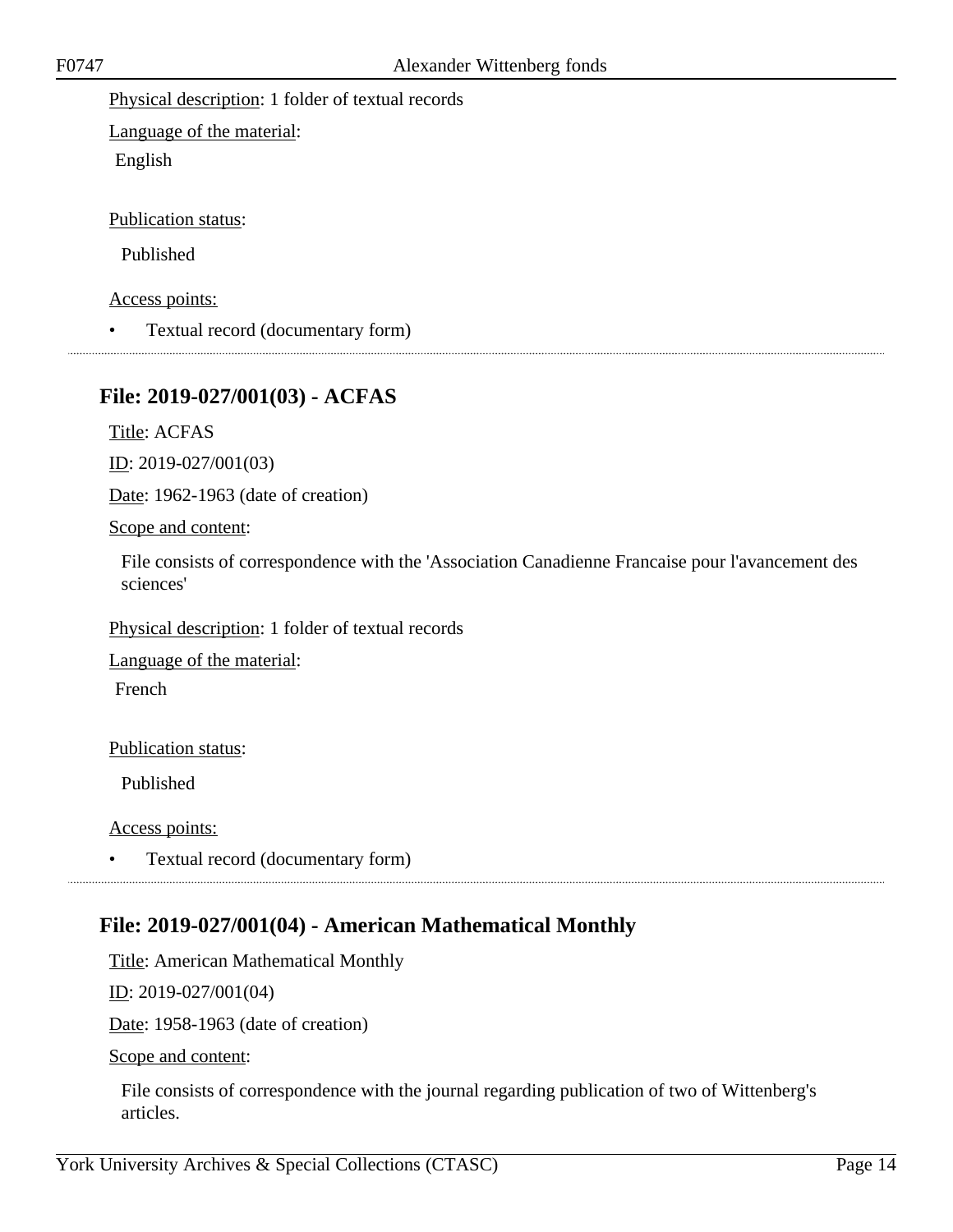Physical description: 1 folder of textual records

Language of the material: English

Publication status:

Published

Access points:

• Textual record (documentary form)

## <span id="page-14-0"></span>**File: 2019-027/001(05) - Association for general and liberal studies**

Title: Association for general and liberal studies

ID: 2019-027/001(05)

Date: 1962-1964 (date of creation)

Scope and content:

File consists of by-laws and membership list of the association, correspondence re: membership.

Physical description: 1 folder of textual records

Language of the material:

English

Publication status:

Published

Access points:

• Textual record (documentary form)

## <span id="page-14-1"></span>**File: 2019-027/001(06) - Association Mathematique du Quebec**

Title: Association Mathematique du Quebec

ID: 2019-027/001(06)

Date: 1962-1963 (date of creation)

Scope and content:

File consists of the association's constitution and several reports, programs and correspondence.

Physical description: 1 folder of textual records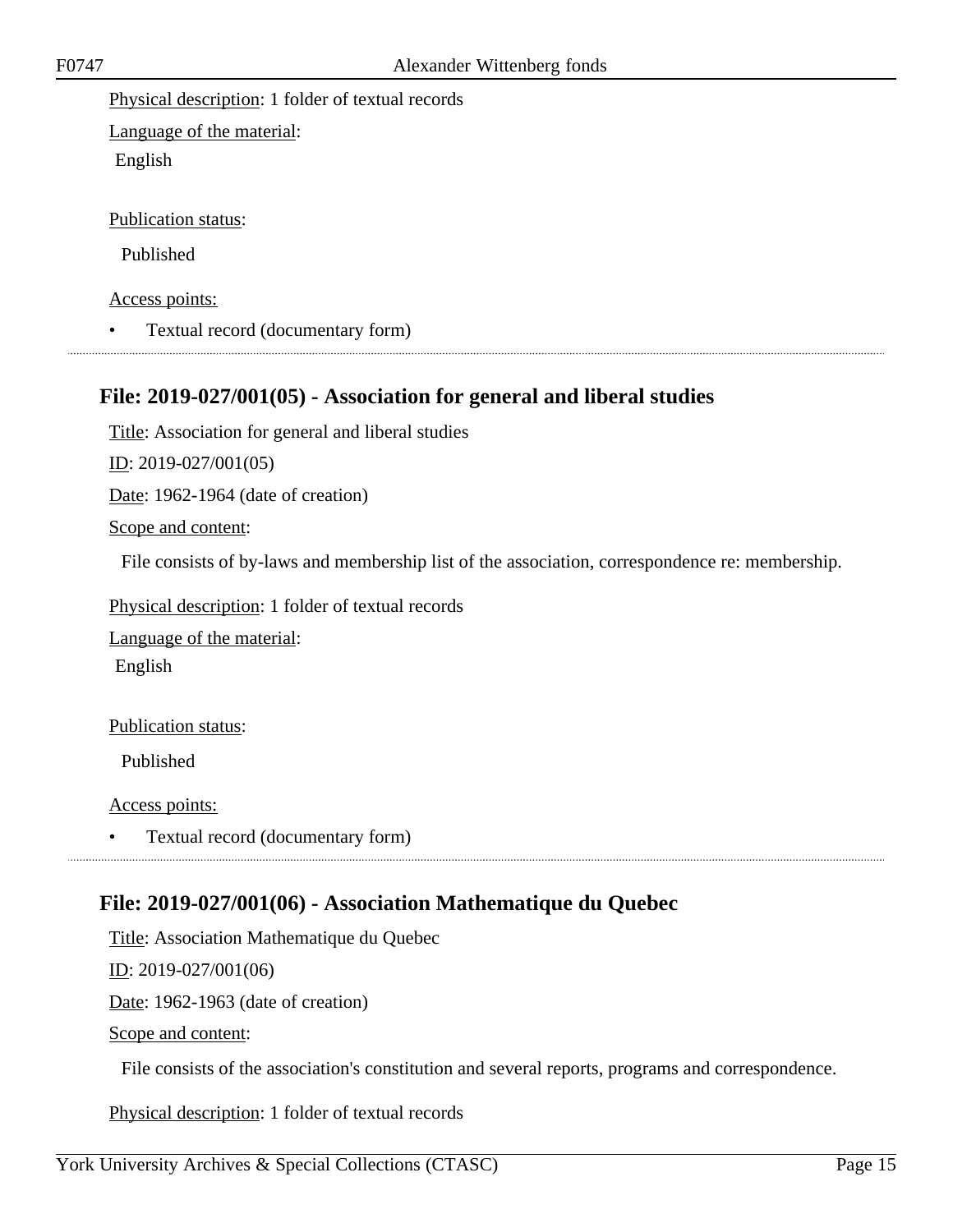Language of the material: French

Publication status:

Published

Access points:

• Textual record (documentary form)

### <span id="page-15-0"></span>**File: 2019-027/001(07) - Barber**

Title: Barber

ID: 2019-027/001(07)

Date: 1962 (date of creation)

Scope and content:

File consists of correspondence with Bernard Barber, sociologist, Columbia University.

Physical description: 1 folder of textual records

Language of the material:

English

#### Publication status:

Published

Access points:

• Textual record (documentary form)

## <span id="page-15-1"></span>**File: 2019-027/001(08) - Bernays**

Title: Bernays

ID: 2019-027/001(08)

Date: 1956-1964 (date of creation)

Scope and content:

File consists of correspondence with mathematician Paul Bernays, one of Wittenberg's PhD advisors.

Physical description: 1 folder of textual records

Language of the material: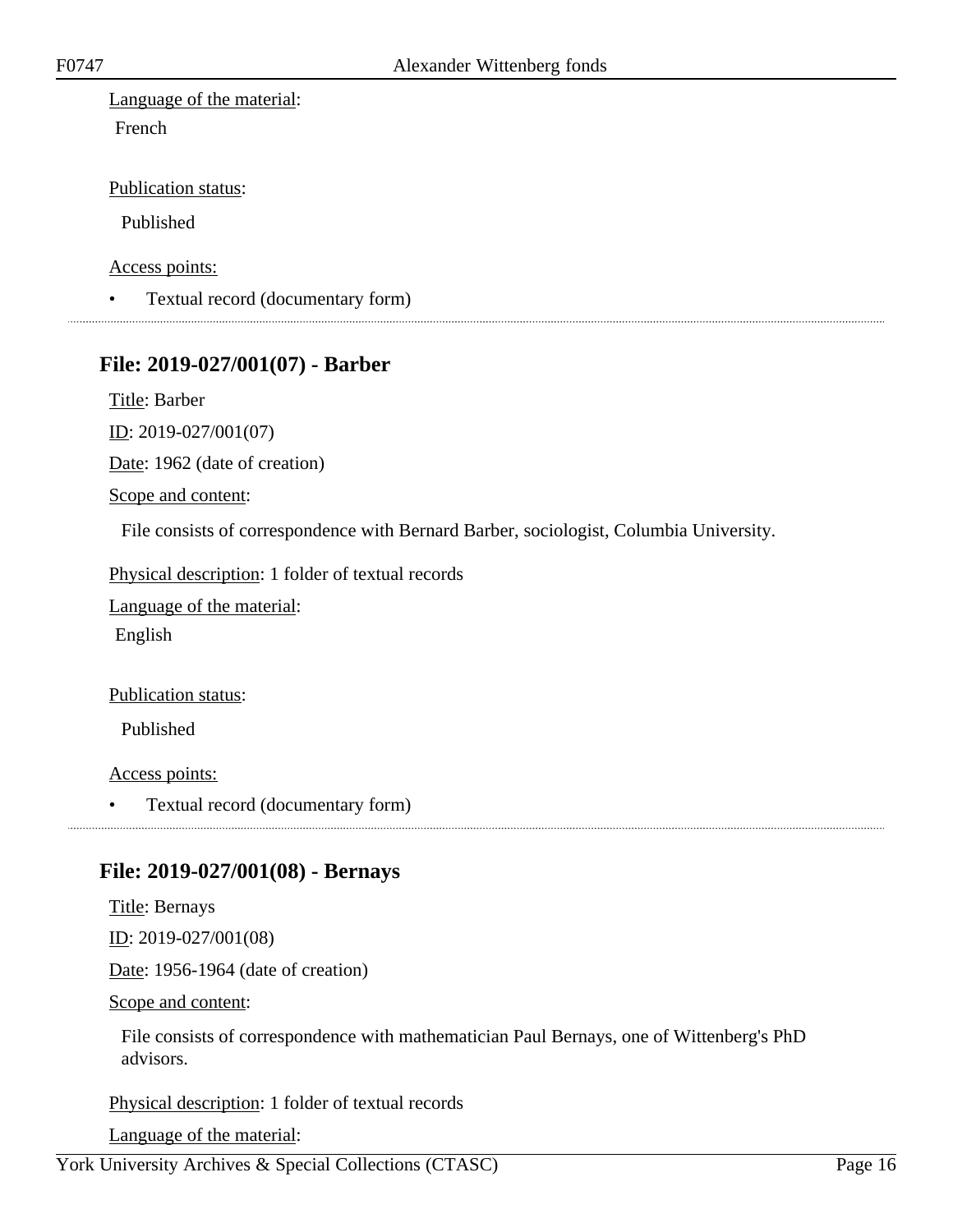#### German

Publication status:

Published

Access points:

• Textual record (documentary form)

## <span id="page-16-0"></span>**File: 2019-027/001(09) - Bibliography and Curriculum Vitae**

Title: Bibliography and Curriculum Vitae ID: 2019-027/001(09) Date: [between 1960 and 1967] (date of creation) Scope and content: File consists of several versions of Wittenberg's CV and lists of publications.

Physical description: 1 folder of textual records

Language of the material:

English

Publication status:

Published

Access points:

• Textual record (documentary form)

## <span id="page-16-1"></span>**File: 2019-027/001(10) - Biemel**

Title: Biemel ID: 2019-027/001(10)

Date: 1965 (date of creation)

Scope and content:

File consists of a letter from R. Biemel, Secretary of Centre d'etudes du processus d'apprentissage en mathematique, Paris, France, and newsletters from the centre.

Physical description: 1 folder of textual records

Language of the material: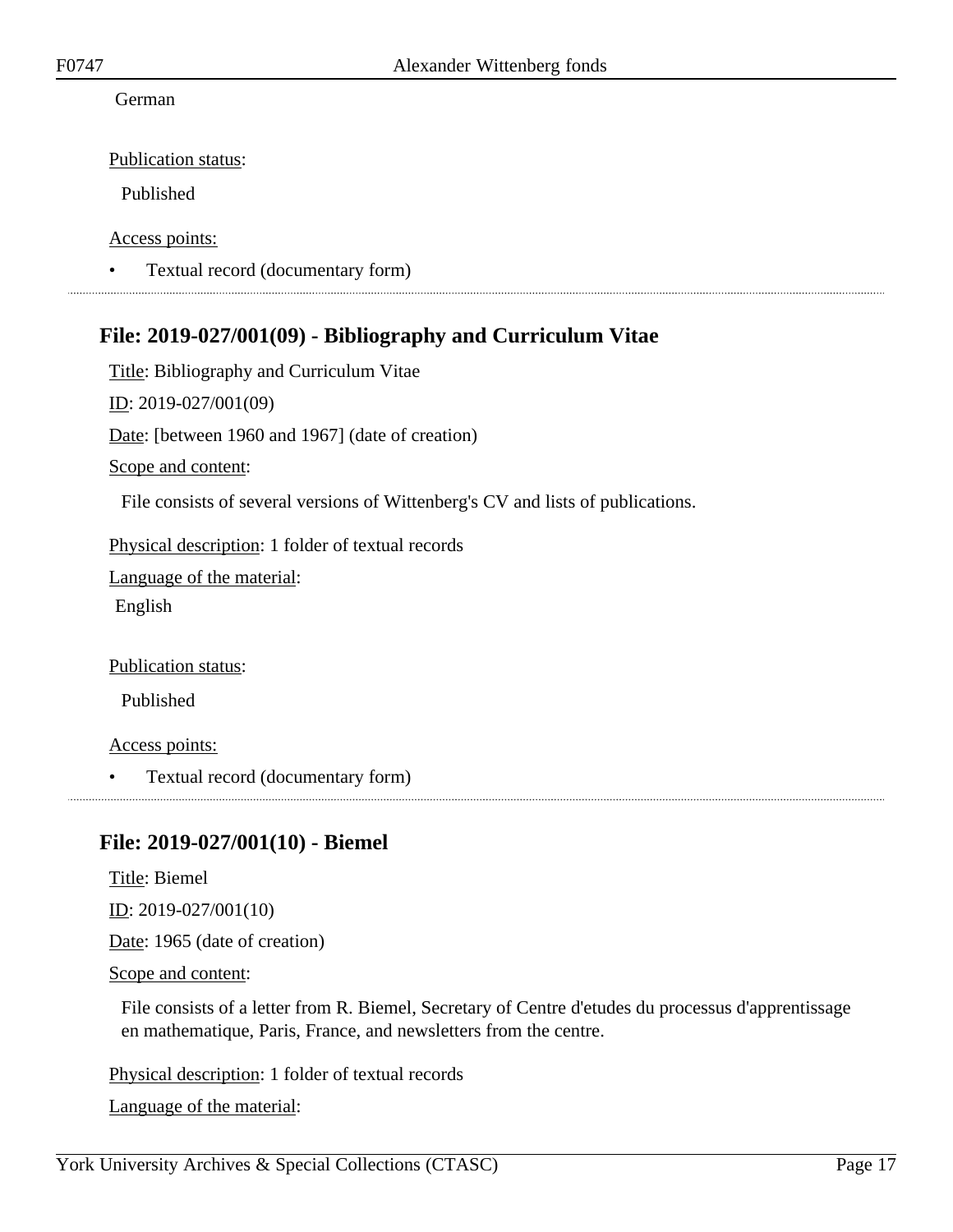French

Publication status:

Published

Access points:

• Textual record (documentary form)

## <span id="page-17-0"></span>**File: 2019-027/001(11) - Bildung & Mathematik**

Title: Bildung & Mathematik

ID: 2019-027/001(11)

Date: 1963-1968 (date of creation)

Scope and content:

File consists of newspaper clippings, reviews and letters regarding the book. File consists also of several drawings of geometric shapes that appeared in the book.

Physical description: 1 folder of textual records

Language of the material:

German

French

English

#### Publication status:

Published

Access points:

• Textual record (documentary form)

## <span id="page-17-1"></span>**File: 2019-027/001(12) - Bildung & Mathematik**

Title: Bildung & Mathematik

ID: 2019-027/001(12)

Date: 1963-1968 (date of creation)

Scope and content:

File consists of newspaper clippings, reviews and letters regarding the book. File consists also of several drawings of geometric shapes that appeared in the book.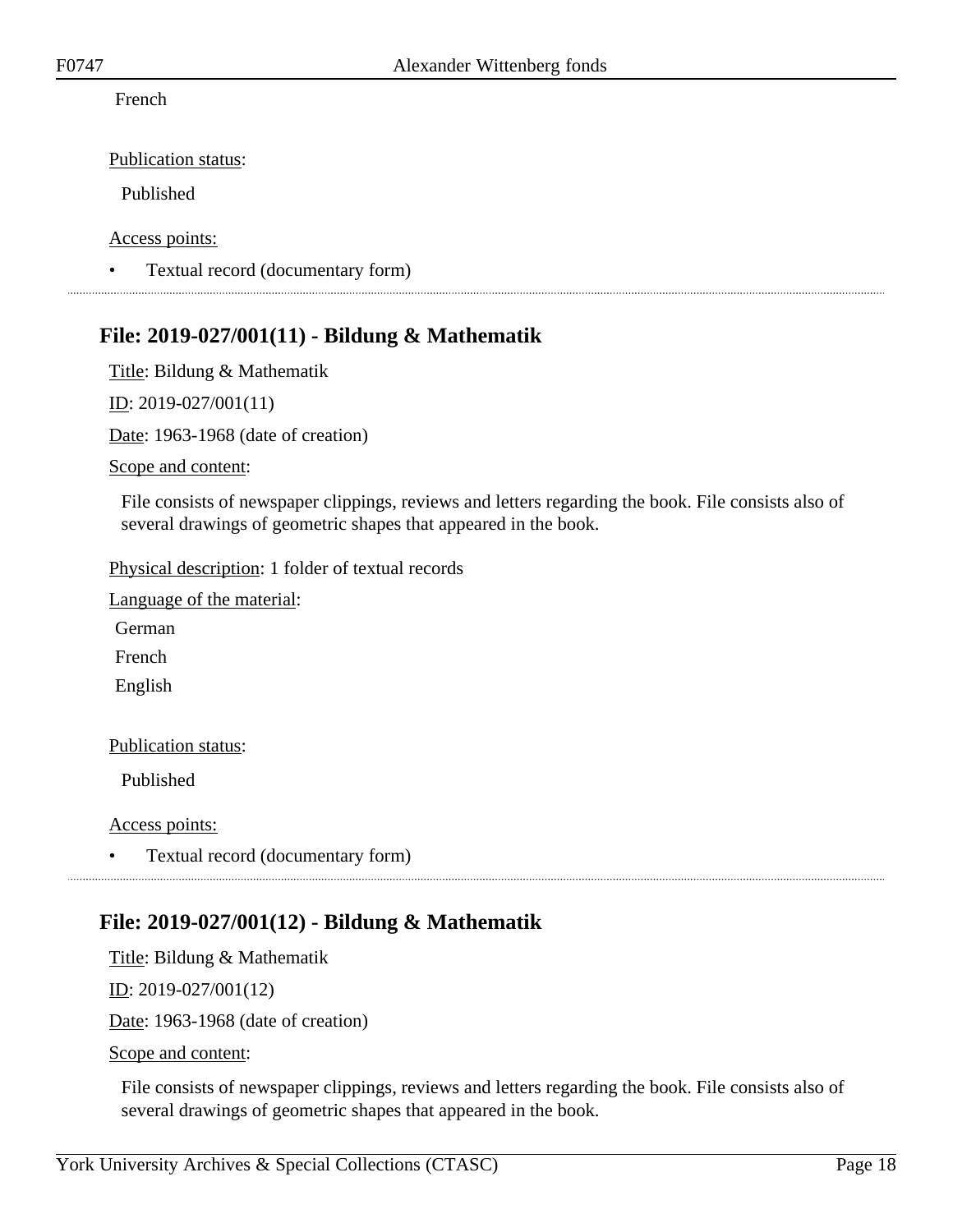Physical description: 1 folder of textual records

Language of the material:

German

French

English

Publication status:

Published

Access points:

• Textual record (documentary form)

## <span id="page-18-0"></span>**File: 2019-027/001(13) - Birkhauser**

Title: Birkhauser

ID: 2019-027/001(13)

Date: 1955-1966 (date of creation)

Scope and content:

File consists of correspondence with Swiss publishing house Birkhauser re: Wittenberg's book "Vom denken in Begriffen". The file consists also of correspondence with other publishers regarding the book.

Physical description: 1 folder of textual records

Language of the material:

German

French

English

Publication status:

Published

Access points:

• Textual record (documentary form)

## <span id="page-18-1"></span>**File: 2019-027/001(14) - Bruner**

Title: Bruner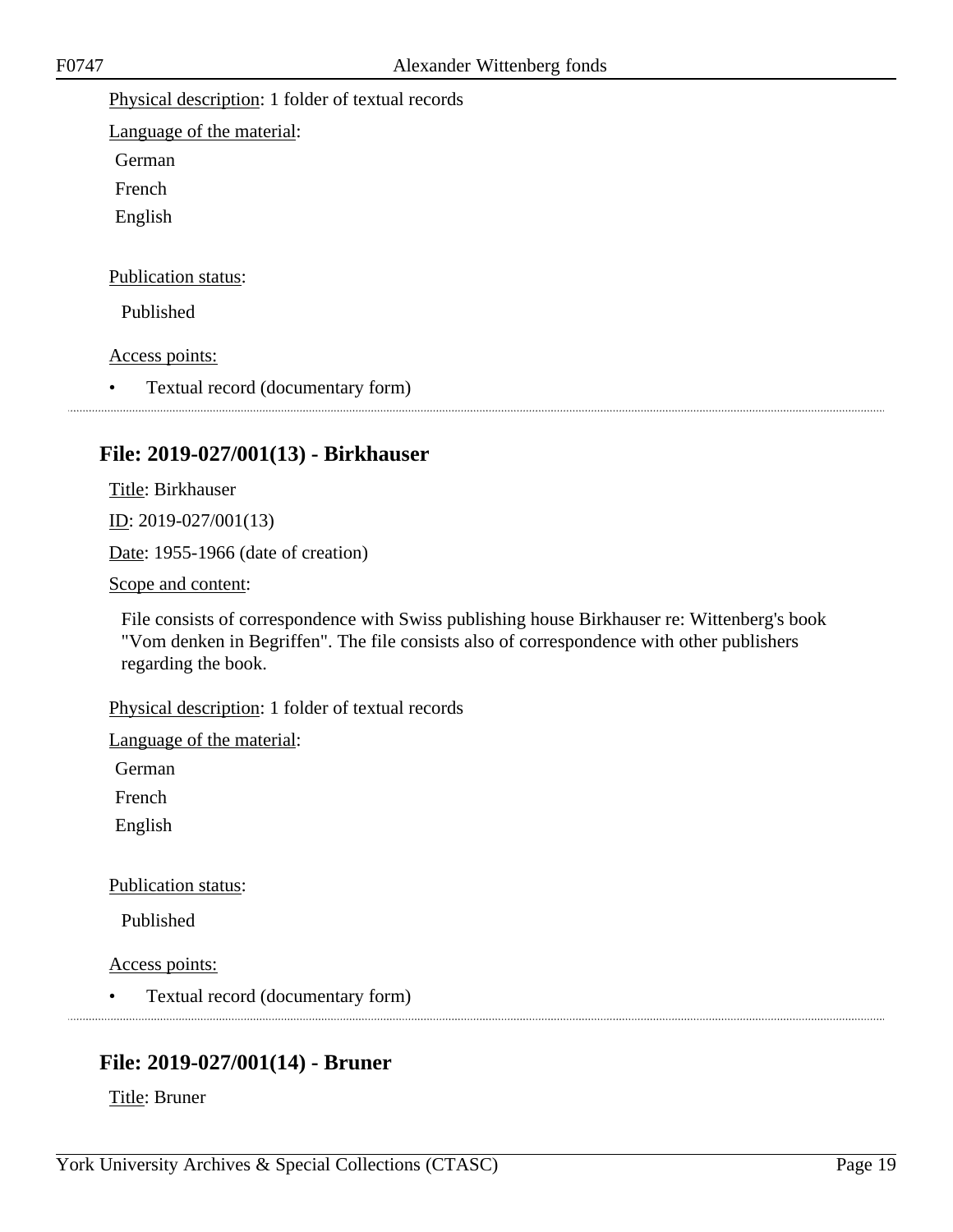ID: 2019-027/001(14)

Date: 1961-1964 (date of creation)

Scope and content:

File consists of correspondence with psychologist, Professor Jerome Bruner. The file also includes two articles: one, author unnamed "The learning of mathematics", the second, by Jerome Bruner and Rose Olver is titled "The development of equivalence transformations in children".

Physical description: 1 folder of textual records

Language of the material:

English

Publication status:

Published

Access points:

• Textual record (documentary form)

## <span id="page-19-0"></span>**File: 2019-027/001(15) - Calandra**

Title: Calandra

ID: 2019-027/001(15)

Date: 1964-1965 (date of creation)

Scope and content:

File consists of correspondence with Professor. Alexander Calandra regarding math and science curriculum at schools.

Physical description: 1 folder of textual records

Language of the material:

English

Publication status:

Published

Access points:

• Textual record (documentary form)

## <span id="page-19-1"></span>**File: 2019-027/001(16) - Canada Council**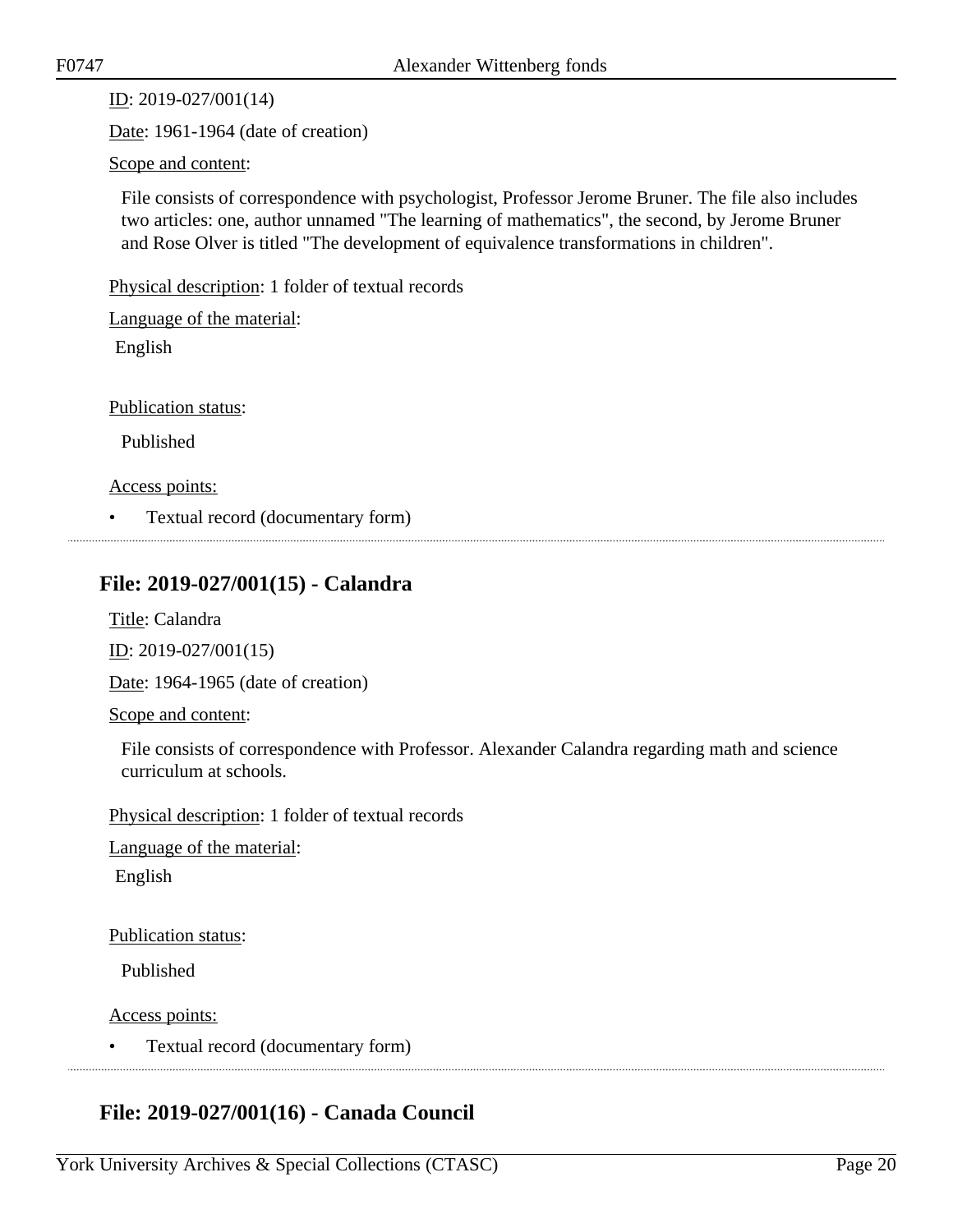Title: Canada Council

ID: 2019-027/001(16)

Date: 1965 (date of creation)

Scope and content:

File consists of correspondence re: application for scholarships from the Canada Council.

Physical description: 1 folder of textual records

Language of the material:

English

Publication status:

Published

Access points:

• Textual record (documentary form)

## <span id="page-20-0"></span>**File: 2019-027/001(17) - Canadian Jewish Congress**

Title: Canadian Jewish Congress

ID: 2019-027/001(17)

Date: 1956-1965 (date of creation)

#### Scope and content:

File consists of various correspondence with the CJC regarding lectures and Jewish schools in Canada. Files contains two CJC publications: "Brief submitted by the Canadian Jewish Congress to the Royal commission of inquiry on education, March 1962" and "The place of the Jew in the public school system of Montreal". There are several more CJC correspondence in the 'York-Varia' file.

Physical description: 1 folder of textual records

Language of the material:

English

Publication status:

Published

Access points:

• Textual record (documentary form)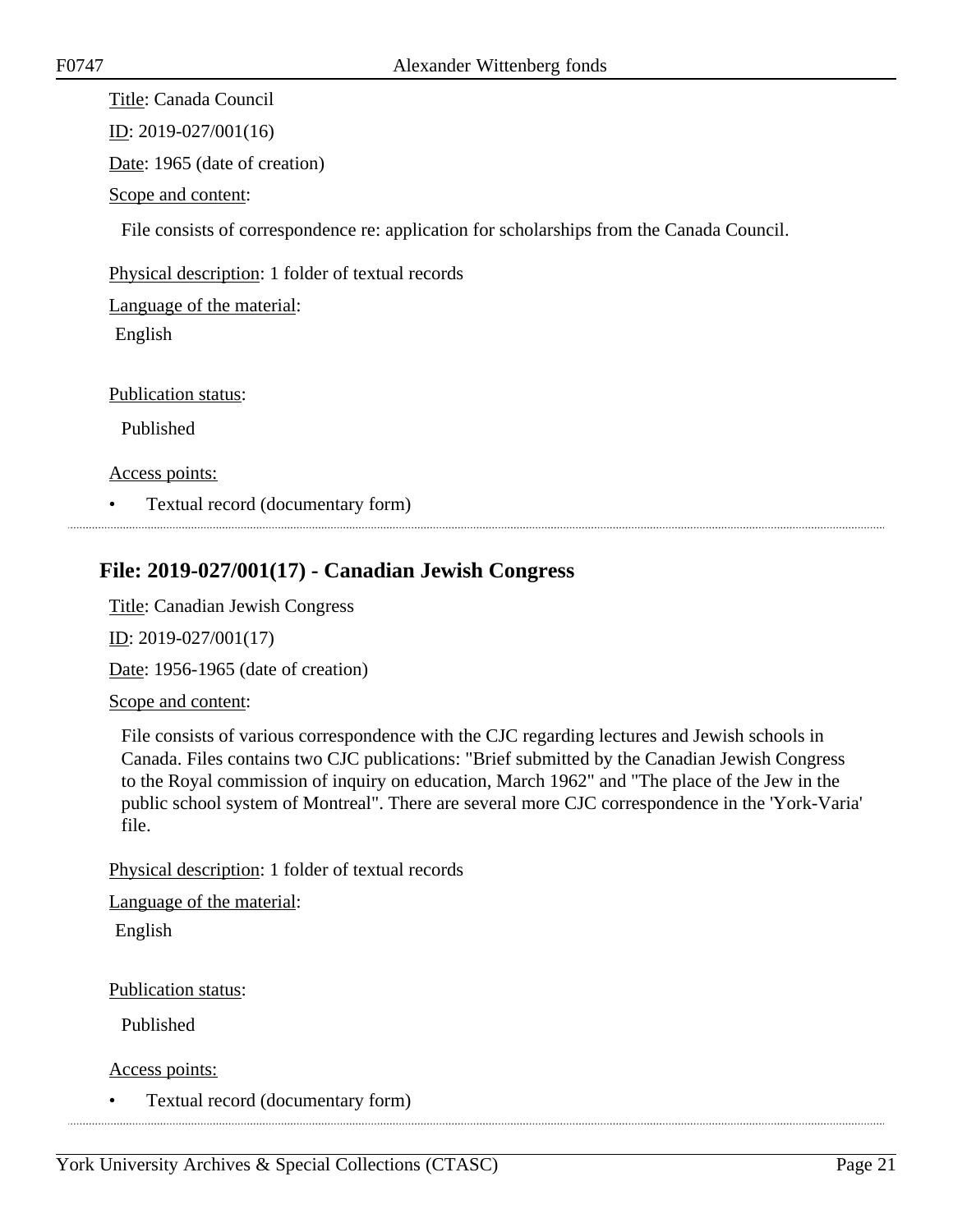## <span id="page-21-0"></span>**File: 2019-027/002(01) - Canadian Math Congress**

Title: Canadian Math Congress

ID: 2019-027/002(01)

Date: 1961-1964 (date of creation)

#### Scope and content:

File consists of correspondence regarding the CMC; an address by Wittenberg to the CMC 1962 panel.

Physical description: 1 folder of textual records

Language of the material:

English

Publication status:

Published

Access points:

• Textual record (documentary form) 

## <span id="page-21-1"></span>**File: 2019-027/002(02) - CAUT**

Title: CAUT ID: 2019-027/002(02)

Date: 1961-1963 (date of creation)

Scope and content:

File consists of correspondence with the Canadian Association of University Teachers re: Wittenberg's work at Laval University.

Physical description: 1 folder of textual records

Language of the material:

English

French

Publication status:

Published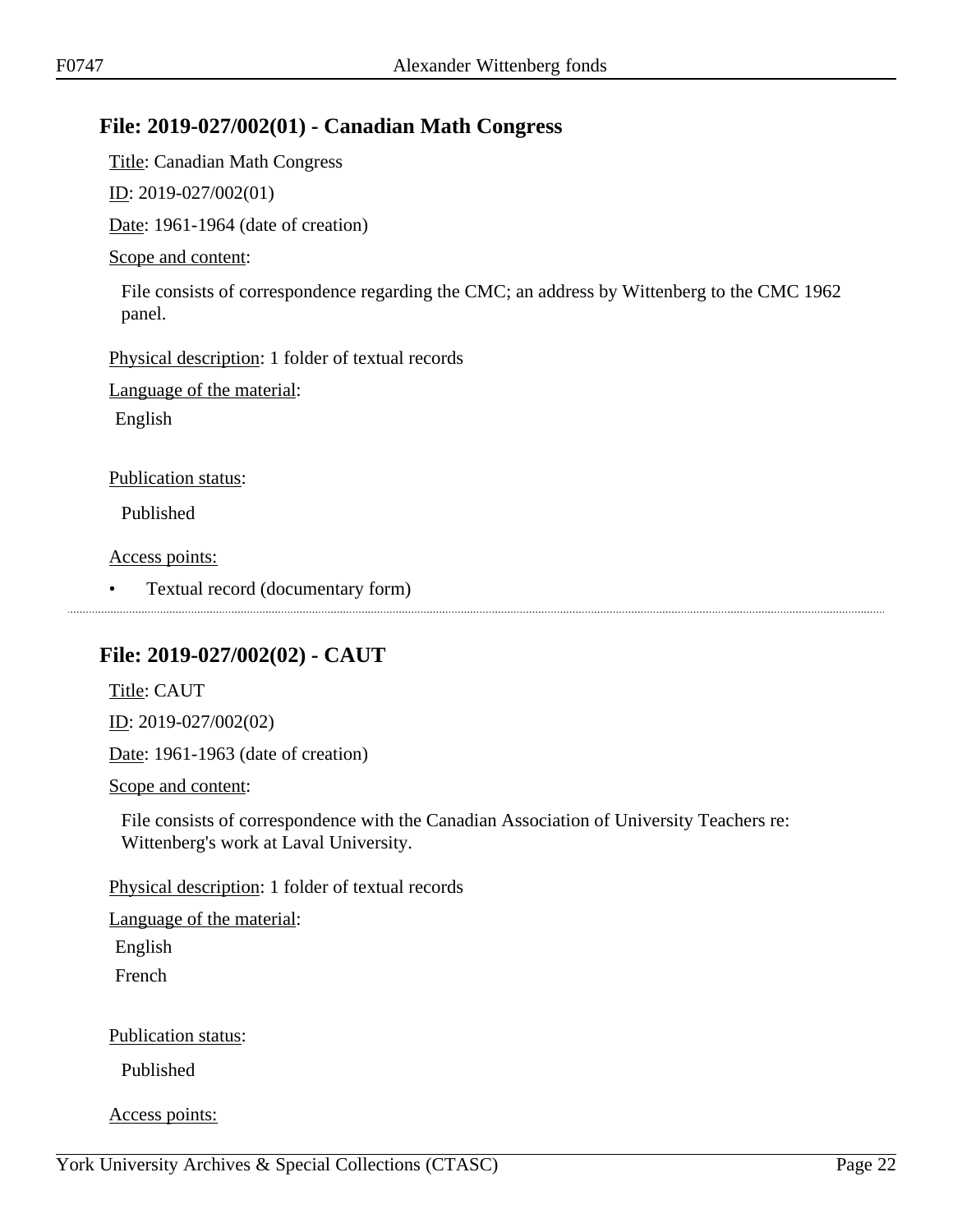#### • Textual record (documentary form)

## <span id="page-22-0"></span>**File: 2019-027/002(03) - Coleman**

Title: Coleman

ID: 2019-027/002(03)

Date: 1958-1965 (date of creation)

Scope and content:

File consists of correspondence with Professor John Coleman re: general education and the teaching of mathematics.

Physical description: 1 folder of textual records

Language of the material:

English

#### Publication status:

Published

Access points:

• Textual record (documentary form)

## <span id="page-22-1"></span>**File: 2019-027/002(04) - Conference Quebec, 15/9/57**

Title: Conference Quebec, 15/9/57 ID: 2019-027/002(04) Date: 1957 (date of creation) Scope and content: File consists of a conference address from September 1957. Physical description: 1 folder of textual records Language of the material: French Publication status: Published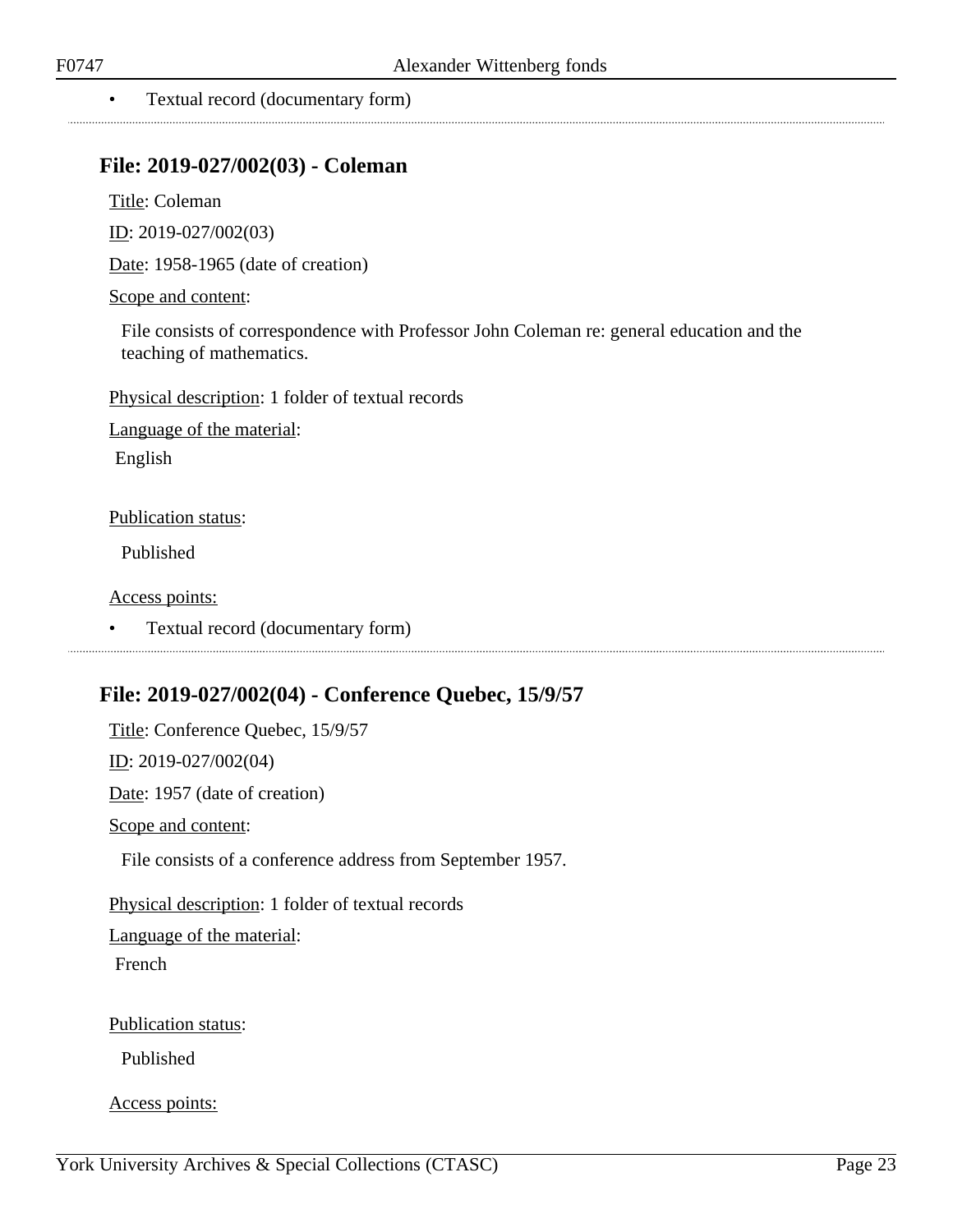#### • Textual record (documentary form)

### <span id="page-23-0"></span>**File: 2019-027/002(05) - Cooley**

Title: Cooley

ID: 2019-027/002(05)

Date: 1964 (date of creation)

#### Scope and content:

File consists of correspondence with Professor William Cooley re: the latter's articles on scientific education.

Physical description: 1 folder of textual records

Language of the material:

English

#### Publication status:

Published

Access points:

• Textual record (documentary form) 

## <span id="page-23-1"></span>**File: 2019-027/002(06) - Crawford**

Title: Crawford ID: 2019-027/002(06) Date: 1964 (date of creation) Scope and content: File consists of correspondence with Professor Douglas Crawford. Physical description: 1 folder of textual records Language of the material: English Publication status:

Published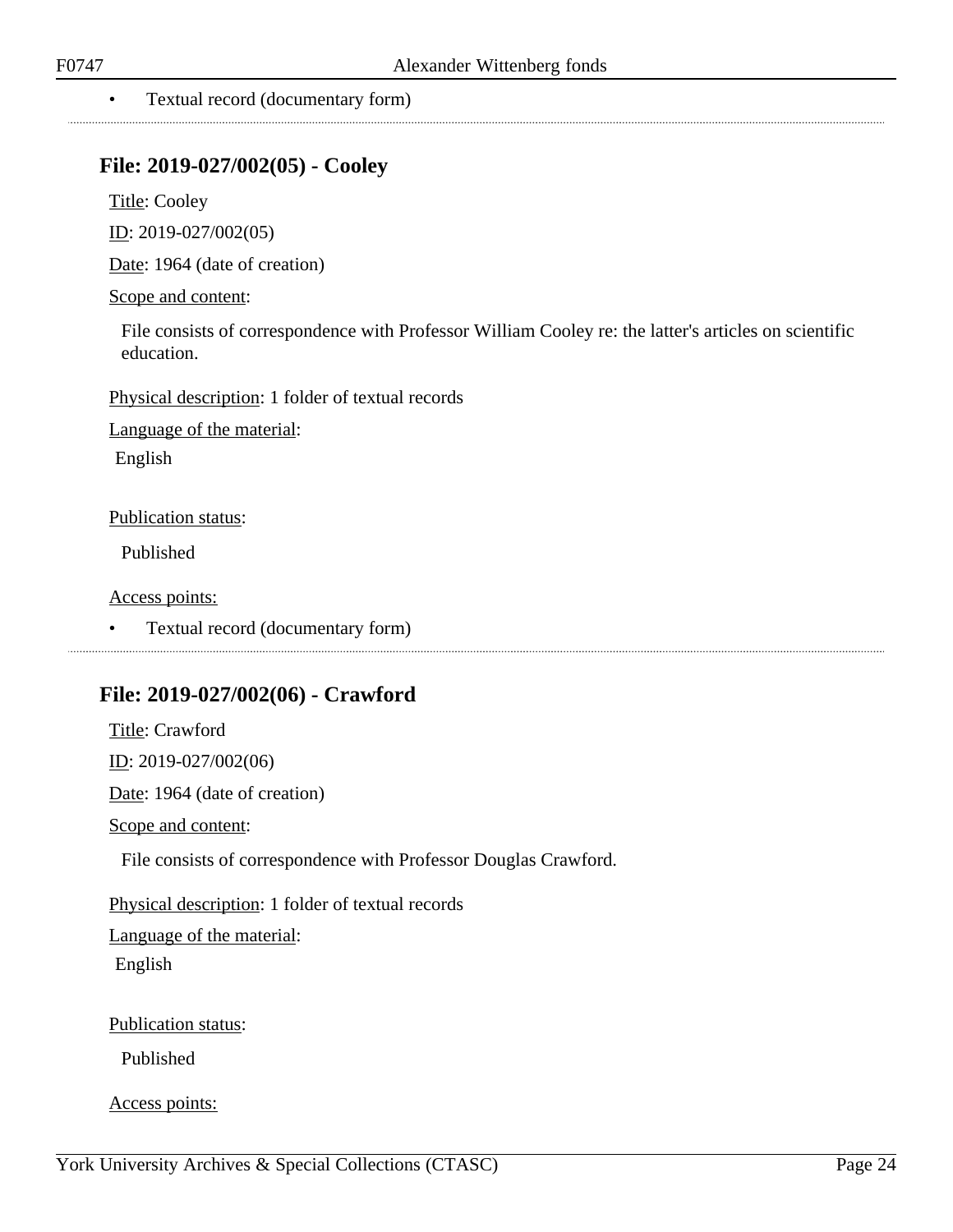## <span id="page-24-0"></span>**File: 2019-027/002(07) - Critchley**

Title: Critchley

ID: 2019-027/002(07)

Date: 1963 (date of creation)

Scope and content:

File consists of correspondence with Prof. MacDonald Critchley, British Neurologist, re: mathematical thinking.

Physical description: 1 folder of textual records

Language of the material:

English

Publication status:

Published

Access points:

• Textual record (documentary form)

### <span id="page-24-1"></span>**File: 2019-027/002(08) - Davis**

Title: Davis ID: 2019-027/002(08) Date: 1965 (date of creation)

Scope and content:

File consists of correspondence with William G. Davis, Minister of Education re: Ontario Institute for Studies in Education (OISE).

Physical description: 1 folder of textual records

Language of the material:

English

Publication status:

Published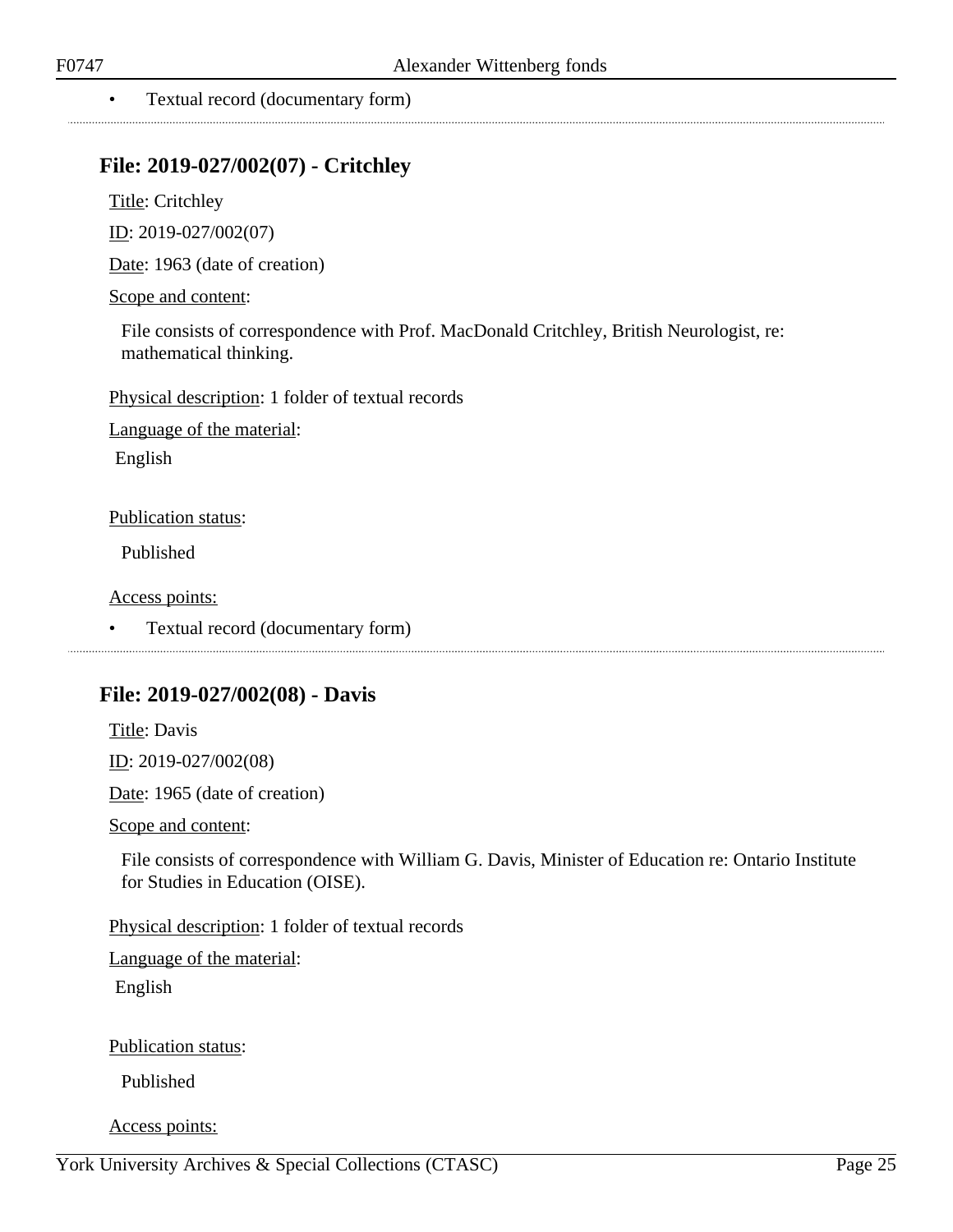## <span id="page-25-0"></span>**File: 2019-027/002(09) - Deutscher Ausschuss fuer das Erziehungs**

Title: Deutscher Ausschuss fuer das Erziehungs

ID: 2019-027/002(09)

Date: 1959-1965 (date of creation)

Scope and content:

File consists of correspondence with the 'German Committee for Education' regarding the teaching of math.

Physical description: 1 folder of textual records

Language of the material:

German

Publication status:

Published

Access points:

• Textual record (documentary form)

### <span id="page-25-1"></span>**File: 2019-027/002(10) - Documents**

Title: Documents ID: 2019-027/002(10) Date: [between 1940 and 1969] (date of creation) Scope and content:

File consists of various personal documents of both Wittenberg and other family members including passports, membership cards, Vaccination certificates, Canadian citizenship certificate.

Physical description: 1 folder of textual records

Language of the material:

English

French

German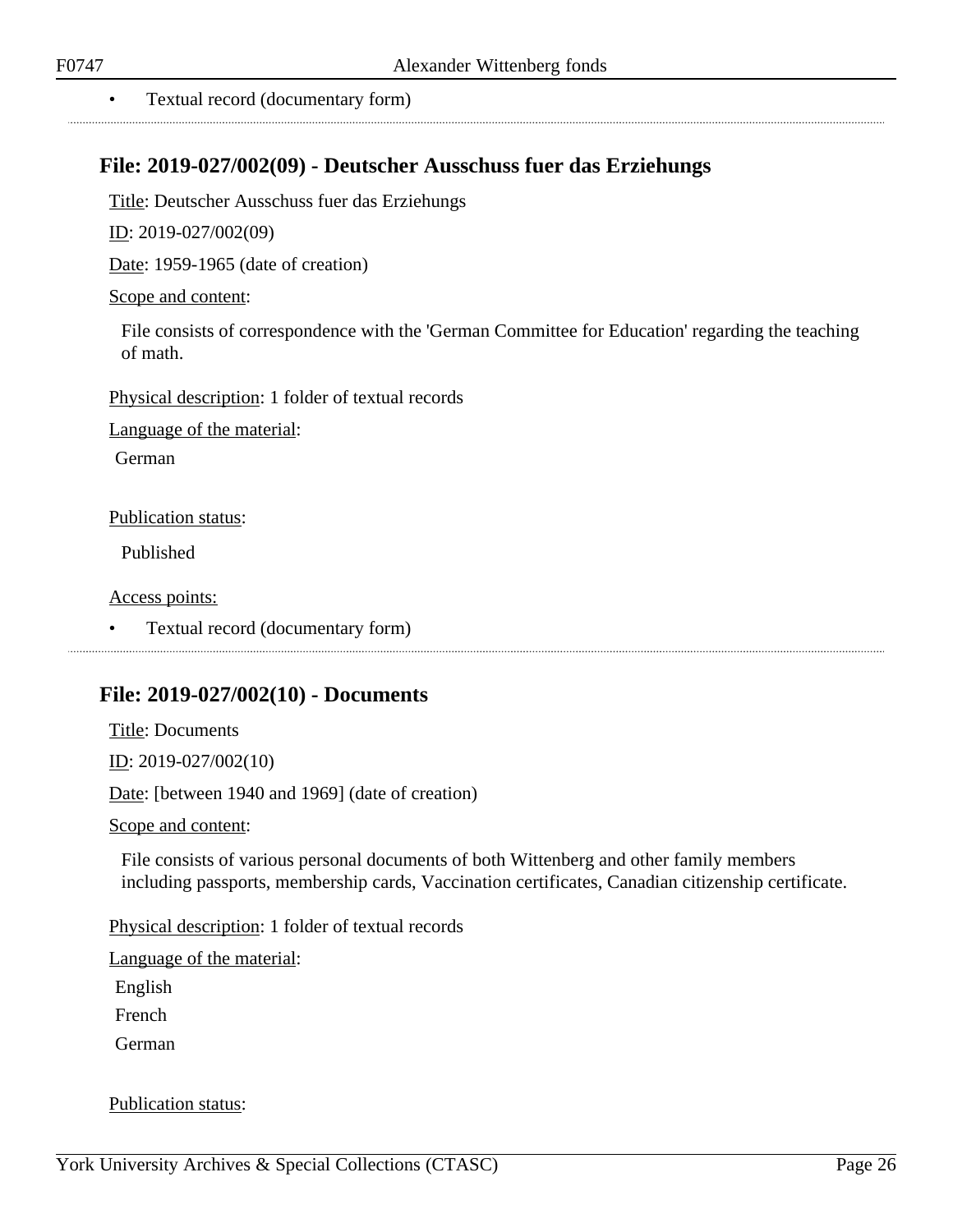#### Access points:

• Textual record (documentary form)

## <span id="page-26-0"></span>**File: 2019-027/002(11) - Documents**

Title: Documents

ID: 2019-027/002(11)

Date: [between 1940 and 1969] (date of creation)

#### Scope and content:

File consists of various personal documents of both Wittenberg and other family members including passports, membership cards, Vaccination certificates, Canadian citizenship certificate.

Physical description: 1 folder of textual records

Language of the material: English

French

German

#### Publication status:

Published

#### Access points:

• Textual record (documentary form)

## <span id="page-26-1"></span>**File: 2019-027/002(12) - Educational Testing Services**

Title: Educational Testing Services ID: 2019-027/002(12) Date: 1963-1965 (date of creation) Scope and content:

File consists of correspondence re: the topic of multiple choice test forms.

Physical description: 1 folder of textual records Language of the material:

English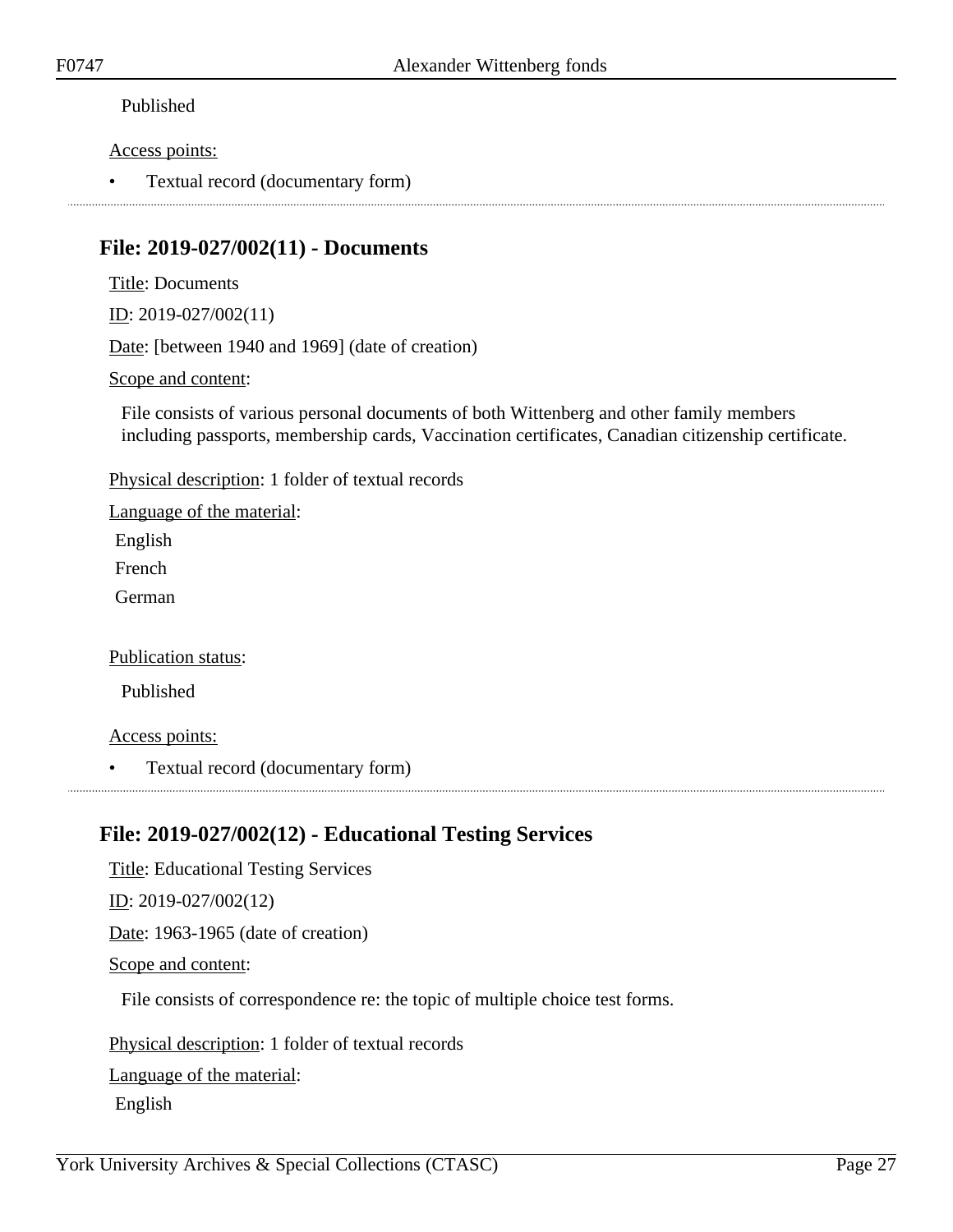Published

#### Access points:

• Textual record (documentary form)

## <span id="page-27-0"></span>**File: 2019-027/002(13) - Ehrenfest**

Title: Ehrenfest ID: 2019-027/002(13) Date: 1953-1963 (date of creation) Scope and content:

File consists of correspondence with mathematician Tatiana Ehrenfest Afanasyeva, Holland.

Physical description: 1 folder of textual records

Language of the material:

German

Publication status:

Published

Access points:

• Textual record (documentary form)

## <span id="page-27-1"></span>**File: 2019-027/002(14) - Eichelberg**

Title: Eichelberg

ID: 2019-027/002(14)

Date: 1964-1965 (date of creation)

Scope and content:

File consists of correspondence with Professor G. Eichelberg, Switzerland. File includes two publications by Eichelberg.

Physical description: 1 folder of textual records

Language of the material:

German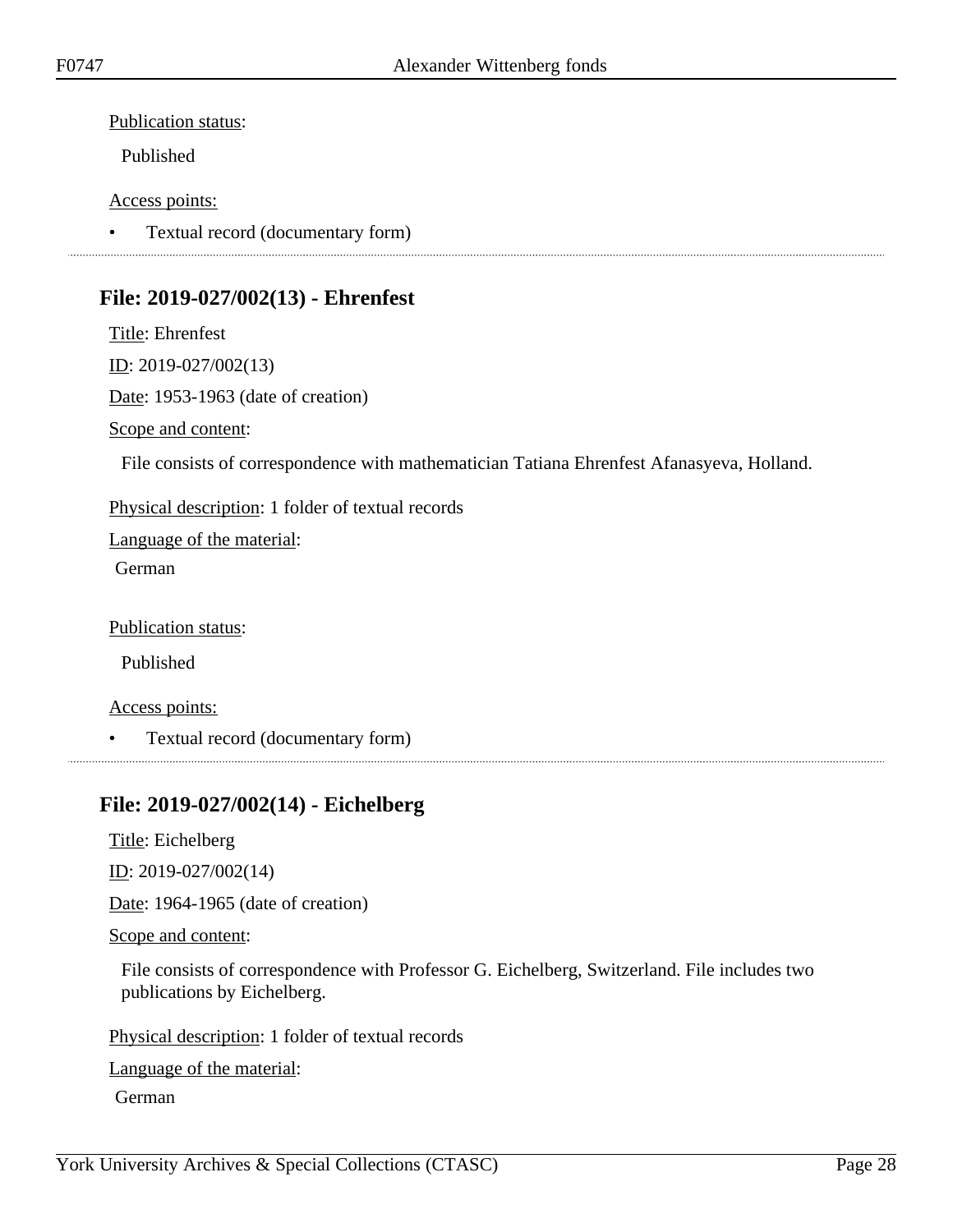Published

#### Access points:

• Textual record (documentary form)

## <span id="page-28-0"></span>**File: 2019-027/002(15) - L'education nationale**

Title: L'education nationale

ID: 2019-027/002(15)

Date: 1960-1963 (date of creation)

Scope and content:

File consists of correspondence with the French journal 'L'education nationale'. File includes journal issues from February-May 1961, October 1962 and February 1963.

Physical description: 1 folder of textual records

Language of the material:

French

Publication status:

Published

Access points:

• Textual record (documentary form)

## <span id="page-28-1"></span>**File: 2019-027/002(16) - ETHIK**

Title: ETHIK

ID: 2019-027/002(16)

Date: 1962 (date of creation)

Scope and content:

File consists of a copy of an address made by US Judge Earl Warren re: ethic advisors and some newspaper clippings about the address.

Physical description: 1 folder of textual records

Language of the material: English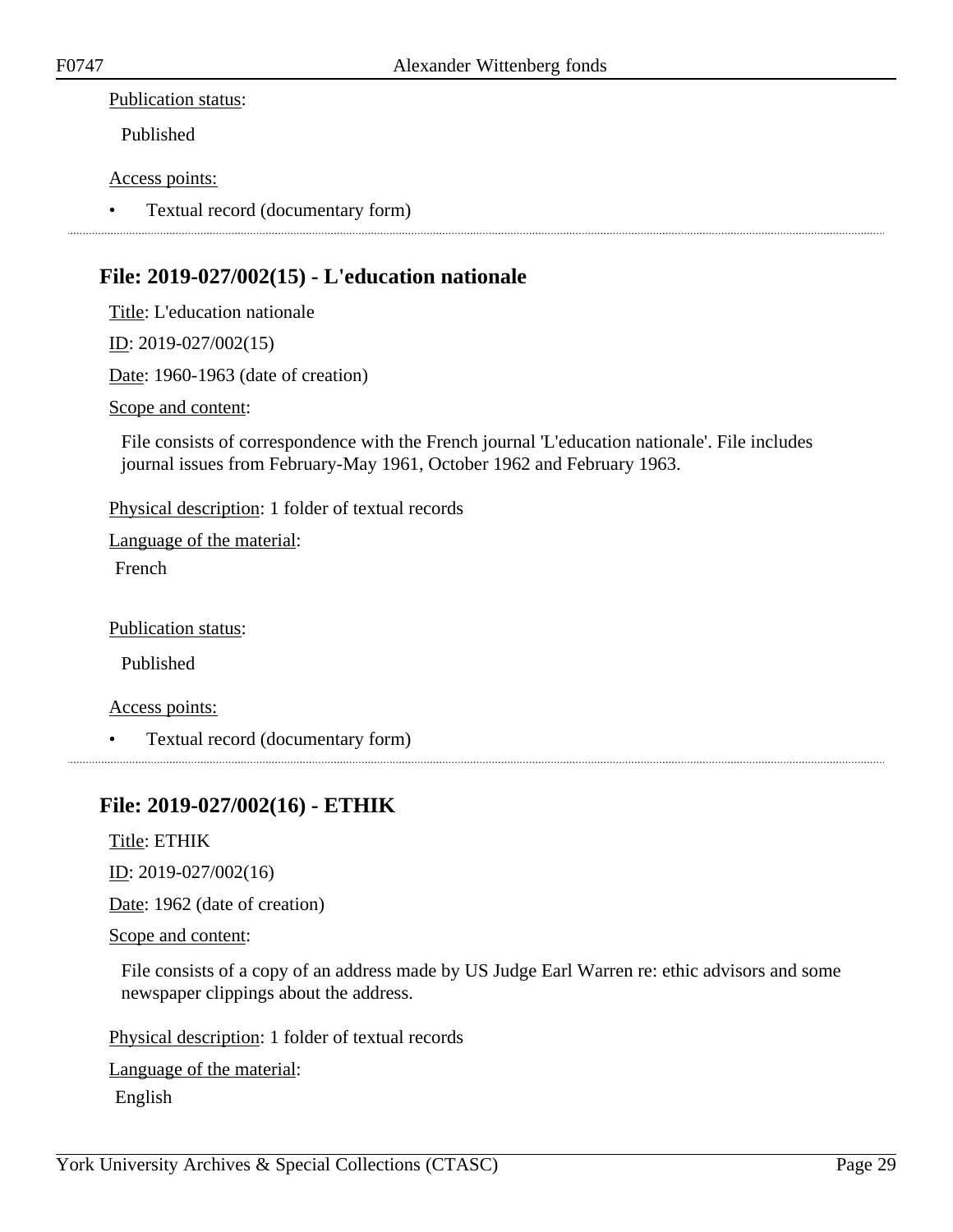Published

#### Access points:

• Textual record (documentary form) 

## <span id="page-29-0"></span>**File: 2019-027/002(17) - Euseigne Secondaire**

Title: Euseigne Secondaire ID: 2019-027/002(17)

Date: 1956 (date of creation)

Scope and content:

File consists of background materials relating to a research on math tutoring at the school.

Physical description: 1 folder of textual records

Language of the material:

French

German

Publication status:

Published

Access points:

• Textual record (documentary form)

## <span id="page-29-1"></span>**File: 2019-027/002(18) - ETH**

Title: ETH

ID: 2019-027/002(18)

Date: 1956-1965 (date of creation)

Scope and content:

File consists of correspondence with the Zurich ETH (Swiss Federal Institute of Technology) from which Wittenberg obtained his PhD.

Physical description: 1 folder of textual records

Language of the material:

German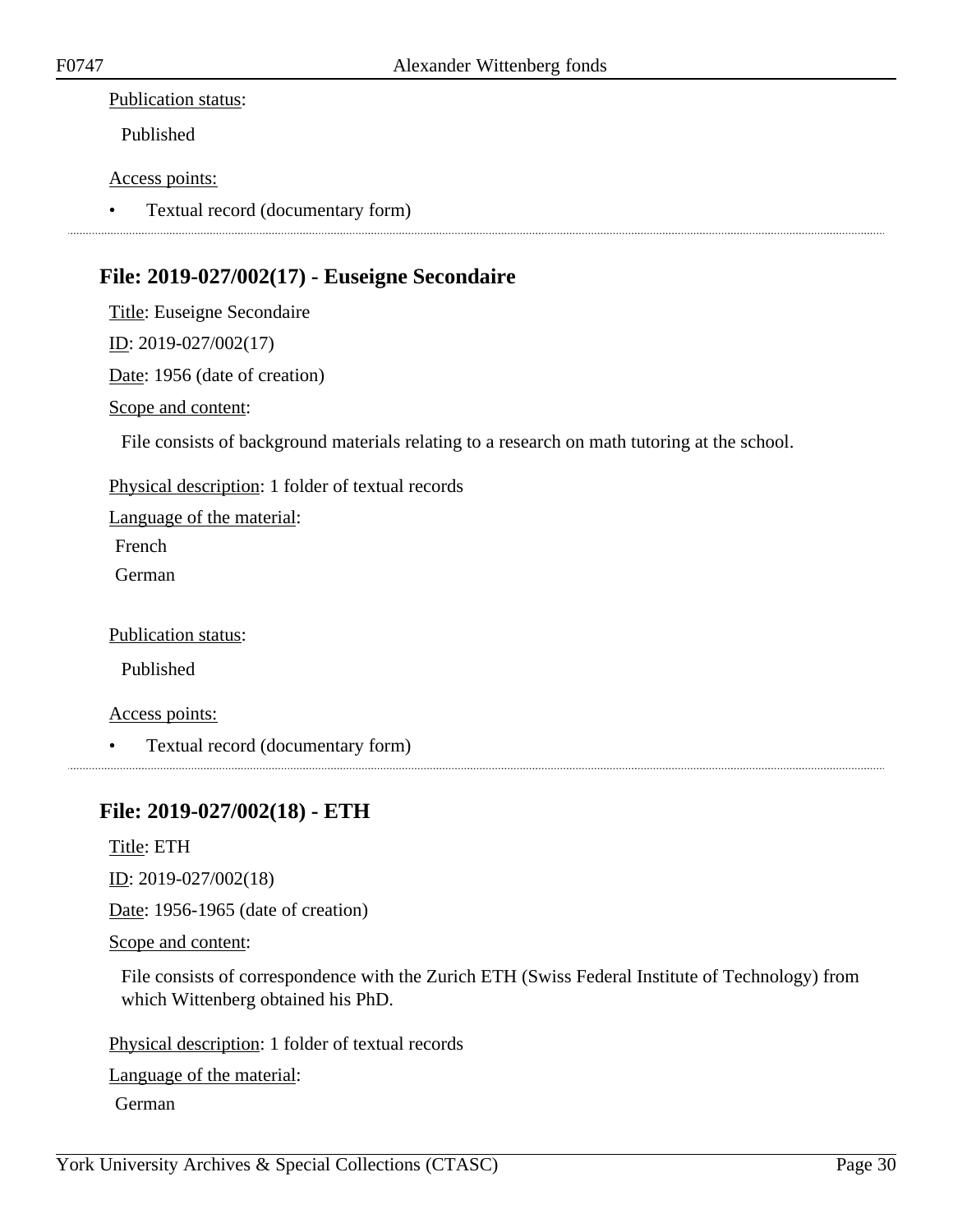Published

#### Access points:

• Textual record (documentary form)

## <span id="page-30-0"></span>**File: 2019-027/002(19) - Exchange**

Title: Exchange ID: 2019-027/002(19) Date: 1964 (date of creation)

Scope and content:

File consists of materials pertaining to the founding conference of EPIC - Exchange for Political Ideas in Canada.

Physical description: 1 folder of textual records

Language of the material: English

Publication status:

Published

Access points:

• Textual record (documentary form)

## <span id="page-30-1"></span>**File: 2019-027/002(20) - Felix**

Title: Felix  $ID: 2019-027/002(20)$ 

Date: 1965 (date of creation)

Scope and content:

File consists of a letter to mathematician Lucienne Felix.

Physical description: 1 folder of textual records

Language of the material:

French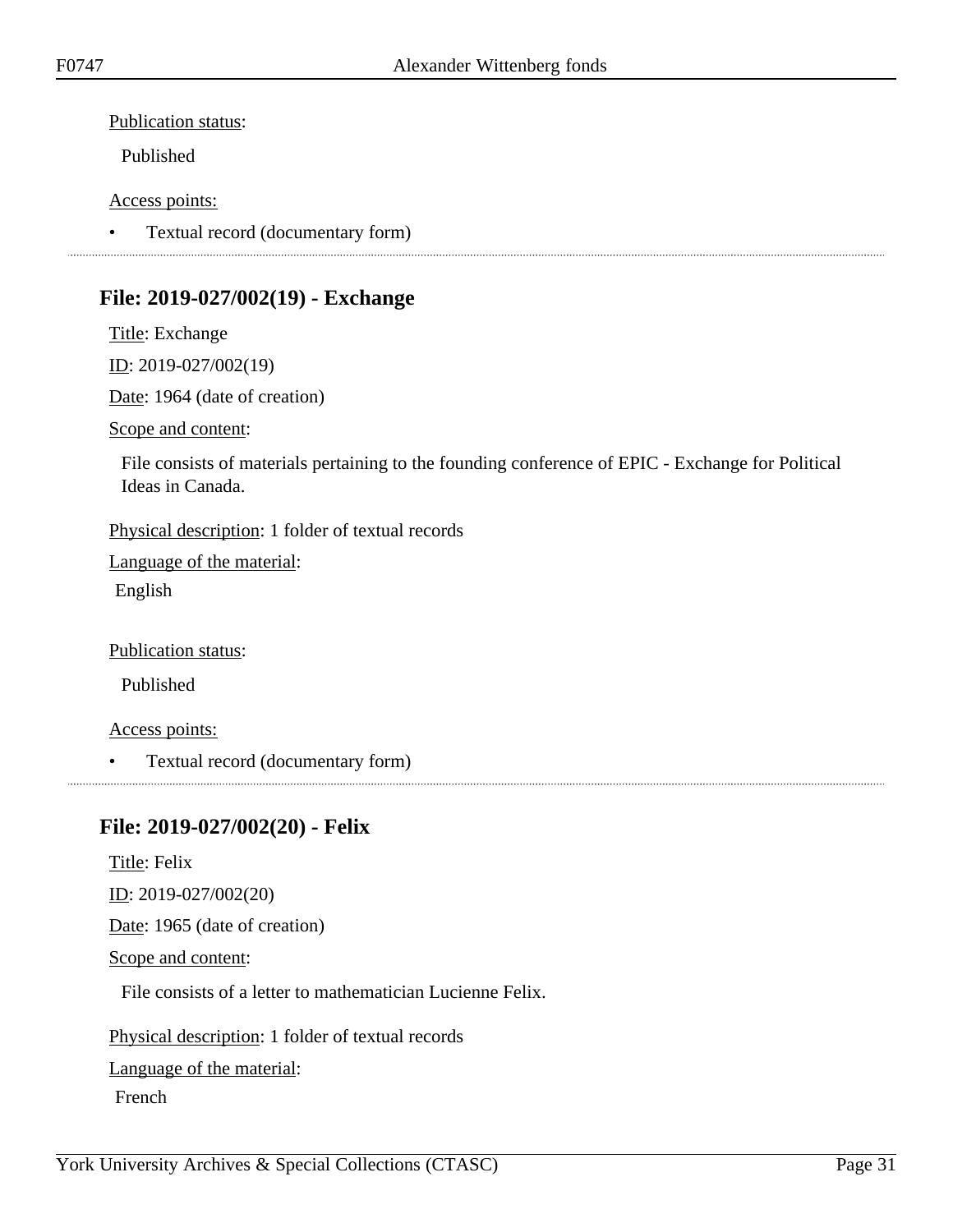Published

#### Access points:

• Textual record (documentary form)

## <span id="page-31-0"></span>**File: 2019-027/002(21) - Foundations**

Title: Foundations ID: 2019-027/002(21) Date: 1958-1965 (date of creation) Scope and content: File consists of correspondence with various foundations re: grants. The file includes Wittenberg's CV and several cover letters describing his work and worldviews.

Physical description: 1 folder of textual records

Language of the material:

English

Publication status:

Published

Access points:

• Textual record (documentary form)

## <span id="page-31-1"></span>**File: 2019-027/003(01) - Frankfurter Hefte**

Title: Frankfurter Hefte

ID: 2019-027/003(01)

Date: 1960-1963 (date of creation)

Scope and content:

File consists of correspondence with the Frankfurter Hefte journal.

Physical description: 1 folder of textual records

Language of the material:

German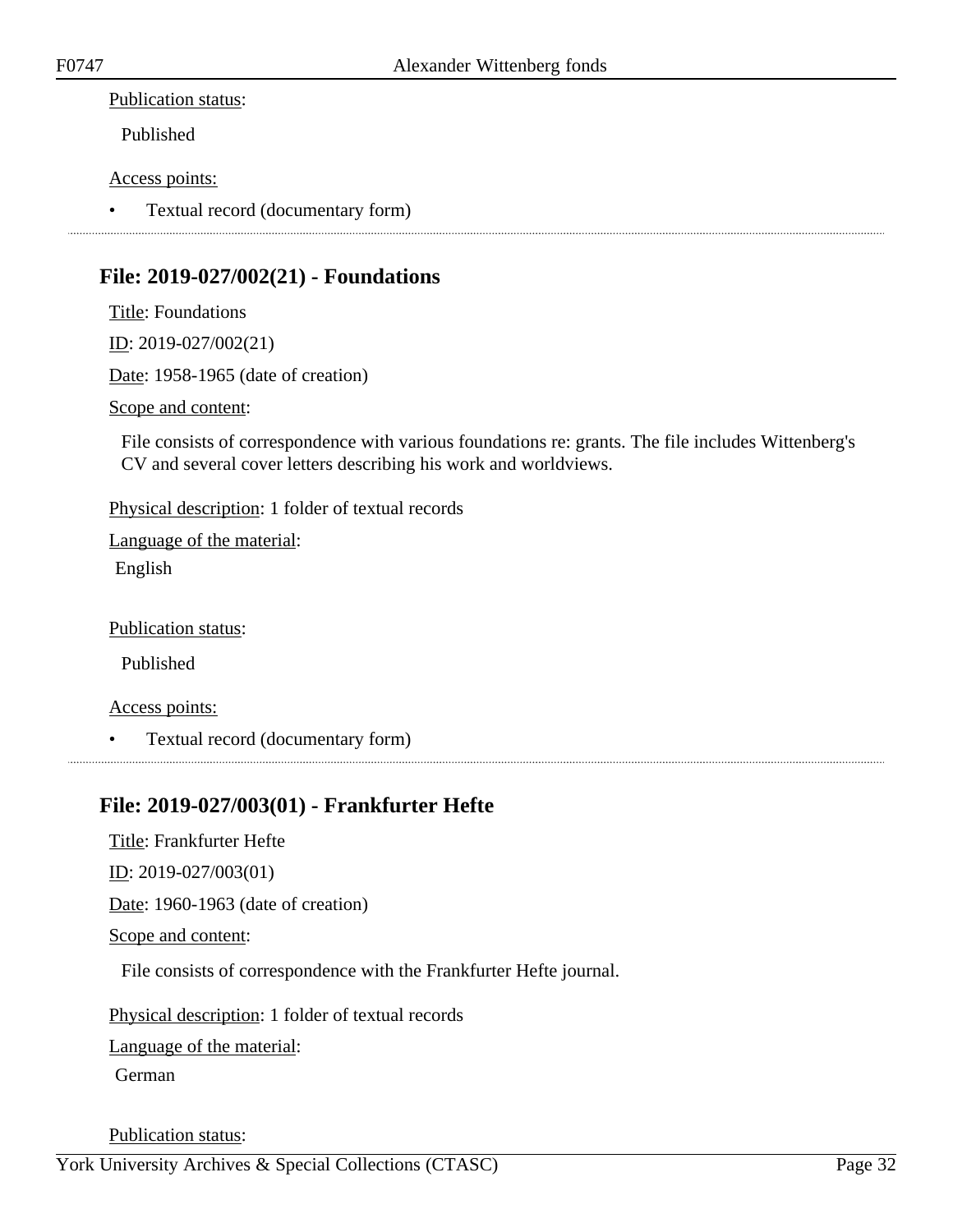#### Access points:

• Textual record (documentary form)

## <span id="page-32-0"></span>**File: 2019-027/003(02) - French School**

Title: French School ID: 2019-027/003(02) Date: 1964-1965 (date of creation) Scope and content:

File consists of correspondence with and several notices from the Toronto French school.

Physical description: 1 folder of textual records

Language of the material: English

Publication status:

Published

Access points:

• Textual record (documentary form)

## <span id="page-32-1"></span>**File: 2019-027/003(04) - Gilles, Harry**

Title: Gilles, Harry ID: 2019-027/003(04) Date: 1966-1970 (date of creation) Scope and content: File consists of correspondence concerning several legal matters after Wittenberg's death. Physical description: 1 folder of textual records Language of the material: English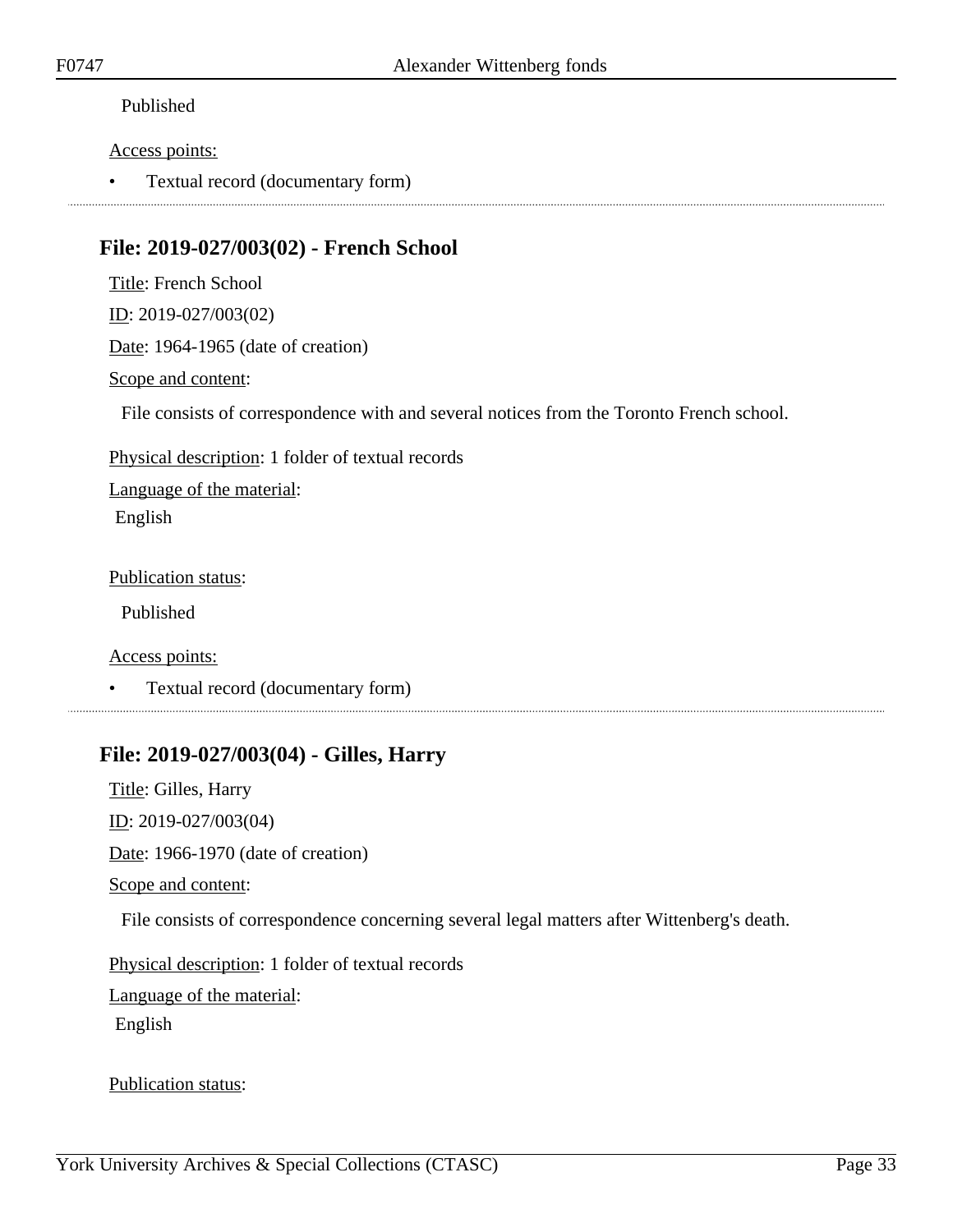#### Access points:

• Textual record (documentary form)

## <span id="page-33-0"></span>**File: 2019-027/003(05) - Globe and Mail**

Title: Globe and Mail

ID: 2019-027/003(05)

Date: 1963-1965 (date of creation)

#### Scope and content:

File consists of newspaper clippings and letters to the editor sent by Wittenberg.

Physical description: 1 folder of textual records

Language of the material: English

Publication status:

Published

Access points:

• Textual record (documentary form)

## <span id="page-33-1"></span>**File: 2019-027/003(06) - Gonseth**

Title: Gonseth ID: 2019-027/003(06)

Date: 1956-1965 (date of creation)

Scope and content:

File consists of correspondence with Swiss Mathematician Professor Ferdinand Gonseth. Gonseth was one of Wittenberg's PhD advisors.

Physical description: 1 folder of textual records

Language of the material:

French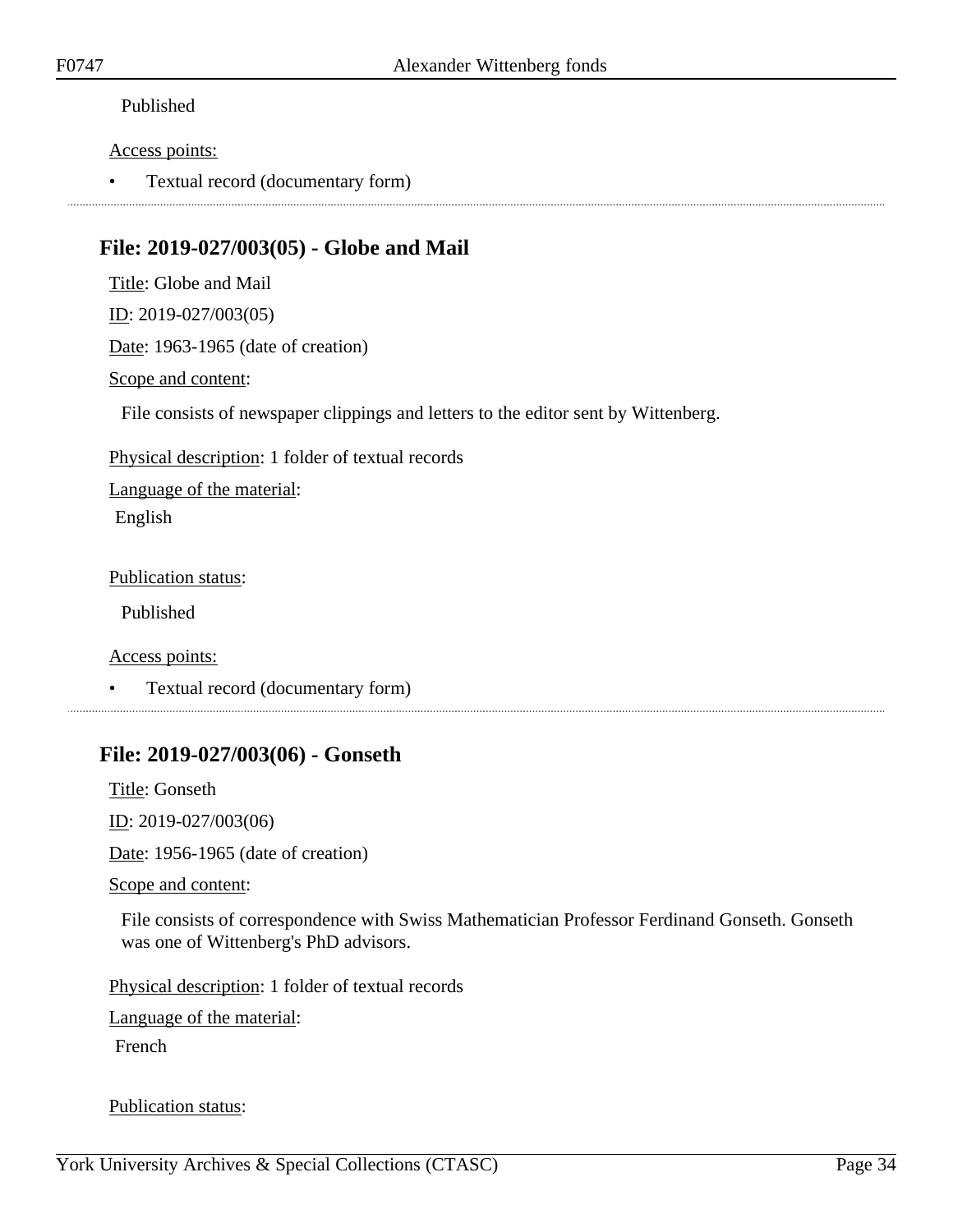#### Access points:

• Textual record (documentary form)

## <span id="page-34-0"></span>**File: 2019-027/003(07) - Goutard**

Title: Goutard ID: 2019-027/003(07)

Date: 1963-1965 (date of creation)

#### Scope and content:

File consists of correspondence with educator Madeleine Goutard.

Physical description: 1 folder of textual records

Language of the material:

French

Publication status:

Published

Access points:

• Textual record (documentary form)

## <span id="page-34-1"></span>**File: 2019-027/003(08) - Grene**

Title: Grene ID: 2019-027/003(08) Date: 1960-1962 (date of creation) Scope and content: File consists of correspondence with Marjorie Green (also spelled Grene), American philosopher. Physical description: 1 folder of textual records Language of the material: English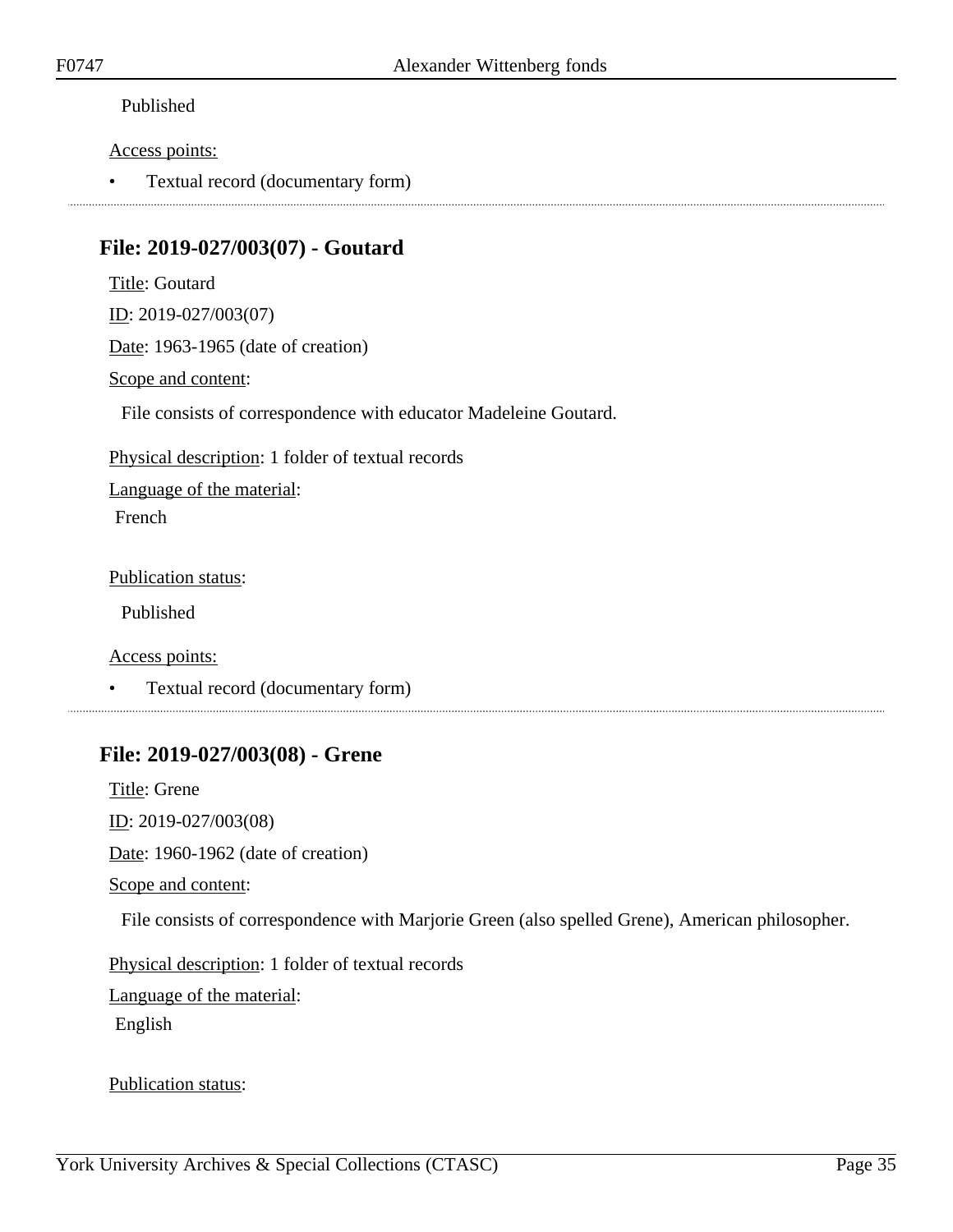#### Access points:

• Textual record (documentary form)

## <span id="page-35-0"></span>**File: 2019-027/003(09) - Grunsky**

Title: Grunsky ID: 2019-027/003(09) Date: 1961-1963 (date of creation)

Scope and content:

File consists of correspondence with German philosopher Hans Grunsky.

Physical description: 1 folder of textual records

Language of the material:

German

Publication status:

Published

Access points:

• Textual record (documentary form)

## <span id="page-35-1"></span>**File: 2019-027/003(10) - Gymnasium, Die lehrer und die schulen**

Title: Gymnasium, Die lehrer und die schulen ID: 2019-027/003(10) Date: [between 1950 and 1965] (date of creation) Scope and content: File consists of handwritten notes for an article. Physical description: 1 folder of textual records Language of the material: German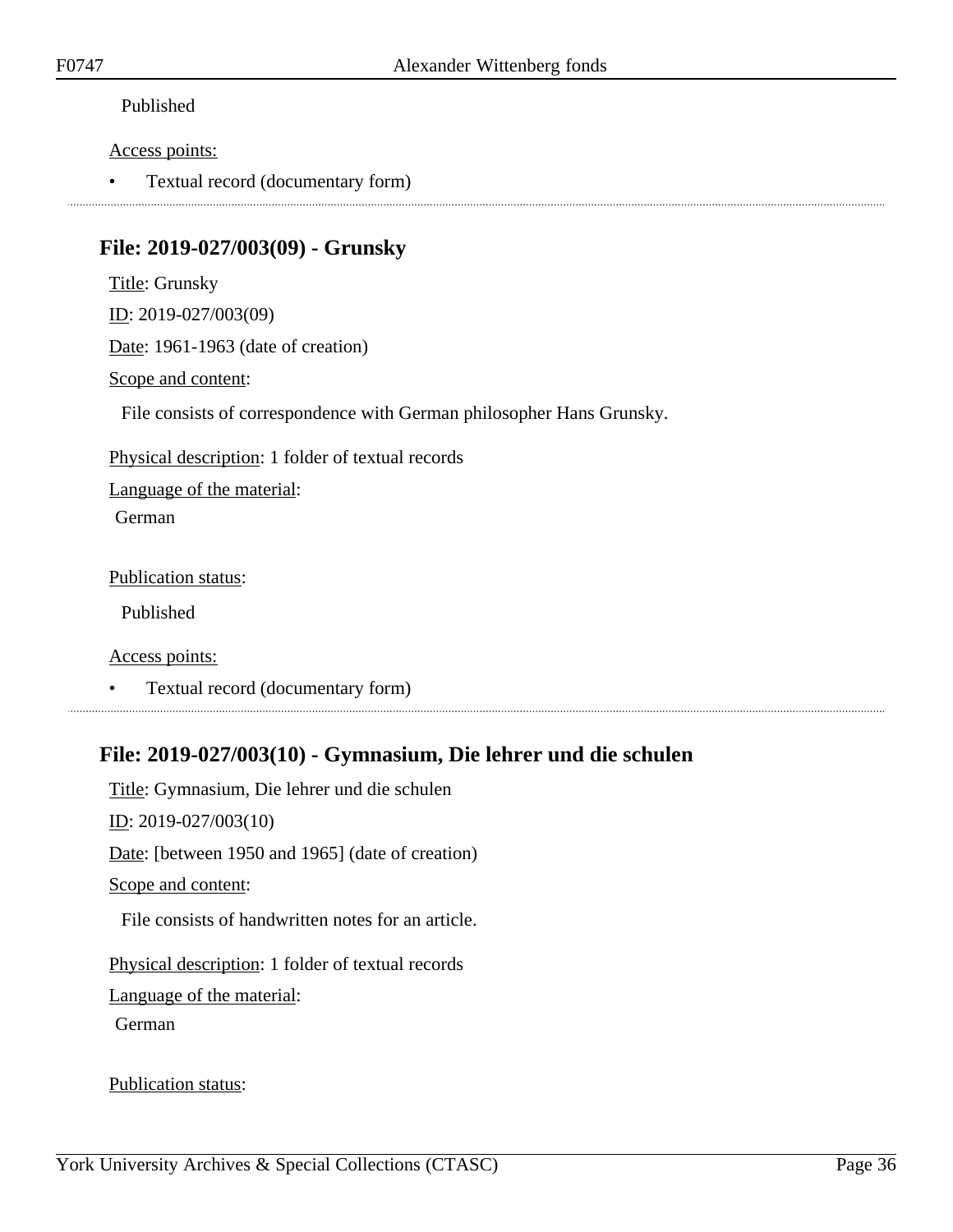#### Access points:

• Textual record (documentary form)

# **File: 2019-027/003(11) - Hessen Erziehung**

Title: Hessen Erziehung

ID: 2019-027/003(11)

Date: 1958-1963 (date of creation)

#### Scope and content:

File consists of correspondence with the Ministry of Education, State of Hesse, Germany.

Physical description: 1 folder of textual records

Language of the material:

German

Publication status:

Published

Access points:

• Textual record (documentary form)

# **File: 2019-027/003(12) - Hirsch**

Title: Hirsch ID: 2019-027/003(12) Date: 1961-1965 (date of creation) Scope and content: File consists of correspondence with Belgian mathematician Professor Guy Hirsch. Physical description: 1 folder of textual records Language of the material: French

Publication status: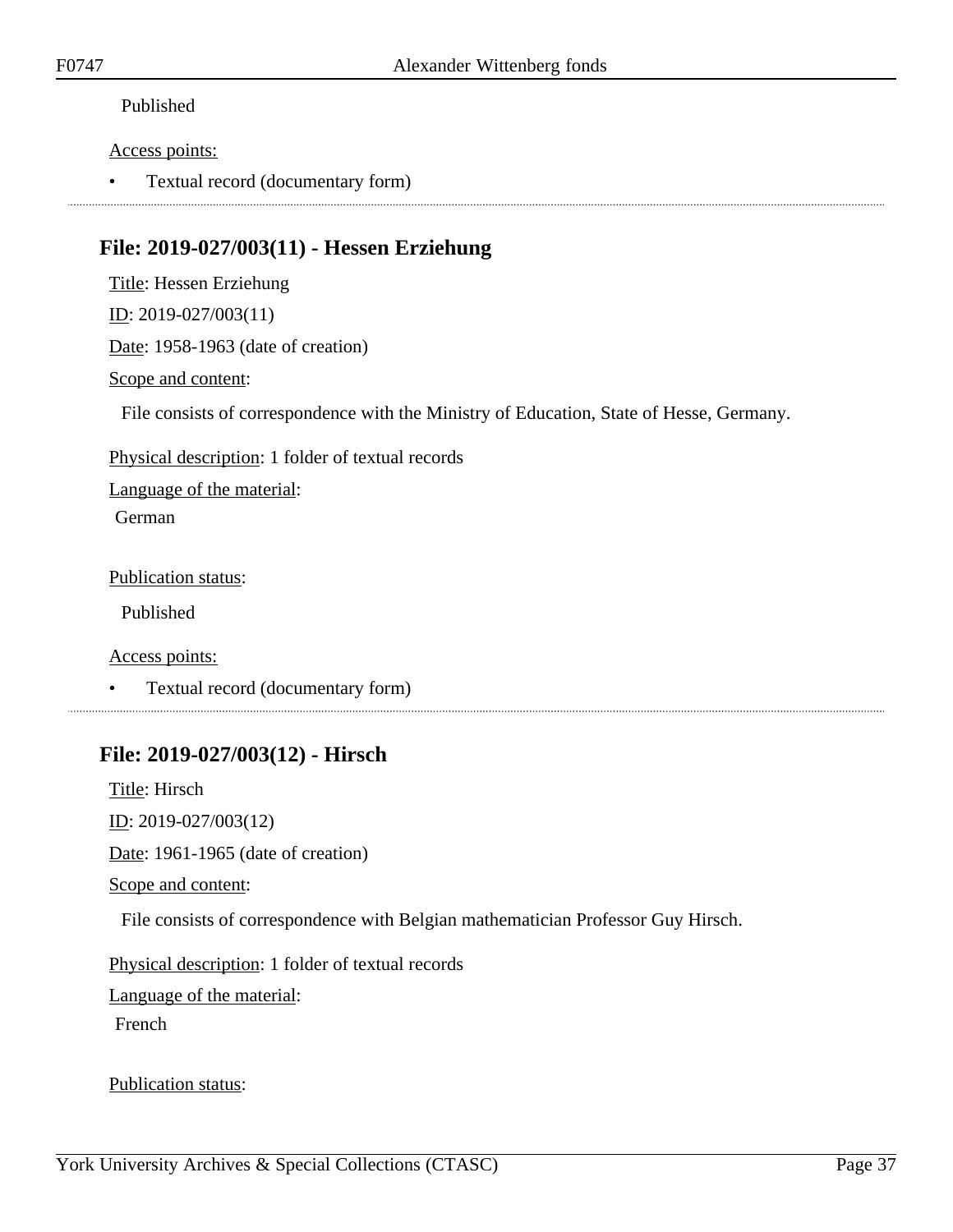#### Access points:

• Textual record (documentary form)

# **File: 2019-027/003(13) - Hoffmann Banesh**

Title: Hoffmann Banesh

ID: 2019-027/003(13)

Date: 1961-1964 (date of creation)

#### Scope and content:

File consists of correspondence with mathematician Professor Banesh Hoffmann.

Physical description: 1 folder of textual records

Language of the material: English

Publication status:

Published

Access points:

• Textual record (documentary form)

### **File: 2019-027/003(14) - Holmes**

Title: Holmes

ID: 2019-027/003(14)

Date: 1962-1964 (date of creation)

Scope and content:

File consists of correspondence with Professor of education Brian Holmes, University College London.

Physical description: 1 folder of textual records

Language of the material:

English

Publication status: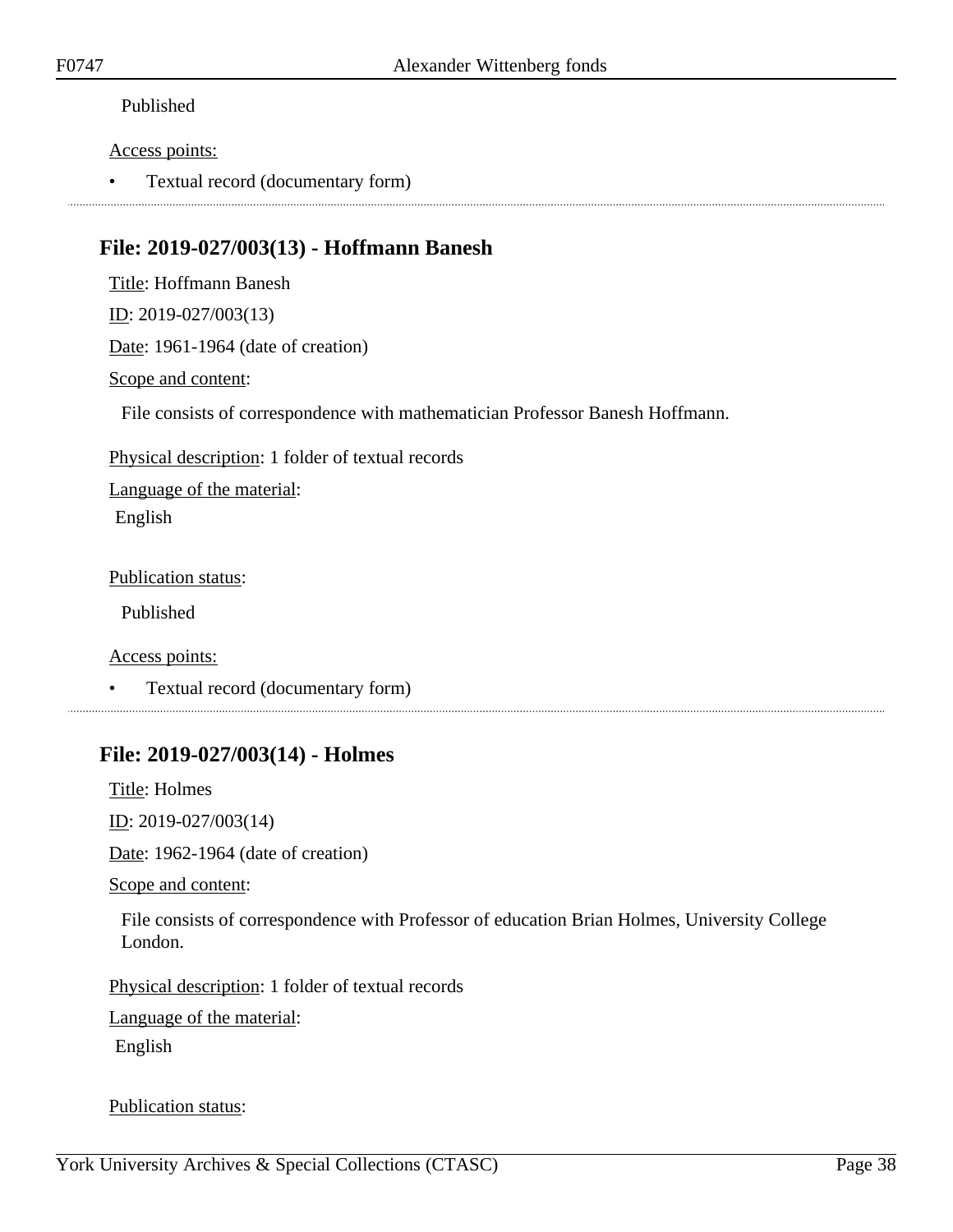#### Access points:

• Textual record (documentary form)

## **File: 2019-027/003(15) - Holton**

Title: Holton

ID: 2019-027/003(15)

Date: 1964 (date of creation)

Scope and content:

File consists of correspondence with Professor Gerald Holton, department of Physics, Harvard University.

Physical description: 1 folder of textual records

Language of the material: English

Publication status:

Published

Access points:

• Textual record (documentary form)

# **File: 2019-027/003(16) - Huemer**

Title: Huemer

ID: 2019-027/003(16)

Date: 1961-1962 (date of creation)

Scope and content:

File consists of correspondence with W.S.L Huemer, Germany re: teaching methods of math.

Physical description: 1 folder of textual records

Language of the material:

German

Publication status: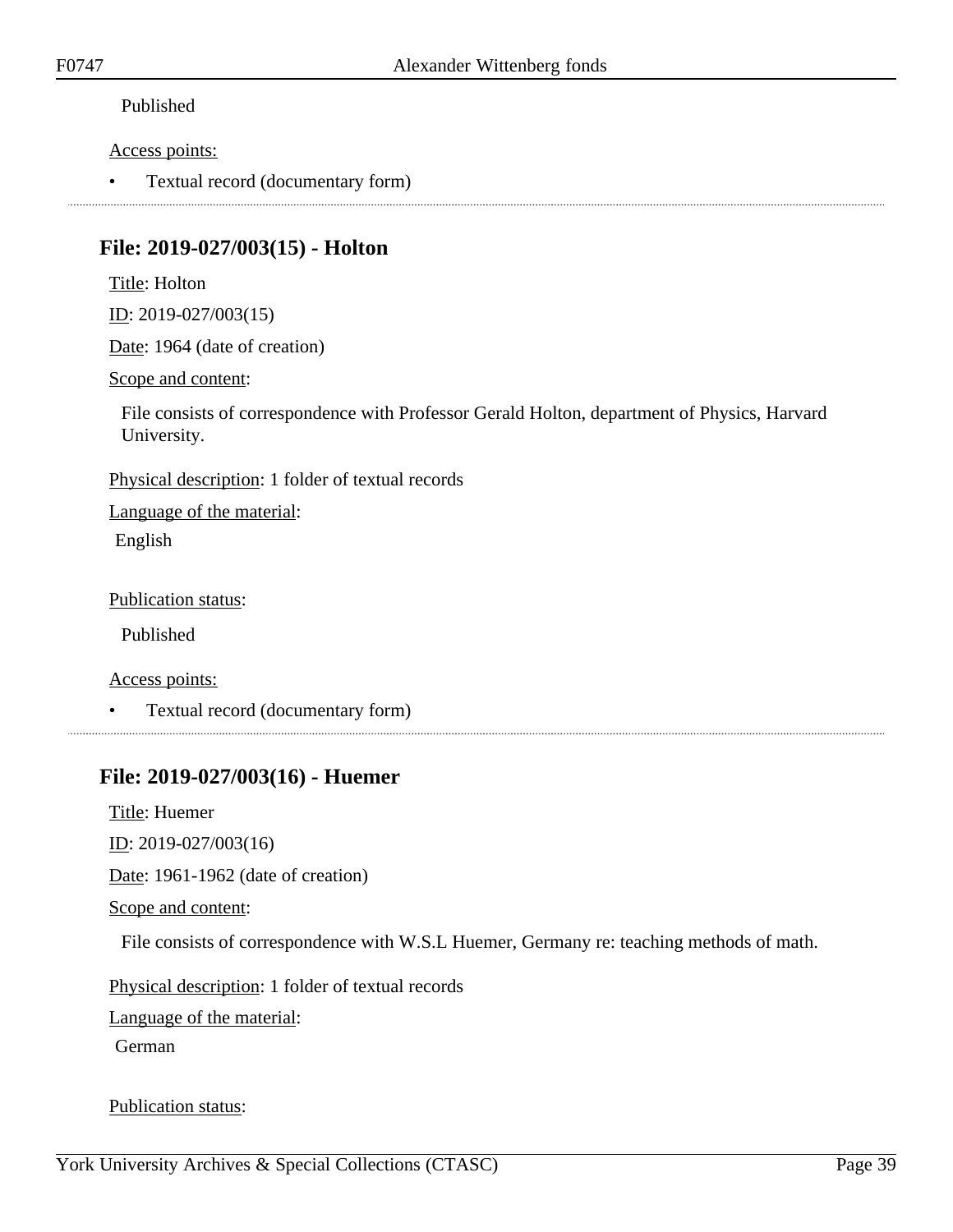#### Access points:

• Textual record (documentary form)

# **File: 2019-027/003(17) - I.C.M.I. - I.M.U.K.**

Title: I.C.M.I. - I.M.U.K.

ID: 2019-027/003(17)

Date: 1964-1965 (date of creation)

#### Scope and content:

File consists of an invitation, notes, letters regarding the International Colloquium on Modern Curricula in secondary mathematical education.

Physical description: 1 folder of textual records

Language of the material:

German

French

English

#### Publication status:

Published

#### Access points:

• Textual record (documentary form)

### **File: 2019-027/003(18) - Institut for bildungswesens, Berlin**

Title: Institut for bildungswesens, Berlin

ID: 2019-027/003(18)

Date: 1963 (date of creation)

Scope and content:

File consists of correspondence with the Max Planck Institute for Human Development upon its opening.

Physical description: 1 folder of textual records

Language of the material:

German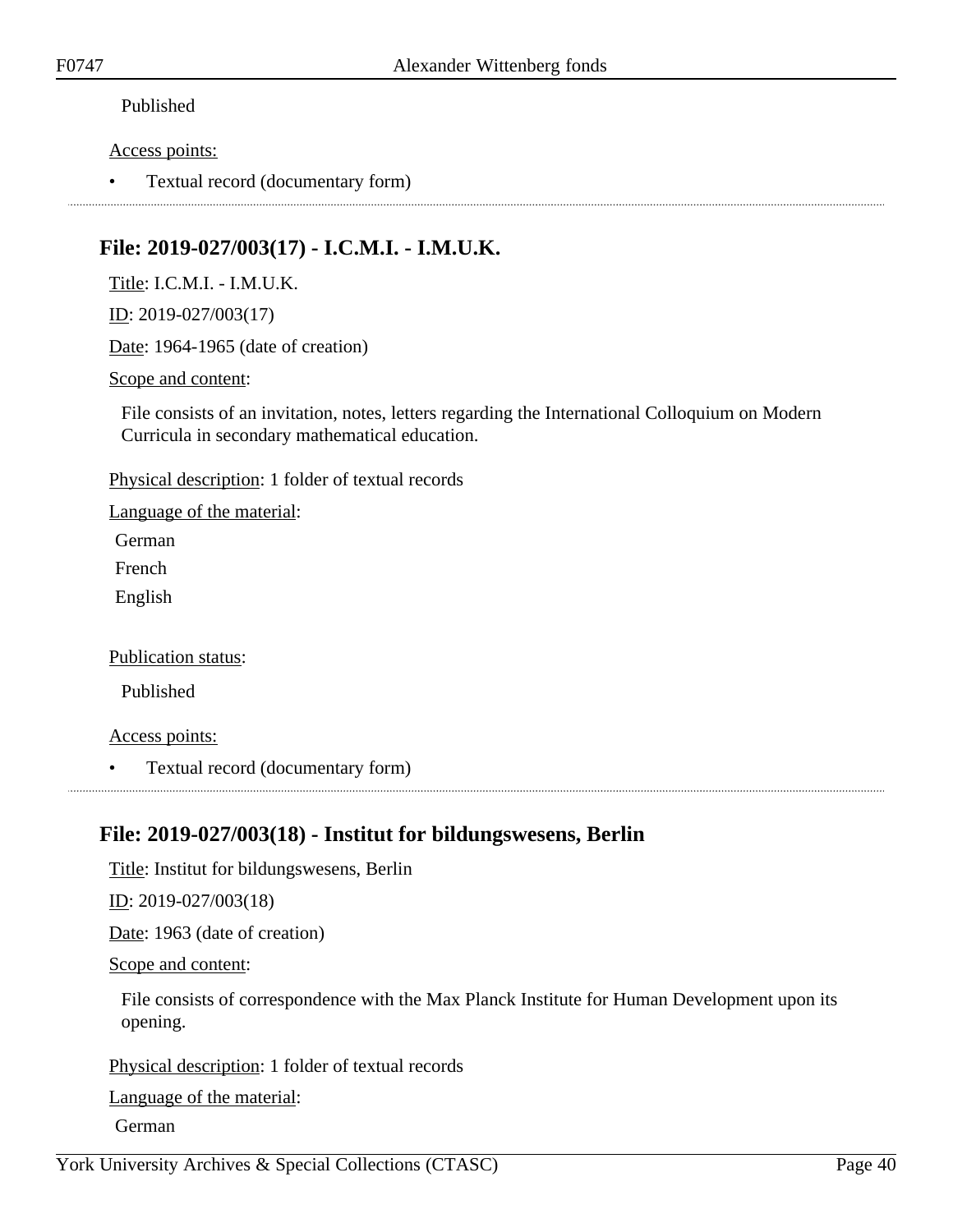#### English

Publication status:

Published

Access points:

• Textual record (documentary form)

# **File: 2019-027/003(19) - Institut Pedagogique National**

Title: Institut Pedagogique National

ID: 2019-027/003(19)

Date: 1962-1965 (date of creation)

Scope and content:

File consists of correspondence with the French Institute. The file contains a January 1962 publication by the institute.

Physical description: 1 folder of textual records

Language of the material:

French

Publication status:

Published

Access points:

• Textual record (documentary form)

# **File: 2019-027/003(20) - International Review of Education**

Title: International Review of Education ID: 2019-027/003(20) Date: 1963-1964 (date of creation) Scope and content: File consists of letters re: subscription and publishing in the journal. Physical description: 1 folder of textual records

Language of the material: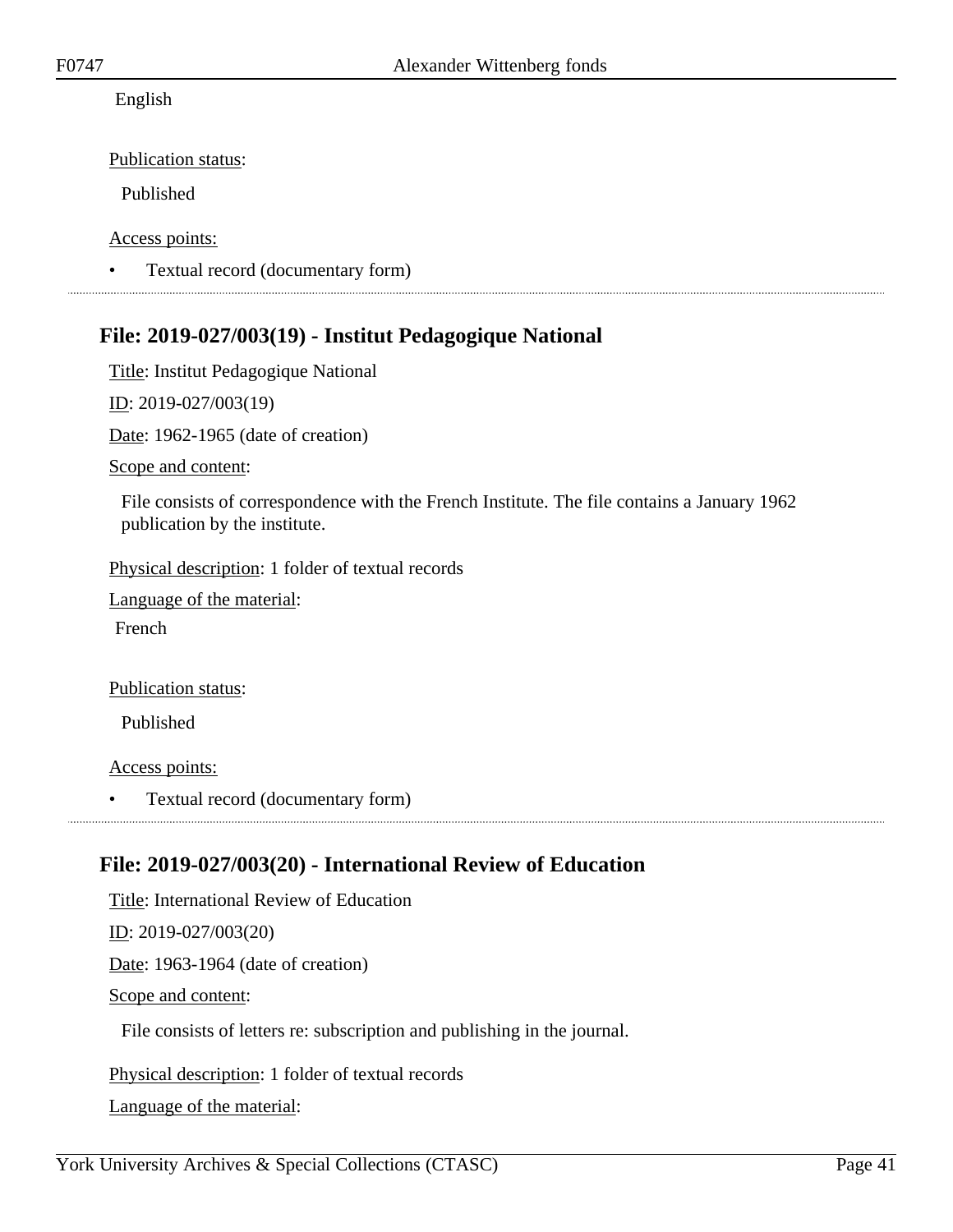German

French

English

Publication status:

Published

Access points:

• Textual record (documentary form)

### **File: 2019-027/003(21) - Israel**

Title: Israel

ID: 2019-027/003(21)

Date: 1958-1963 (date of creation)

#### Scope and content:

File consists of various correspondence with the Israeli embassy in Canada and with 'The central division Zionist organization of Canada'. File also contains a letter from Wittenberg to the Israeli ambassador re: the Dr. Robert Soblen case.

Physical description: 1 folder of textual records

Language of the material: English

Publication status:

Published

Access points:

• Textual record (documentary form)

# **File: 2019-027/003(22) - Katchalsky**

Title: Katchalsky ID: 2019-027/003(22) Date: 1958-1959 (date of creation) Scope and content: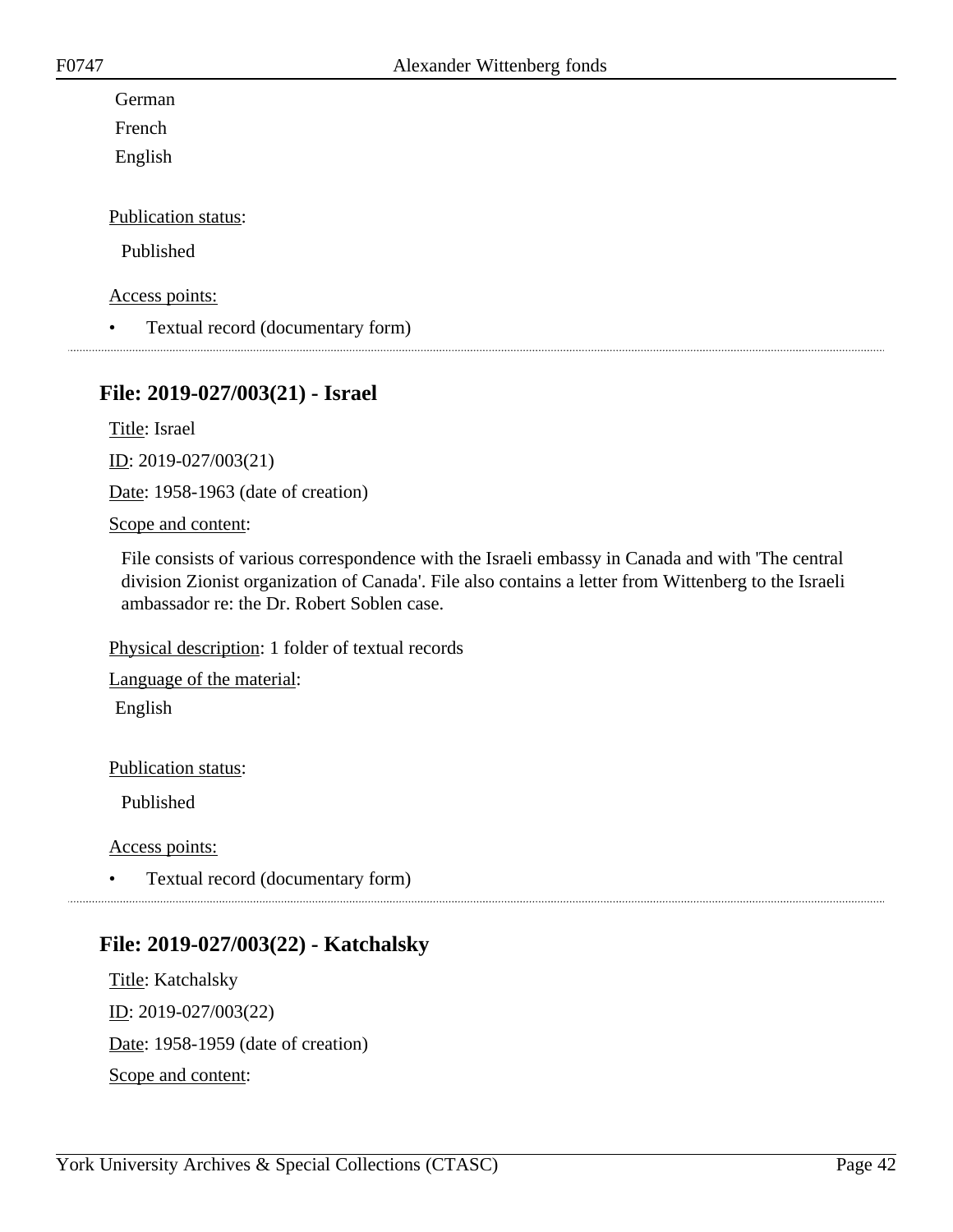File consists of correspondence with Professor Ahron Katchalsky (Katzir) regarding the 'Israel centre for the advancement of human culture'

Physical description: 1 folder of textual records

Language of the material:

English

Publication status:

Published

Access points:

• Textual record (documentary form)

# **File: 2019-027/003(23) - Klamkin**

Title: Klamkin ID: 2019-027/003(23) Date: 1963-1964 (date of creation) Scope and content: File consists of correspondence with mathematician Professor Murray Klamkin.

Physical description: 1 folder of textual records

Language of the material:

English

Publication status:

Published

Access points:

• Textual record (documentary form)

### **File: 2019-027/003(24) - Klett**

Title: Klett ID: 2019-027/003(24) Date: 1960-1967 (date of creation) Scope and content: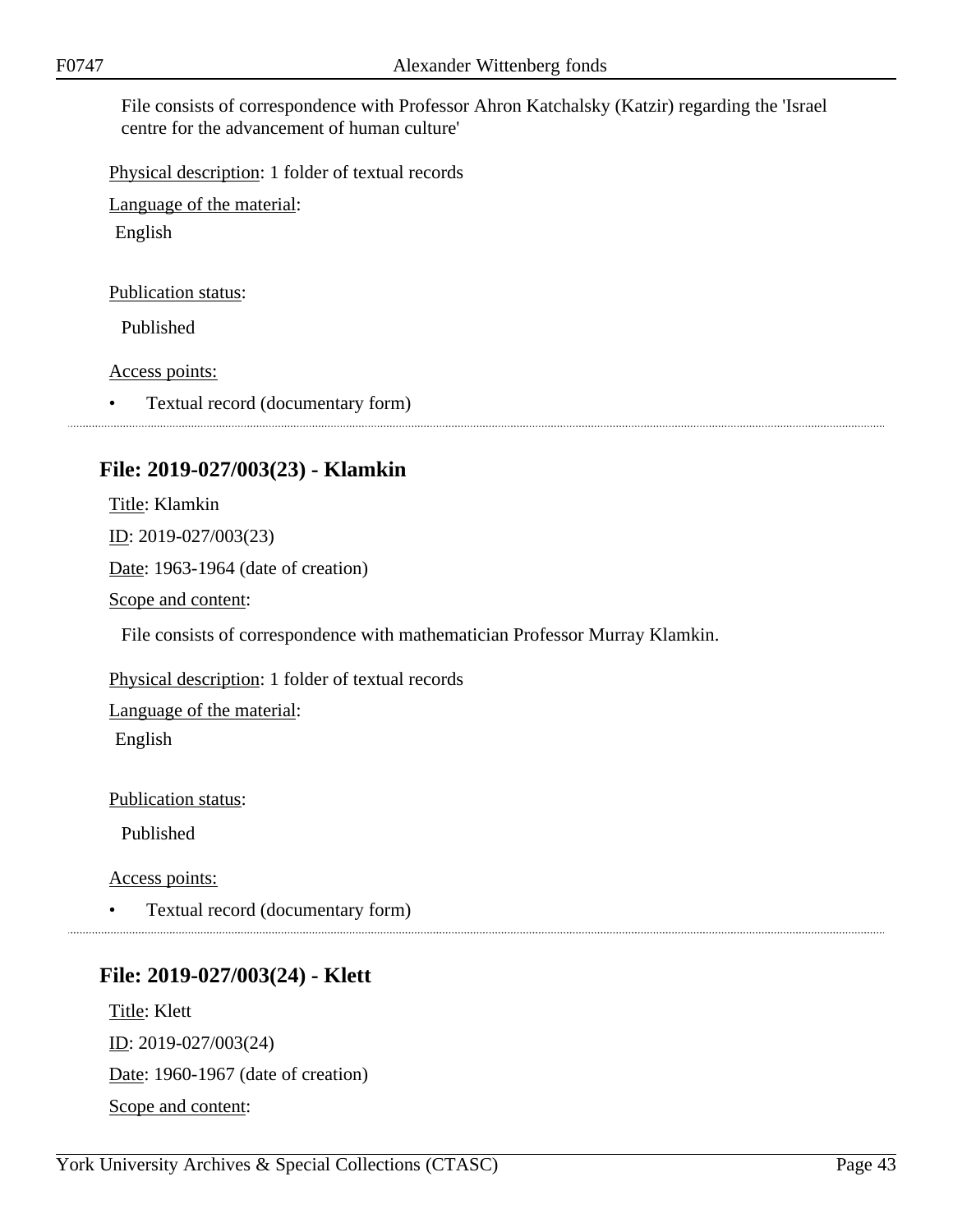File consists of correspondence with several publishing houses regarding publications of work. Most correspondence are with German publisher Klett which eventually published Wittenberg's 'Bildung und Mathematik'.

Physical description: 1 folder of textual records

Language of the material:

German

English

Publication status:

Published

Access points:

• Textual record (documentary form)

# **File: 2019-027/003(25) - Kline**

Title: Kline ID: 2019-027/003(25) Date: 1956-1965 (date of creation) Scope and content: File consists of correspondence with mathematician Professor Morris Kline Physical description: 1 folder of textual records Language of the material:

English

Publication status:

Published

Access points:

• Textual record (documentary form)

# **File: 2019-027/003(26) - Knight**

Title: Knight ID: 2019-027/003(26) Date: 1964 (date of creation)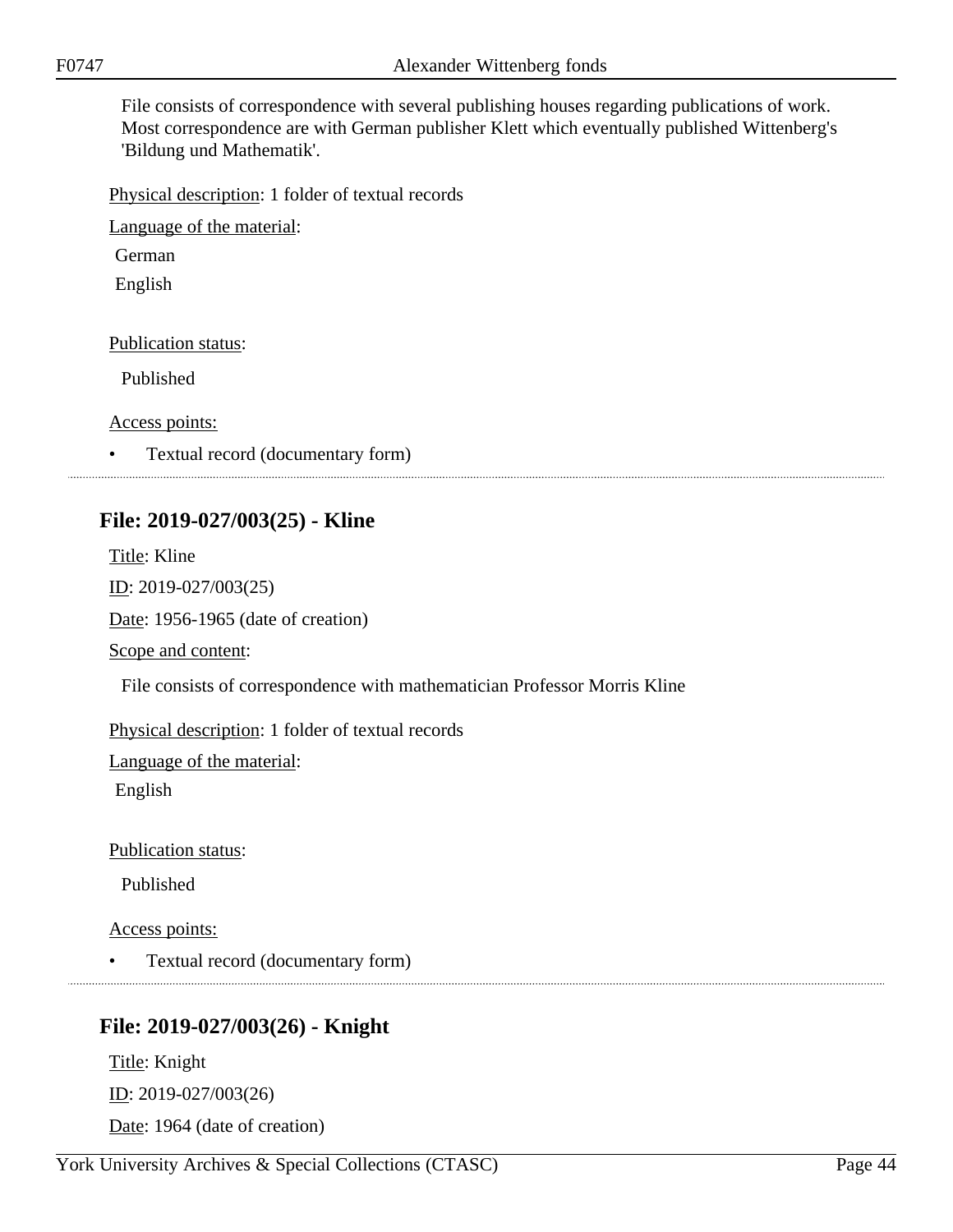#### Scope and content:

File consists of correspondence with Douglas Knight, president of Duke University. The file also includes two public addresses by Knight.

Physical description: 1 folder of textual records

Language of the material:

English

#### Publication status:

Published

Access points:

• Textual record (documentary form)

### **File: 2019-027/003(27) - Kuhn**

Title: Kuhn ID: 2019-027/003(27) Date: 1961-1963 (date of creation) Scope and content: File consists of correspondence with philosopher Thomas Kuhn. Physical description: 1 folder of textual records Language of the material: English

Publication status:

Published

Access points:

• Textual record (documentary form)

### **File: 2019-027/003(28) - Lakatos**

Title: Lakatos ID: 2019-027/003(28) Date: 1963-1964 (date of creation) Scope and content: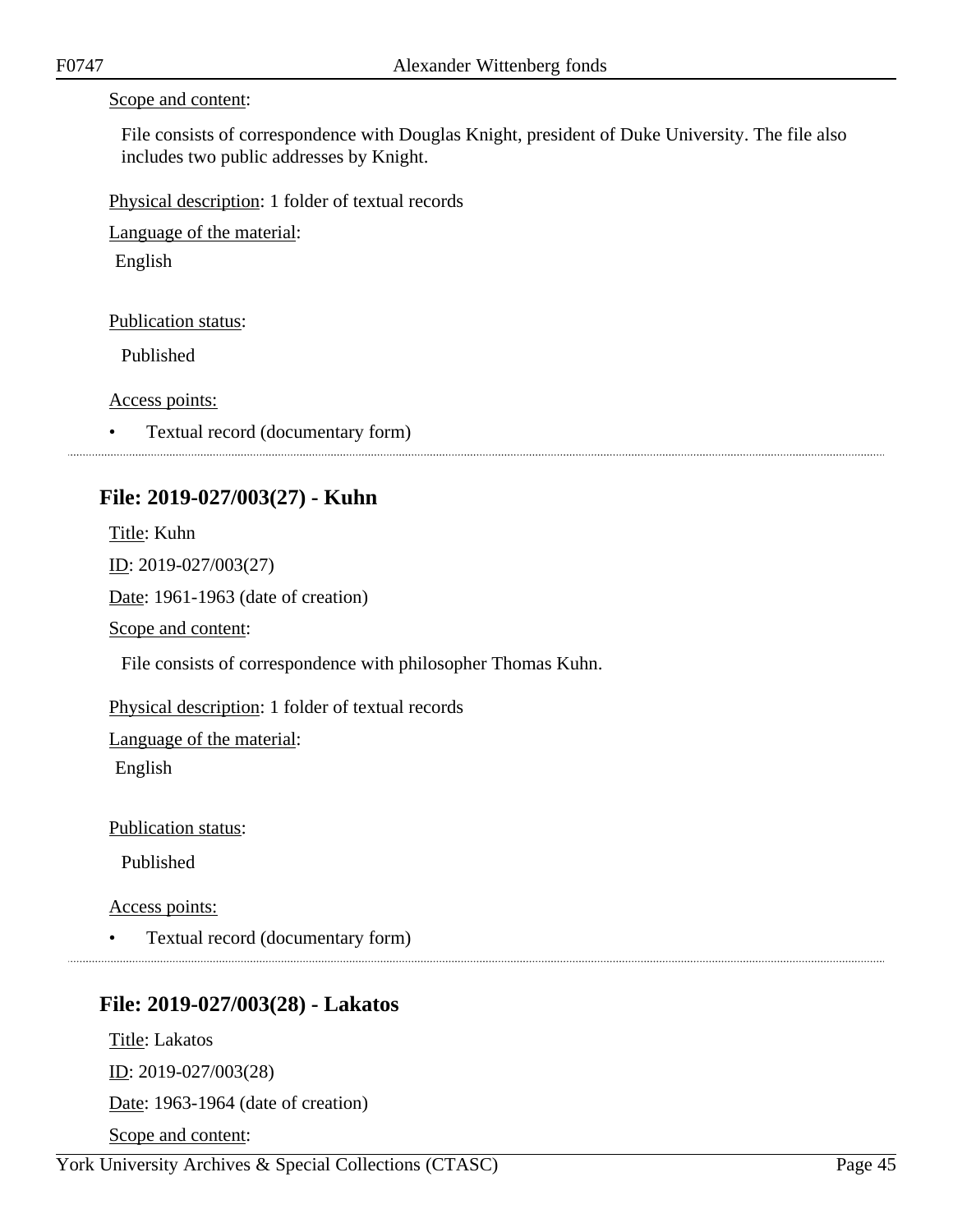File consists of correspondence with philosopher Imre Lakatos.

Physical description: 1 folder of textual records

Language of the material:

English

Publication status:

Published

Access points:

• Textual record (documentary form)

# **File: 2019-027/003(29) - Lauwerys**

Title: Lauwerys ID: 2019-027/003(29) Date: 1961-1965 (date of creation)

Scope and content:

File consists of correspondence with Professor Joseph Lauwerys, England. Letters include references to 'The comparative education society'.

Physical description: 1 folder of textual records

Language of the material:

English

Publication status:

Published

Access points:

• Textual record (documentary form)

# **File: 2019-027/003(30) - Lehrbuch**

Title: Lehrbuch ID: 2019-027/003(30) Date: 1961-1965 (date of creation) Scope and content: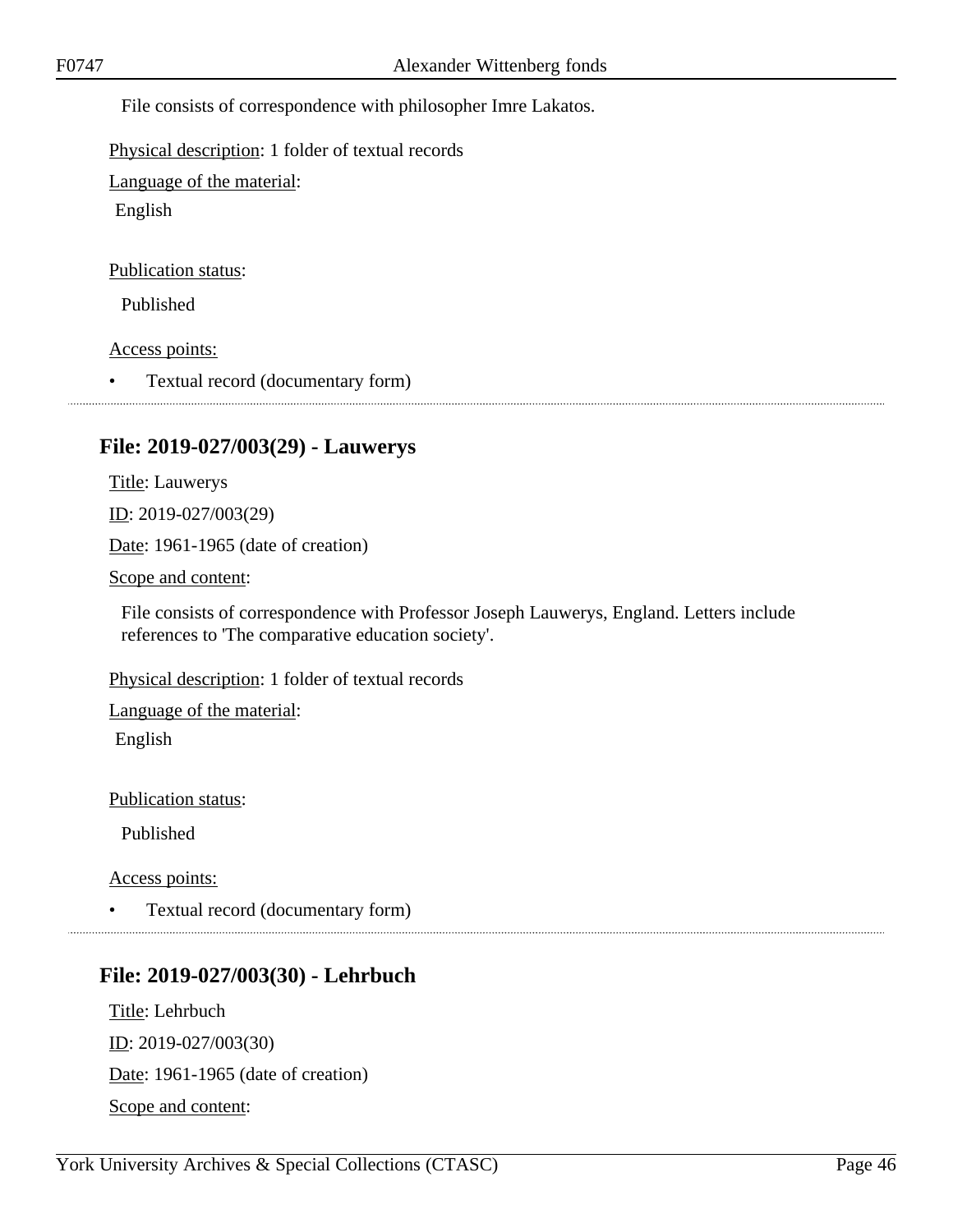File consists of correspondence with various publishers and academics re: Wittenberg's plan to publish a textbook on calculus.

Physical description: 1 folder of textual records

Language of the material:

German

English

#### Publication status:

Published

Access points:

• Textual record (documentary form)

### **File: 2019-027/003(31) - Lemaire**

Title: Lemaire

ID: 2019-027/003(31)

Date: 1961-1963 (date of creation)

Scope and content:

File consists of correspondence with Dr. Jean Lemaire, France, regrading relationships between math and mental health.

Physical description: 1 folder of textual records

Language of the material:

French

Publication status:

Published

Access points:

• Textual record (documentary form)

### **File: 2019-027/003(32) - Mathematical Association of America**

Title: Mathematical Association of America ID: 2019-027/003(32) Date: 1958-1962 (date of creation)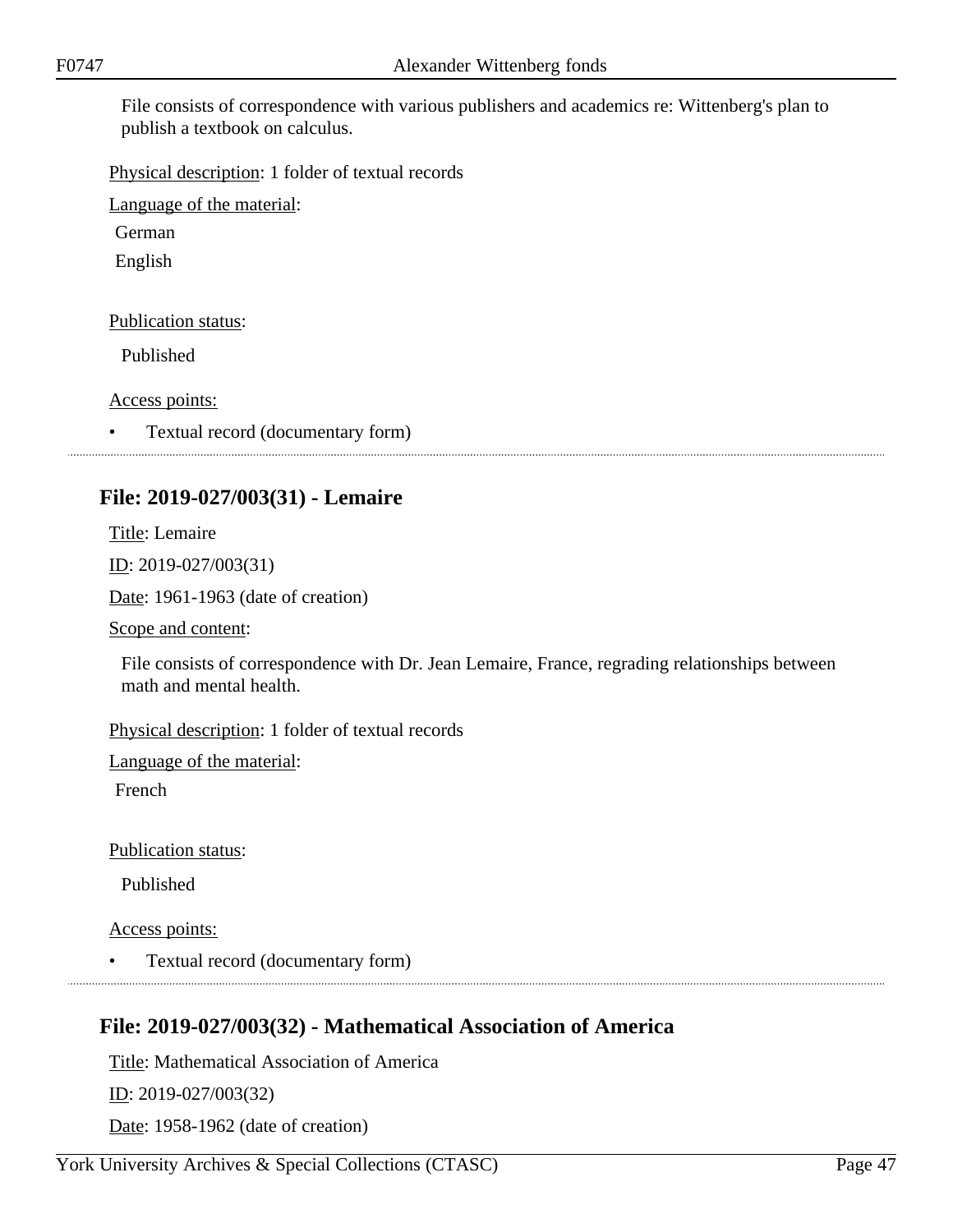#### Scope and content:

File consists of correspondence with the MAA re conferences and about the need for a section on mathematical education in the association's newsletter. The file also contains Wittenberg's membership card.

Physical description: 1 folder of textual records

Language of the material:

English

Publication status:

Published

Access points:

• Textual record (documentary form)

# **File: 2019-027/003(33) - Malediction**

Title: Malediction ID: 2019-027/003(33)

Date: 1958-1964 (date of creation)

Scope and content:

File consists of several copies of an unpublished article titled 'malediction' by Wittenberg regarding Christian Jewish relations. The file includes a 1959 newspaper clip on Pope Jean XXIII and a letter to Francois Mauriac introducing the article.

Physical description: 1 folder of textual records

Language of the material:

French

Publication status:

Published

Access points:

• Textual record (documentary form)

# **File: 2019-027/003(34) - McGrow-Hill**

Title: McGrow-Hill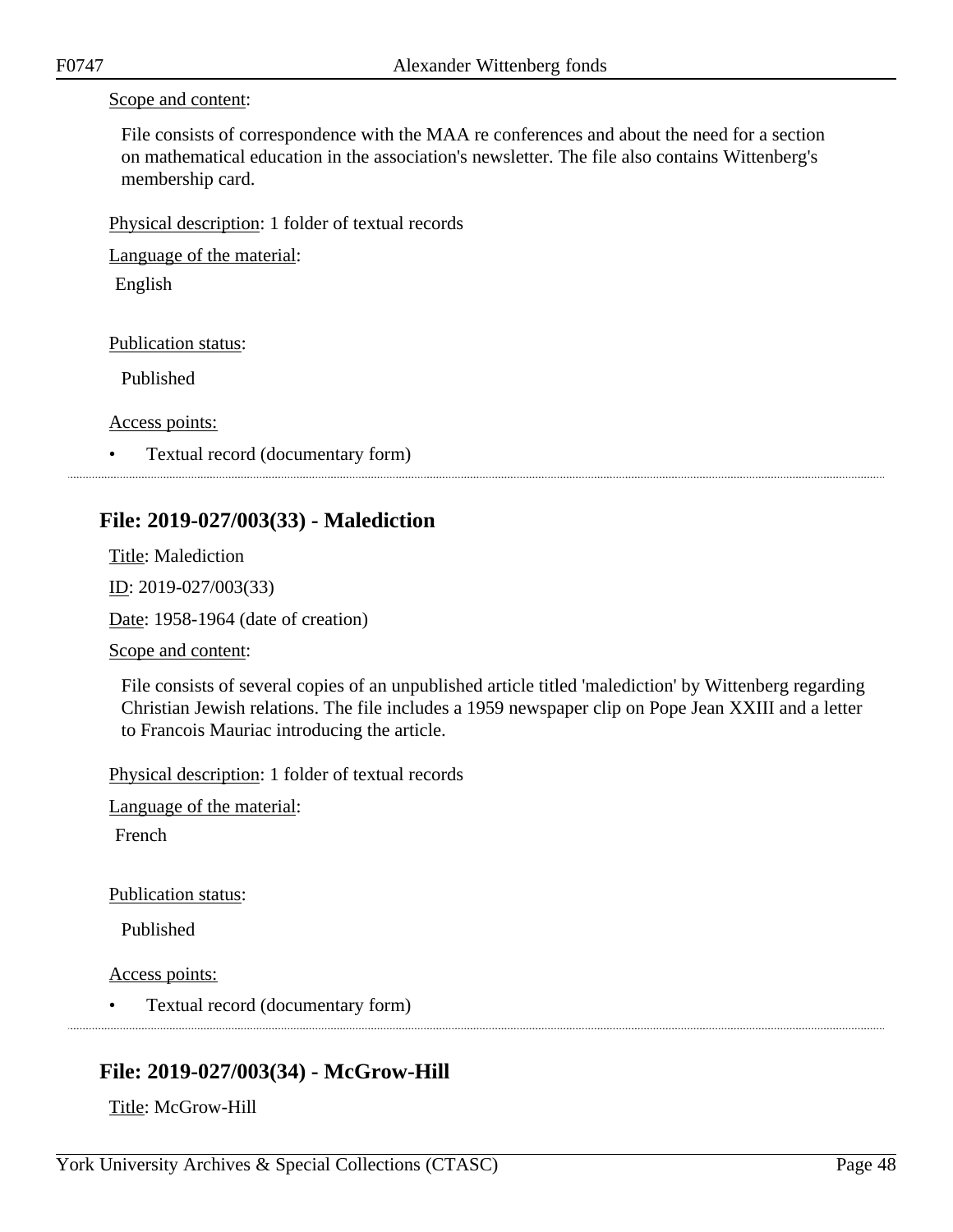ID: 2019-027/003(34)

Date: 1964 (date of creation)

Scope and content:

File consists of correspondence re: publishing a manuscript titled 'The teaching of mathematics'

Physical description: 1 folder of textual records

Language of the material:

English

Publication status:

Published

Access points:

• Textual record (documentary form)

# **File: 2019-027/003(35) - Methuen**

Title: Methuen ID: 2019-027/003(35)

Date: 1964-1969 (date of creation)

Scope and content:

File consists of correspondence re: publication of an English translation of Wittenberg's 'Bildung und mathematik'. File also contains correspondence with MIT press re: the translation from after Wittenberg's death.

Physical description: 1 folder of textual records

Language of the material:

English

Publication status:

Published

Access points:

• Textual record (documentary form)

# **File: 2019-027/003(36) - Metzger**

Title: Metzger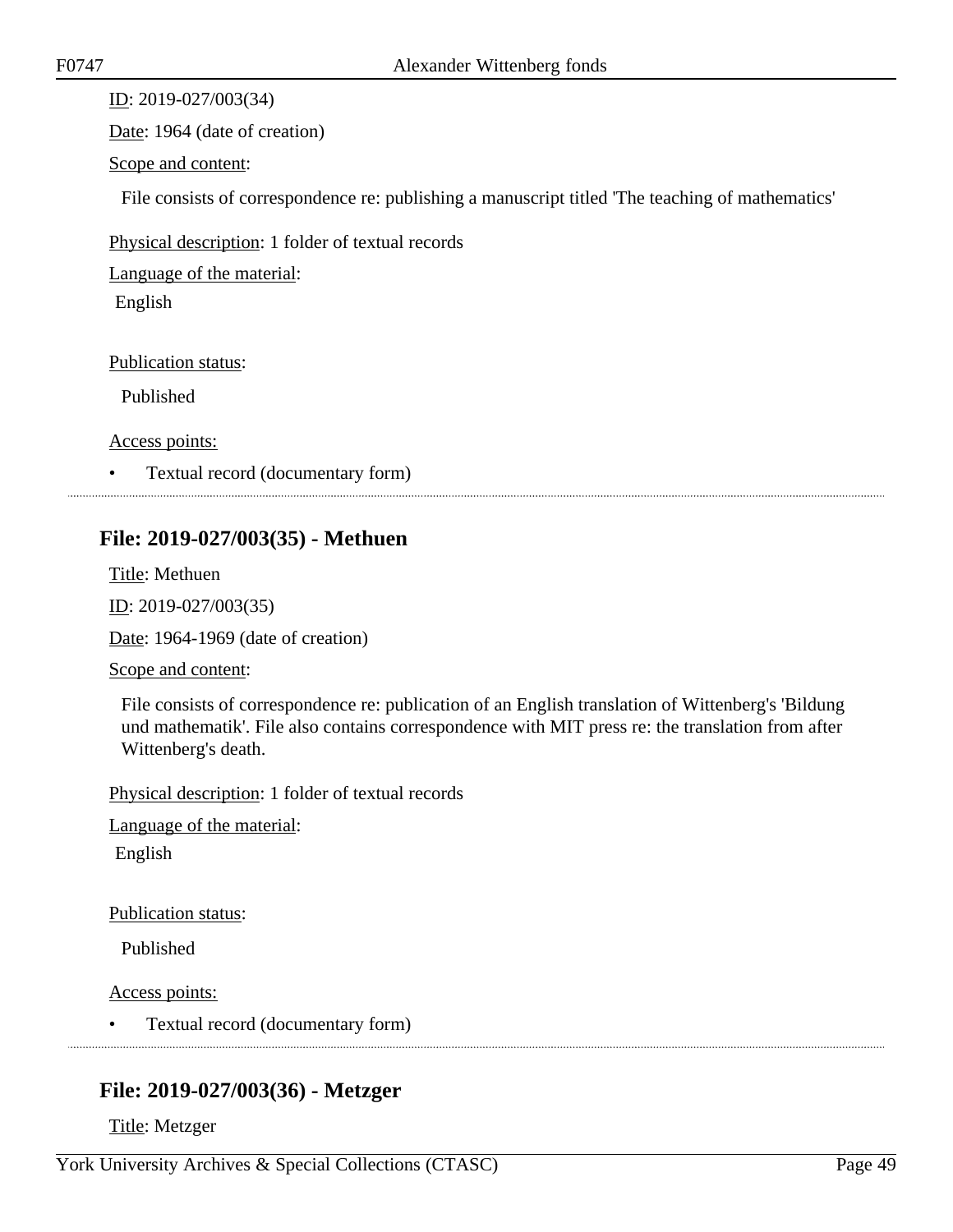ID: 2019-027/003(36) Date: 1962-1965 (date of creation) Scope and content: File consists of correspondence with Psychologist Professor Wolfgang Metzger, Germany Physical description: 1 folder of textual records Language of the material: German Publication status: Published Access points:

• Textual record (documentary form)

### **File: 2019-027/004(01) - Minerva**

Title: Minerva ID: 2019-027/004(01) Date: 1963 (date of creation) Scope and content: File consists of correspondence with the journal regrading publication of an article by Wittenberg. Physical description: 1 folder of textual records Language of the material:

English

Publication status:

Published

Access points:

• Textual record (documentary form)

### **File: 2019-027/004(02) - M.N.U.**

Title: M.N.U. ID: 2019-027/004(02)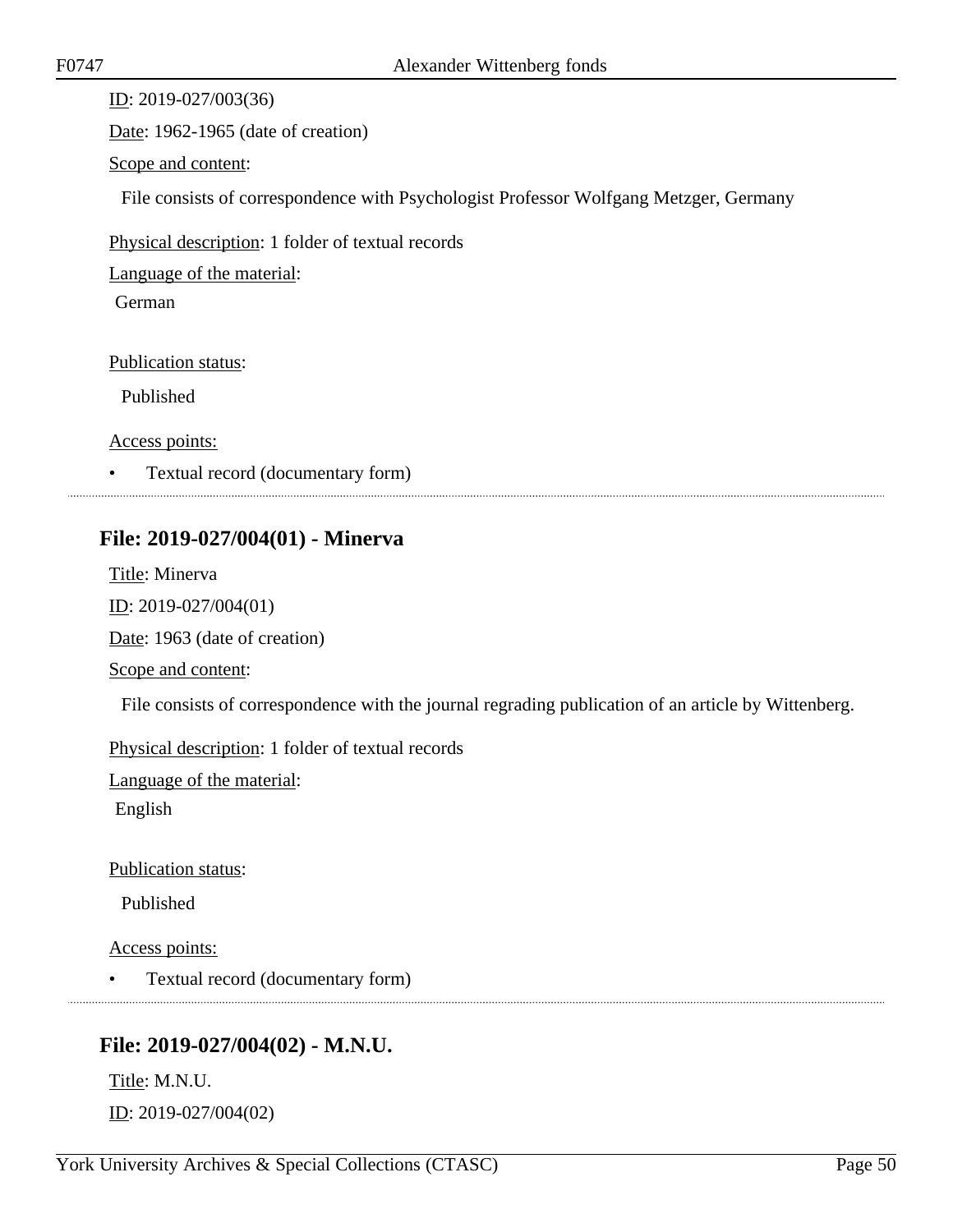Date: 1959-1962 (date of creation)

Scope and content:

File consists of correspondence with the German journal 'Mathematische und naturwissenschaftliche unterricht'.

Physical description: 1 folder of textual records

Language of the material:

German

Publication status:

Published

Access points:

• Textual record (documentary form) 

# **File: 2019-027/004(03) - MSUO**

Title: MSUO

ID: 2019-027/004(03)

Date: 1962 (date of creation)

Scope and content:

File consists of various materials pertaining to the 'Education in Science' conference held at Michigan State University.

Physical description: 1 folder of textual records

Language of the material:

English

Publication status:

Published

Access points:

• Textual record (documentary form)

# **File: 2019-027/004(04) - National Science Foundation**

Title: National Science Foundation ID: 2019-027/004(04)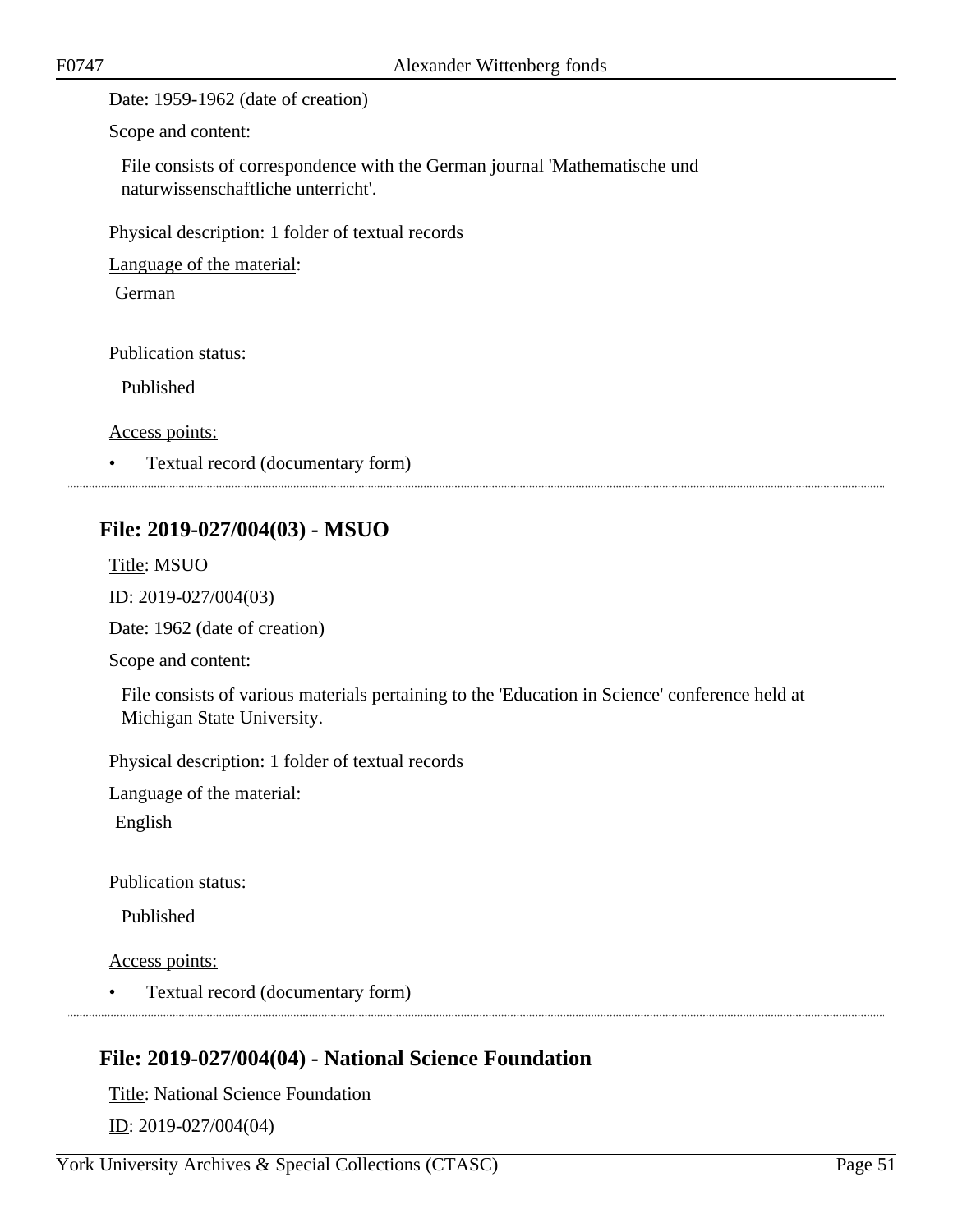Date: 1962 (date of creation)

Scope and content:

File consists of correspondence with the US based National Science Foundation regrading school math teaching programs.

Physical description: 1 folder of textual records

Language of the material:

English

Publication status:

Published

Access points:

• Textual record (documentary form)

# **File: 2019-027/004(05) - National Film Board**

Title: National Film Board ID: 2019-027/004(05) Date: 1961-1962 (date of creation) Scope and content:

File consists of correspondence with the Canadian NFB re: suggestions for producing films on mathematics and mathematical education.

Physical description: 1 folder of textual records

Language of the material:

English

Publication status:

Published

Access points:

• Textual record (documentary form)

# **File: 2019-027/004(06) - Neue Sammlung**

Title: Neue Sammlung ID: 2019-027/004(06)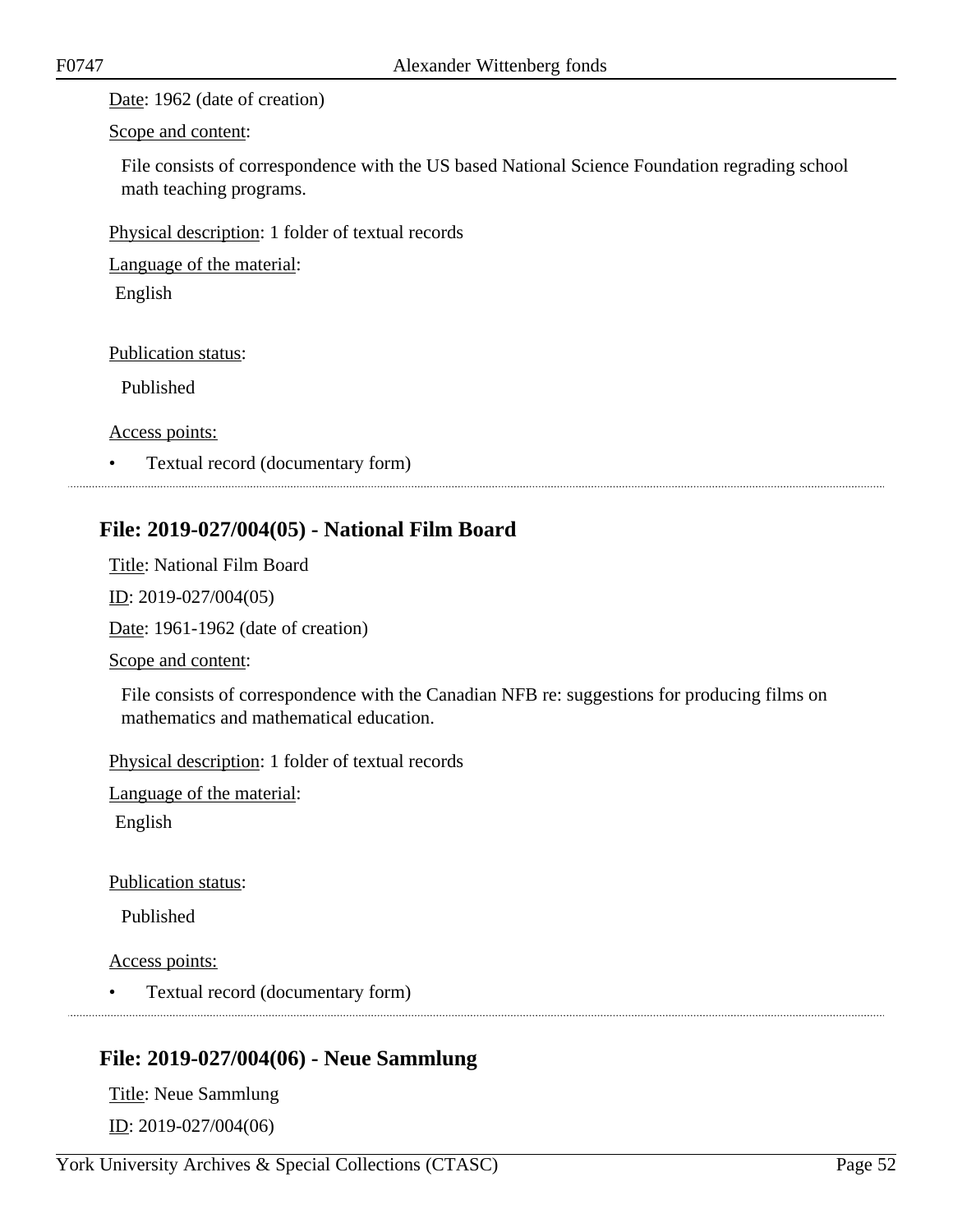Date: 1961-1963 (date of creation)

Scope and content:

File consists of several drafts of German-language articles sent to the journal 'Neue Sammlung' as well as correspondence with Elisabeth Heimpel, the journal editor and with several other German academics. The file also contains a correspondence between Wittenberg and the American state department regarding the presence of Martin Heidegger in a formal reception attended by the US representative in Berlin.

Physical description: 1 folder of textual records

Language of the material:

German

English

Publication status:

Published

Access points:

• Textual record (documentary form)

## **File: 2019-027/004(07) - O.A.C.D.**

Title: O.A.C.D.

ID: 2019-027/004(07)

Date: 1964 (date of creation)

Scope and content:

File consists of materials, notes and correspondence re attendance in the annual conference of the Ontario Association for Curriculum Development

Physical description: 1 folder of textual records

Language of the material:

English

Publication status:

Published

Access points:

• Textual record (documentary form)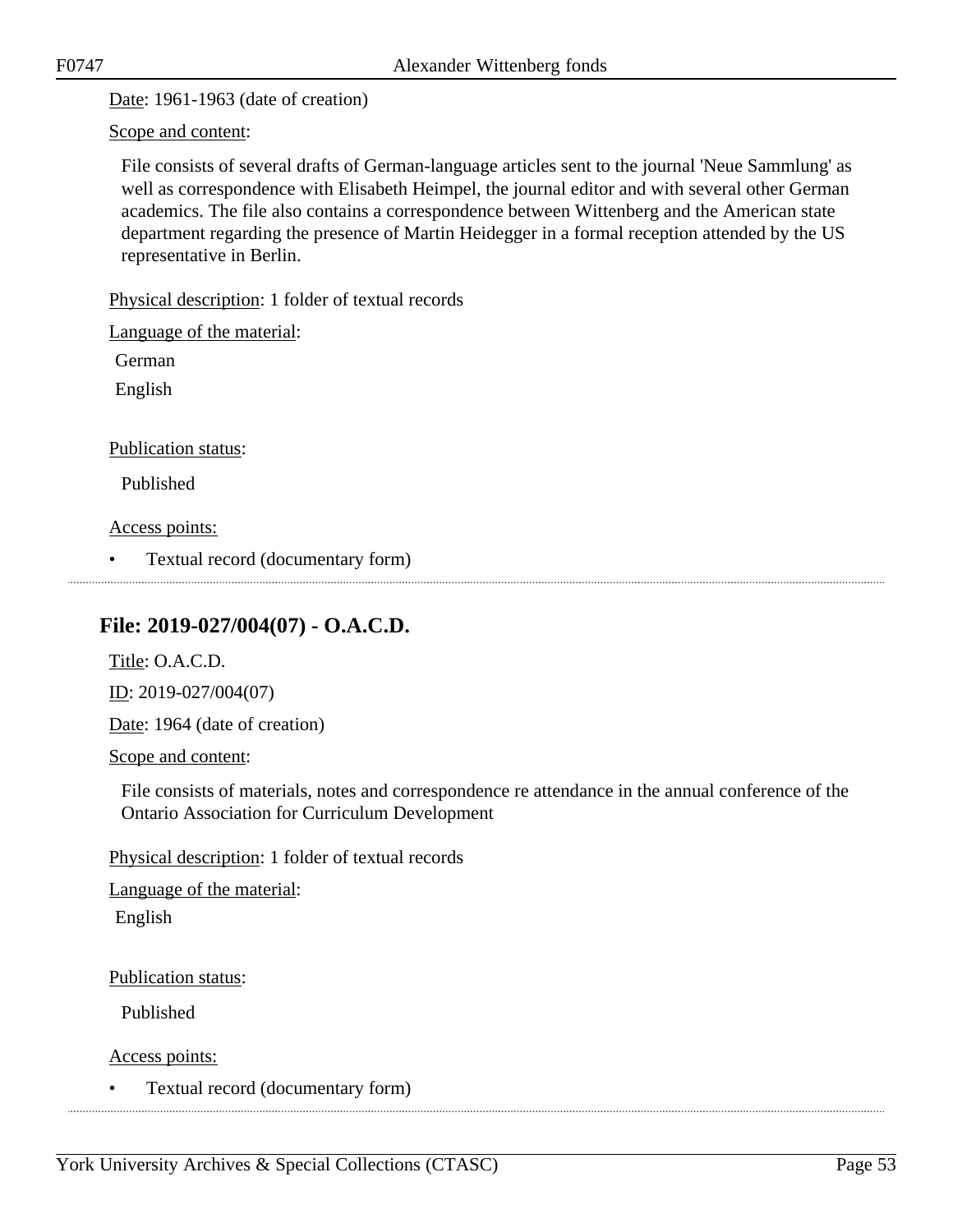### **File: 2019-027/004(08) - O.C.I.**

Title: O.C.I.

ID: 2019-027/004(08)

Date: 1963-1965 (date of creation)

#### Scope and content:

File consists of reports, materials, notes and correspondence re membership in the Ontario Curriculum Institute, Cognitive Development Committee.

Physical description: 1 folder of textual records

Language of the material:

English

#### Publication status:

Published

Access points:

• Textual record (documentary form) 

### **File: 2019-027/004(09) - O.C.I.**

Title: O.C.I. ID: 2019-027/004(09)

Date: 1963-1965 (date of creation)

Scope and content:

File consists of reports, materials, notes and correspondence re membership in the Ontario Curriculum Institute, Cognitive Development Committee.

Physical description: 1 folder of textual records

Language of the material: English

Publication status:

Published

Access points:

• Textual record (documentary form)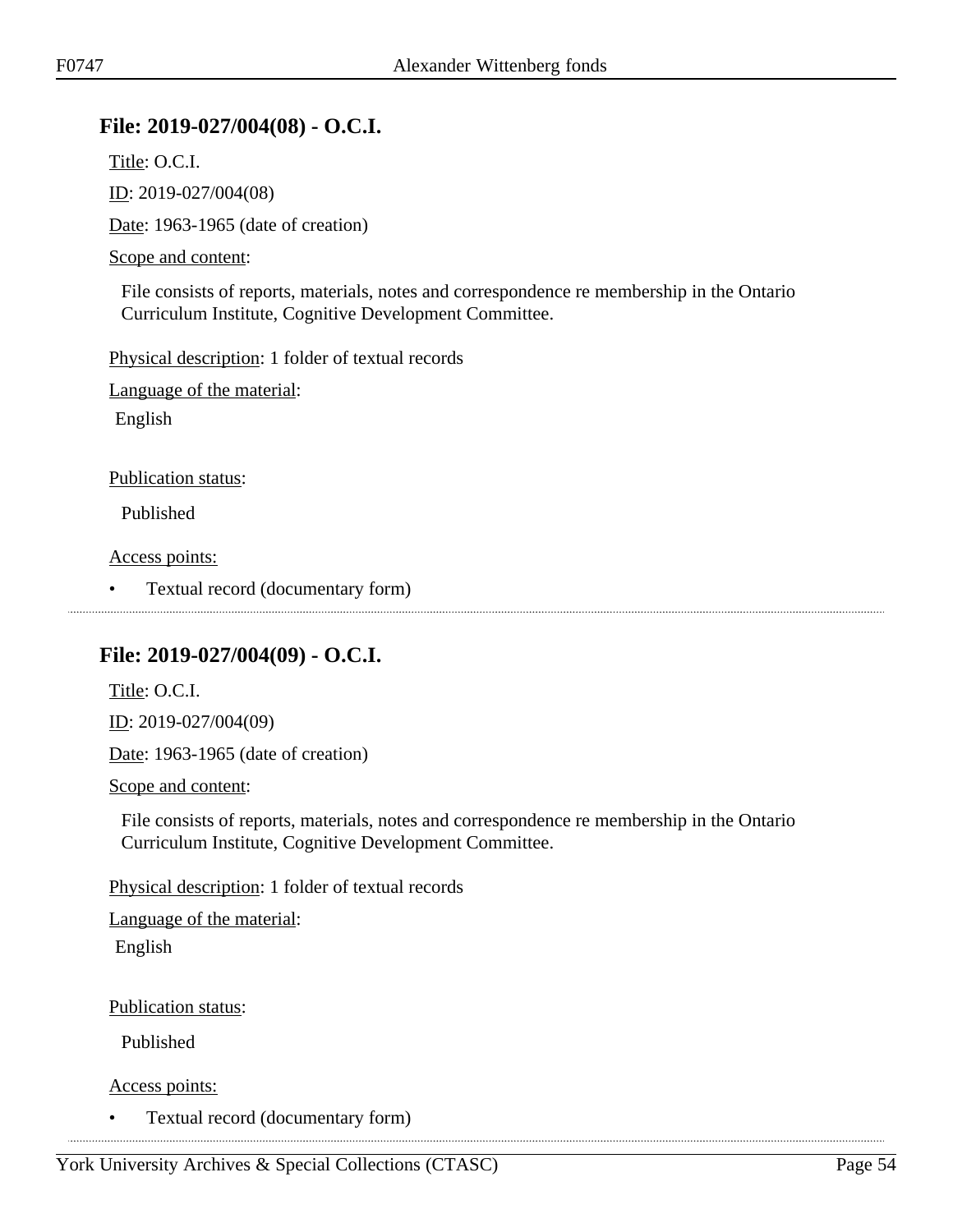## **File: 2019-027/004(10) - O.C.I.**

Title: O.C.I.

ID: 2019-027/004(10)

Date: 1963-1965 (date of creation)

#### Scope and content:

File consists of reports, materials, notes and correspondence re membership in the Ontario Curriculum Institute, Cognitive Development Committee.

Physical description: 1 folder of textual records

Language of the material:

English

#### Publication status:

Published

Access points:

• Textual record (documentary form)

### **File: 2019-027/004(11) - O.E.C.D.**

Title: O.E.C.D.

ID: 2019-027/004(11)

Date: 1961-1963 (date of creation)

Scope and content:

File consists of reports and correspondence re: the work of the Organization for Economic Cooperation and Development with regards to scientific education in schools.

Physical description: 1 folder of textual records

Language of the material:

English

Publication status:

Published

Access points:

• Textual record (documentary form)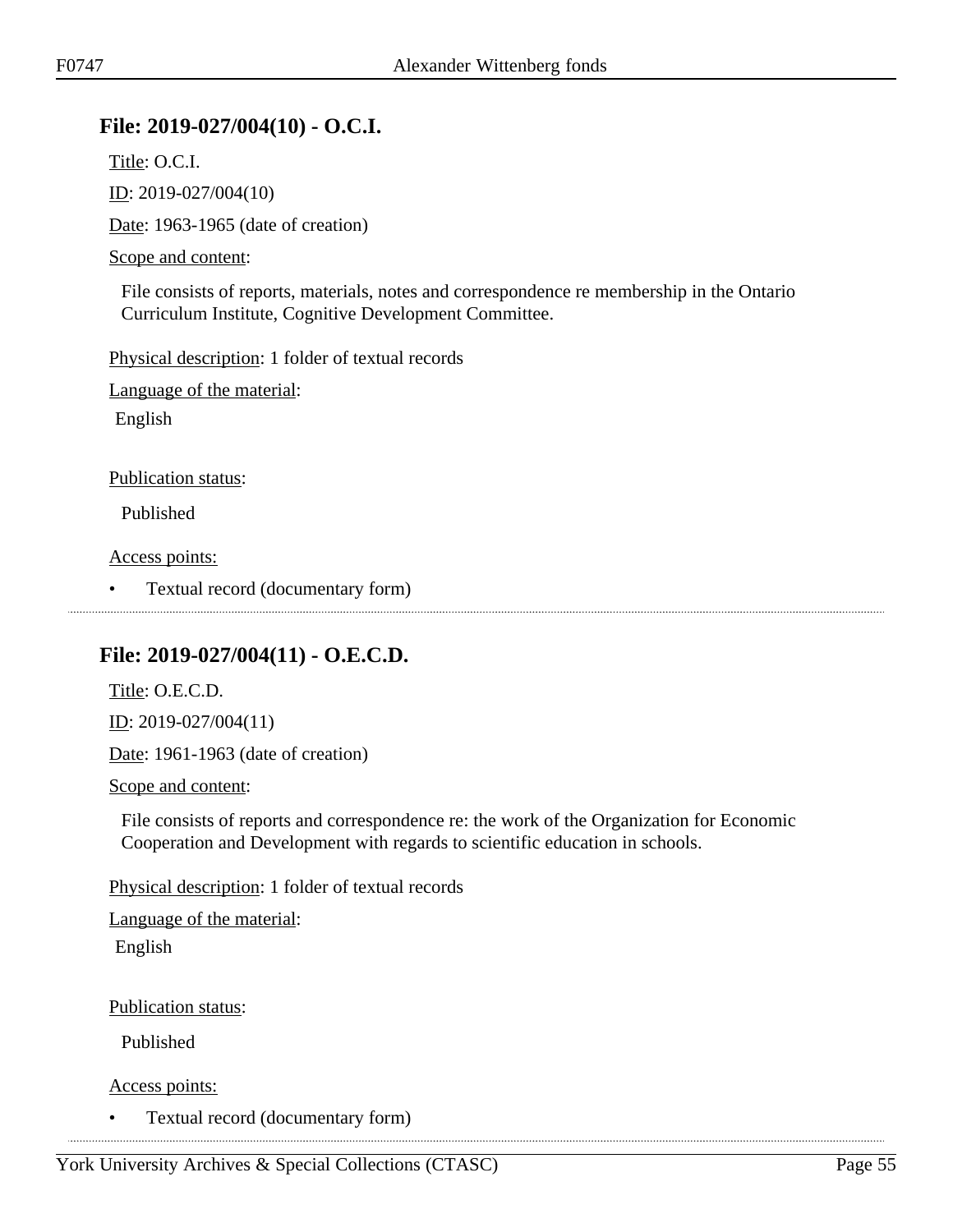# **File: 2019-027/004(12) - O.M.C.**

Title: O.M.C. ID: 2019-027/004(12) Date: 1961-1965 (date of creation) Scope and content:

File consists of correspondence and notes re: work with the Ontario Mathematics Commission.

Physical description: 1 folder of textual records

Language of the material:

English

Publication status:

Published

Access points:

• Textual record (documentary form)

### **File: 2019-027/004(13) - Pergamon**

Title: Pergamon

ID: 2019-027/004(13)

Date: 1962-1963 (date of creation)

Scope and content:

File consists of correspondence with the publisher regarding translations and publication of Wittenberg's works.

Physical description: 1 folder of textual records

Language of the material: English

Publication status:

Published

Access points:

• Textual record (documentary form)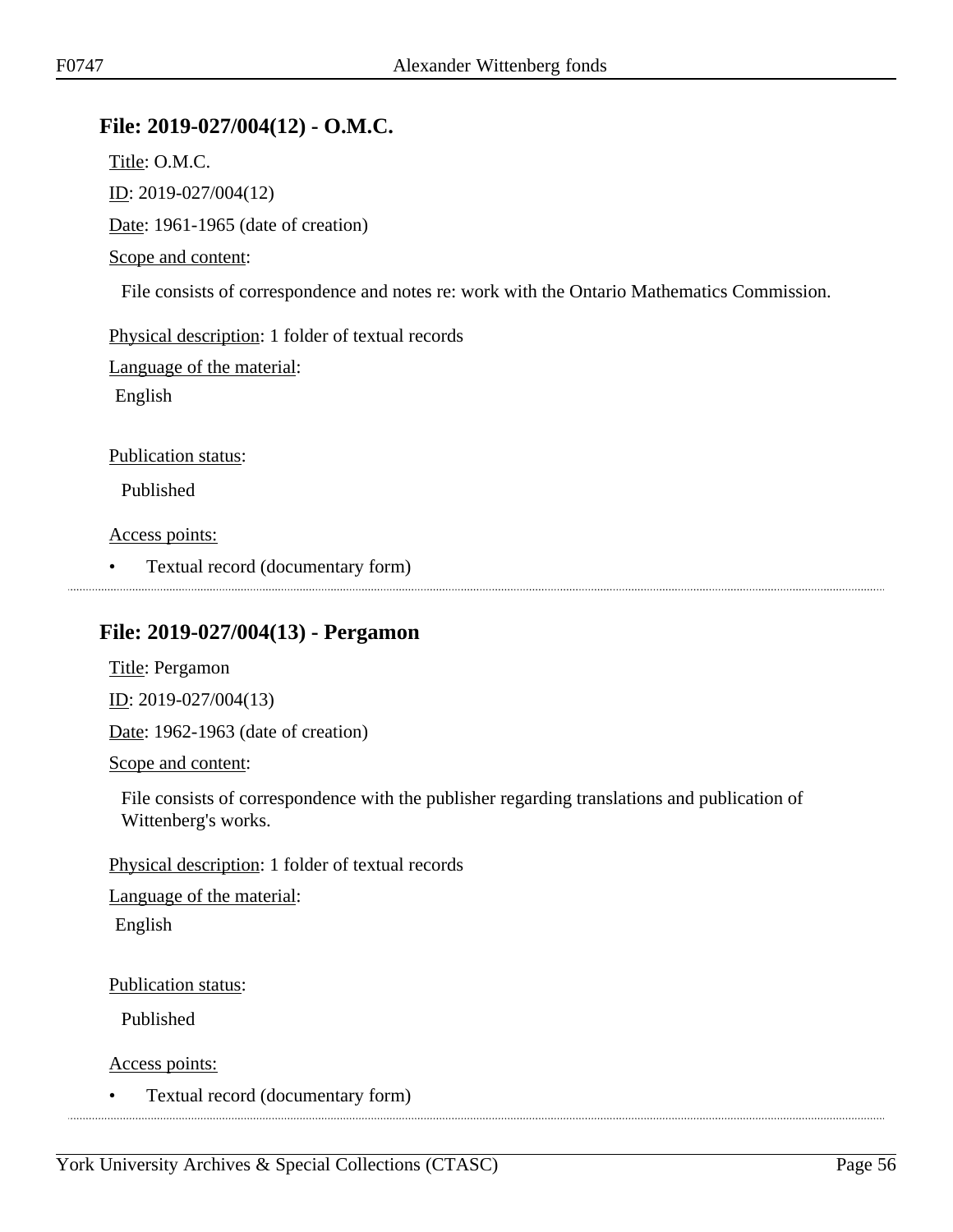### **File: 2019-027/004(14) - Peterson**

Title: Peterson ID: 2019-027/004(14)

Date: 1959-1963 (date of creation)

#### Scope and content:

File consists of correspondence with Professor Alec Peterson, England, mostly regarding an article on the teaching of mathematics.

Physical description: 1 folder of textual records

Language of the material:

English

#### Publication status:

Published

Access points:

• Textual record (documentary form)

### **File: 2019-027/004(15) - Polya**

Title: Polya ID: 2019-027/004(15) Date: 1957-1965 (date of creation) Scope and content:

File consists of correspondence with mathematician Professor Georges Polya.

Physical description: 1 folder of textual records

Language of the material:

French

English

Publication status:

Published

#### Access points:

• Textual record (documentary form)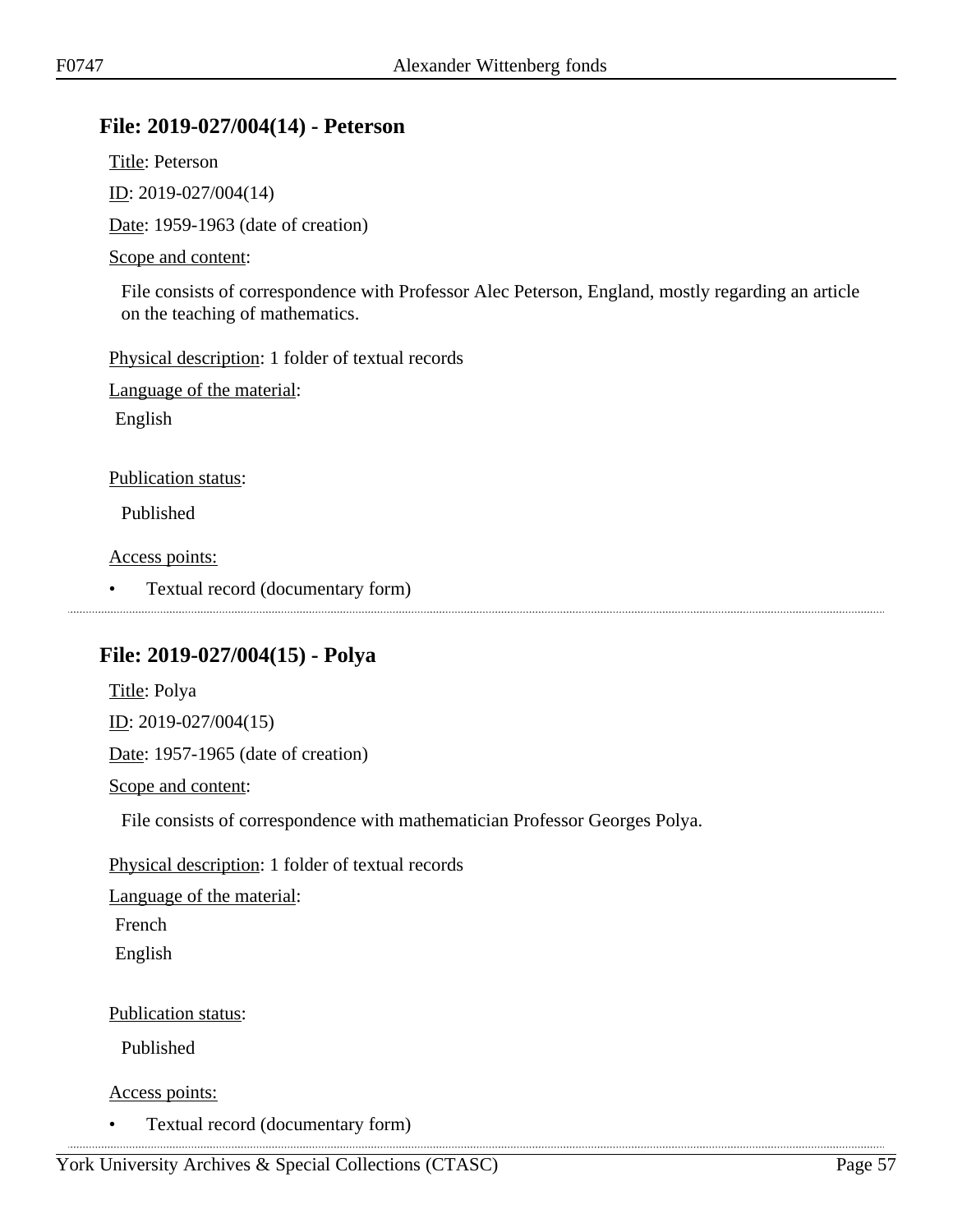### **File: 2019-027/004(16) - Polanyi**

Title: Polanyi ID: 2019-027/004(16) Date: 1960-1965 (date of creation) Scope and content: File consists of correspondence with scientist Professor Michael Polanyi. Physical description: 1 folder of textual records Language of the material: German English Publication status: Published Access points: • Textual record (documentary form) 

# **File: 2019-027/004(17) - Radio Canada**

Title: Radio Canada

ID: 2019-027/004(17)

Date: 1960-1965 (date of creation)

Scope and content:

File consists of various correspondence with Radio Canada/Canadian Broadcasting Corporation (CBC).

Physical description: 1 folder of textual records

Language of the material:

French English

Publication status:

Published

Access points: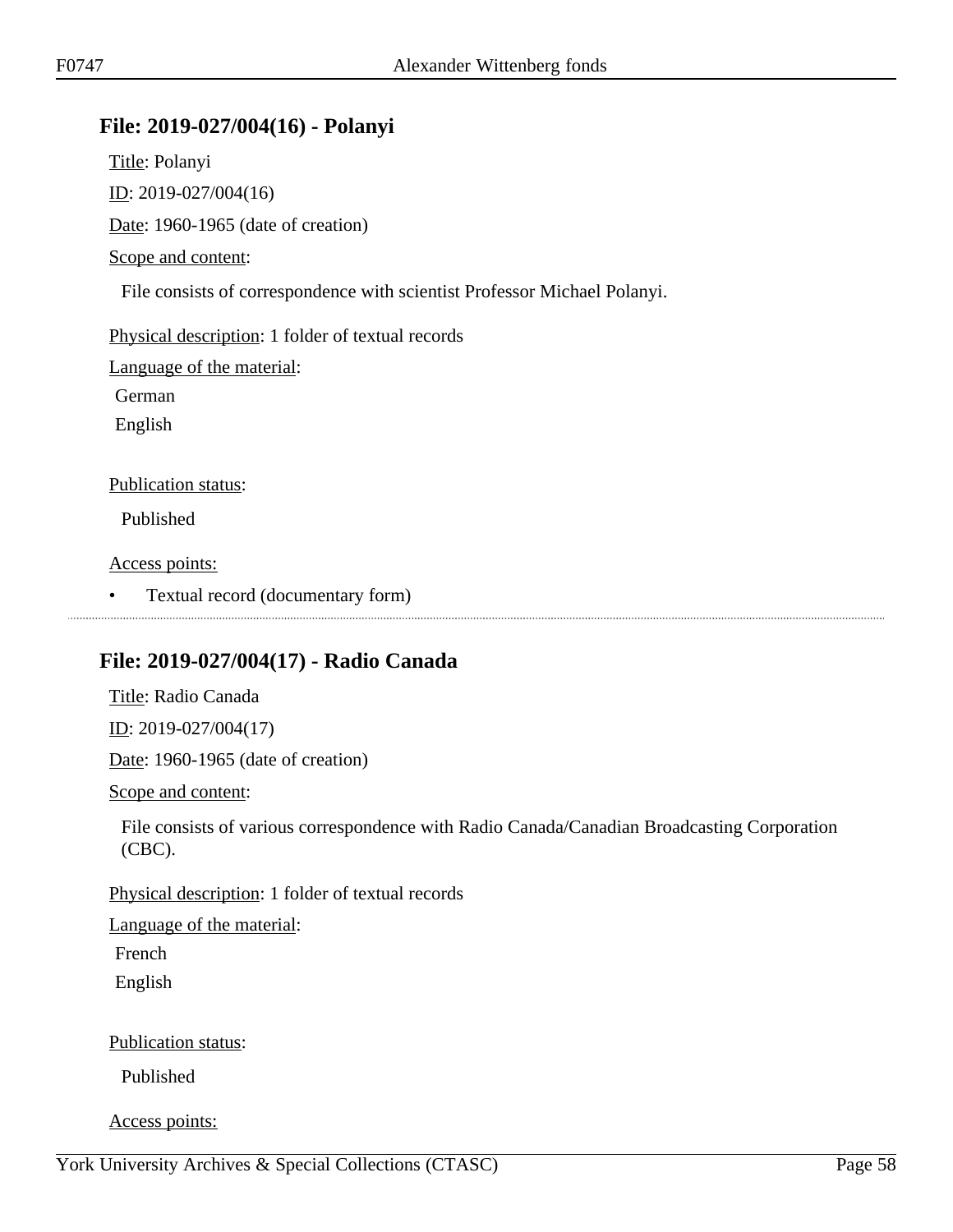#### • Textual record (documentary form)

### **File: 2019-027/004(18) - Rapp**

Title: Rapp

ID: 2019-027/004(18)

Date: 1960-1962 (date of creation)

Scope and content:

File consists of correspondence with a Mr. F. Rapp.

Physical description: 1 folder of textual records

Language of the material:

German

Publication status:

Published

Access points:

• Textual record (documentary form)

### **File: 2019-027/004(19) - Redecouvrir les mathematiques**

Title: Redecouvrir les mathematiques

ID: 2019-027/004(19)

Date: 1962-1965 (date of creation)

Scope and content:

File consists of correspondence regarding the publication of 1963 book 'Redecouvrir les mathematiques', for which Wittenberg was one of the editors. File also contains reviews of the book.

Physical description: 1 folder of textual records

Language of the material:

French

Publication status:

Published

Access points: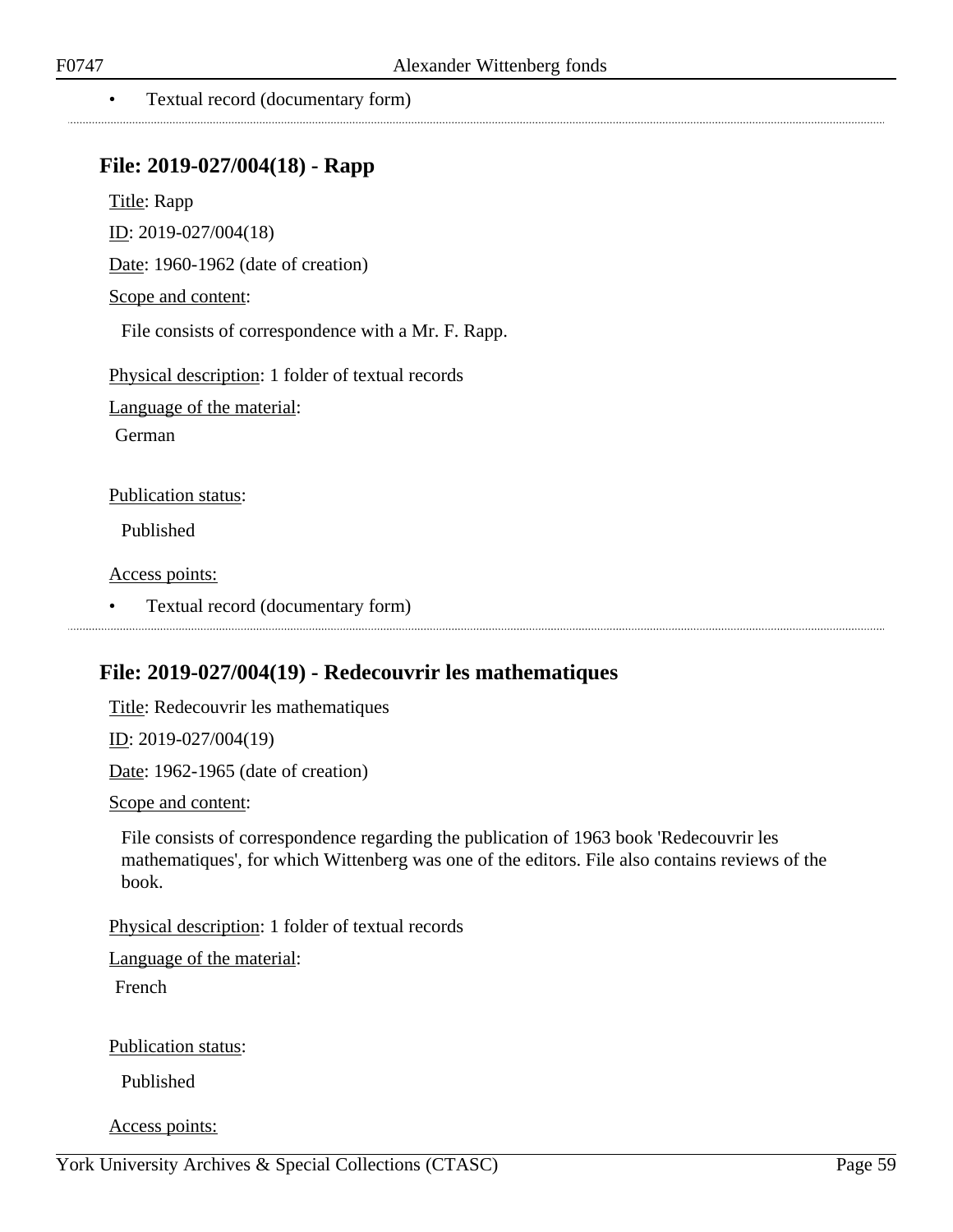• Textual record (documentary form)

### **File: 2019-027/004(21) - Robinson**

Title: Robinson

ID: 2019-027/004(21)

Date: 1963 (date of creation)

Scope and content:

File consists of correspondence with mathematician Professor Abraham Robinson.

Physical description: 1 folder of textual records Language of the material: English

Publication status:

Published

Access points:

• Textual record (documentary form)

### **File: 2019-027/004(22) - Roth**

Title: Roth ID: 2019-027/004(22) Date: 1964 (date of creation) Scope and content: File consists of correspondence with Professor Heinrich Roth, Germany.

Physical description: 1 folder of textual records Language of the material: German

Publication status:

Published

Access points:

• Textual record (documentary form)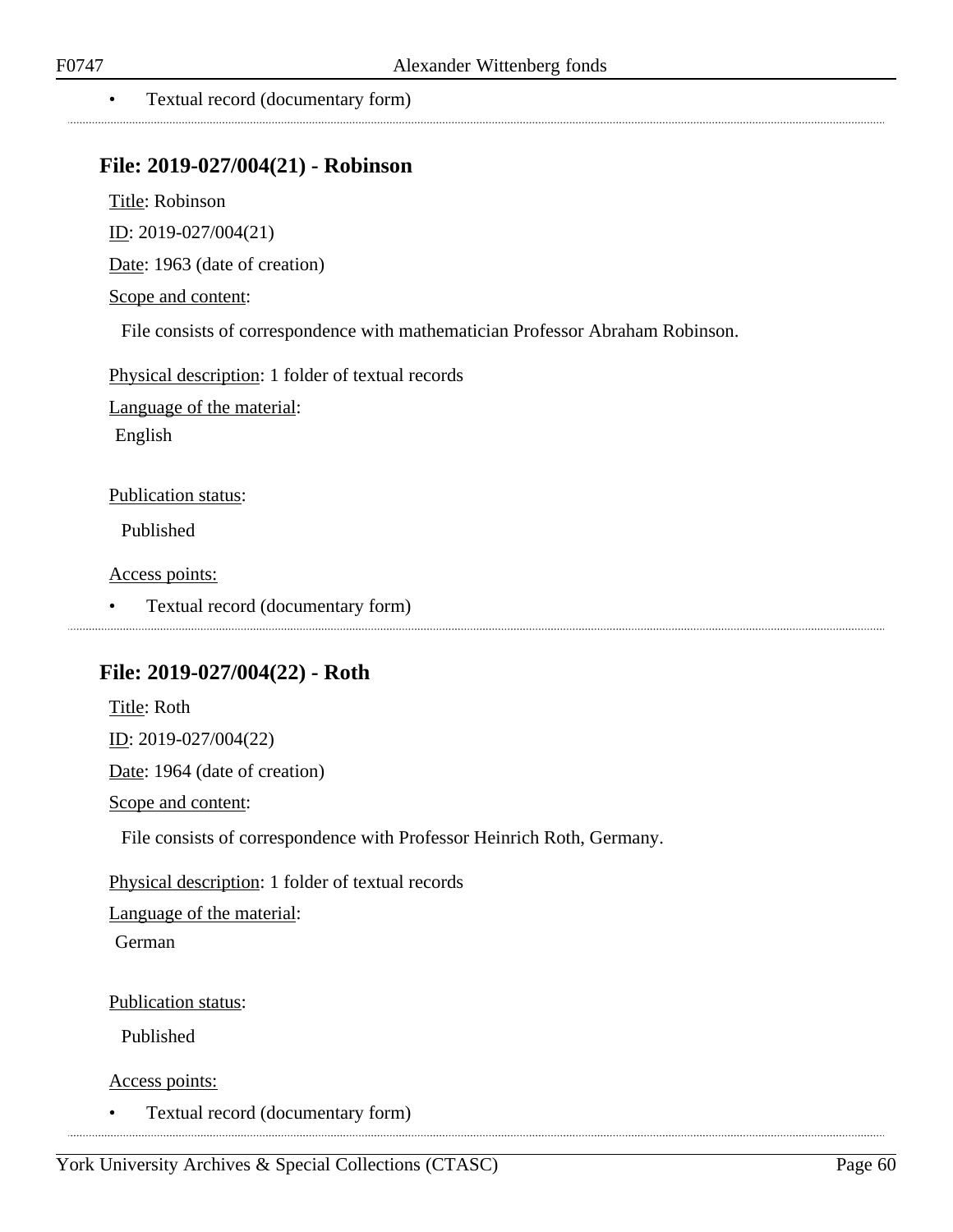### **File: 2019-027/004(23) - Rumpf**

Title: Rumpf ID: 2019-027/004(23) Date: 1960-1965 (date of creation) Scope and content: File consists of correspondence with Professor Horst Rumpf, Germany. Physical description: 1 folder of textual records Language of the material: German Publication status: Published Access points: • Textual record (documentary form)

### **File: 2019-027/004(24) - Royal Canadian Institute**

Title: Royal Canadian Institute ID: 2019-027/004(24)

Date: 1963-1965 (date of creation)

Scope and content:

File consists of correspondence relating to Wittenberg's participation, as a teacher, in a summer science program by the Royal Canadian Institute. The files also includes teaching notes and correspondence with students as well a photograph of Wittenberg during the program.

Physical description: 1 folder of textual records

Language of the material:

German

English

Publication status:

Published

Access points: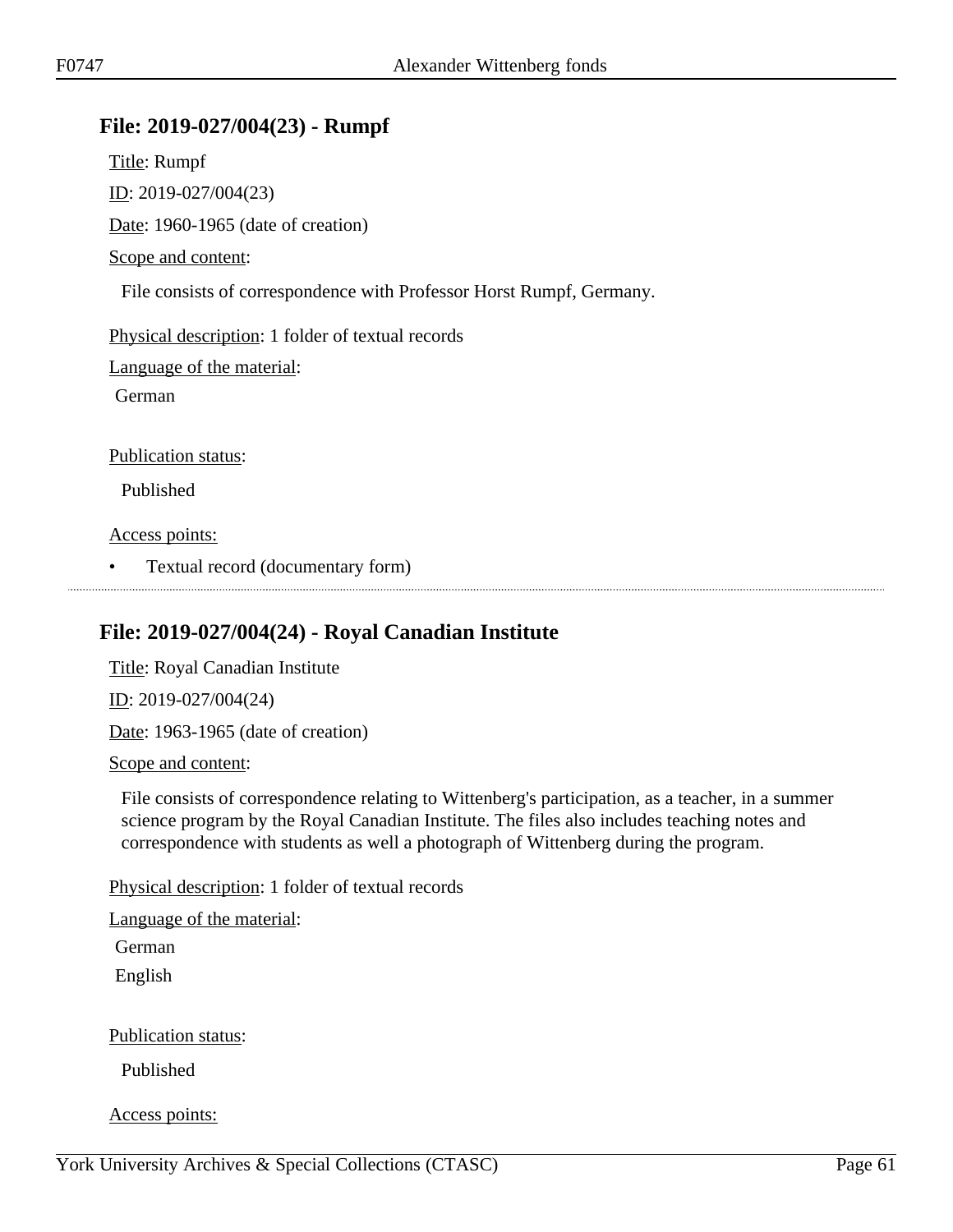#### • Textual record (documentary form)

## **File: 2019-027/004(25) - Royal Canadian Institute**

Title: Royal Canadian Institute

ID: 2019-027/004(25)

Date: 1963-1965 (date of creation)

#### Scope and content:

File consists of correspondence relating to Wittenberg's participation, as a teacher, in a summer science program by the Royal Canadian Institute. The files also includes teaching notes and correspondence with students as well a photograph of Wittenberg during the program.

Physical description: 1 folder of textual records

Language of the material:

German

English

Publication status:

Published

Access points:

• Textual record (documentary form)

### **File: 2019-027/005(01) - Mr. Peterson**

Title: Mr. Peterson ID: 2019-027/005(01) Date: [between 1960 and 1965] (date of creation) Scope and content: File consists of a mimeographed copy of 93 pages manuscript titled 'The teaching of mathematics'. Physical description: 1 folder of textual records Language of the material:

English

Publication status: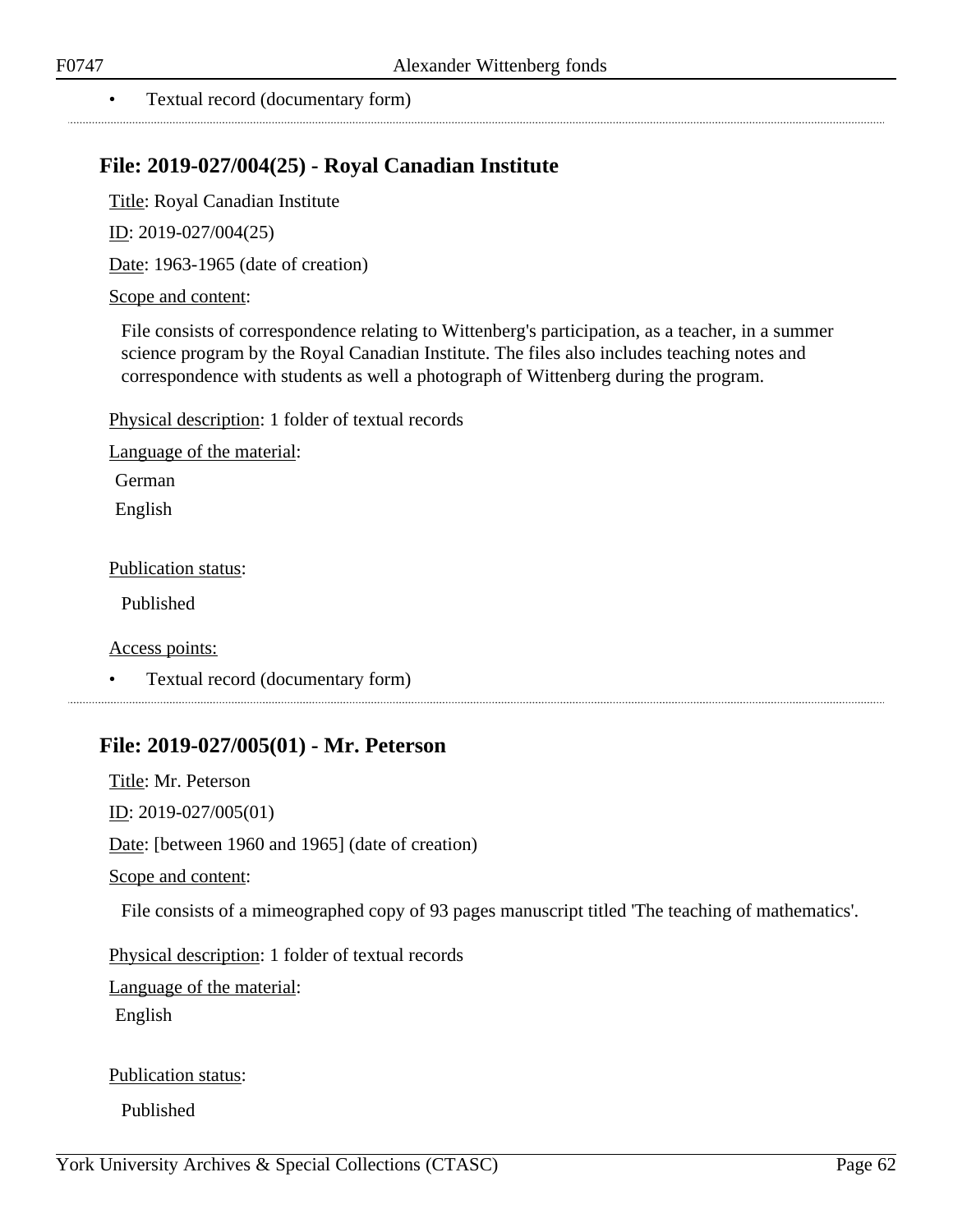• Textual record (documentary form)

### **File: 2019-027/005(02) - MIT press**

Title: MIT press

ID: 2019-027/005(02)

Date: 1965-1967 (date of creation)

#### Scope and content:

File consists of correspondence regarding the translation of Wittenberg's book 'Bildung und Mathematik' into English.

Physical description: 1 folder of textual records

Language of the material:

English

#### Publication status:

Published

#### Access points:

• Textual record (documentary form)

### **File: 2019-027/005(03) - Inaugural lecture**

Title: Inaugural lecture ID: 2019-027/005(03) Date: 1963-1964 (date of creation)

Scope and content:

File consists of a copy of 'General education as a challenge for creative scholarship' as well as various correspondence regarding responses to the lecture and its proposed publication.

Physical description: 1 folder of textual records

Language of the material:

English

Publication status: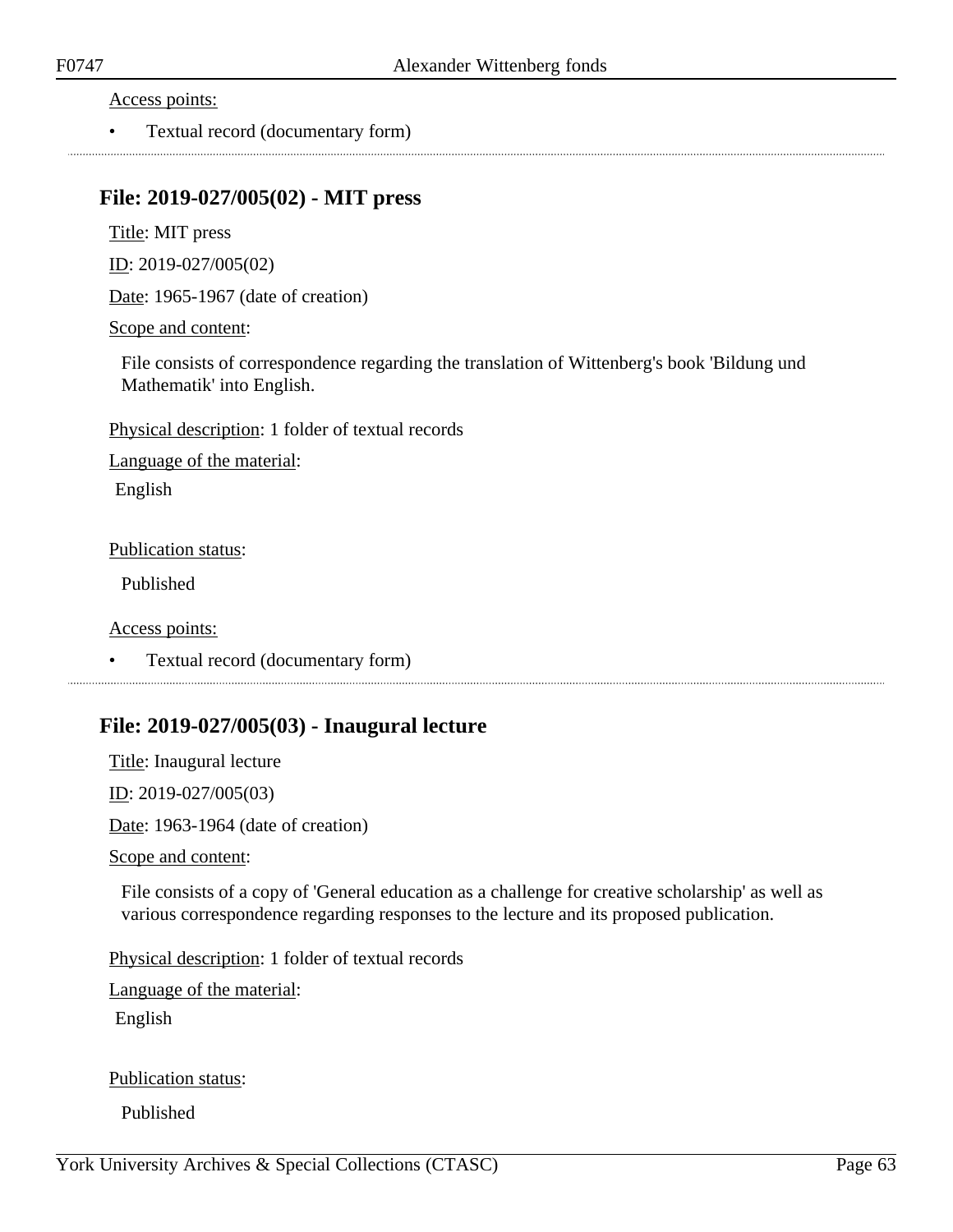• Textual record (documentary form)

### **File: 2019-027/005(04) - Schools in Ontario**

Title: Schools in Ontario

ID: 2019-027/005(04)

Date: 1965 (date of creation)

#### Scope and content:

File consists of newspaper clips and press releases regarding education policies in Canada and North America.

Physical description: 1 folder of textual records

Language of the material:

English

#### Publication status:

Published

#### Access points:

• Textual record (documentary form) 

### **File: 2019-027/005(05) - Schools in Ontario**

Title: Schools in Ontario

ID: 2019-027/005(05)

Date: 1964-1965 (date of creation)

Scope and content:

File consists of various brochures, correspondence, publications and notes re: education policy in Ontario.

Physical description: 1 folder of textual records

Language of the material:

English

Publication status: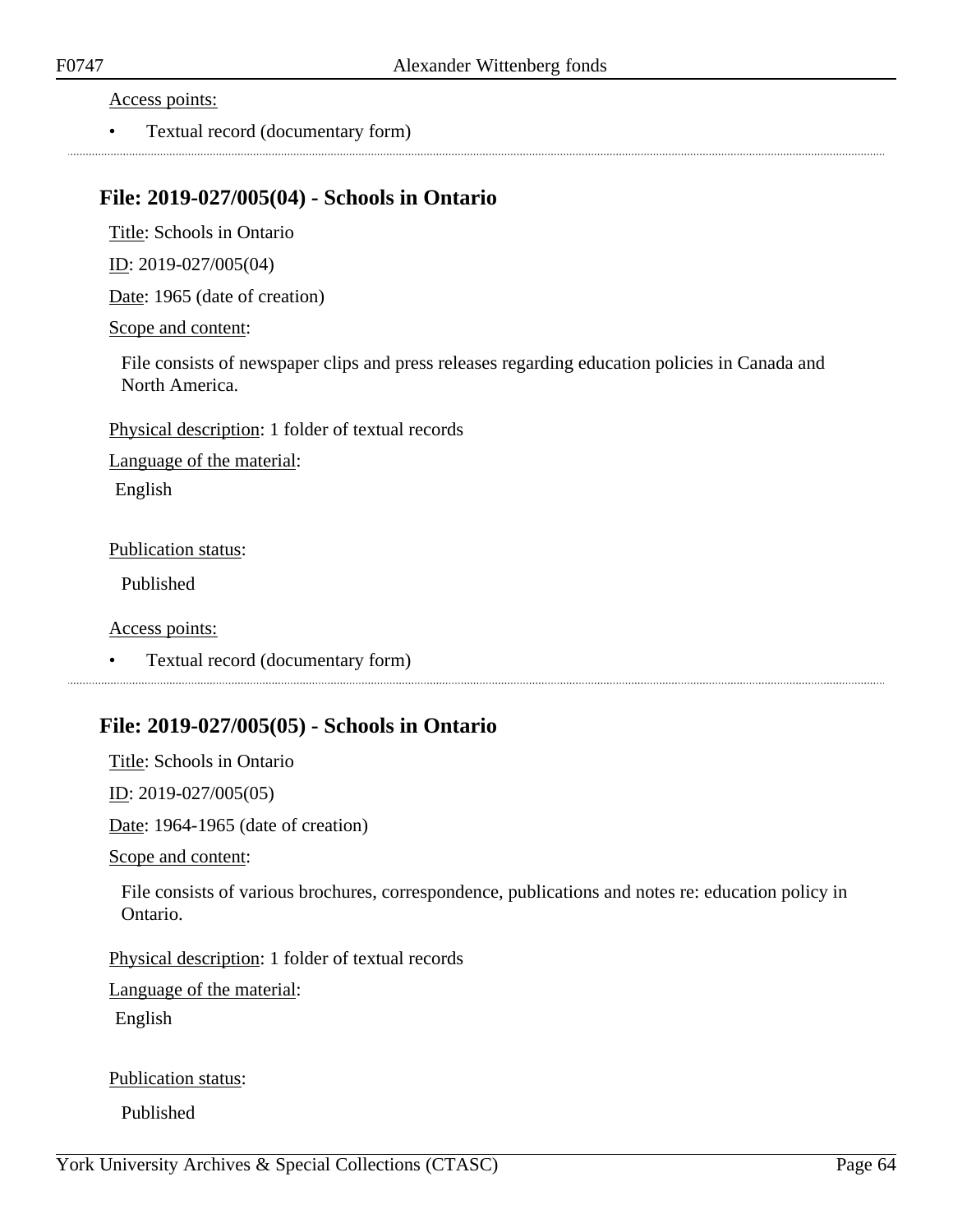• Textual record (documentary form)

### **File: 2019-027/005(06) - Saturday night**

Title: Saturday night

ID: 2019-027/005(06)

Date: 1964-1965 (date of creation)

#### Scope and content:

File consists of correspondence with magazine staff re publishing of an article on Quebec and its educational policies.

Physical description: 1 folder of textual records

Language of the material:

English

#### Publication status:

Published

Access points:

• Textual record (documentary form)

### **File: 2019-027/005(07) - Saturday review**

Title: Saturday review ID: 2019-027/005(07) Date: 1961 (date of creation) Scope and content:

File consists of a letter to the magazine editor in response to a published article on education.

Physical description: 1 folder of textual records

Language of the material:

English

Publication status: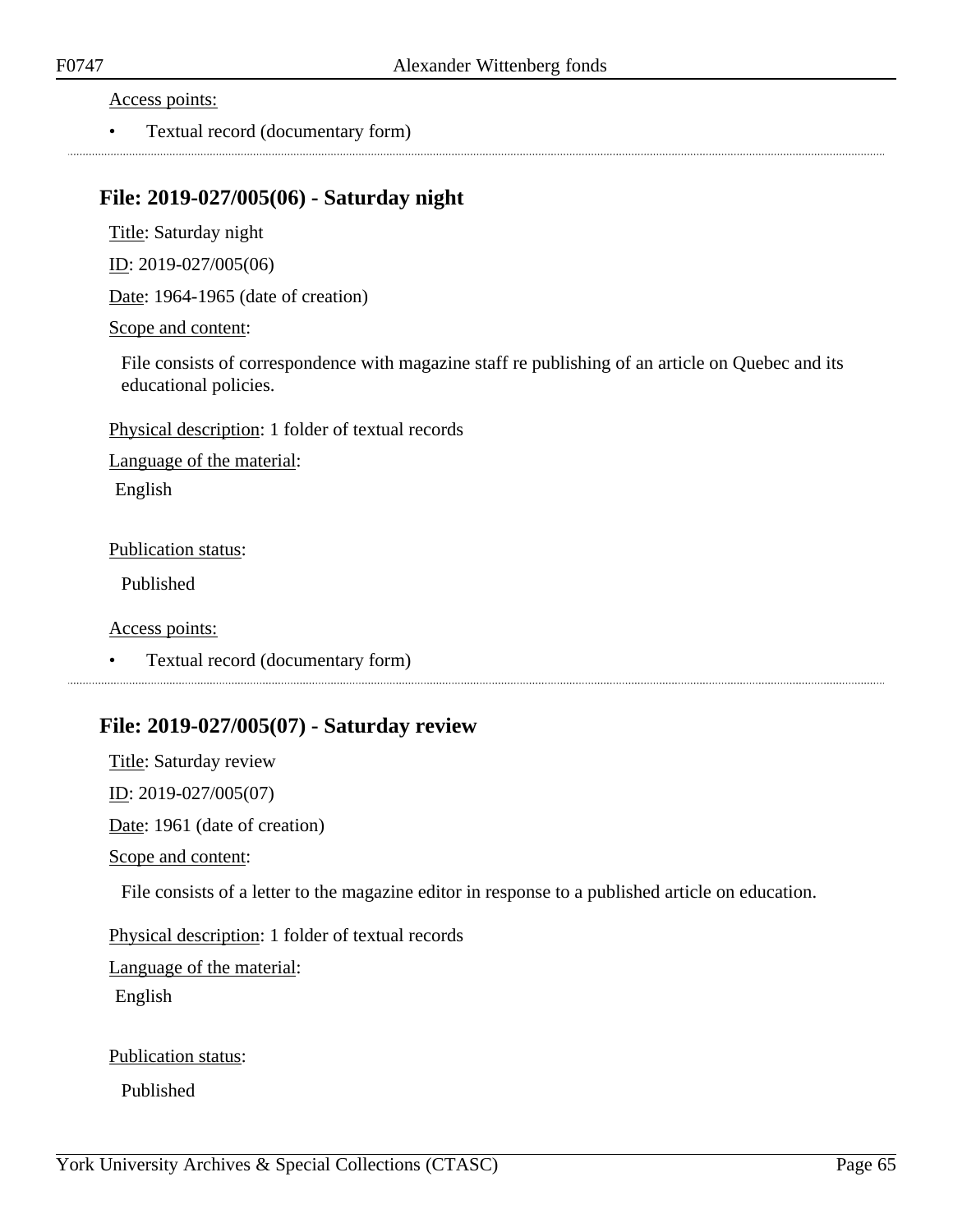• Textual record (documentary form)

### **File: 2019-027/005(08) - Schweis**

Title: Schweis

ID: 2019-027/005(08)

Date: 1956-1965 (date of creation)

#### Scope and content:

File consists of correspondence with the Swiss consulates in Toronto and Montreal regarding citizenship and registration matters. The file also contains a 1965 list of "Swiss scientists and engineers in North America"

Physical description: 1 folder of textual records

Language of the material:

German

French

English

Publication status:

Published

Access points:

• Textual record (documentary form)

### **File: 2019-027/005(09) - Science (Washington)**

Title: Science (Washington)

ID: 2019-027/005(09)

Date: 1960-1963 (date of creation)

Scope and content:

File consists of correspondence regrading various publications and letters to the editor sent by Wittenberg to the journal

Physical description: 1 folder of textual records

Language of the material:

English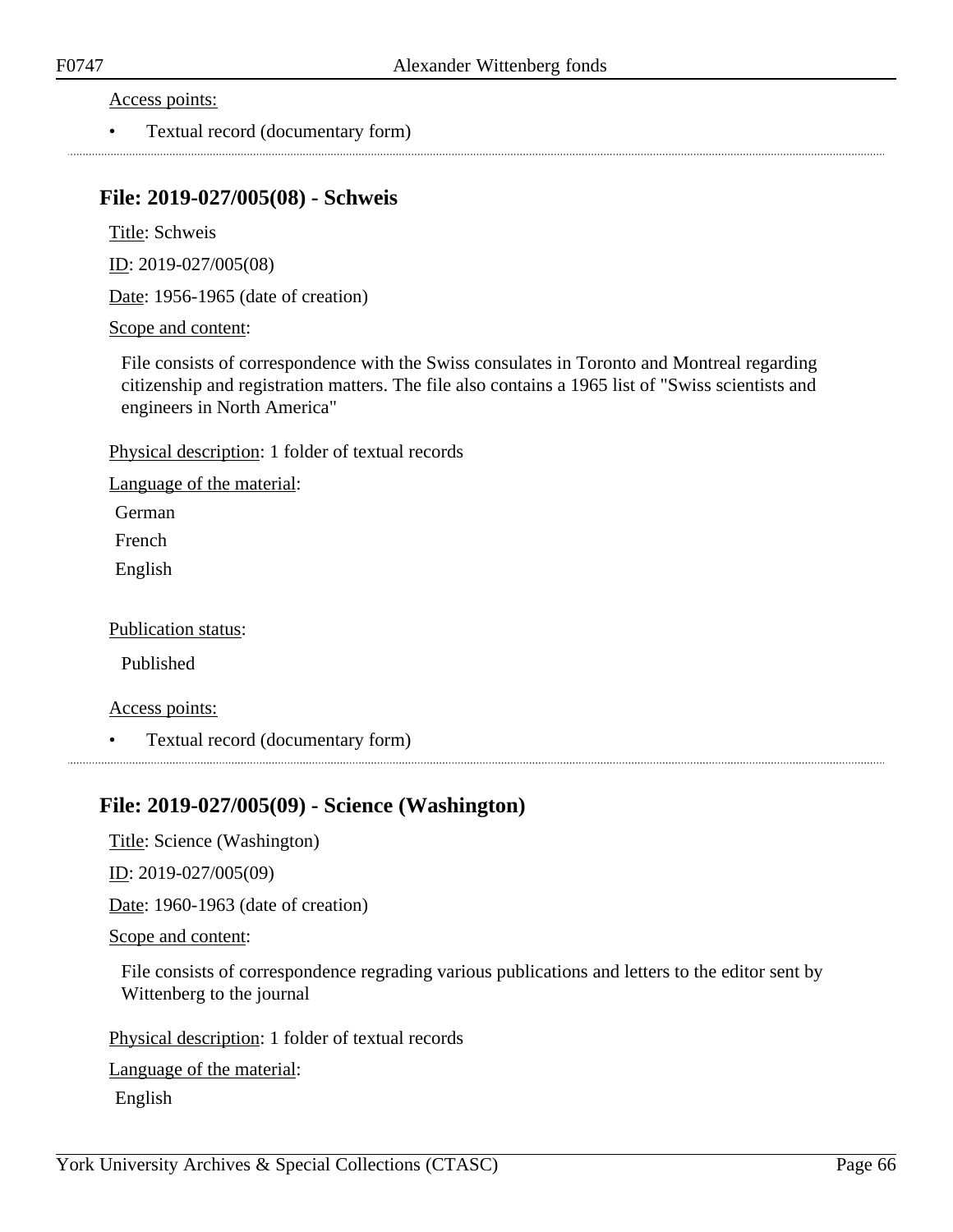#### Publication status:

Published

#### Access points:

• Textual record (documentary form)

# **File: 2019-027/005(10) - Science and morals**

Title: Science and morals

ID: 2019-027/005(10)

Date: 1961-1963 (date of creation)

Scope and content:

File consists of newspaper clips and other information sources regarding moral treatment of human and animal subjects in scientific experiments. File also contains several letters to the Science magazine (see also file 2019-027/005(09)).

Physical description: 1 folder of textual records

Language of the material:

English

Publication status:

Published

Access points:

• Textual record (documentary form)

# **File: 2019-027/005(11) - Sciences (Paris)**

Title: Sciences (Paris) ID: 2019-027/005(11) Date: 1962-1963 (date of creation) Scope and content: File consists of various correspondence with the magazine Physical description: 1 folder of textual records Language of the material:

French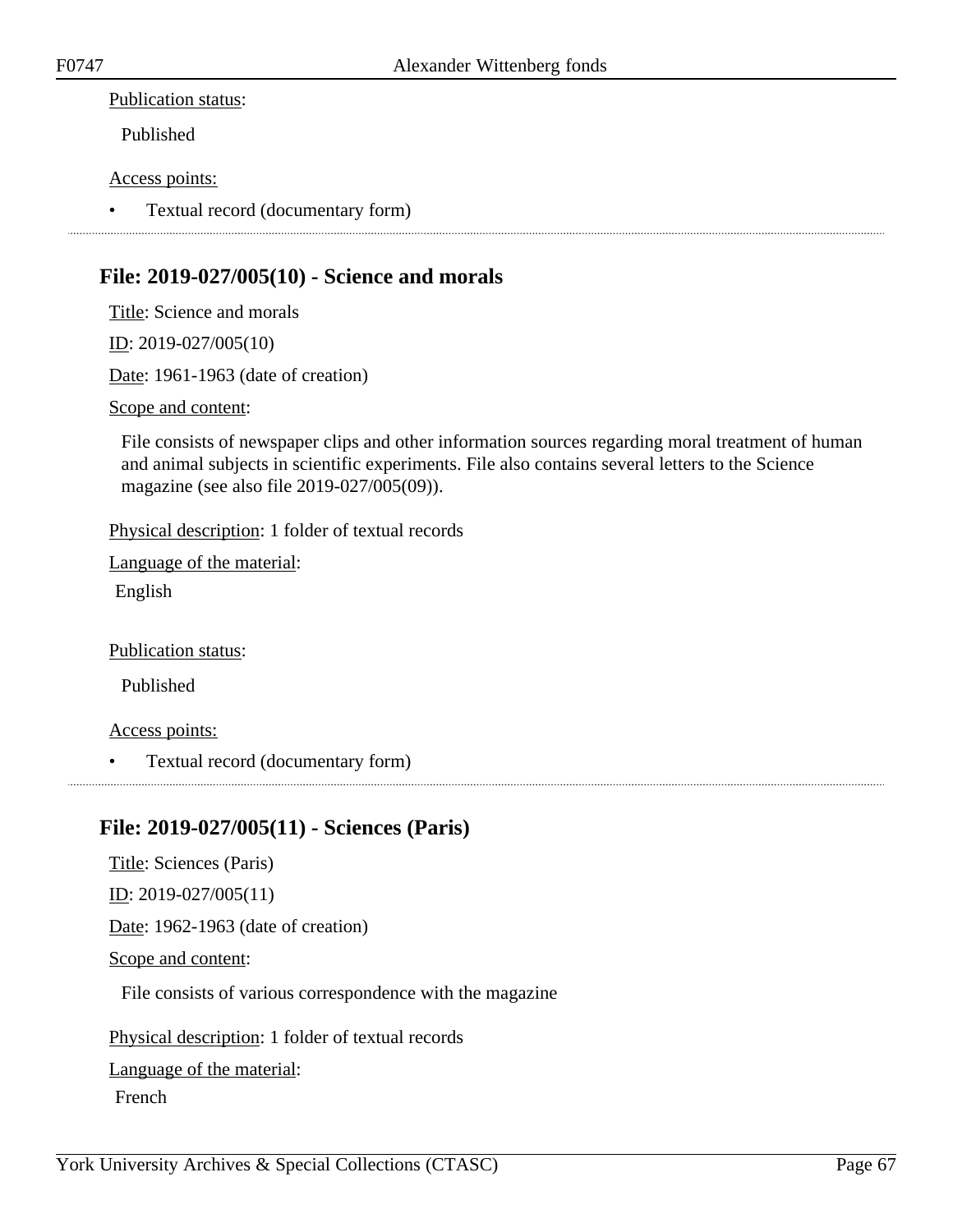#### Publication status:

Published

#### Access points:

• Textual record (documentary form)

# **File: 2019-027/005(12) - Seeley**

Title: Seeley ID: 2019-027/005(12) Date: 1963-1965 (date of creation)

Scope and content:

File consists of correspondence with sociologist John Seeley, mostly regarding York University Governance and future direction.

Physical description: 1 folder of textual records

Language of the material:

English

Publication status:

Published

Access points:

• Textual record (documentary form)

### **File: 2019-027/005(13) - Sherbrooke**

Title: Sherbrooke

ID: 2019-027/005(13)

Date: 1962 (date of creation)

Scope and content:

File consists of correspondence with 'Les Filles de la Charite du Sacre-Coeur de Jesus' in Sherbrooke, QC, regarding a math course.

Physical description: 1 folder of textual records

Language of the material:

French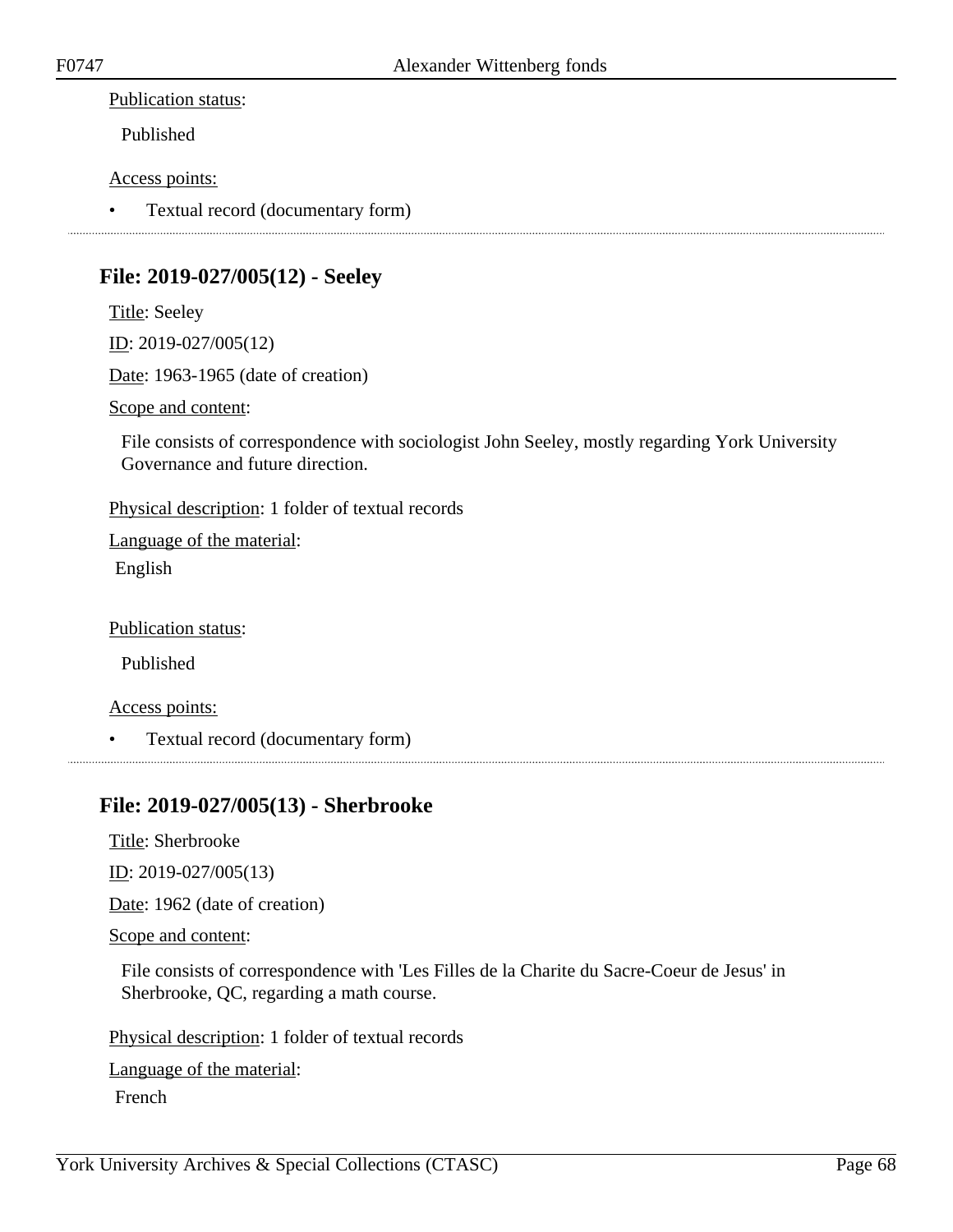#### Publication status:

Published

#### Access points:

• Textual record (documentary form)

# **File: 2019-027/005(14) - S.M.S.G**

Title: S.M.S.G

ID: 2019-027/005(14)

Date: 1962-1963 (date of creation)

Scope and content:

File consists of various correspondence regarding the 'School Mathematics Study Group' and with other group members. File includes also notes, drafts and publications by Wittenberg and other group members as well as correspondence with magazines and publishers re: plans for translations of articles.

Physical description: 1 folder of textual records

Language of the material:

English

Publication status:

Published

Access points:

• Textual record (documentary form)

# **File: 2019-027/005(15) - SMSG reactions**

Title: SMSG reactions ID: 2019-027/005(15)

Date: 1962-1964 (date of creation)

Scope and content:

File consists of letters sent to Wittenberg regarding his article 'Sampling a mathematical sample text'. File consists also of several of Wittenberg's replies to these letters.

Physical description: 1 folder of textual records

Language of the material: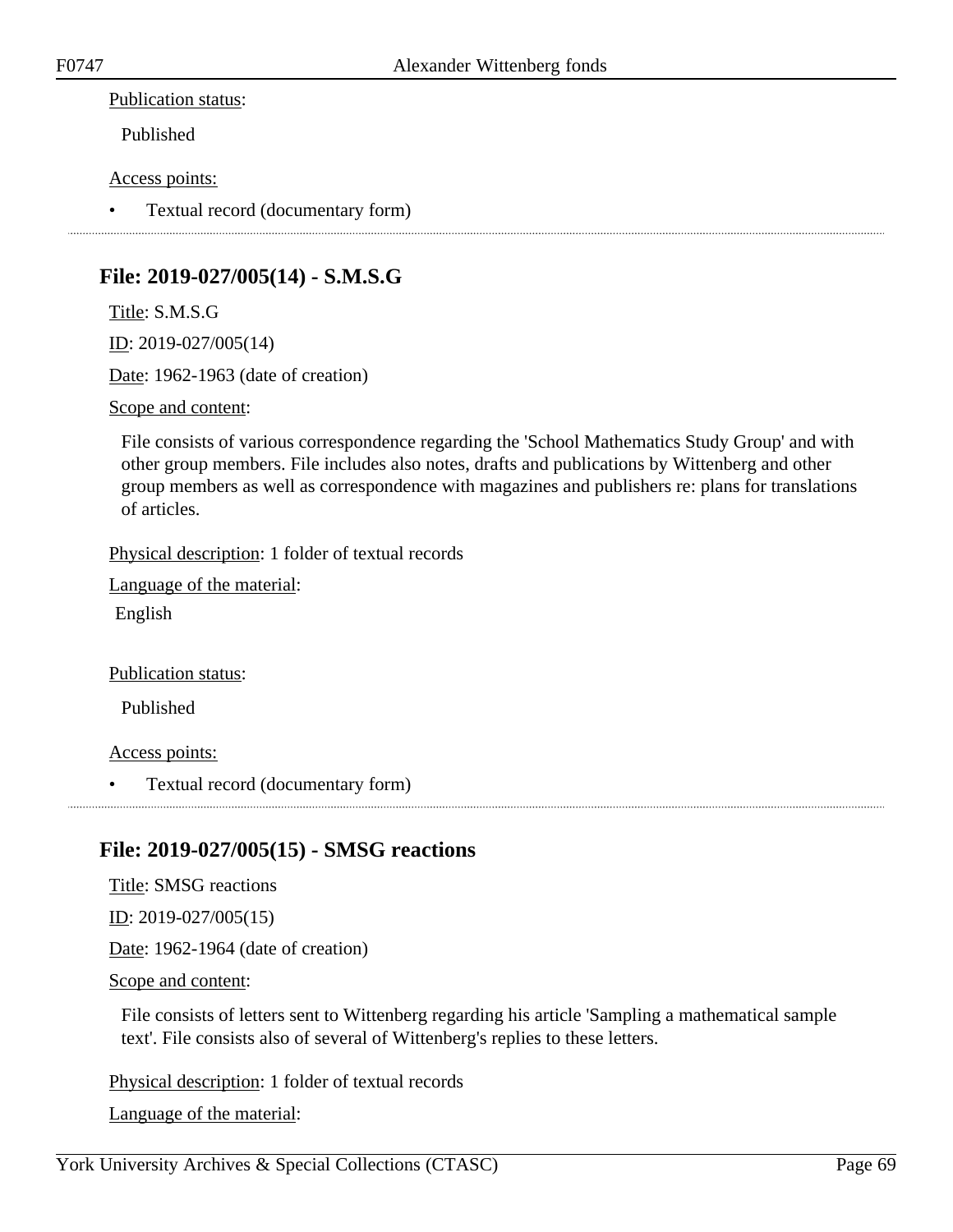English

Publication status:

Published

Access points:

• Textual record (documentary form)

# **File: 2019-027/005(16) - Stanford Congress**

Title: Stanford Congress

ID: 2019-027/005(16)

Date: 1960 (date of creation)

Scope and content:

File consists of materials from the 1960 'International Congress for logic, methodology and philosophy of science' that Wittenberg attended.

Physical description: 1 folder of textual records

Language of the material:

English

Publication status:

Published

Access points:

• Textual record (documentary form)

### **File: 2019-027/005(17) - Steiner**

Title: Steiner ID: 2019-027/005(17) Date: 1965 (date of creation) Scope and content: File consists of correspondence with German mathematician Hans Georg Steiner.

Physical description: 1 folder of textual records

Language of the material: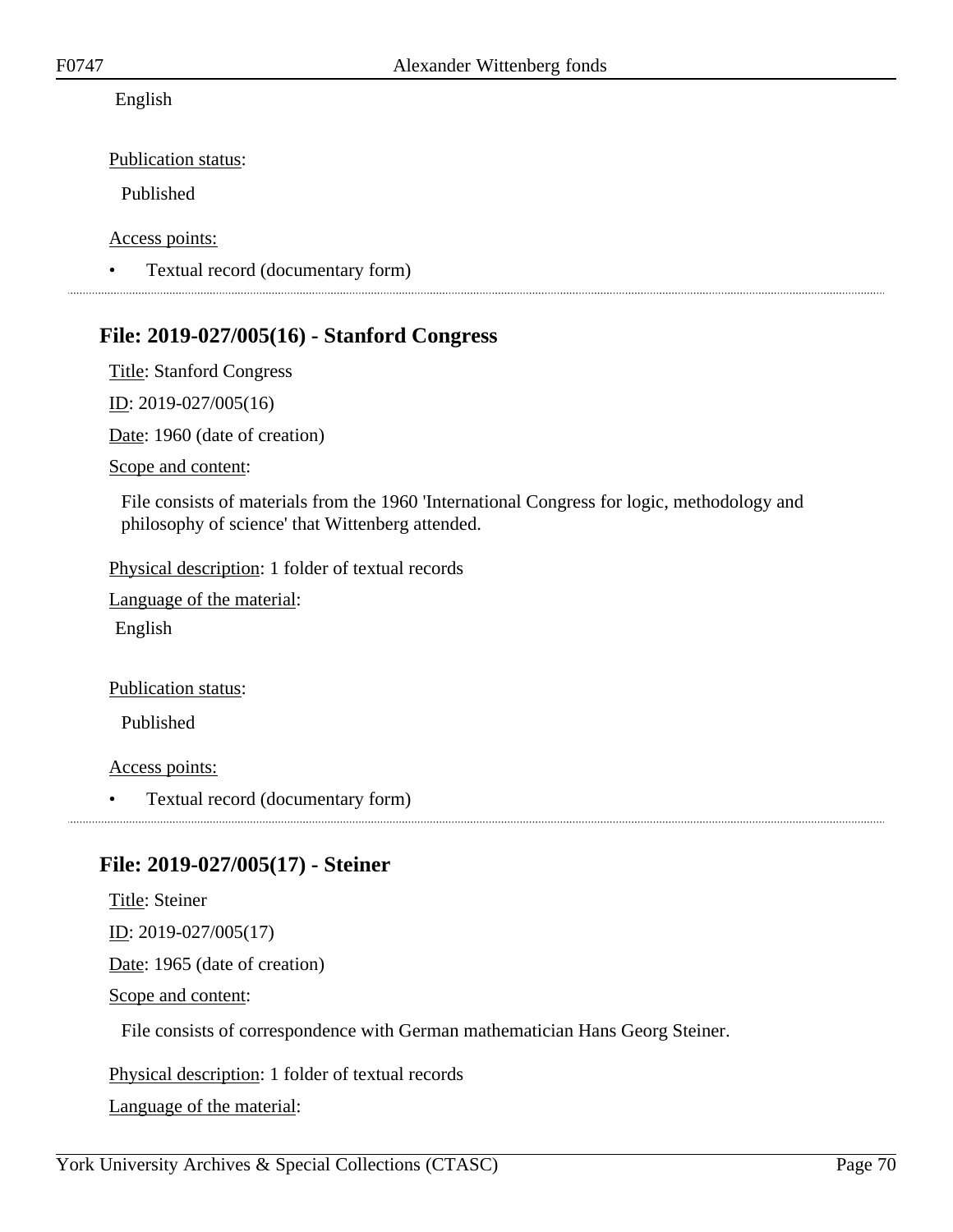#### German

Publication status:

Published

Access points:

• Textual record (documentary form)

### **File: 2019-027/005(18) - Studium**

Title: Studium

ID: 2019-027/005(18)

Date: 1945-1955 (date of creation)

Scope and content:

File consists of various certificates, letters and diplomas from Wittenberg's early education in Switzerland and France.

Physical description: 1 folder of textual records

Language of the material:

French

German

#### Publication status:

Published

Access points:

• Textual record (documentary form)

### **File: 2019-027/005(19) - Ste. Jeanne de France**

Title: Ste. Jeanne de France ID: 2019-027/005(19) Date: 1960-1965 (date of creation) Scope and content:

File consists of correspondence with Rev. soeur sainte Jeanne-de-France, College du Bon Pasteur, Institut Maria, Quebec. File contains also notes re: math teaching and brochures about the college.

Physical description: 1 folder of textual records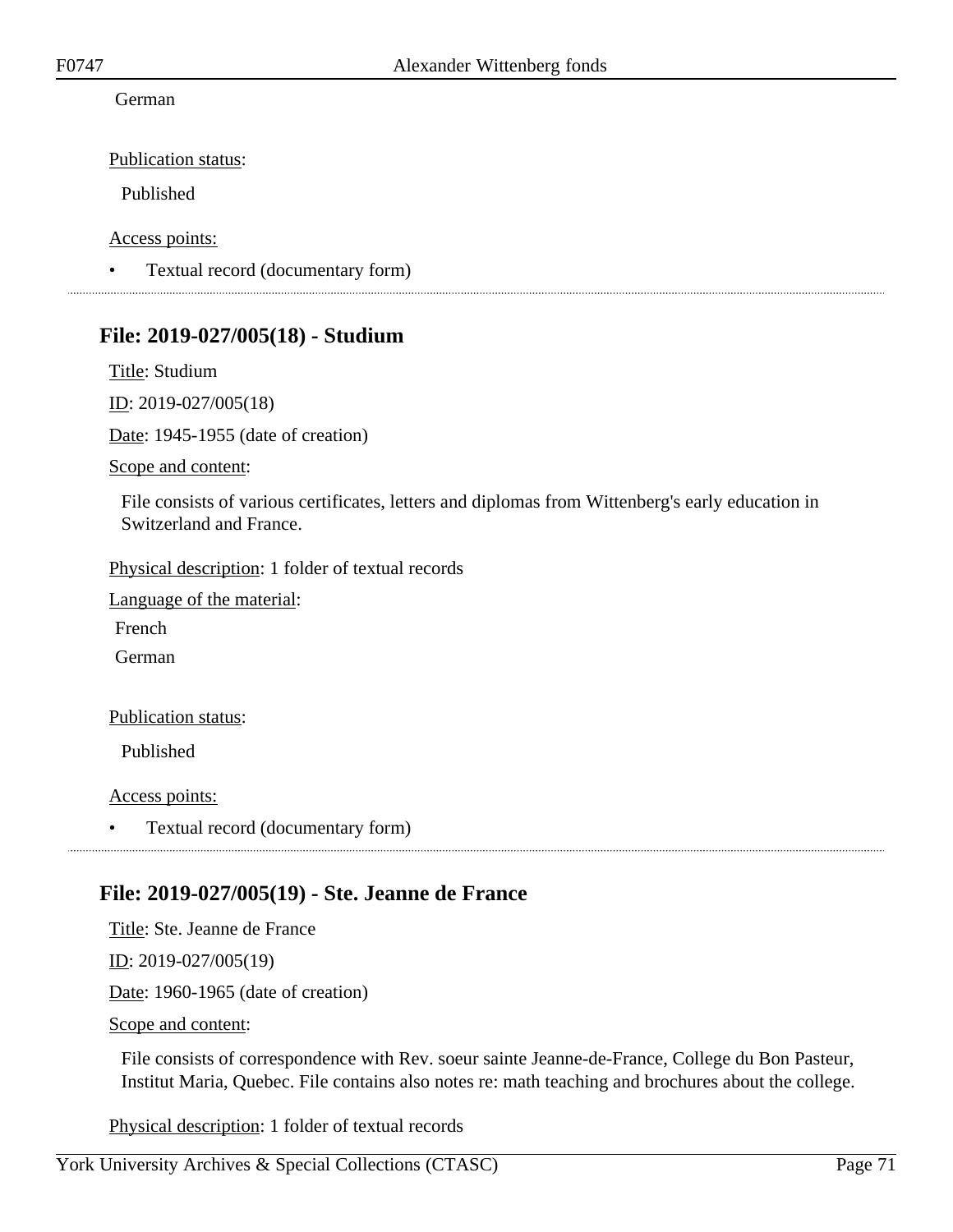Language of the material: French English

Publication status:

Published

Access points:

• Textual record (documentary form)

### **File: 2019-027/006(01) - Teaching machines**

Title: Teaching machines

ID: 2019-027/006(01)

Date: 1963-1964 (date of creation)

Scope and content:

File consists of various correspondence re Wittenberg's letter to the editor of the Times Educational Supplement regarding an article on 'Teaching machines'.

Physical description: 1 folder of textual records

Language of the material: English

Publication status:

Published

Access points:

• Textual record (documentary form)

### **File: 2019-027/006(02) - Thwaites**

Title: Thwaites ID: 2019-027/006(02) Date: 1964-1965 (date of creation) Scope and content:

File consists of correspondence with mathematician Professor Brian Thwaites.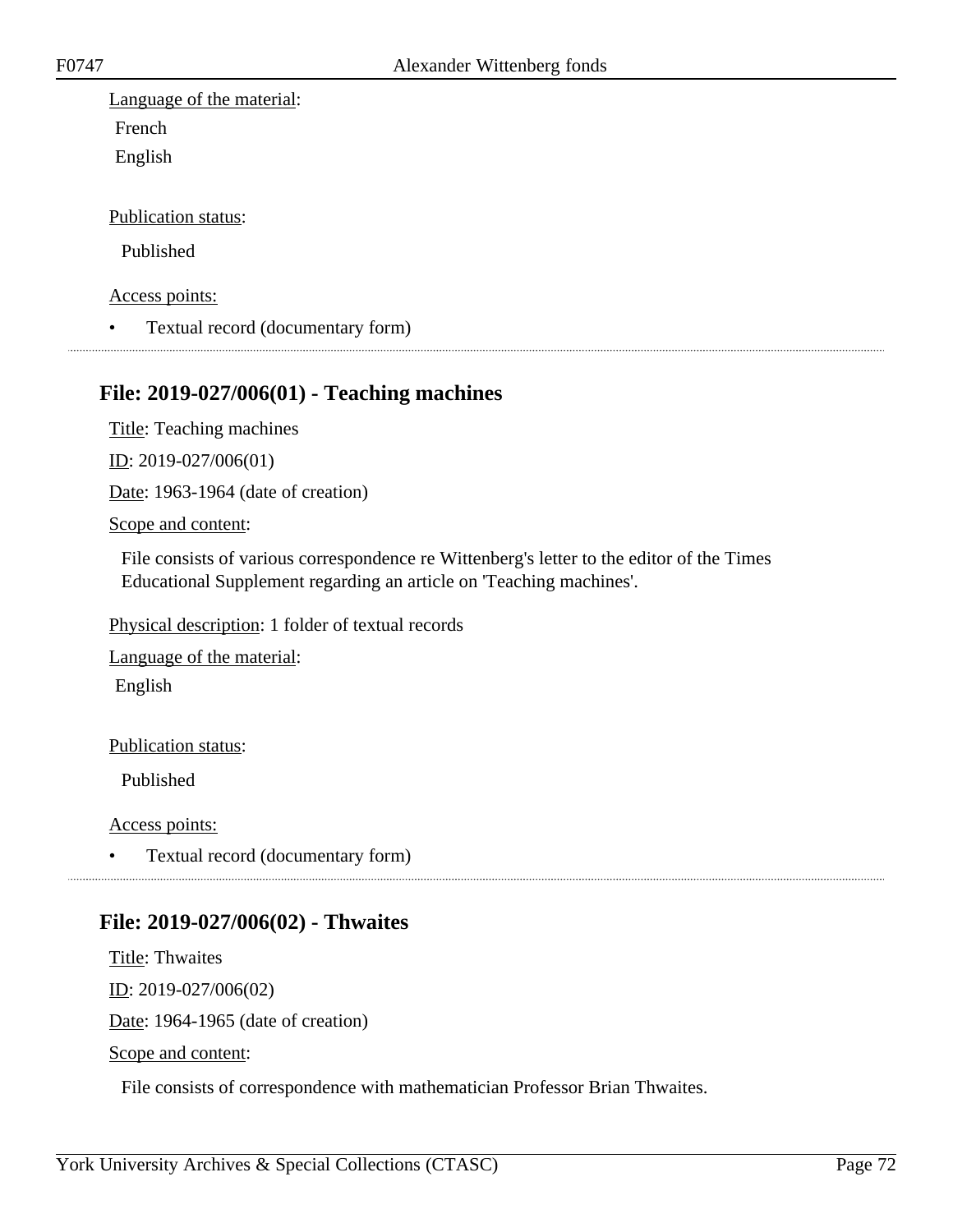Physical description: 1 folder of textual records

Language of the material: English

Publication status:

Published

Access points:

• Textual record (documentary form)

### **File: 2019-027/006(03) - Time**

Title: Time

ID: 2019-027/006(03)

Date: 1963 (date of creation)

Scope and content:

File consists of correspondence with TIME magazine regarding the reliability of an alleged quote by Albert Einstein that was included in one of the letters to the editor published by the magazine.

Physical description: 1 folder of textual records

Language of the material:

English

Publication status:

Published

Access points:

• Textual record (documentary form)

### **File: 2019-027/006(04) - The Prime imperatives**

Title: The Prime imperatives ID: 2019-027/006(04) Date: 1967-1968 (date of creation) Scope and content:

File consists of several reviews of Wittenberg's posthumous book as well as various correspondence regarding the book, its introduction and translations.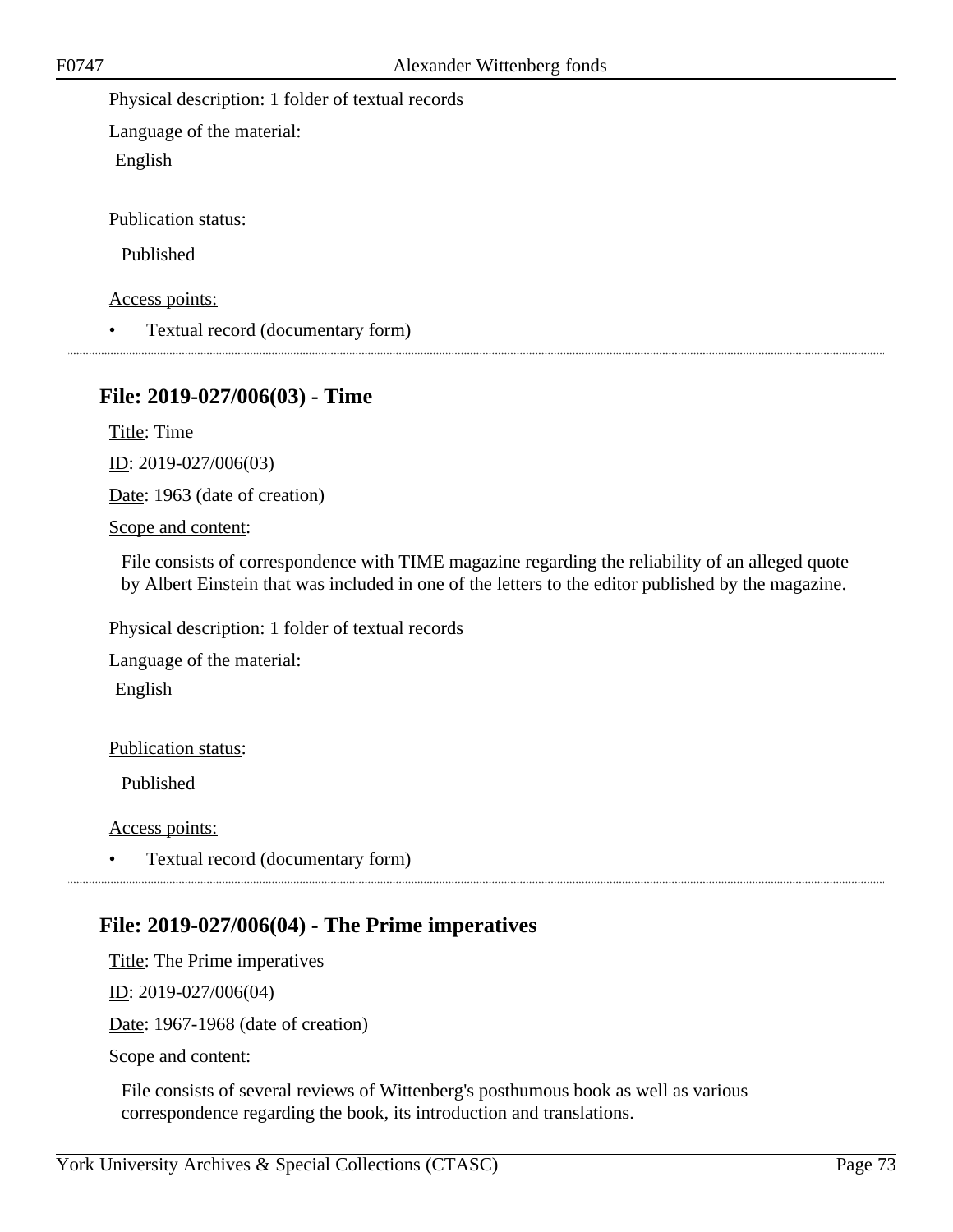#### Physical description: 1 folder of textual records

Language of the material:

French

English

#### Publication status:

Published

#### Access points:

• Textual record (documentary form)

# **File: 2019-027/006(05) - Toronto Star**

Title: Toronto Star

ID: 2019-027/006(05)

Date: 1965 (date of creation)

Scope and content:

File consists of a letter to the editor of the Toronto Star.

Physical description: 1 folder of textual records

Language of the material: English

#### Publication status:

Published

#### Access points:

• Textual record (documentary form)

# **File: 2019-027/006(06) - UICSM**

Title: UICSM ID: 2019-027/006(06) Date: 1961-1964 (date of creation) Scope and content: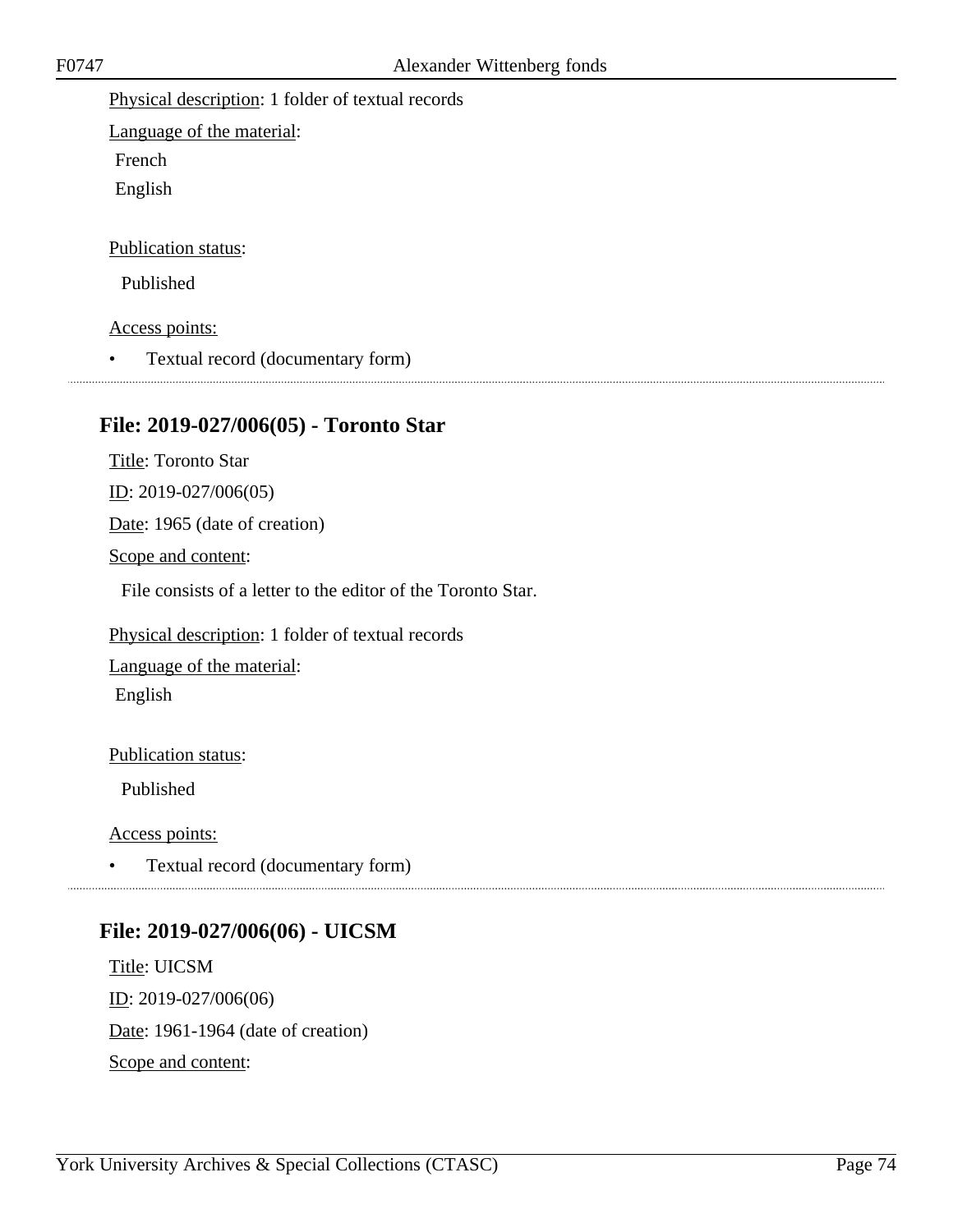File consists of correspondence with mathematician Max Beberman regarding math education projects and attendance in a 1963 conference by the University of Illinois' Committee on School Mathematics.

Physical description: 1 folder of textual records

Language of the material:

English

Publication status:

Published

Access points:

• Textual record (documentary form)

# **File: 2019-027/006(07) - Universite Laval**

Title: Universite Laval

ID: 2019-027/006(07)

Date: 1956-1964 (date of creation)

Scope and content:

File consists of various correspondence and documents, academic and administrative, re: joining and teaching at Laval University.

Physical description: 1 folder of textual records

Language of the material:

French

German

Publication status:

Published

Access points:

• Textual record (documentary form) 

### **File: 2019-027/006(08) - Universite Laval**

Title: Universite Laval ID: 2019-027/006(08)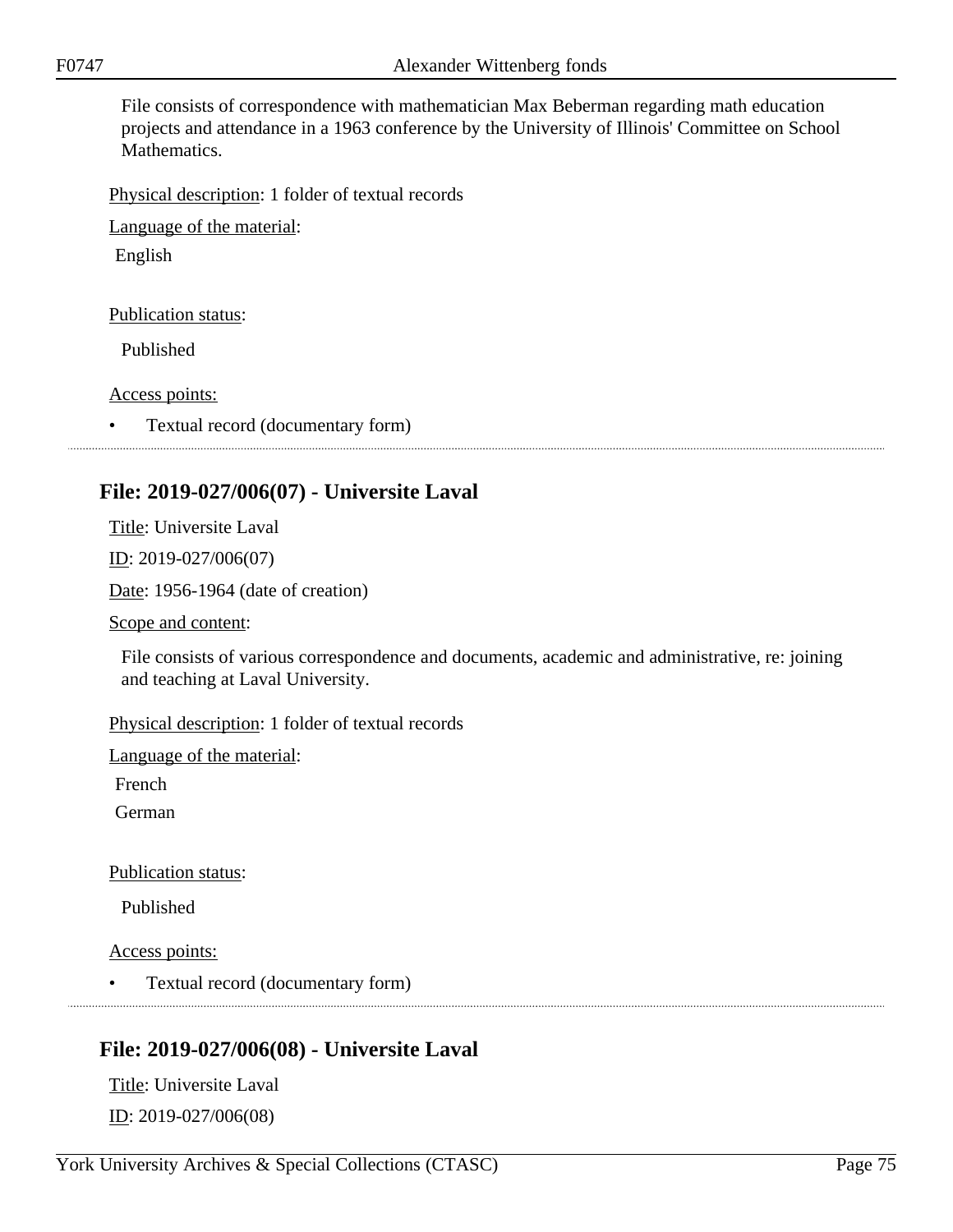Date: 1962-1964 (date of creation)

Scope and content:

File consists of various correspondence and documents, academic and administrative, re: joining and teaching at Laval University.

Physical description: 1 folder of textual records

Language of the material:

French

English

Publication status:

Published

Access points:

• Textual record (documentary form)

# **File: 2019-027/006(09) - University of Toronto press**

Title: University of Toronto press

ID: 2019-027/006(09)

Date: 1964 (date of creation)

Scope and content:

File consists of correspondence re: Wittenberg's manuscript 'The teaching of mathematics'.

Physical description: 1 folder of textual records

Language of the material:

English

### Publication status:

Published

Access points:

• Textual record (documentary form)

# **File: 2019-027/006(10) - Vom denken in Begriffen**

Title: Vom denken in Begriffen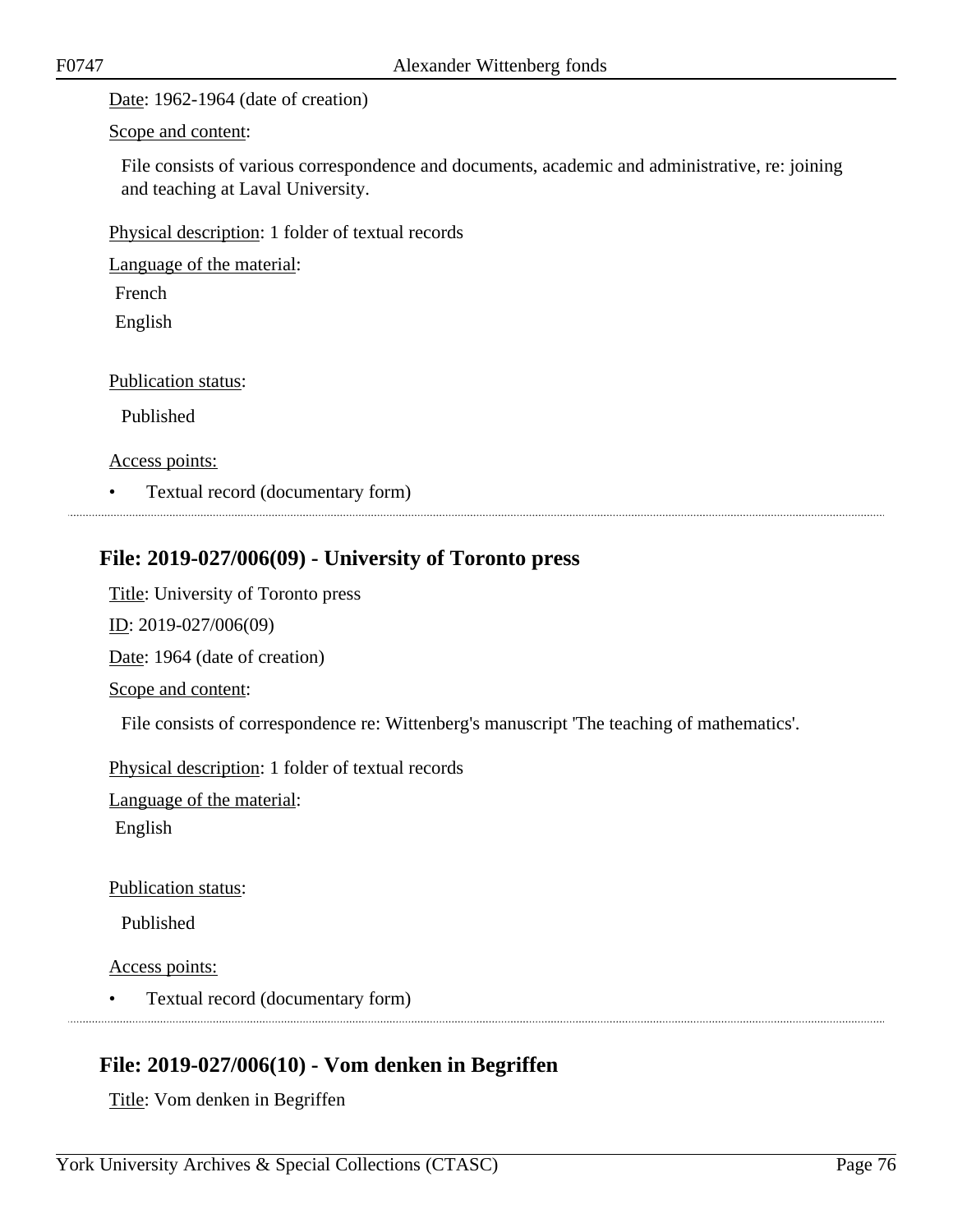ID: 2019-027/006(10)

Date: 1958-1964 (date of creation)

#### Scope and content:

File consists of various reviews and correspondence regarding Wittenberg's book 'Vom denken in begriffen'.

Physical description: 1 folder of textual records

Language of the material:

German

French

English

#### Publication status:

Published

#### Access points:

• Textual record (documentary form)

### **File: 2019-027/006(11) - Walunski**

Title: Walunski ID: 2019-027/006(11) Date: 1961-1962 (date of creation) Scope and content:

File consists of correspondence with French mathematician Gilbert Walusinski.

Physical description: 1 folder of textual records

Language of the material:

French

Publication status:

Published

Access points:

• Textual record (documentary form)

## **File: 2019-027/006(12) - Weaver**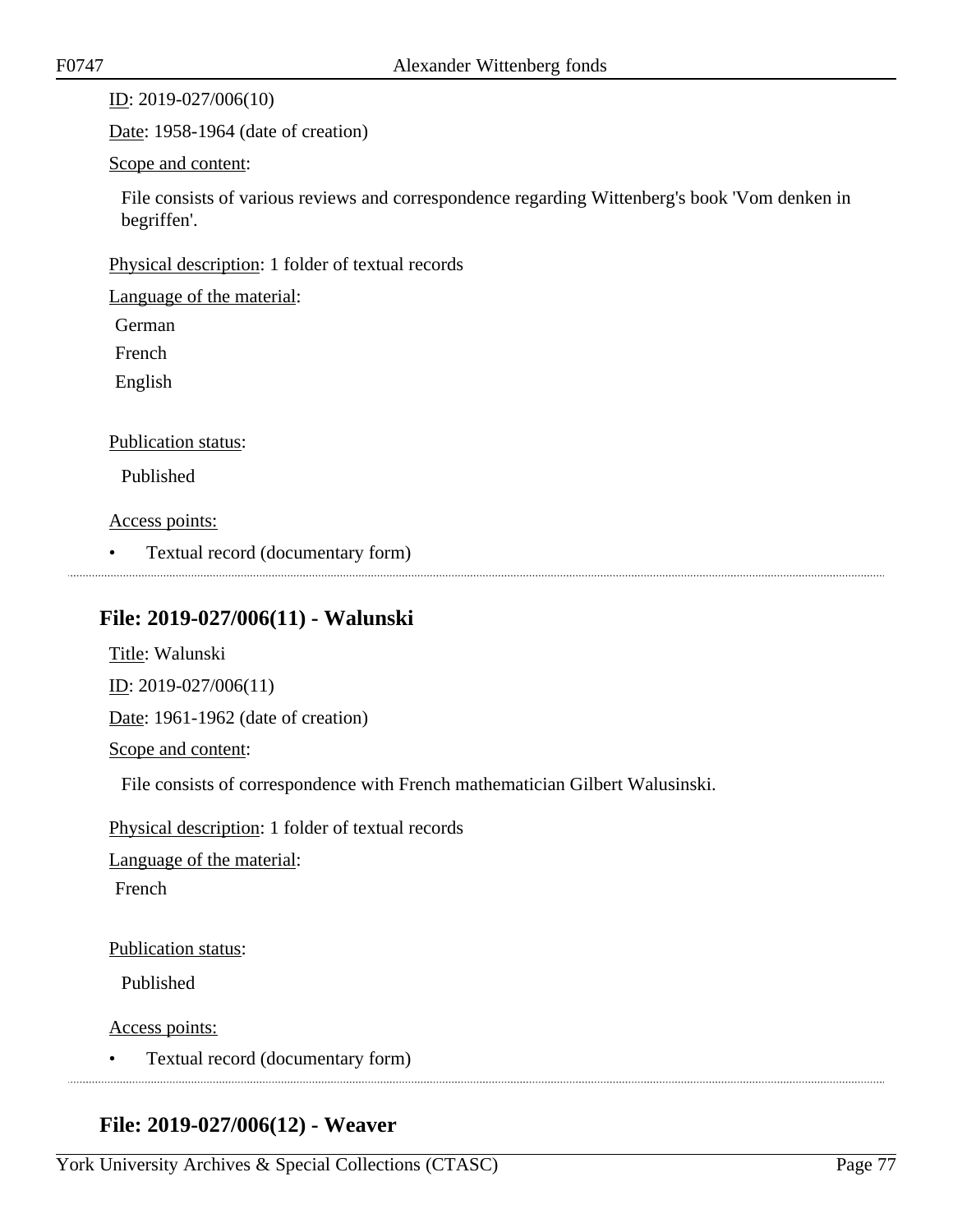Title: Weaver ID: 2019-027/006(12) Date: 1962 (date of creation) Scope and content: File consists of correspondence with scientist and mathematician Dr. Warren Weaver. Physical description: 1 folder of textual records Language of the material: English Publication status: Published Access points:

• Textual record (documentary form)

### **File: 2019-027/006(13) - Wiener library**

Title: Wiener library

ID: 2019-027/006(13)

Date: 1963 (date of creation)

Scope and content:

File consists of correspondence with the Wiener library in London re: books on educational policies in Nazi Germany.

Physical description: 1 folder of textual records

Language of the material:

German

English

Publication status:

Published

Access points:

• Textual record (documentary form)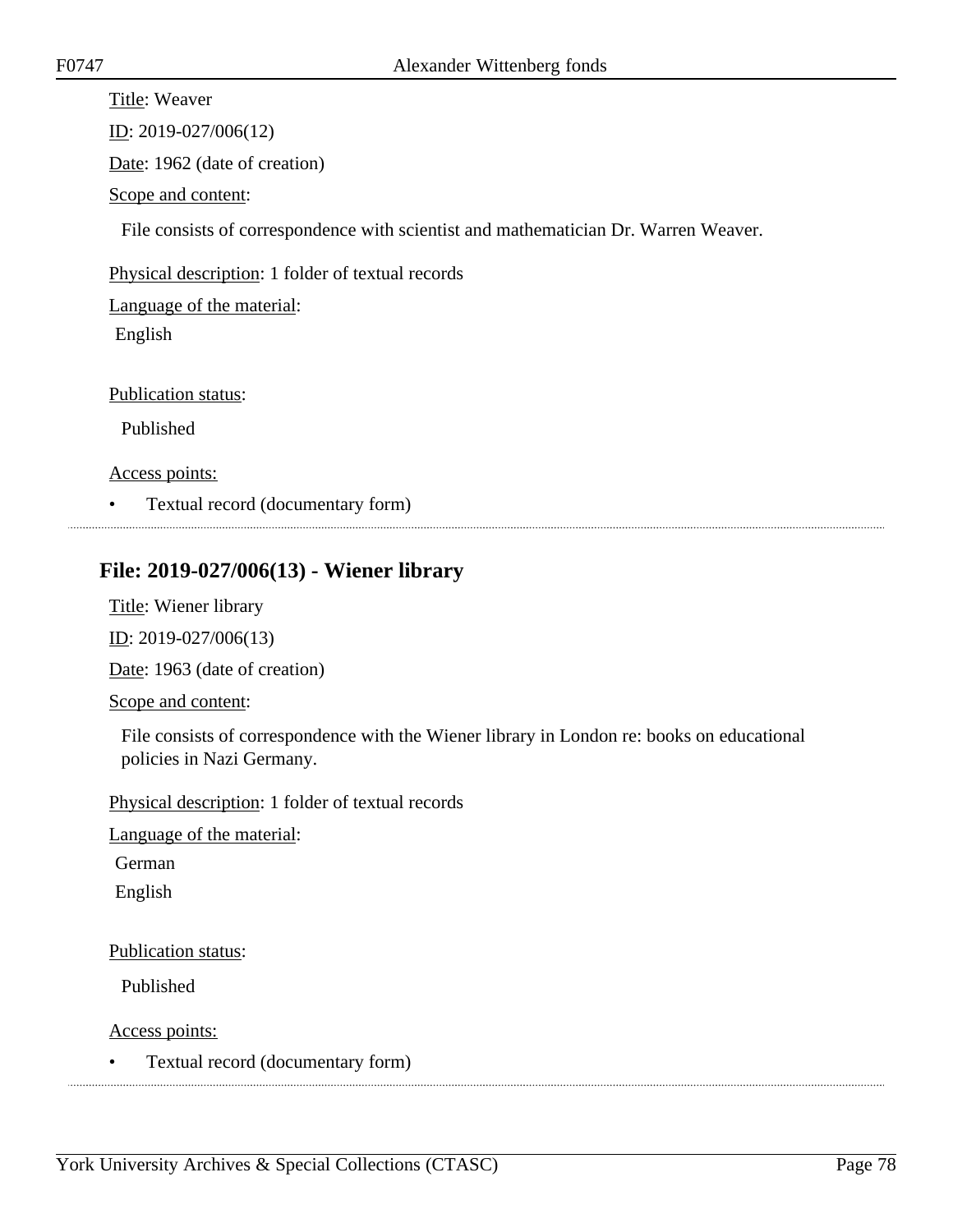### **File: 2019-027/006(14) - Restitution**

Title: Restitution

ID: 2019-027/006(14)

Date: 1953-1968 (date of creation)

### Scope and content:

File consists of various letters and documents regarding restitution funds for Marlyse Wittenberg and her mother.

Physical description: 1 folder of textual records

Language of the material:

German

French

English

### Publication status:

Published

Access points:

• Textual record (documentary form)

# **File: 2019-027/006(15) - Wiley**

Title: Wiley

ID: 2019-027/006(15)

Date: 1963-1965 (date of creation)

Scope and content:

File consists of correspondence with Wiley publishing house regarding the publication of Wittenberg's work.

Physical description: 1 folder of textual records

Language of the material:

English

Publication status:

Published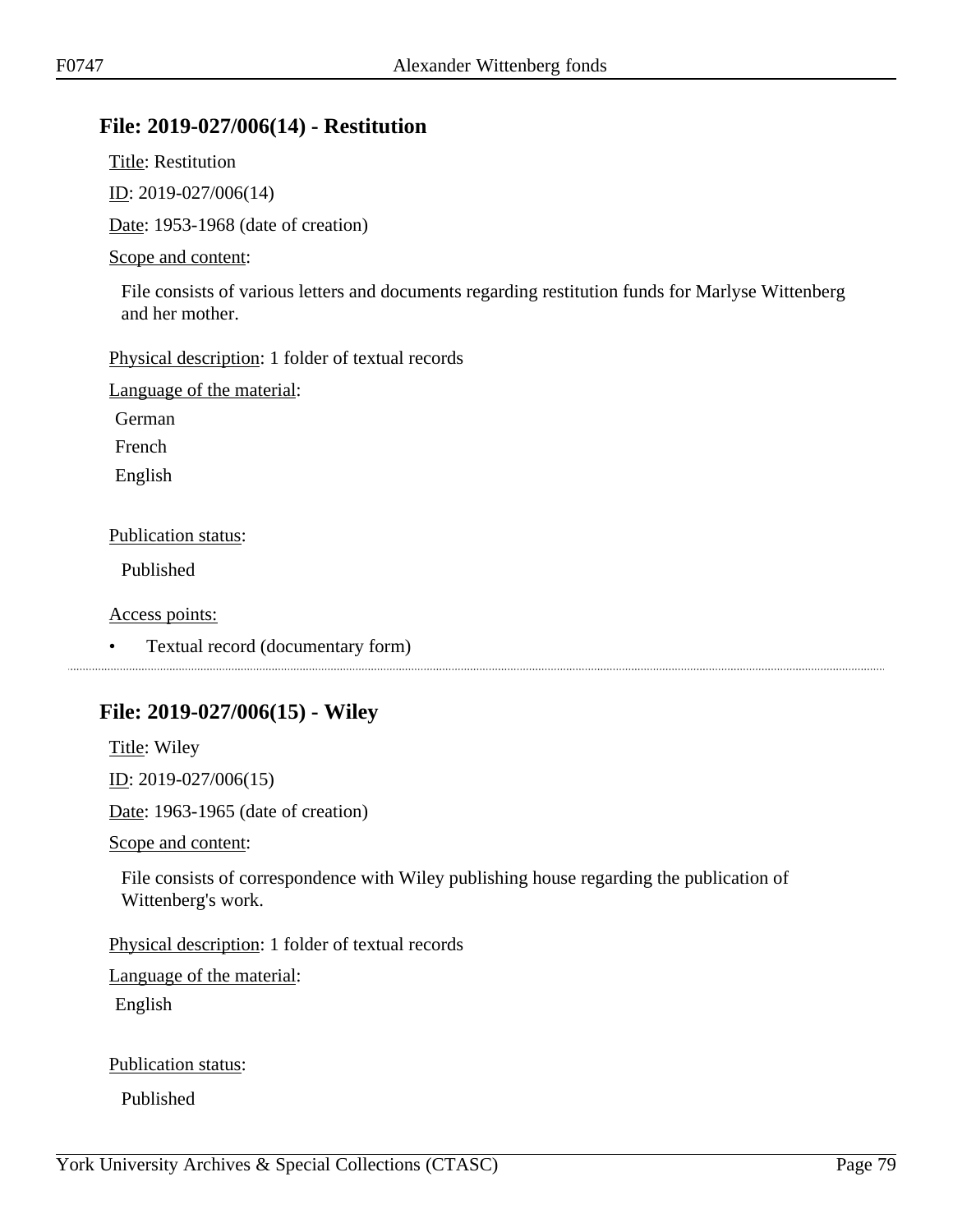Access points:

• Textual record (documentary form)

### **File: 2019-027/006(16) - Wagenschein**

Title: Wagenschein ID: 2019-027/006(16) Date: 1956-1965 (date of creation) Scope and content:

File consists of correspondence with German mathematician Martin Wagenschein.

Physical description: 1 folder of textual records

Language of the material:

German

Publication status:

Published

Access points:

• Textual record (documentary form)

### **File: 2019-027/013(05) - Burstein**

Title: Burstein ID: 2019-027/013(05) Date: 1948-1951 (date of creation) Scope and content: File consists of correspondence with a Dr. Burstein, Paris. Physical description: 1 folder of textual records Language of the material: French Publication status: Published

Access points: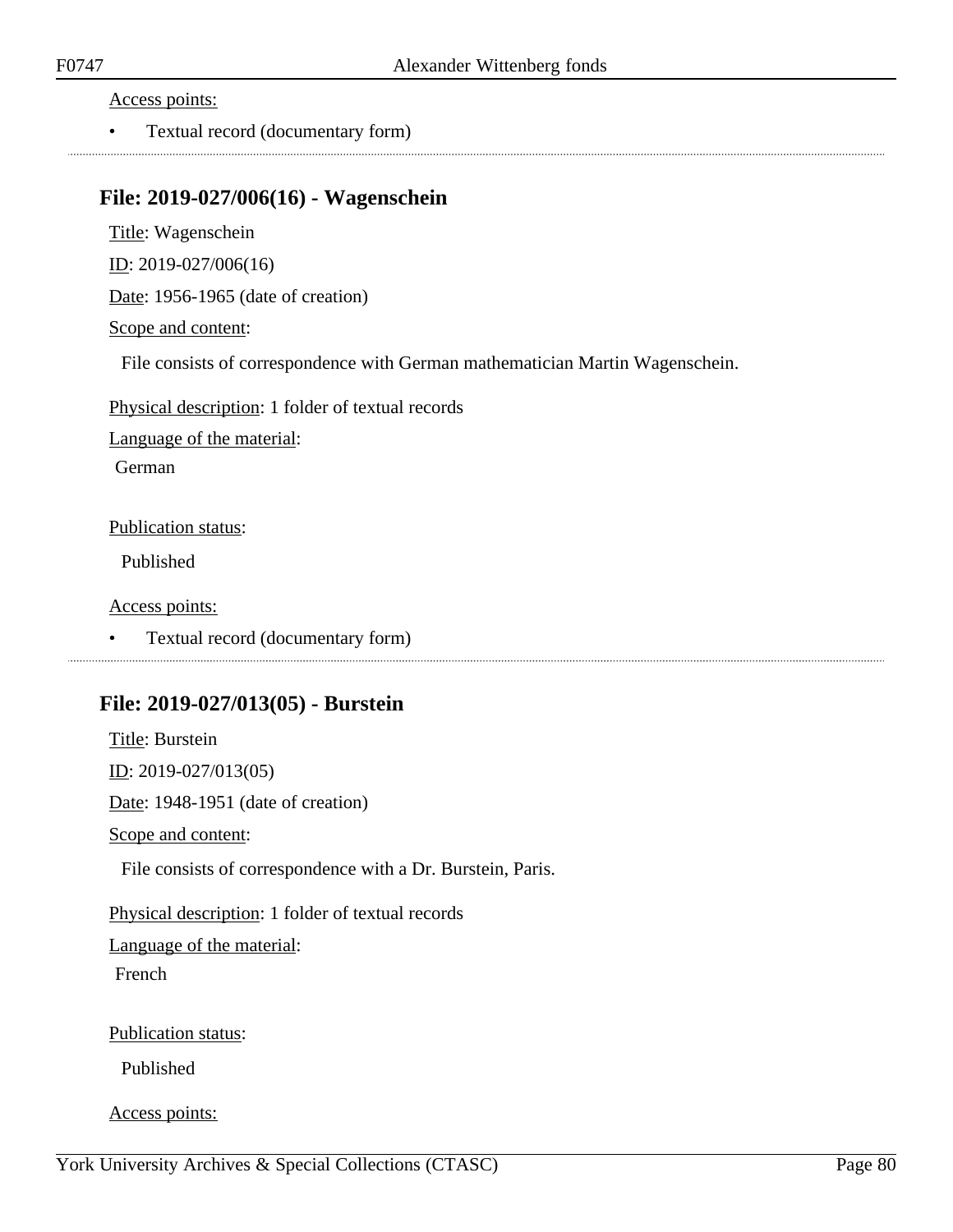#### • Textual record (documentary form)

### **File: 2019-027/013(06) - ENS**

Title: ENS

ID: 2019-027/013(06)

Date: 1957 (date of creation)

#### Scope and content:

File consists of various correspondence regarding an initiative to establish a dedicated school for the training of math teachers.

Physical description: 1 folder of textual records

Language of the material:

French

English

#### Publication status:

Published

Access points:

• Textual record (documentary form)

### **File: 2019-027/013(07) - Laval**

Title: Laval

. . . . . . . . . . . . . . . . . . . .

ID: 2019-027/013(07)

Date: 1956-1963 (date of creation)

Scope and content:

File consists of correspondence, mostly regarding administrative matters, with various functions within Laval University.

Physical description: 1 folder of textual records

Language of the material:

French

Publication status:

Published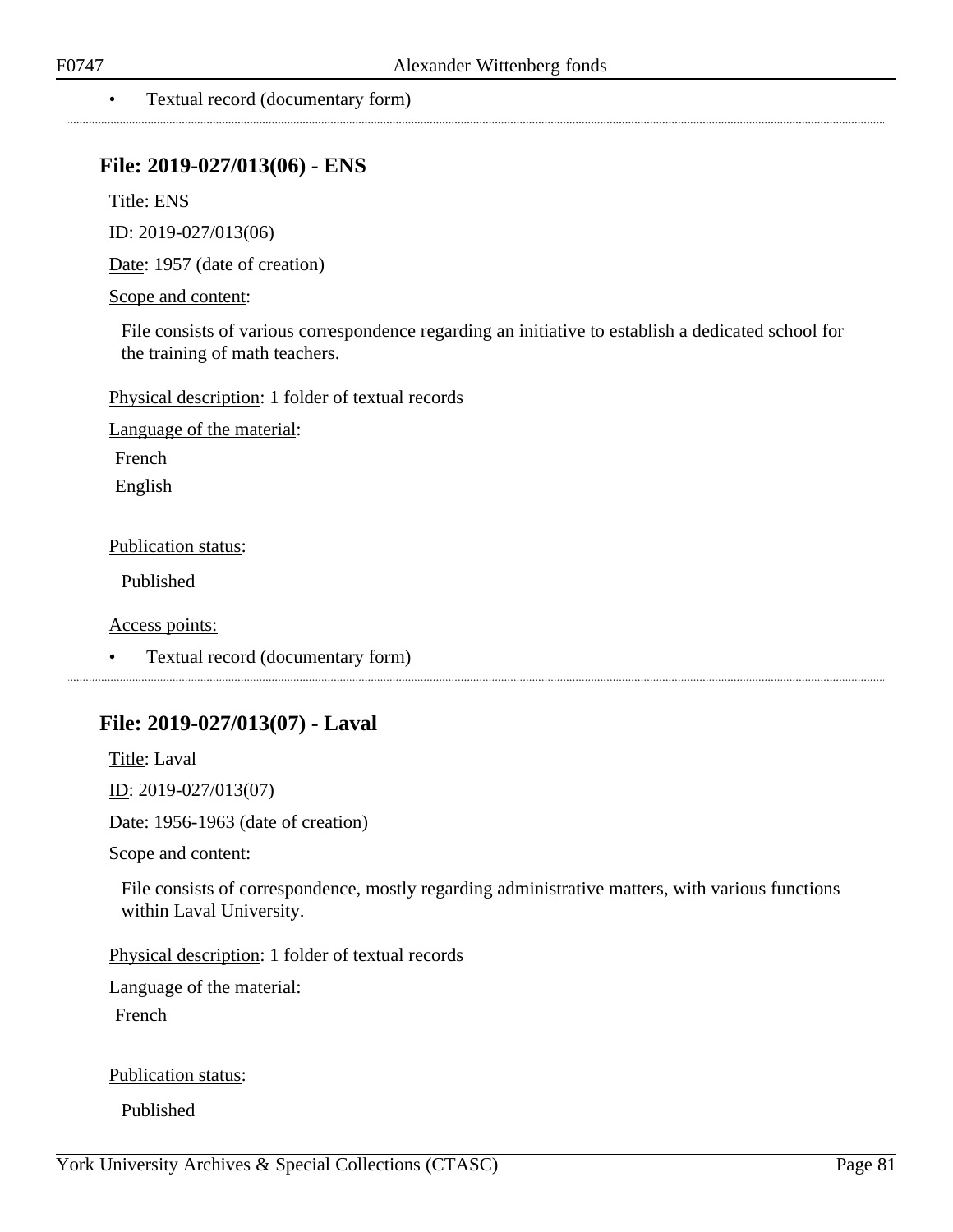Access points:

• Textual record (documentary form)

### **File: 2019-027/013(08) - Nash**

Title: Nash

ID: 2019-027/013(08)

Date: 1960-1964 (date of creation)

Scope and content:

File consists of correspondence with Paul Nash, education professor.

Physical description: 1 folder of textual records

Language of the material:

English

#### Publication status:

Published

Access points:

• Textual record (documentary form)

### **File: 2019-027/013(09) - Nursery Clocks**

Title: Nursery Clocks

ID: 2019-027/013(09)

Date: 1959-1961 (date of creation)

Scope and content:

File consists of correspondence regarding an initiative to develop a numberless clock for young children.

Physical description: 1 folder of textual records

Language of the material:

English

Publication status:

Published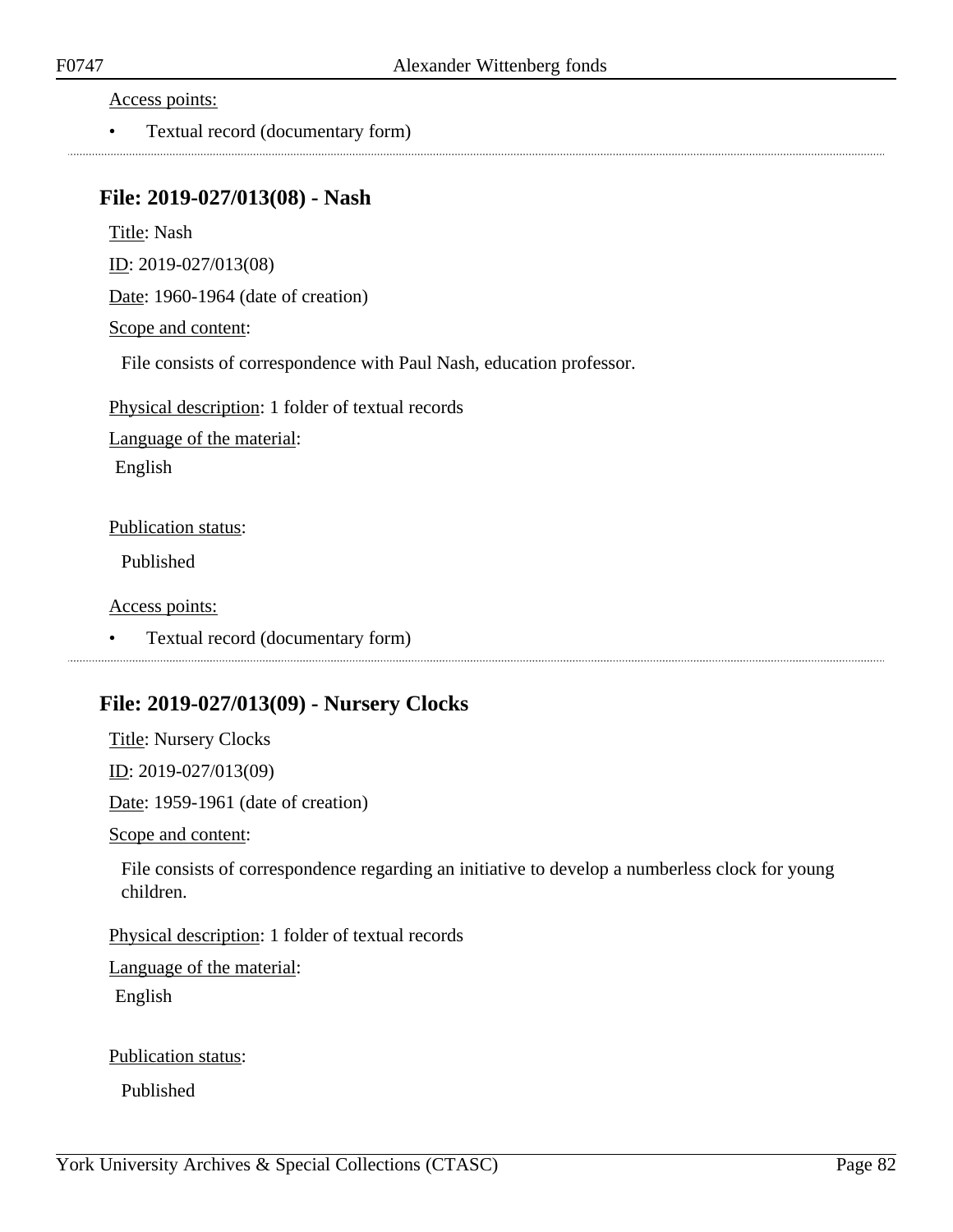Access points:

• Textual record (documentary form)

### **File: 2019-027/013(10) - Raeff**

Title: Raeff

ID: 2019-027/013(10)

Date: 1946-1958 (date of creation)

Scope and content:

File consists of correspondence with Marc Raeff, historian, Russian history.

Physical description: 1 folder of textual records

Language of the material:

French

English

Publication status:

Published

Access points:

• Textual record (documentary form)

### **File: 2019-027/013(11) - Raeff**

Title: Raeff <u>ID</u>: 2019-027/013(11) Date: 1959-1965 (date of creation) Scope and content: File consists of correspondence with Marc Raeff, historian, Russian history. Physical description: 1 folder of textual records Language of the material: French English

Publication status: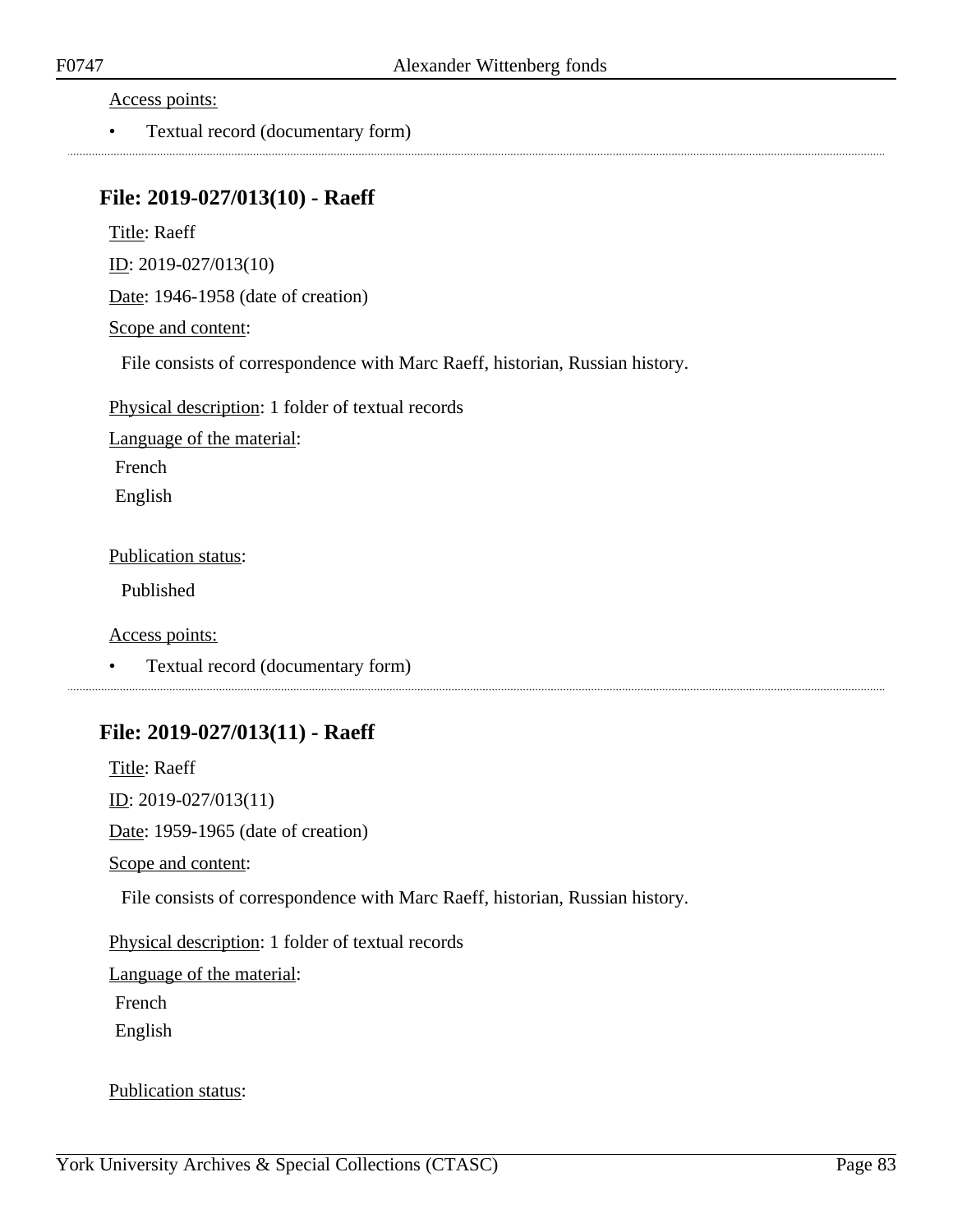#### Published

#### Access points:

• Textual record (documentary form)

### **File: 2019-027/014(01) - Royal commission on bilingualism and biculturalism**

Title: Royal commission on bilingualism and biculturalism

ID: 2019-027/014(01)

Date: 1963-1964 (date of creation)

#### Scope and content:

File consists of correspondence with the commission re: desire to submit a brief.

Physical description: 1 folder of textual records

Language of the material:

French

English

Publication status:

Published

Access points:

• Textual record (documentary form)

### **File: 2019-027/014(02) - Schulen Toronto**

Title: Schulen Toronto

ID: 2019-027/014(02)

Date: 1962-1963 (date of creation)

#### Scope and content:

File consists of correspondence with and brochures from various private schools across Toronto with regards to the Wittenberg family move to Toronto from Quebec and choosing schools from the children.

Physical description: 1 folder of textual records

Language of the material: English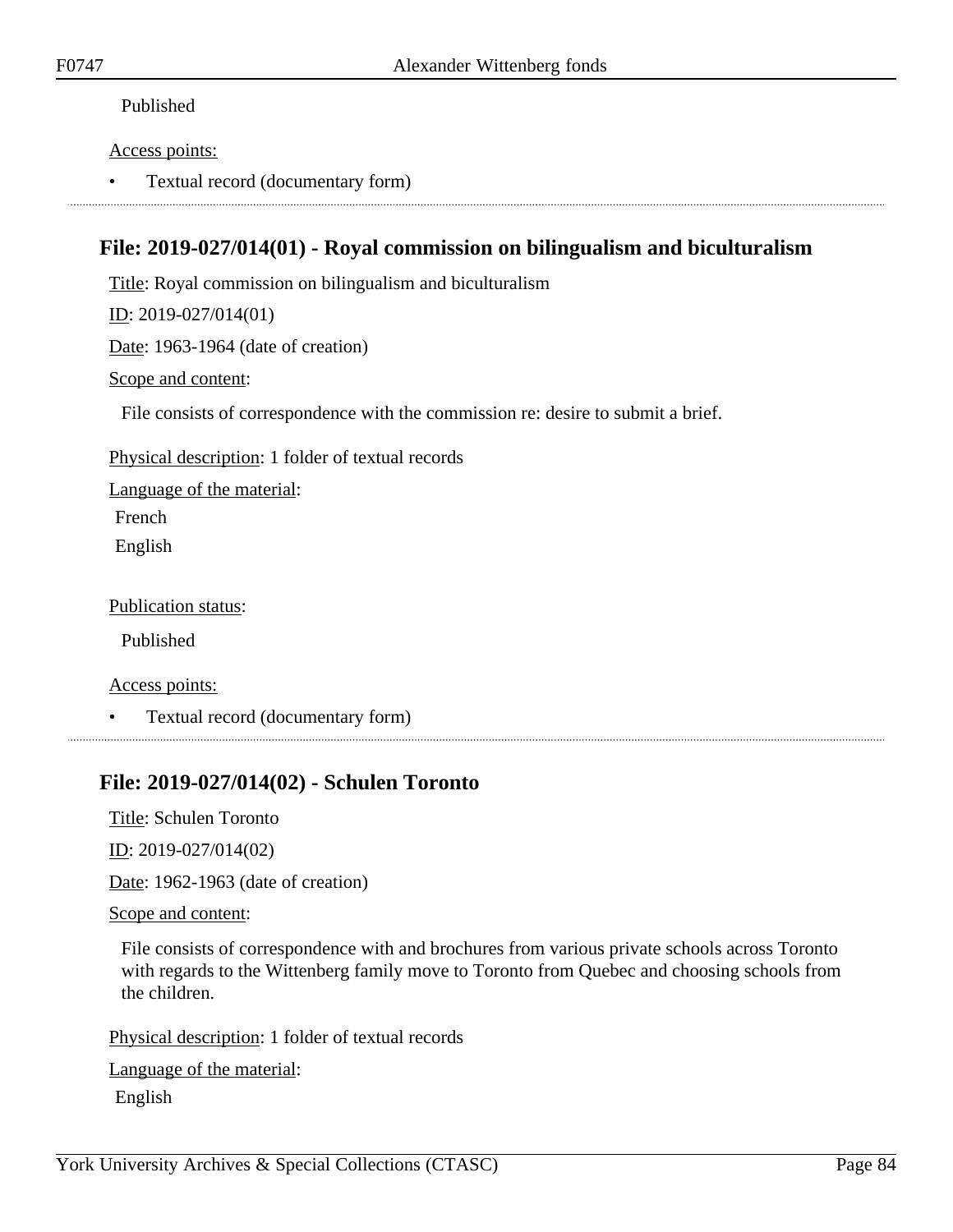#### Publication status:

Published

#### Access points:

• Textual record (documentary form)

### **File: 2019-027/014(03) - Schweiz Informationsstelle**

Title: Schweiz Informationsstelle

ID: 2019-027/014(03)

Date: 1961-1962 (date of creation)

Scope and content:

File consists of correspondence with the Swiss organization "Zentrale information fur fragen des schul und erziehungwesens".

Physical description: 1 folder of textual records

Language of the material:

German

Publication status:

Published

Access points:

• Textual record (documentary form)

### **File: 2019-027/014(04) - Summer 1960**

Title: Summer 1960

ID: 2019-027/014(04)

Date: 1959-1962 (date of creation)

Scope and content:

File consists of correspondence and materials relating to a research trip to London England and meetings with various academics.

Physical description: 1 folder of textual records

Language of the material: English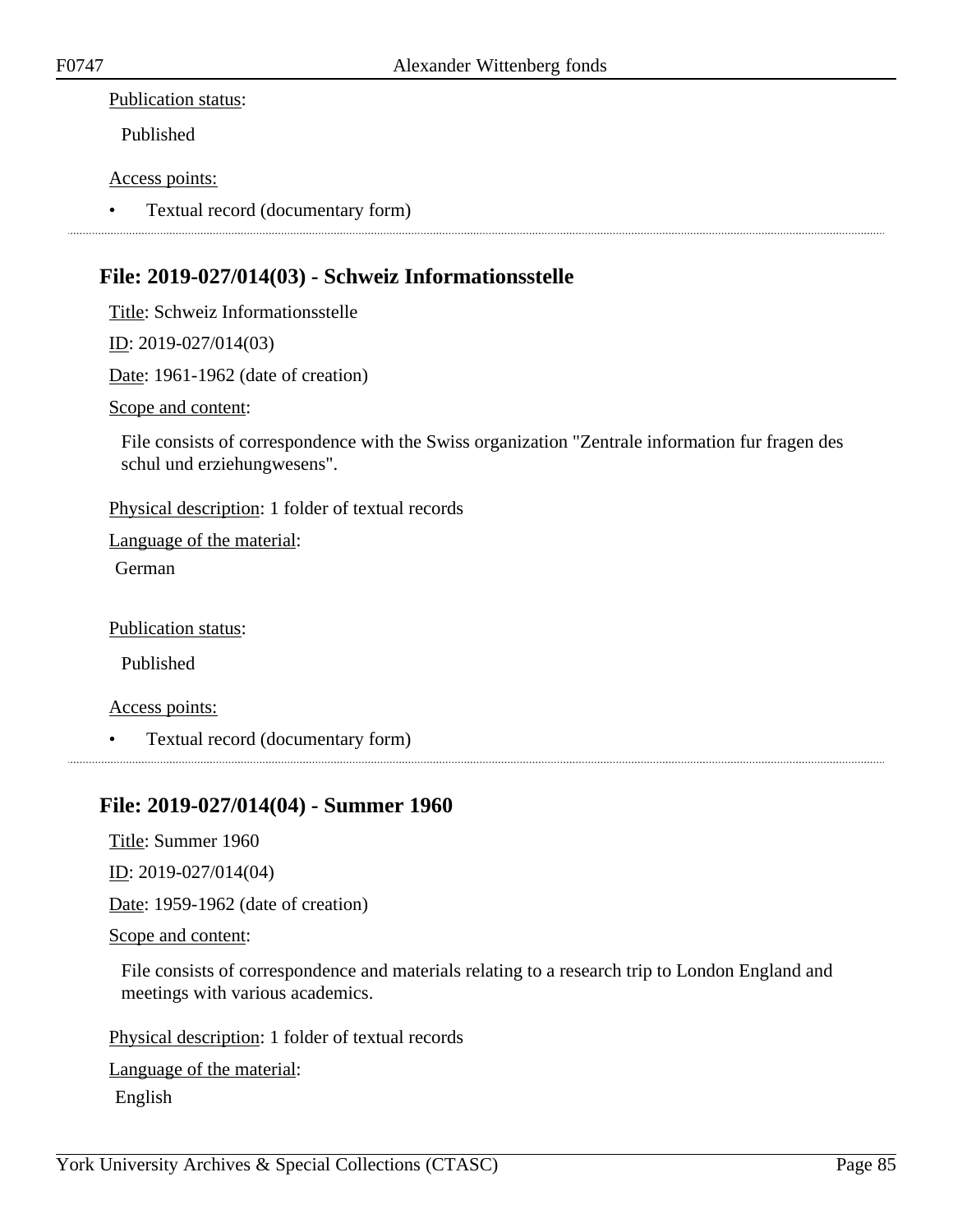#### Publication status:

Published

#### Access points:

• Textual record (documentary form)

### **File: 2019-027/014(05) - Schweiz Gymnassium**

Title: Schweiz Gymnassium ID: 2019-027/014(05) Date: 1959-1960 (date of creation) Scope and content:

File consists of correspondence with various schools in Switzerland.

Physical description: 1 folder of textual records

Language of the material:

German

Publication status:

Published

Access points:

• Textual record (documentary form)

### **File: 2019-027/014(06) - Varia**

Title: Varia

ID: 2019-027/014(06)

Date: 1953-1964 (date of creation)

Scope and content:

File consists of various letters, notes and newspaper clips that were found together in a separate file folder.

Physical description: 1 folder of textual records

Language of the material:

German

French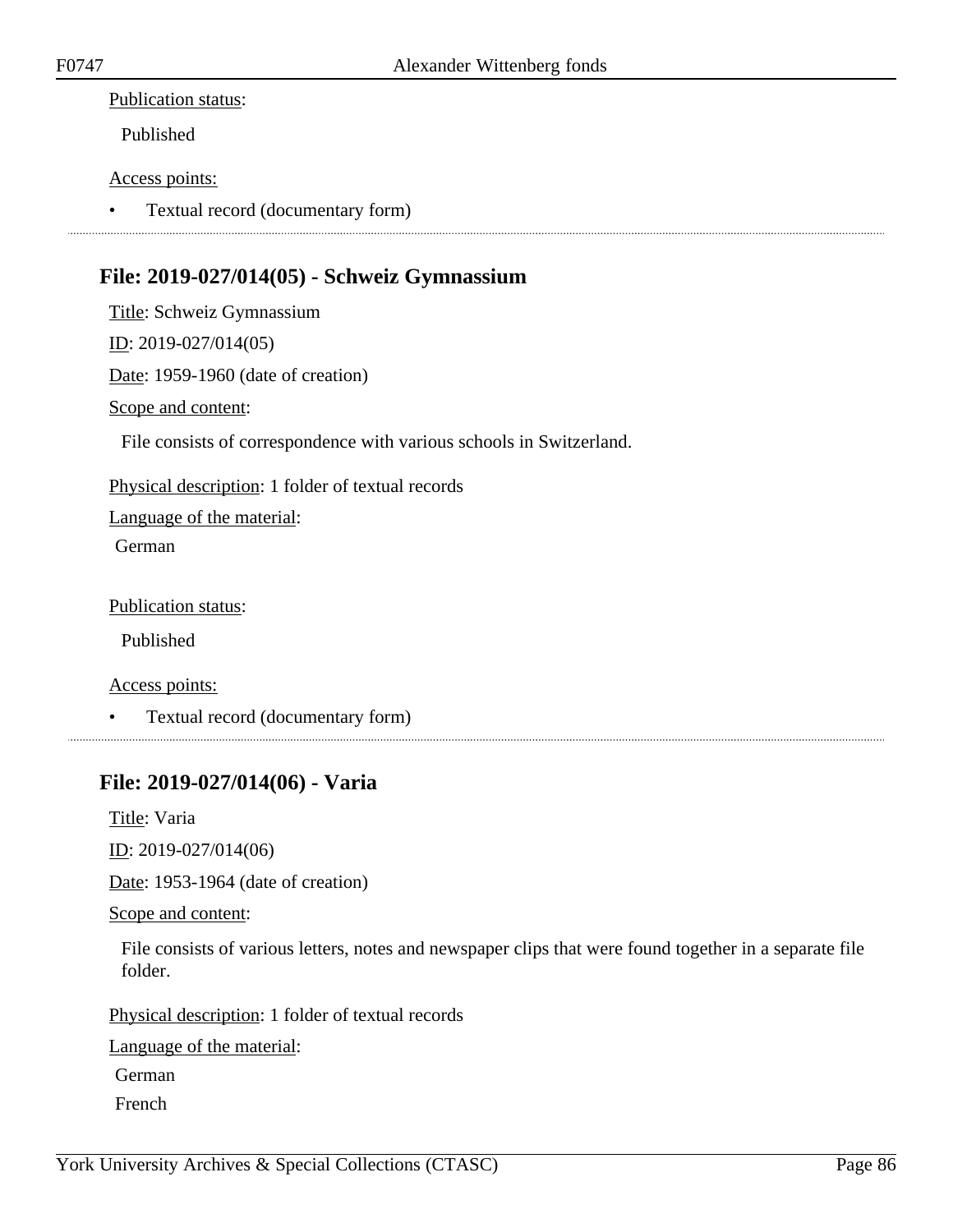### English

Publication status:

Published

Access points:

• Textual record (documentary form)

## **Series: S00955 - Academic and administrative files**

Title: Academic and administrative files

ID: S00955

Date: 1956-1965 (date of creation)

Scope and content:

Series consists of materials pertaining to Wittenberg's life as an academic. While the Laval University-related materials consists mostly of course work and administrative matters, the York University files reflect a much more active and engaged involvement in University life and in questions of institutional governance and vision.

Physical description: 0.3 m of textual records

Language of the material: English

French

Publication status:

Published

Access points:

• Textual record (documentary form)

## **File: 2019-027/006(17) - Laval - Fondation des math**

Title: Laval - Fondation des math ID: 2019-027/006(17) Date: [between 1957 and 1963] (date of creation)

Scope and content:

File consists of handwritten notes for a course at Laval University.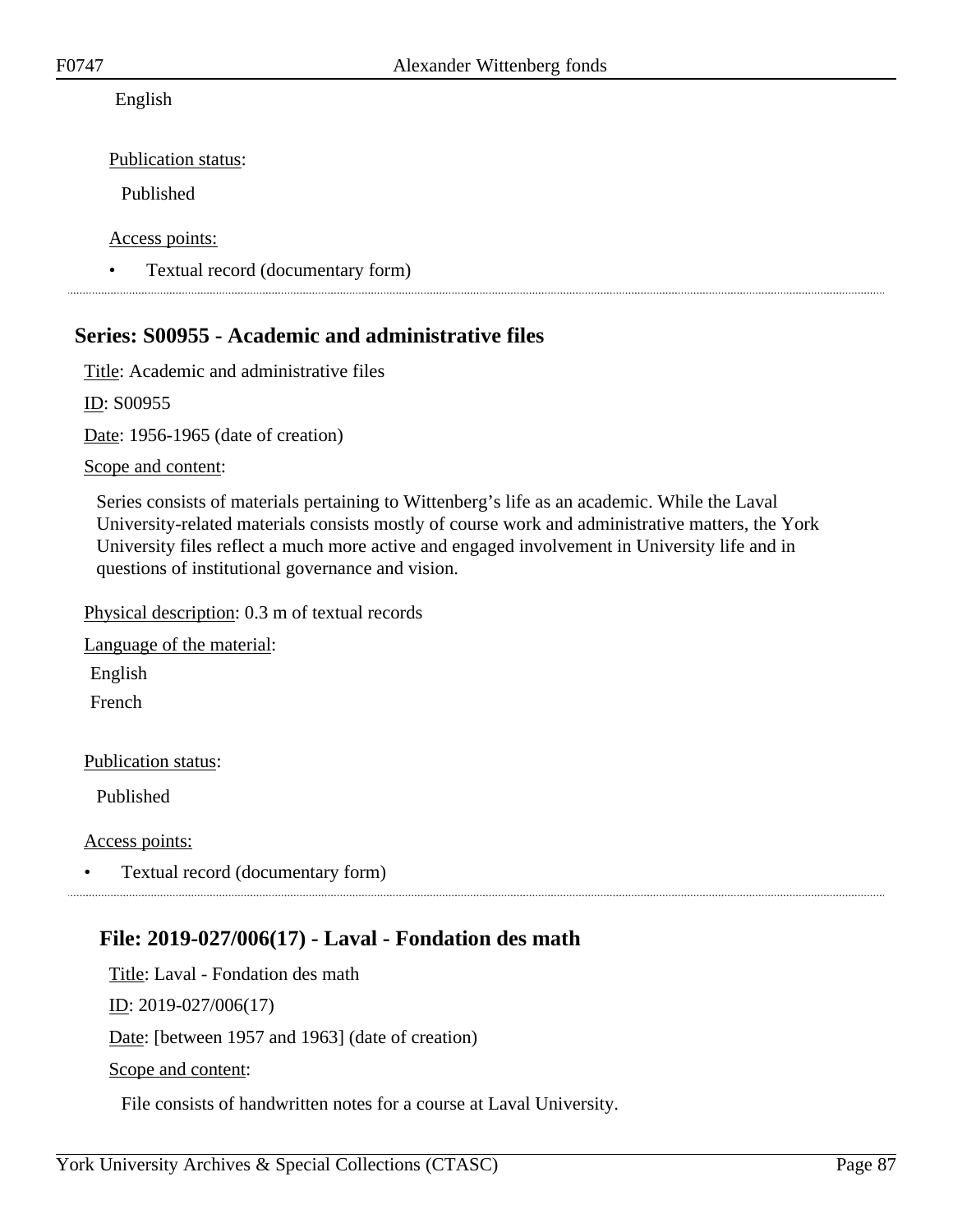Physical description: 1 folder of textual records

Language of the material: French

Publication status:

Published

Access points:

• Textual record (documentary form)

### **File: 2019-027/006(18) - Laval - Math seminar**

Title: Laval - Math seminar ID: 2019-027/006(18) Date: [between 1957 and 1963] (date of creation)

Scope and content:

File consists of handwritten notes for a course at Laval University.

Physical description: 1 folder of textual records

Language of the material:

French

Publication status:

Published

Access points:

• Textual record (documentary form)

## **File: 2019-027/007(01) - Laval - Calcul numerique**

Title: Laval - Calcul numerique

ID: 2019-027/007(01)

Date: 1956-1957 (date of creation)

Scope and content:

File consists of handwritten notes for a course at Laval University.

Physical description: 1 folder of textual records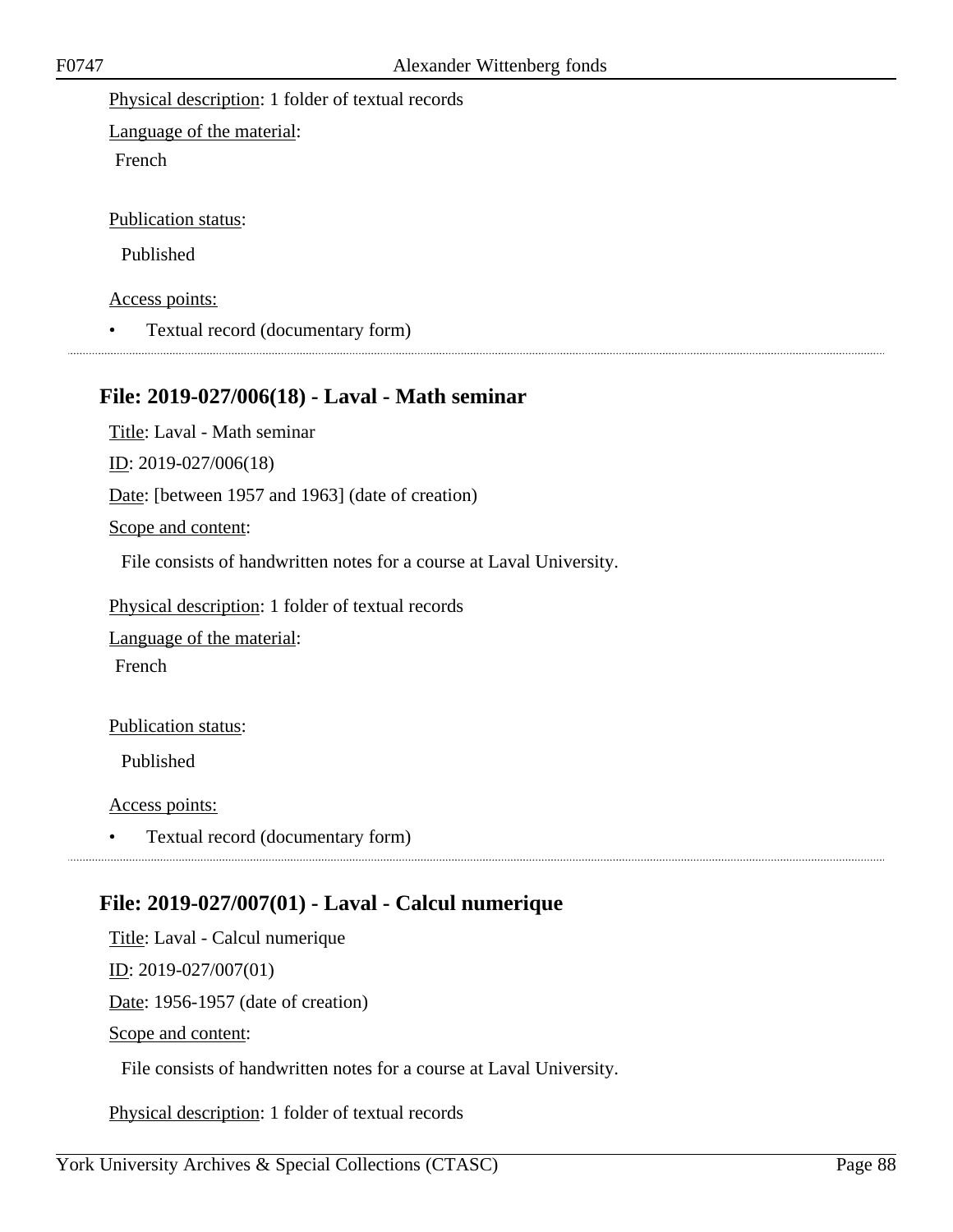Language of the material: French

#### Publication status:

Published

Access points:

• Textual record (documentary form)

### **File: 2019-027/007(02) - Laval - Math de l'ingenieur**

Title: Laval - Math de l'ingenieur

ID: 2019-027/007(02)

Date: [between 1957 and 1963] (date of creation)

Scope and content:

File consists of handwritten notes for a course at Laval University

Physical description: 1 folder of textual records

Language of the material:

French

#### Publication status:

Published

Access points:

• Textual record (documentary form)

## **File: 2019-027/007(03) - Laval - Math de l'ingenieur**

Title: Laval - Math de l'ingenieur ID: 2019-027/007(03) Date: [between 1957 and 1963] (date of creation) Scope and content: File consists of handwritten notes for a course at Laval University

Physical description: 1 folder of textual records Language of the material: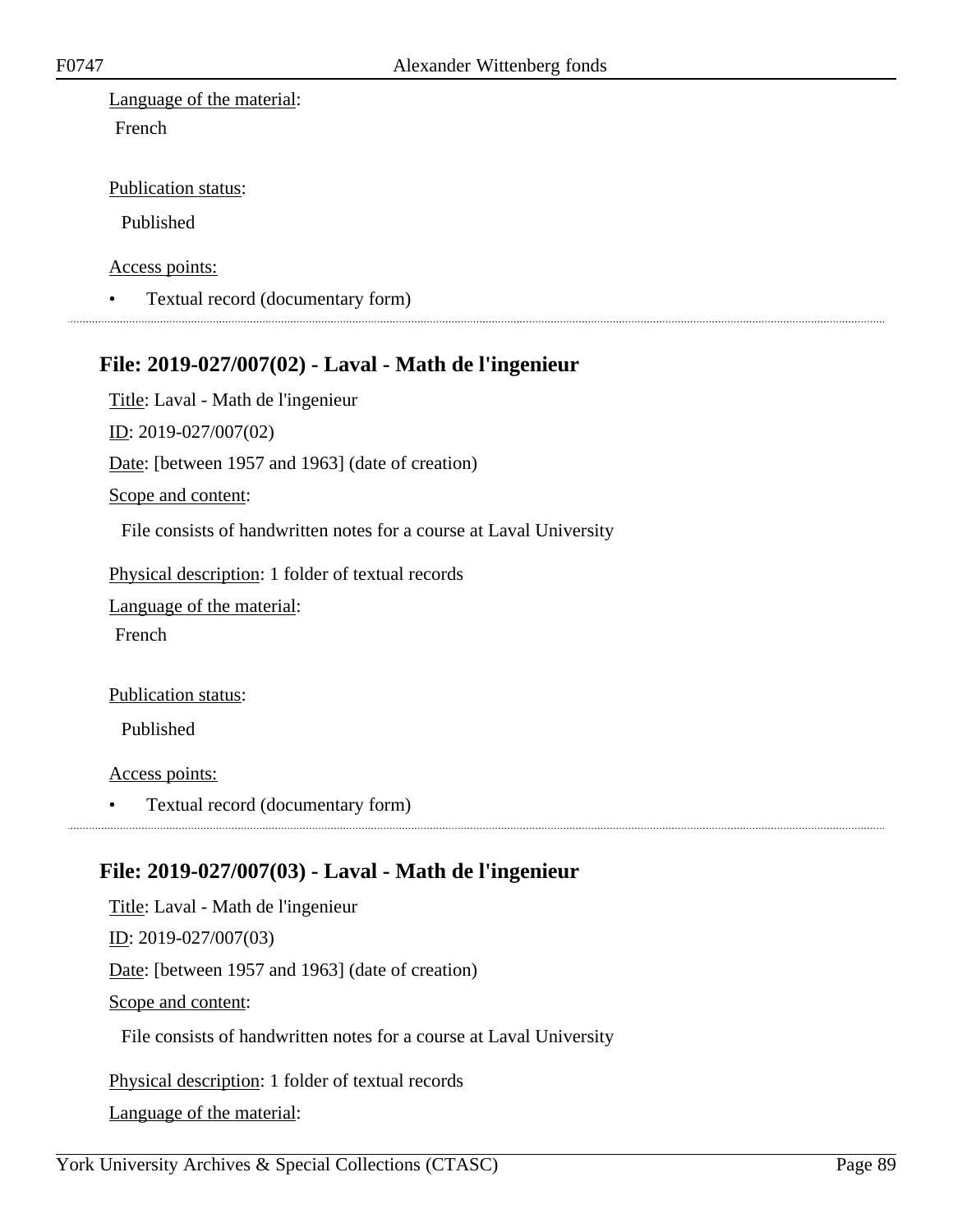#### French

Publication status:

Published

Access points:

• Textual record (documentary form)

### **File: 2019-027/007(04) - Laval - Mathematiques generales**

Title: Laval - Mathematiques generales ID: 2019-027/007(04) Date: 1956-1962 (date of creation) Scope and content: File consists of handwritten notes and printed exercises and exams for a course at Laval University

Physical description: 1 folder of textual records

Language of the material:

French

Publication status:

Published

Access points:

• Textual record (documentary form)

### **File: 2019-027/007(05) - York - Senate/Administrative manual committee**

Title: York - Senate/Administrative manual committee ID: 2019-027/007(05) Date: 1964-1965 (date of creation) Scope and content: File consists of notes, memos and letters regarding the committee's work Physical description: 1 folder of textual records Language of the material:

English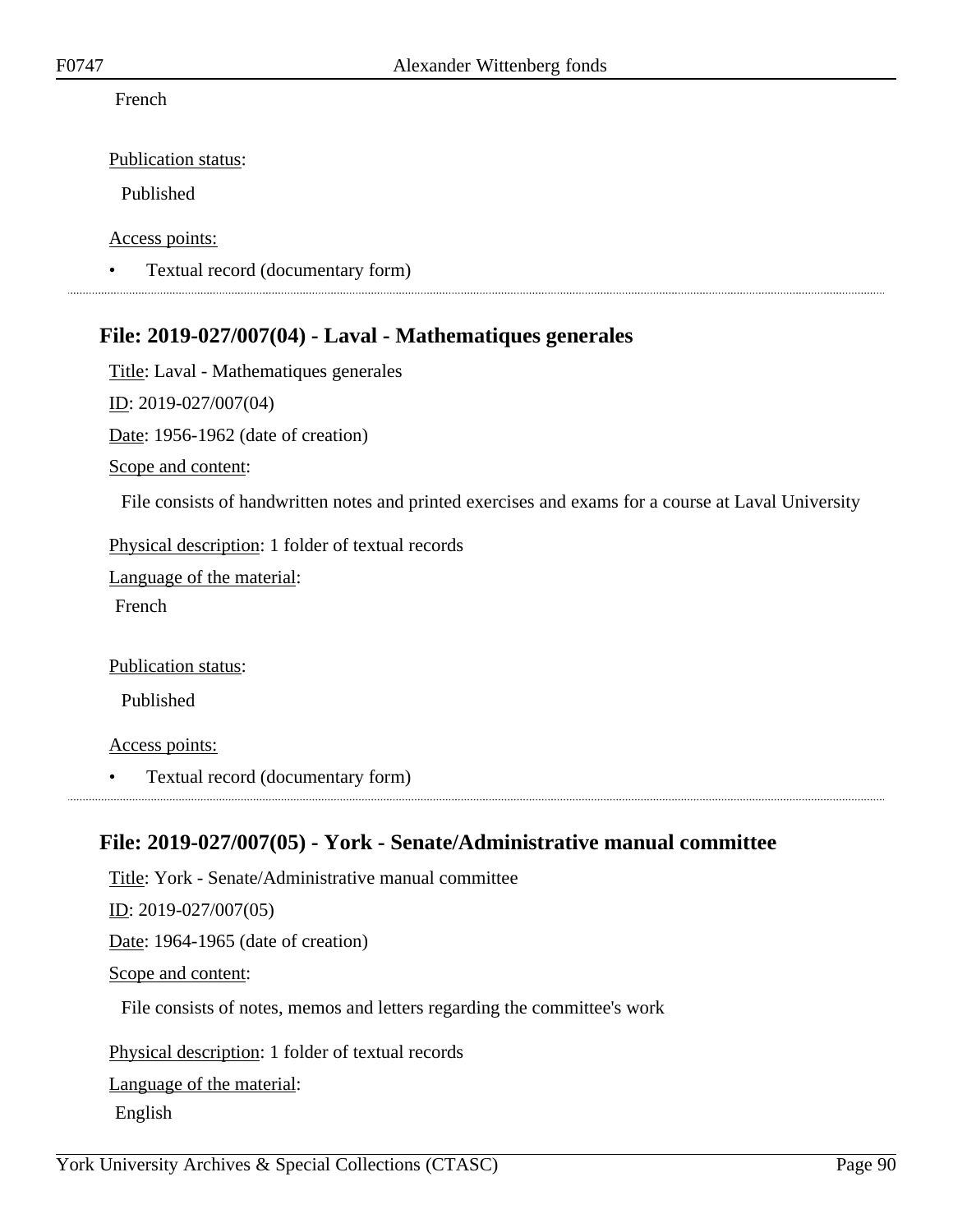Publication status:

Published

#### Access points:

• Textual record (documentary form)

# **File: 2019-027/007(06) - York - General education sub committee**

Title: York - General education sub committee ID: 2019-027/007(06) Date: 1964-1965 (date of creation) Scope and content: File consists of notes, memos and letters re the committee's work Physical description: 1 folder of textual records Language of the material:

English

Publication status:

Published

Access points:

• Textual record (documentary form)

### **File: 2019-027/007(07) - York**

Title: York ID: 2019-027/007(07) Date: 1963-1965 (date of creation) Scope and content:

File consists of various notes, memos, reports and plans re the governance of York University

Physical description: 1 folder of textual records

Language of the material:

English

Publication status: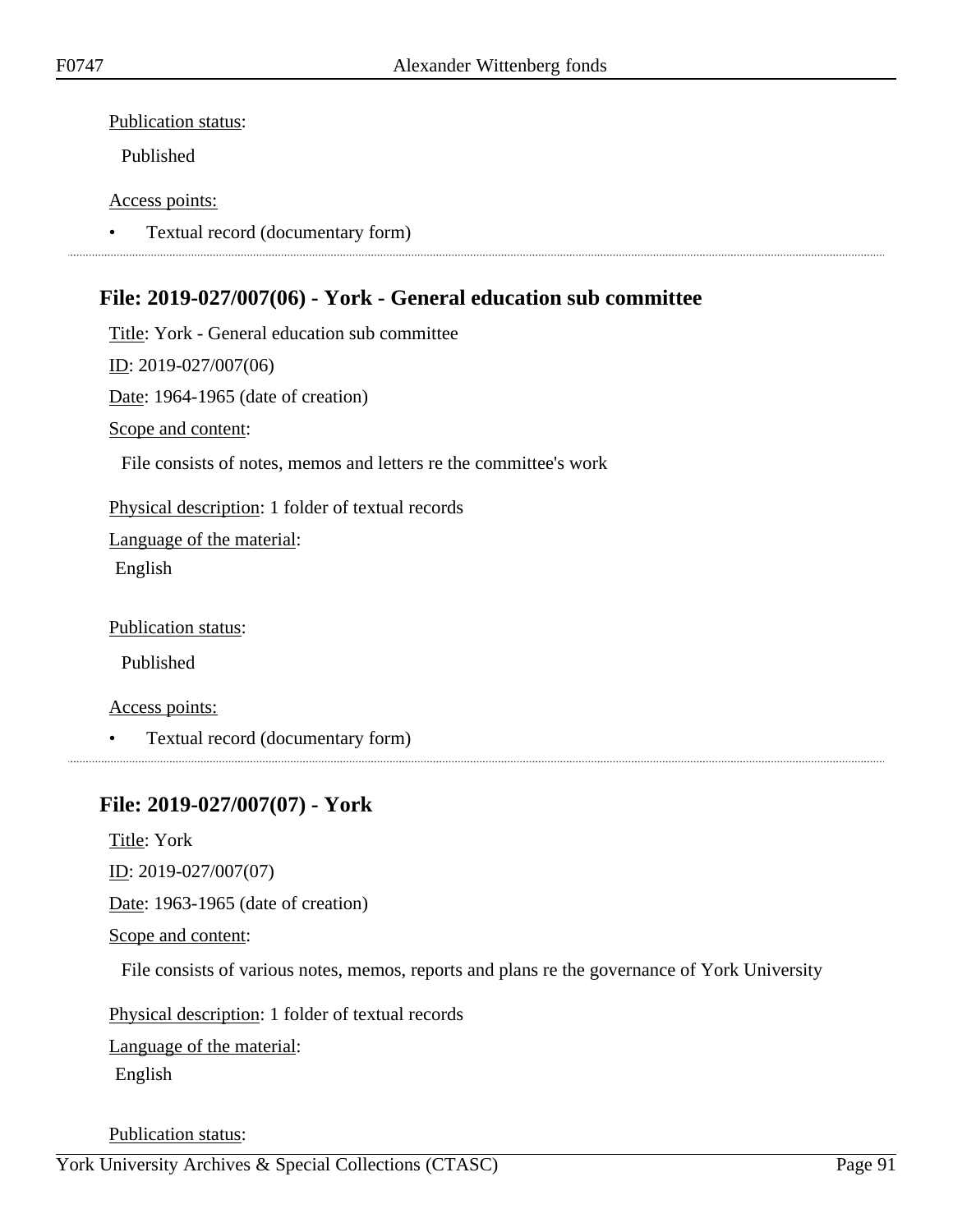### Published

#### Access points:

• Textual record (documentary form)

### **File: 2019-027/007(08) - York - Senate/ Scholarship committee**

Title: York - Senate/ Scholarship committee

ID: 2019-027/007(08)

Date: 1964-1965 (date of creation)

#### Scope and content:

File consists of nomination to the committee and information on the W.P. Scott scholarship

Physical description: 1 folder of textual records

Language of the material: English

Publication status:

Published

Access points:

• Textual record (documentary form)

## **File: 2019-027/007(09) - York - Math department**

Title: York - Math department ID: 2019-027/007(09) Date: 1964-1965 (date of creation) Scope and content:

File consists of various documents regrading the department: student lists, course grades, administrative manuals

Physical description: 1 folder of textual records

Language of the material:

English

Publication status: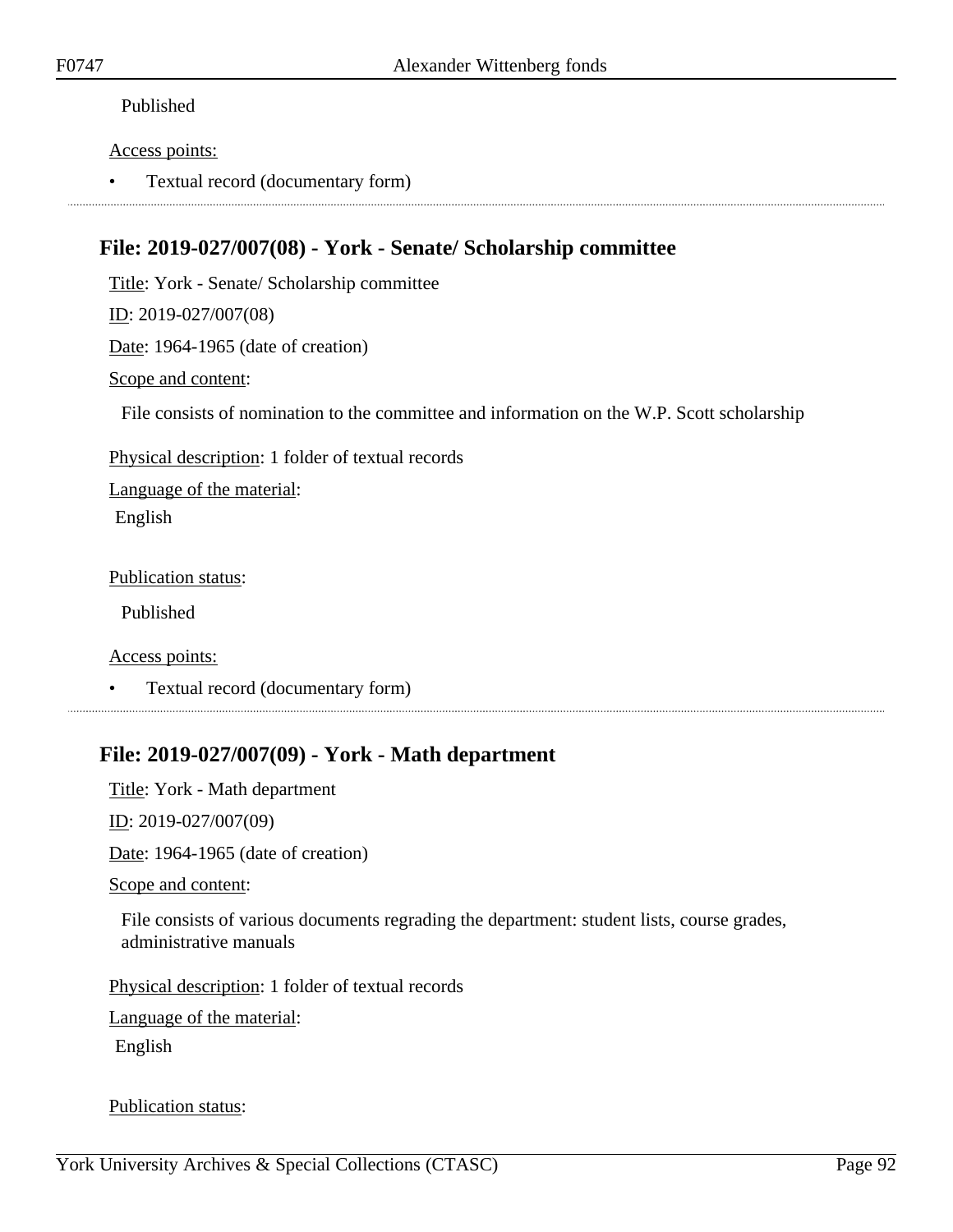### Published

#### Access points:

• Textual record (documentary form)

### **File: 2019-027/007(10) - York - Senate varia**

Title: York - Senate varia

ID: 2019-027/007(10)

Date: 1963-1965 (date of creation)

Scope and content:

File consists of various memos and correspondence re York University governance and the work of its Senate. File also contains a newspaper clip about 'television teaching' and a University of Toronto SGS calendar for 1963-64.

Physical description: 1 folder of textual records

Language of the material: English

Publication status:

Published

Access points:

• Textual record (documentary form)

## **File: 2019-027/007(11) - York - Modes of reasoning**

Title: York - Modes of reasoning

<u>ID</u>: 2019-027/007(11)

Date: 1963-1965 (date of creation)

Scope and content:

File consists of syllabus, administrative notes and various memos regarding the course 'Modes of reasoning'

Physical description: 1 folder of textual records

Language of the material:

English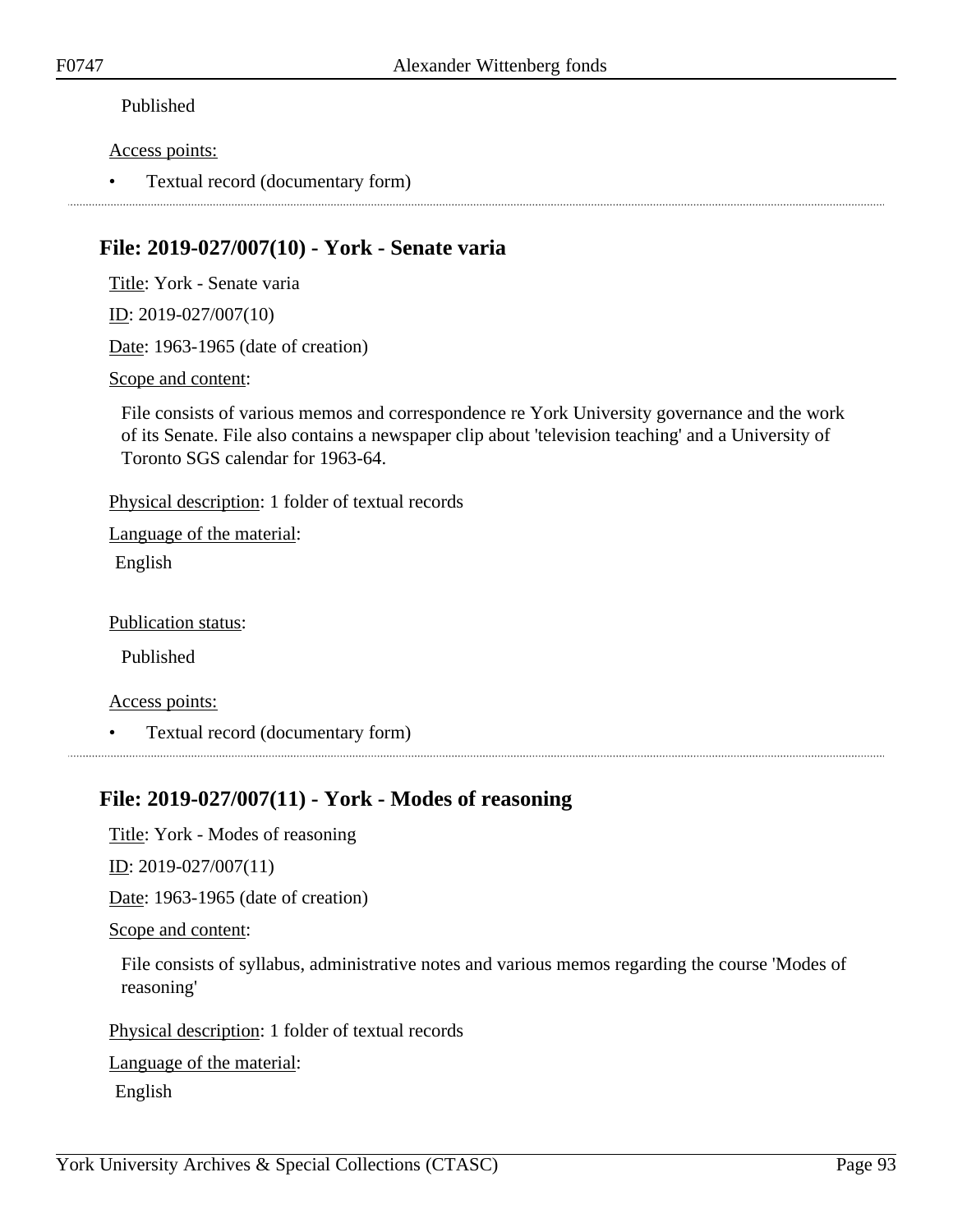#### Publication status:

Published

#### Access points:

• Textual record (documentary form)

### **File: 2019-027/007(12) - York - Course descriptions**

Title: York - Course descriptions ID: 2019-027/007(12) Date: 1963-1965 (date of creation) Scope and content: File consists of various syllabi and course descriptions Physical description: 1 folder of textual records Language of the material: English

Publication status:

Published

Access points:

• Textual record (documentary form)

### **File: 2019-027/007(13) - York - Faculty council**

Title: York - Faculty council  $ID: 2019-027/007(13)$ Date: 1963-1964 (date of creation) Scope and content: File consists of minutes and notes from faculty council meetings Physical description: 1 folder of textual records

Language of the material:

English

Publication status: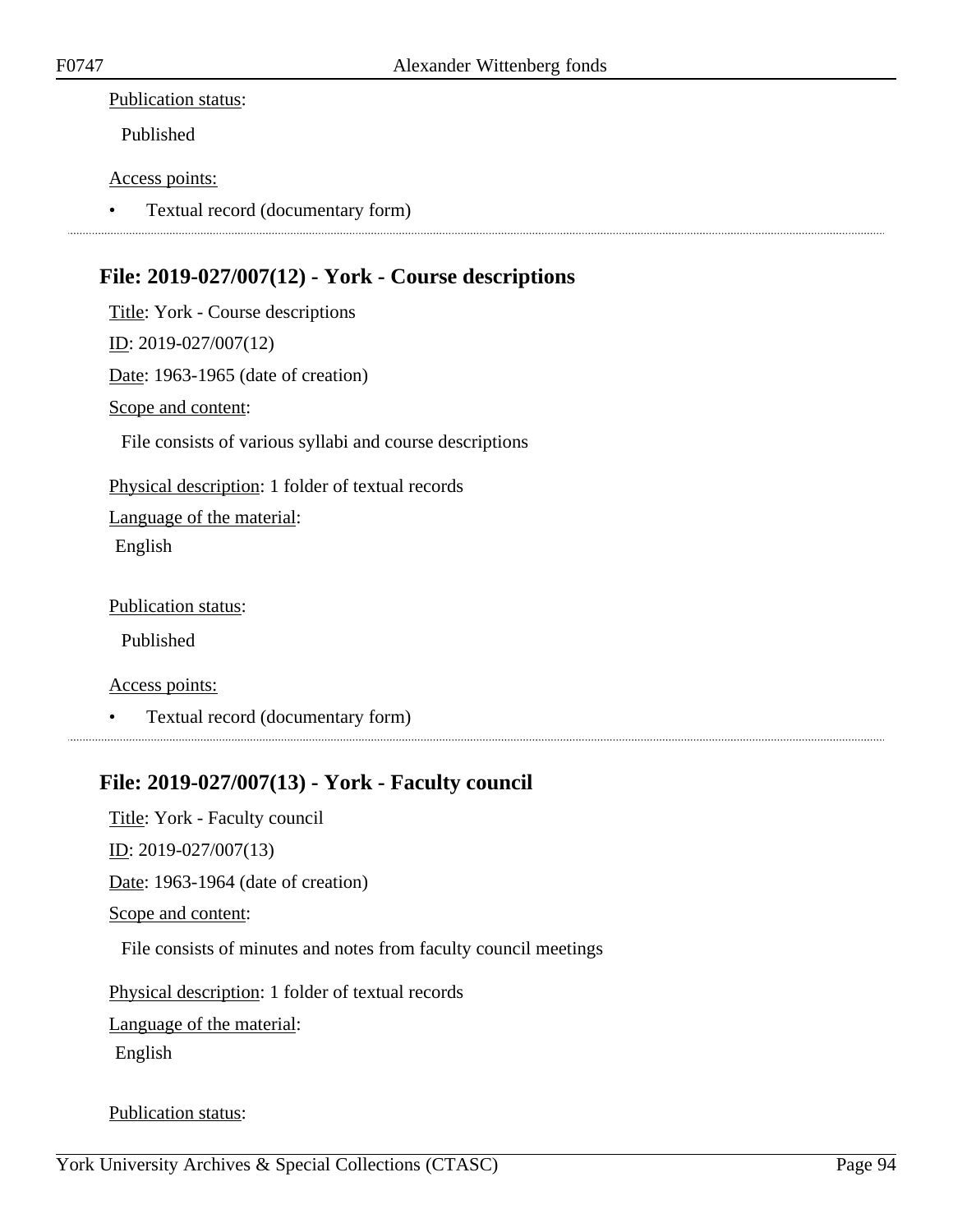#### Published

#### Access points:

• Textual record (documentary form)

### **File: 2019-027/007(14) - York - Faculty council**

Title: York - Faculty council

ID: 2019-027/007(14)

Date: 1964-1965 (date of creation)

#### Scope and content:

File consists of minutes and notes from faculty council meetings

Physical description: 1 folder of textual records

Language of the material: English

Publication status:

Published

Access points:

• Textual record (documentary form)

# **File: 2019-027/007(15) - York - CAUT**

Title: York - CAUT

ID: 2019-027/007(15)

Date: 1963-1965 (date of creation)

Scope and content:

File consists of notes, memos and reports regarding Wittenberg's involvement with the Canadian Association for University Teachers

Physical description: 1 folder of textual records

Language of the material:

English

Publication status: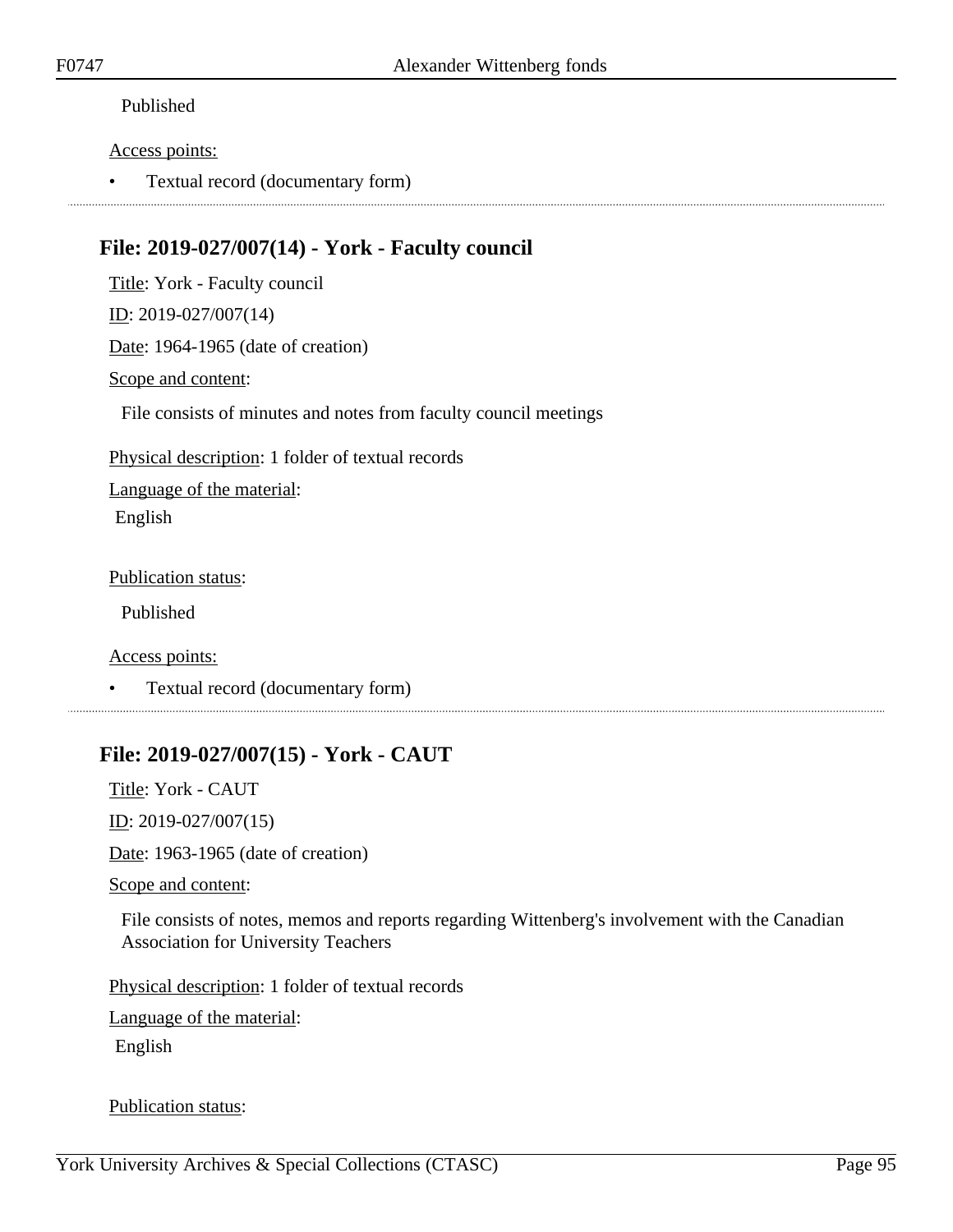### Published

#### Access points:

• Textual record (documentary form)

### **File: 2019-027/008(01) - York - Varia**

Title: York - Varia

ID: 2019-027/008(01)

Date: 1964-1965 (date of creation)

Scope and content:

File consists of various administrative memos and correspondence relating to York University. File also contains a copy of a letter signed by several York faculty members that was sent to the American embassy and to Dr. Martin Luther King in support of his actions, as well as several documents pertaining to Wittenberg's efforts to rally faculty members on behalf of a campaign for Russian Jewry.

Physical description: 1 folder of textual records

Language of the material:

English

Publication status:

Published

Access points:

• Textual record (documentary form)

## **File: 2019-027/008(02) - York - Glendon College**

Title: York - Glendon College

ID: 2019-027/008(02)

Date: 1964-1965 (date of creation)

Scope and content:

File consists of correspondence and plans regarding math courses at York University's Glendon college

Physical description: 1 folder of textual records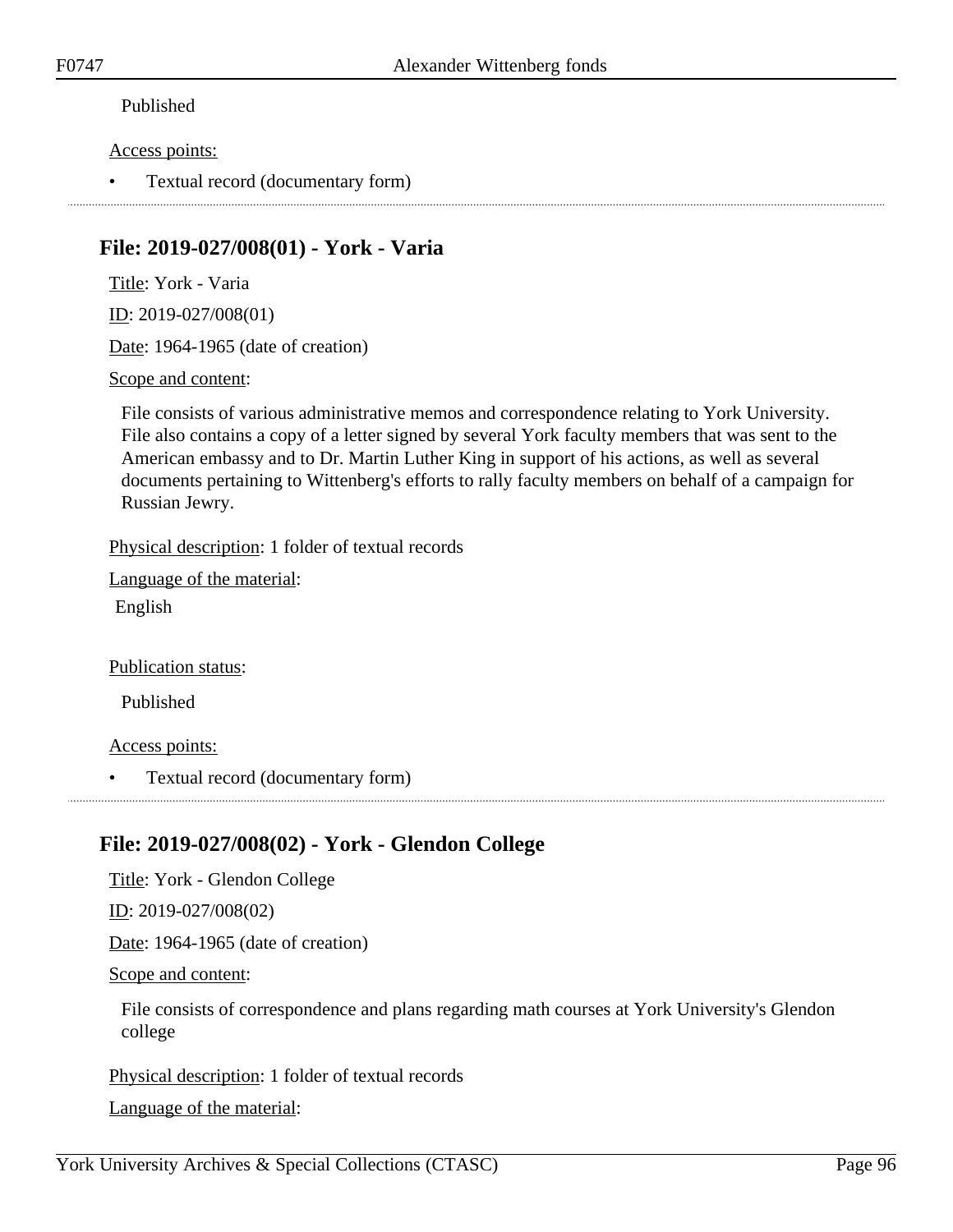English

Publication status:

Published

Access points:

• Textual record (documentary form)

### **File: 2019-027/008(03) - York**

Title: York ID: 2019-027/008(03) Date: 1962-1965 (date of creation) Scope and content:

File consists of correspondence re Wittenberg's appointment as a Professor at York University and his move to Toronto as well as several letters he sent to Professor Murray Ross with regards to the direction of the University's pedagogical policies.

Physical description: 1 folder of textual records

Language of the material: English

Publication status:

Published

Access points:

• Textual record (documentary form)

## **File: 2019-027/008(04) - York - Student advisers**

Title: York - Student advisers ID: 2019-027/008(04) Date: 1964-1965 (date of creation) Scope and content: File consists of files pertaining to Wittenberg's role as a student advisor

Physical description: 1 folder of textual records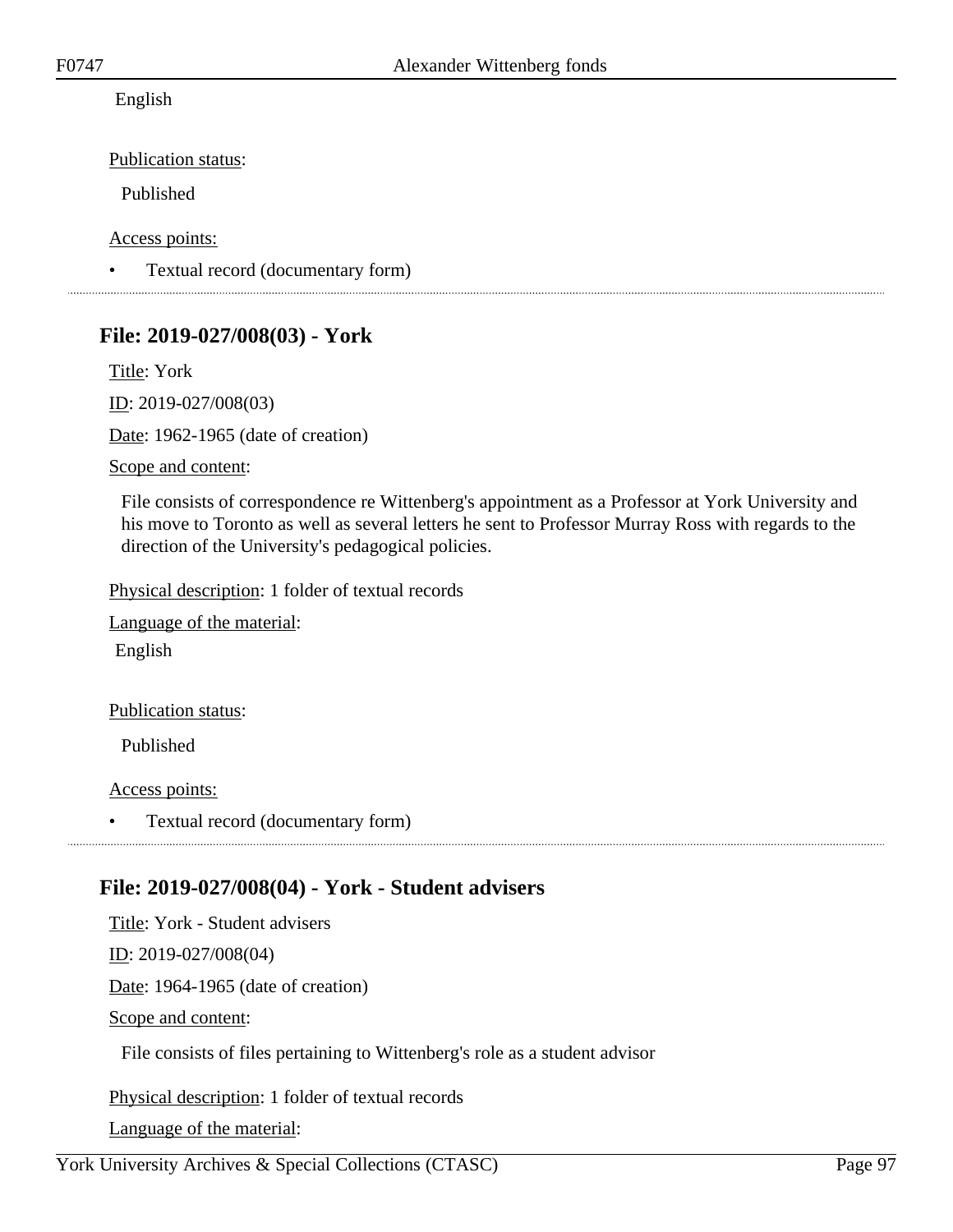English

Publication status:

Published

Access points:

• Textual record (documentary form)

### **File: 2019-027/014(07) - Mathematiques generales**

Title: Mathematiques generales ID: 2019-027/014(07) Date: [between 1957 and 1963] (date of creation) Scope and content:

File consists of a course book associated with a Laval University course taught by Wittenberg

Physical description: 1 folder of textual records

Language of the material:

French

Publication status:

Published

Access points:

• Textual record (documentary form)

### **Series: S00956 - Student notes**

Title: Student notes

ID: S00956

Date: 1946-1949 (date of creation)

Scope and content:

Series consists of Wittenberg's hand-written notes and course work from his time as a student at the Eidgenössische Technische Hochschule Zurich (Swiss Federal Institute of Technology in Zurich).

Physical description: 0.1 m of textual records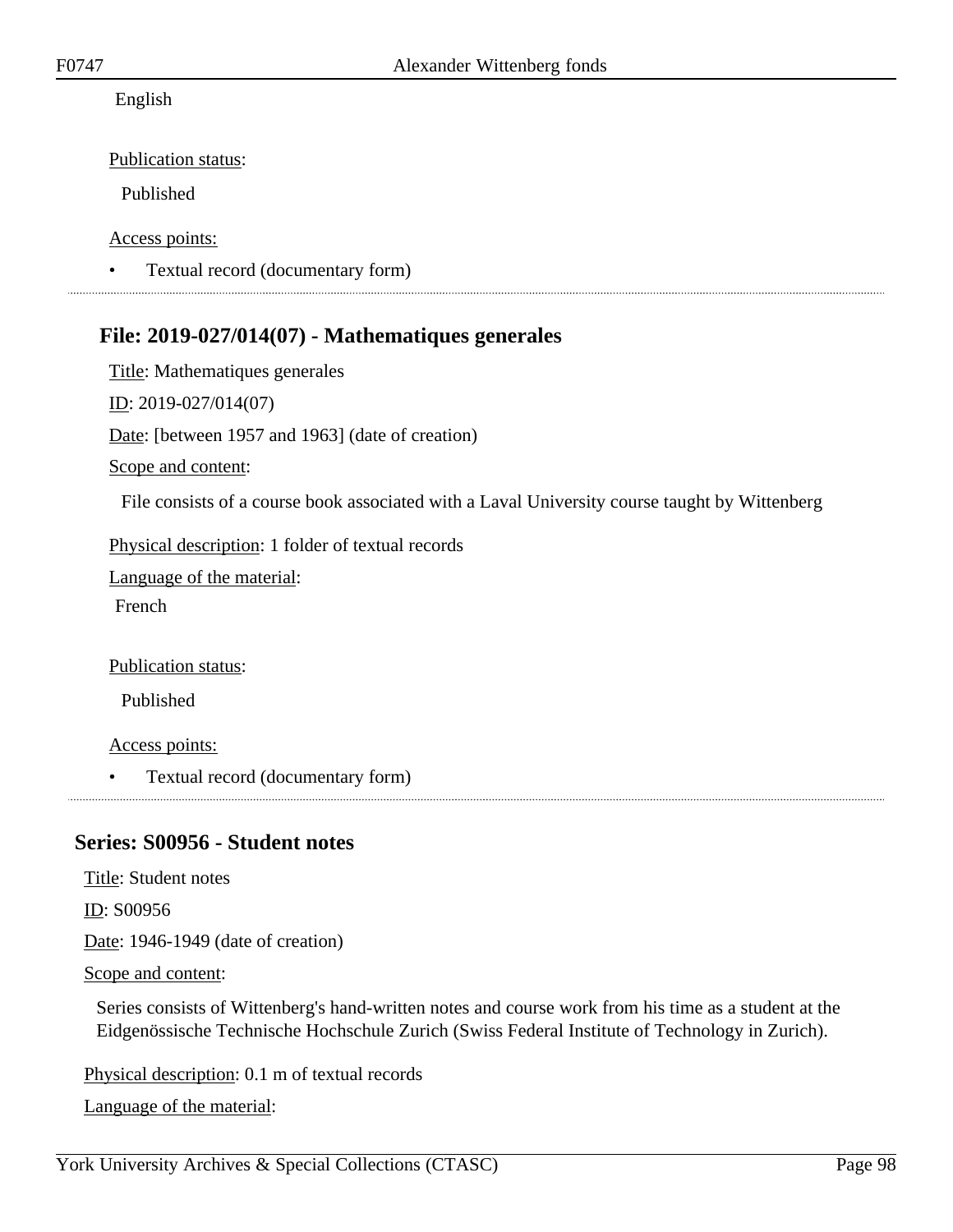# German

French

### Publication status:

Published

### Access points:

• Textual record (documentary form) 

### **File: 2019-027/008(05) - Calculus differential and integral functions 1**

Title: Calculus differential and integral functions 1

ID: 2019-027/008(05)

Date: 1947 (date of creation)

Scope and content:

File consists of Wittenberg's notes from a summer 1947 course with Prof. Eduard Stiefel

Physical description: 1 folder of textual records

Language of the material:

German

#### Publication status:

Published

Access points:

• Textual record (documentary form)

## **File: 2019-027/008(06) - Calculus differential and integral functions 2**

Title: Calculus differential and integral functions 2 <u>ID</u>: 2019-027/008(06) Date: 1947-1948 (date of creation) Scope and content: File consists of Wittenberg's notes from a winter 1947-48 course with Prof. Eduard Stiefel

Physical description: 1 folder of textual records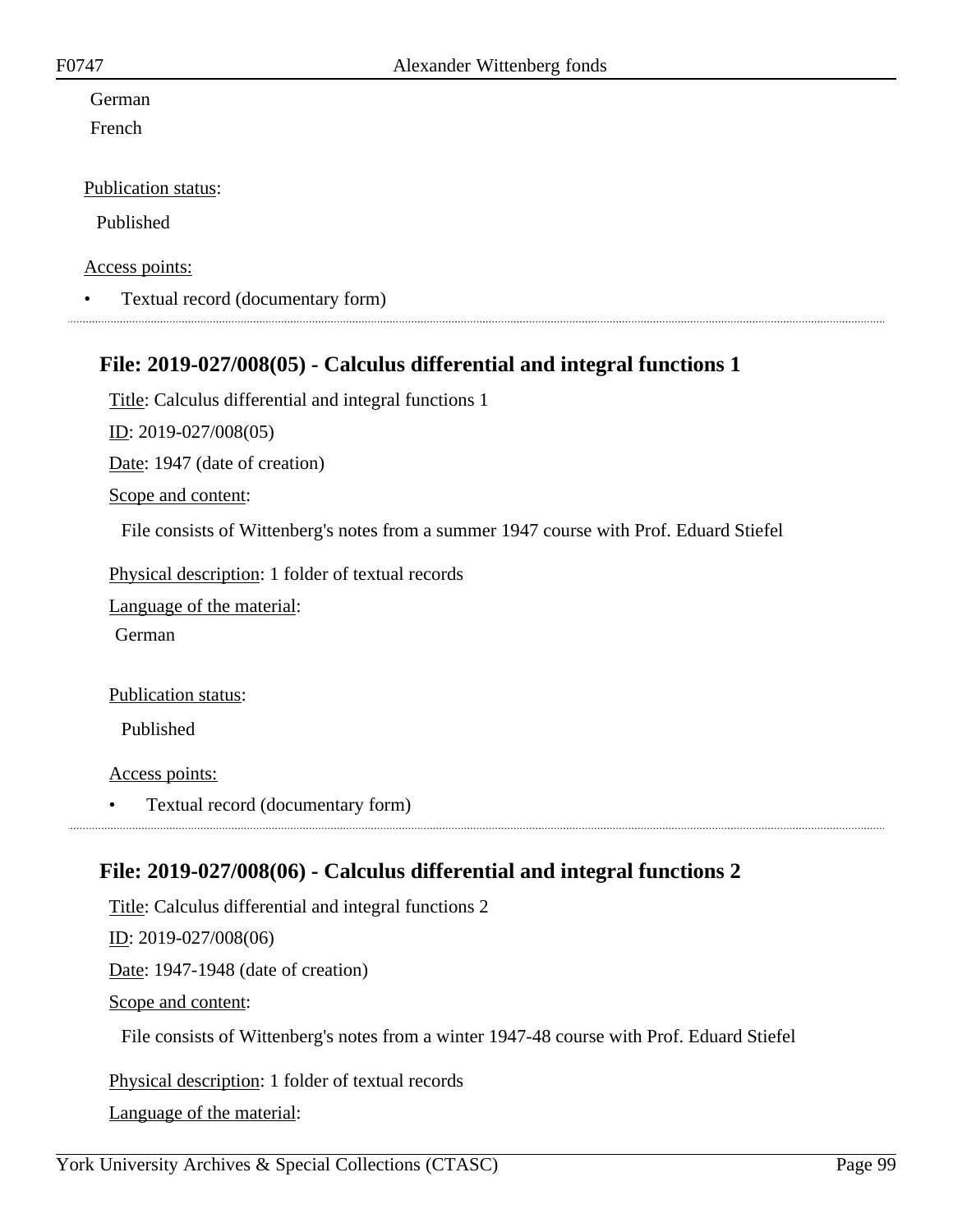#### German

Publication status:

Published

Access points:

• Textual record (documentary form)

### **File: 2019-027/008(07) - Anleitungen zum Physikalischen Praktikum**

Title: Anleitungen zum Physikalischen Praktikum

ID: 2019-027/008(07)

Date: 1946 (date of creation)

Scope and content:

File consists of a folder containing printed materials from the ETH physics department. Titles on cover mention Professors Paul Scherrer and Dr. Georg Busch.

Physical description: 1 folder of textual records

Language of the material:

German

Publication status:

Published

Access points:

• Textual record (documentary form)

### **File: 2019-027/008(08) - Gonseth I**

Title: Gonseth I ID: 2019-027/008(08) Date: [between 1945 and 1950] (date of creation) Scope and content: File consists of Wittenberg's notes from a course with Ferdinand Gonseth.

Physical description: 1 folder of textual records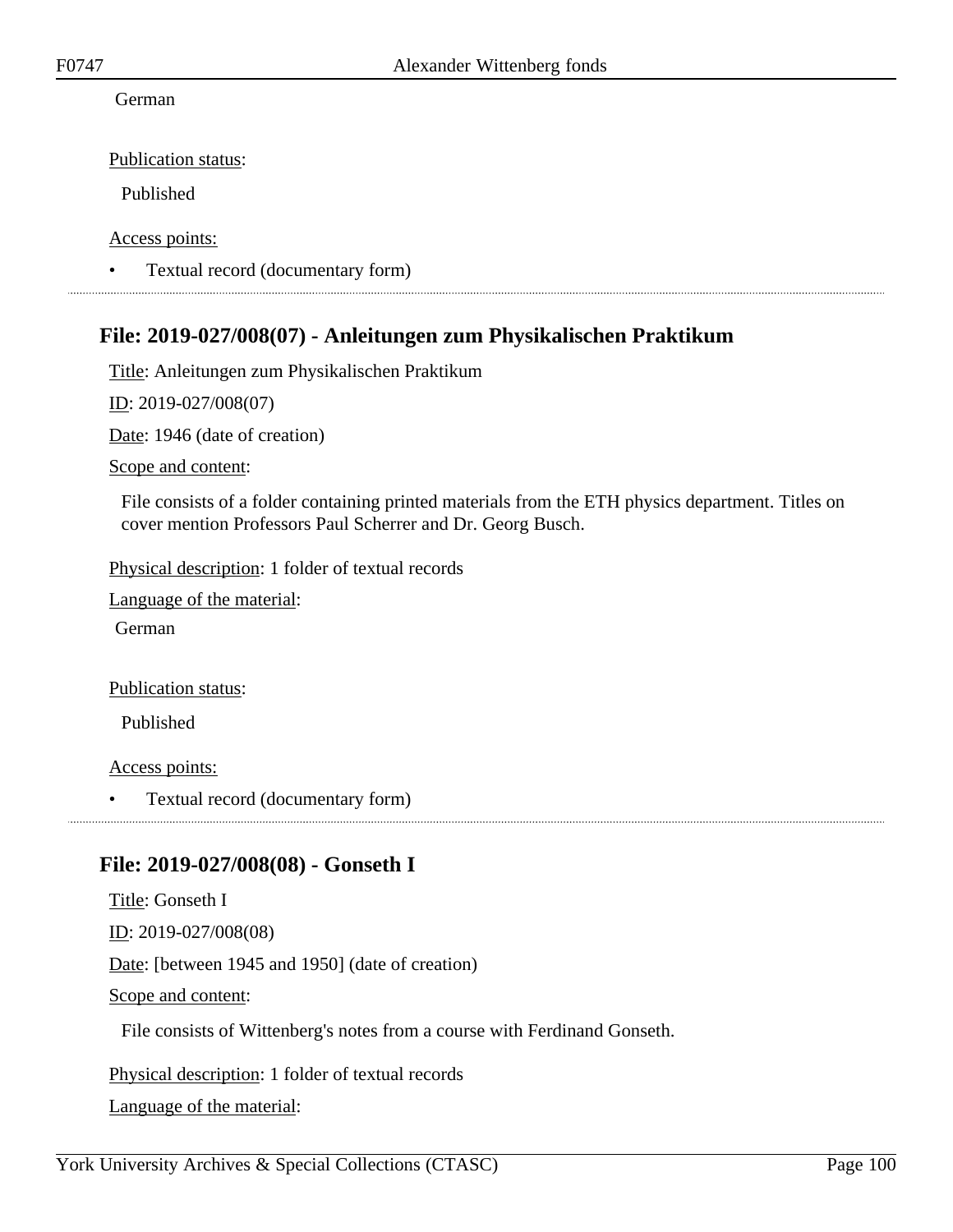#### German

Publication status:

Published

Access points:

• Textual record (documentary form)

### **File: 2019-027/008(09) - Gonseth II**

Title: Gonseth II ID: 2019-027/008(09) Date: [between 1945 and 1950] (date of creation) Scope and content:

File consists of Wittenberg's notes from a course with Ferdinand Gonseth.

Physical description: 1 folder of textual records

Language of the material:

German

Publication status:

Published

Access points:

• Textual record (documentary form)

## **File: 2019-027/008(10) - Kollros**

Title: Kollros ID: 2019-027/008(10) Date: 1946 (date of creation) Scope and content: File consists of Wittenberg's notes from an ETH course with Louis Kollros. Physical description: 1 folder of textual records Language of the material: German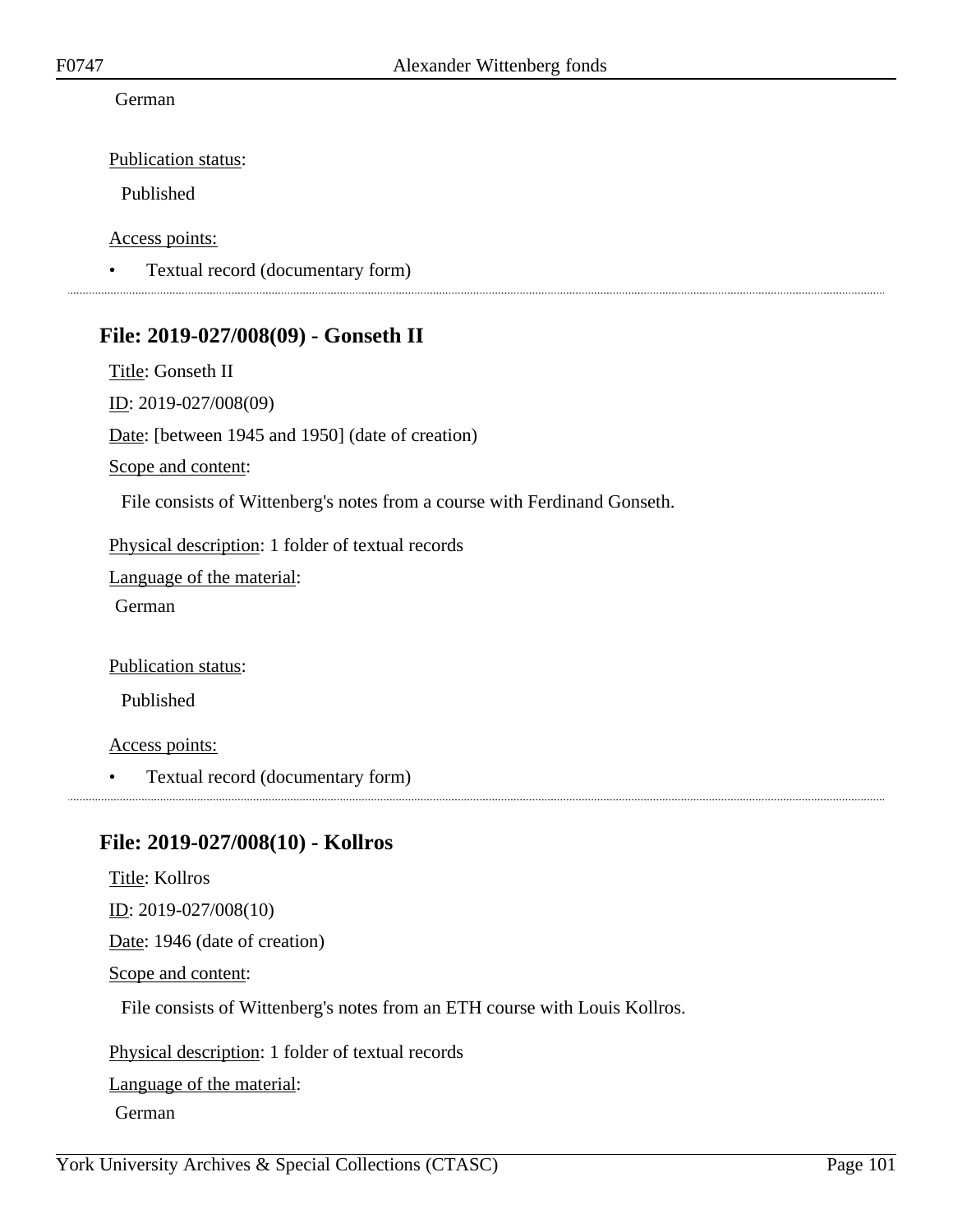Publication status:

Published

#### Access points:

• Textual record (documentary form)

# **File: 2019-027/008(11) - Travail de diplome**

Title: Travail de diplome

ID: 2019-027/008(11)

Date: 1949 (date of creation)

Scope and content:

File consists of a copy of a mathematical research titled "Sur les groupes de cohomologie d'un complexe a operateurs".

Physical description: 1 folder of textual records

Language of the material: French

Publication status:

Published

Access points:

• Textual record (documentary form)

# **Series: S00957 - Research output, publications and drafts**

Title: Research output, publications and drafts

ID: S00957

Date: 1951-1968 (date of creation)

Scope and content:

Series consists of Wittenberg's research output – books, articles, conference papers, book reviews, in both published and draft forms - from 1951 to posthumously published materials. Materials are written in German, French and English and for the most part pertain to the need and the ways to treat mathematical education as a foundational element within any humanistic education system.

Physical description: 0.8 m of textual records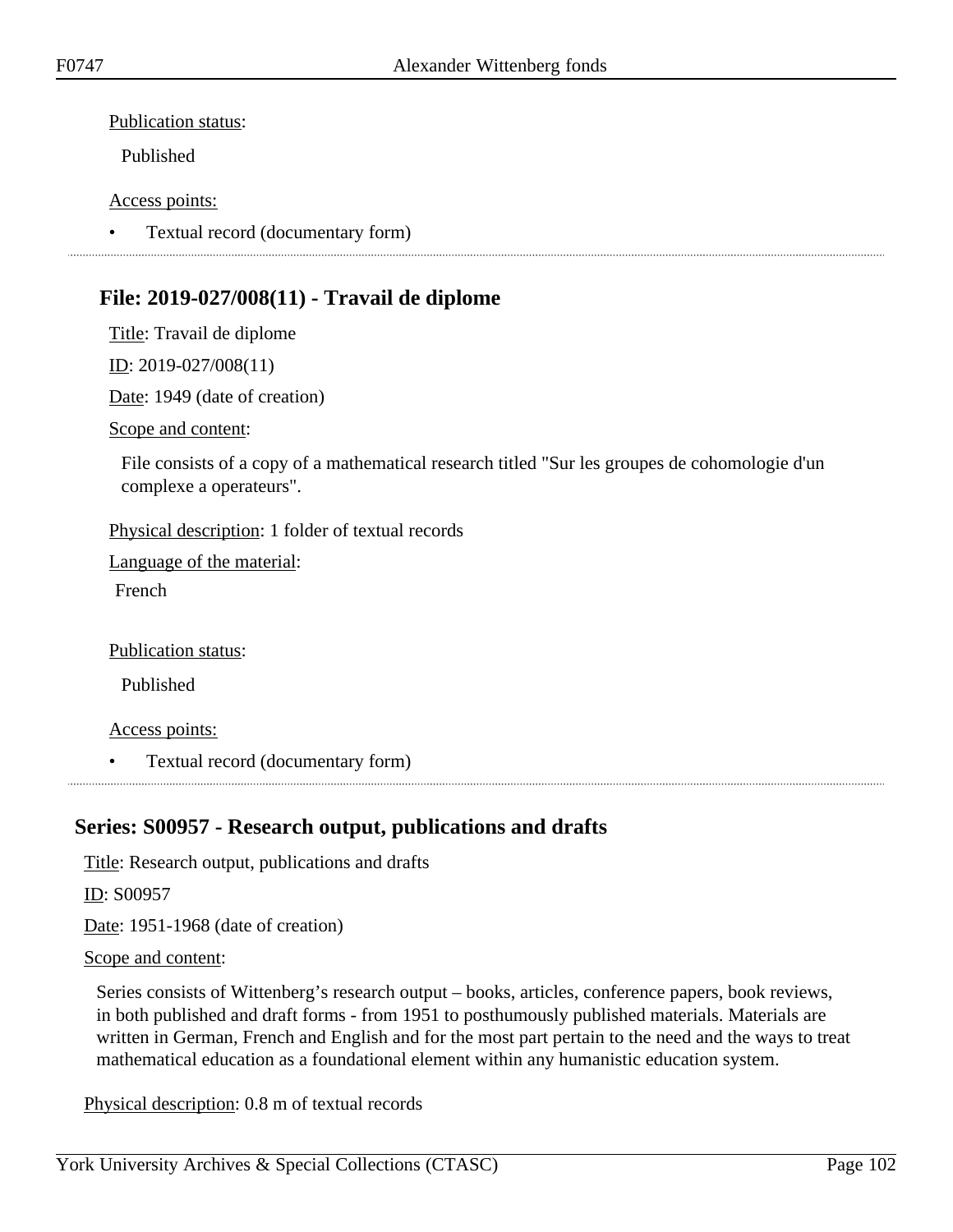Language of the material: German French English Yiddish Publication status: Published Access points: • Textual record (documentary form) 

## **File: 2019-027/009(01) - Die dritten Gesprache von Zurich, 18 bis 21 April 1951**

Title: Die dritten Gesprache von Zurich, 18 bis 21 April 1951

ID: 2019-027/009(01)

Date: 1951 (date of creation)

Scope and content:

Item is a review published in 'Elemente der Mathematik", 4, Basel, July 15th, 1951

Physical description: 1 folder of textual records

Language of the material:

German

Publication status:

Published

Access points:

• Textual record (documentary form)

### **File: 2019-027/009(02) - Deux lettres aux Allemands**

Title: Deux lettres aux Allemands ID: 2019-027/009(02) Date: 1952 (date of creation) Scope and content: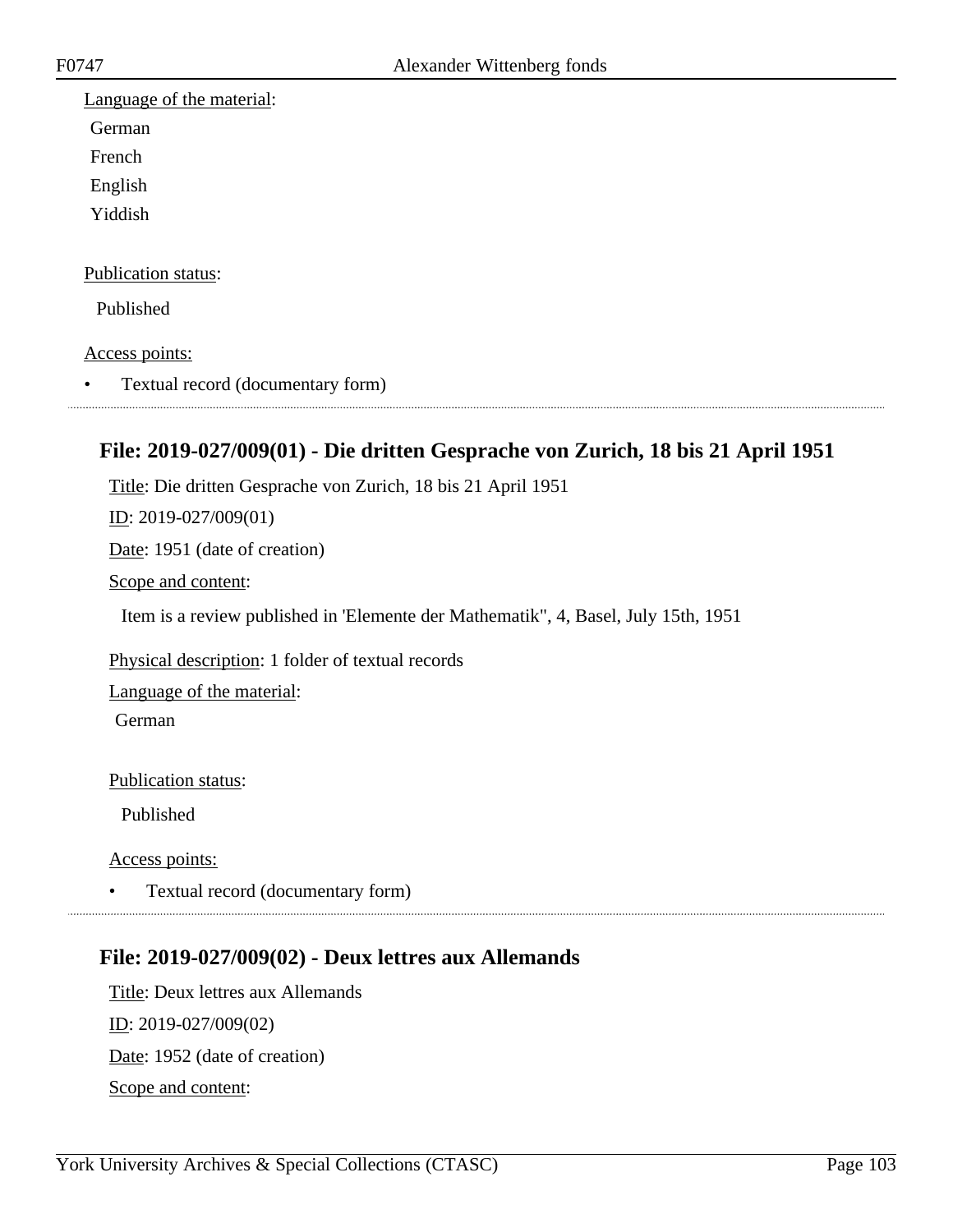File consists of two parts of a publication in 'Revue du Centre de Documentation Juive Contemporaine.

Physical description: 1 folder of textual records

Language of the material:

French

Publication status:

Published

Access points:

• Textual record (documentary form)

# **File: 2019-027/009(03) - Quelques Remarques sur la dualite theorie-experience en morale**

Title: Quelques Remarques sur la dualite theorie-experience en morale

ID: 2019-027/009(03)

Date: 1953 (date of creation)

Scope and content:

Item is a publication in 'Dialectica', 7, 1, 15.3.1953.

Physical description: 1 folder of textual records

Language of the material:

French

Publication status:

Published

Access points:

• Textual record (documentary form)

# **File: 2019-027/009(04) - Haskell B. Curry : Outlines of a formalist philosophy of mathematics**

Title: Haskell B. Curry : Outlines of a formalist philosophy of mathematics

ID: 2019-027/009(04)

Date: 1953 (date of creation)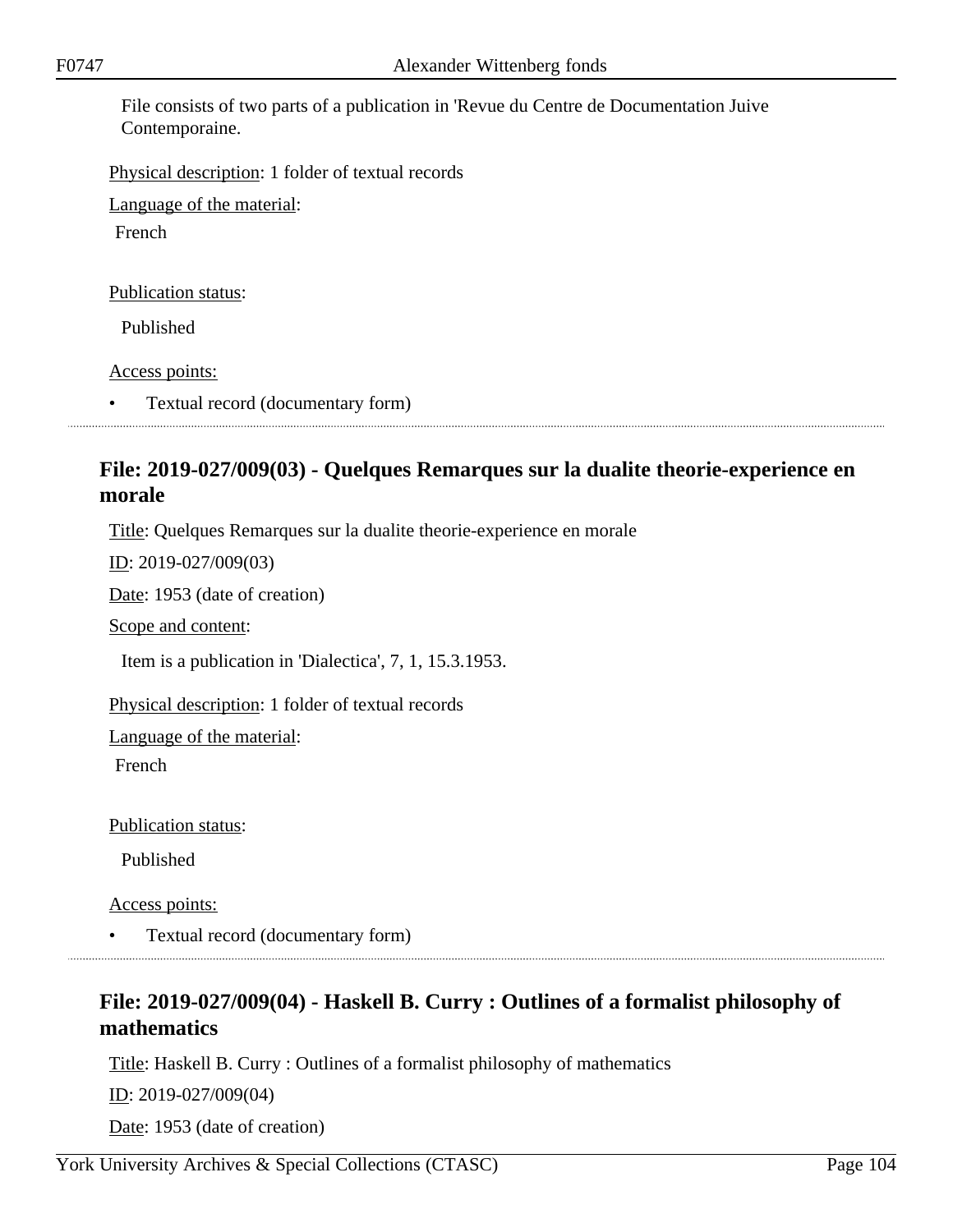|  | Scope and content: |  |
|--|--------------------|--|
|  |                    |  |

Item is a book review published in 'Dialectica', 7, 1, 15.3.1953.

Physical description: 1 folder of textual records

Language of the material:

German

Publication status:

Published

Access points:

• Textual record (documentary form)

# **File: 2019-027/009(05) - Uber adaquate problemstellung in der mathematischen grundlagenforschung**

Title: Uber adaquate problemstellung in der mathematischen grundlagenforschung

ID: 2019-027/009(05)

Date: 1953 (date of creation)

Scope and content:

Item is a publication in 'Dialectica', 7, 3, 15.9.153.

Physical description: 1 folder of textual records

Language of the material:

German

Publication status:

Published

Access points:

• Textual record (documentary form)

# **File: 2019-027/009(06) - Uber adaquate problemstellung in der mathematischen grundlagenforschung. Eine antwort**

Title: Uber adaquate problemstellung in der mathematischen grundlagenforschung. Eine antwort ID: 2019-027/009(06)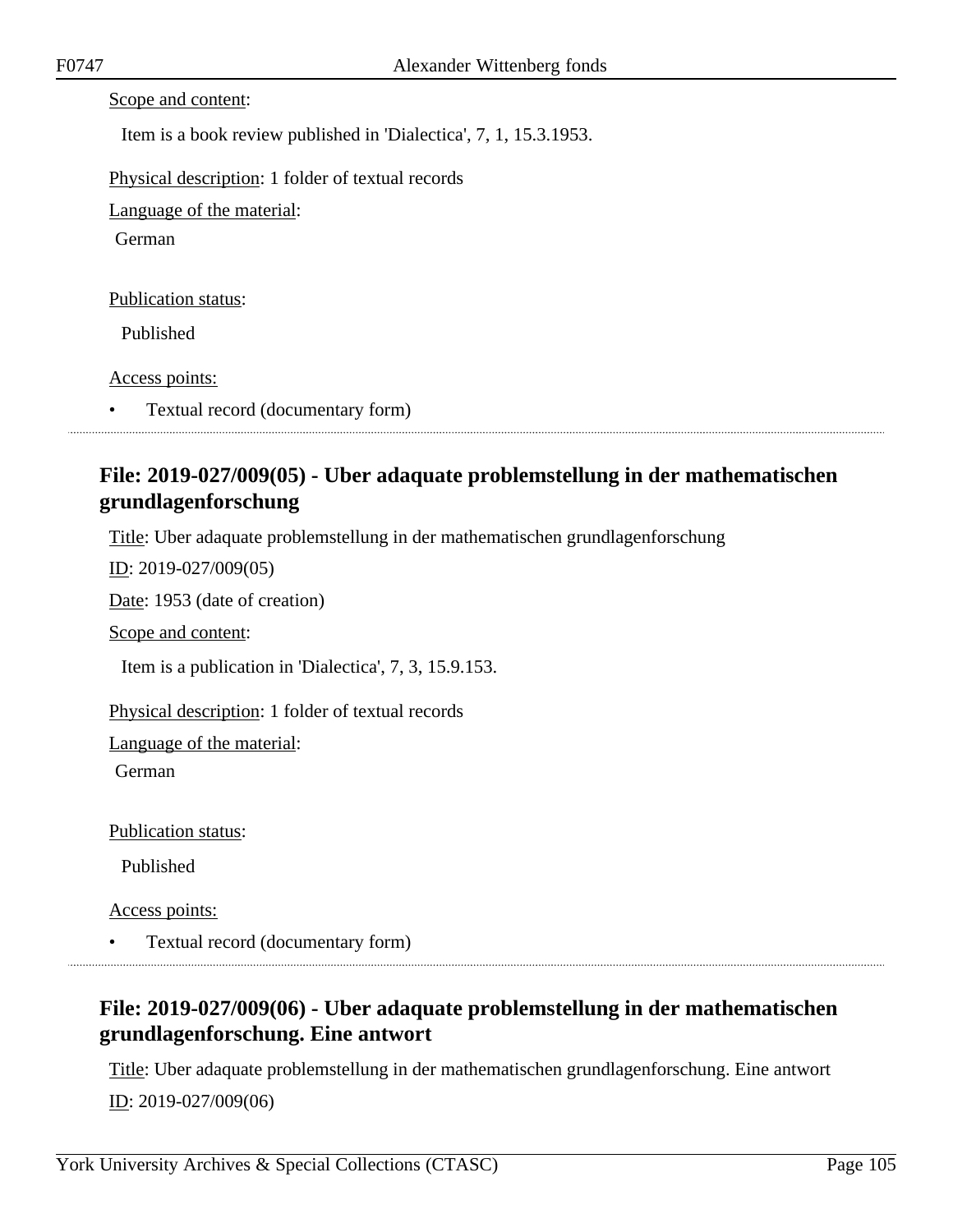Date: 1954 (date of creation)

Scope and content:

Item is a publication in 'Dialectica', 8,2, 15.6.1954.

Physical description: 1 folder of textual records

Language of the material:

German

Publication status:

Published

Access points:

• Textual record (documentary form)

## **File: 2019-027/009(07) - Warum kein platonismus?**

Title: Warum kein platonismus?

ID: 2019-027/009(07)

Date: 1956 (date of creation)

Scope and content:

Item is a publication (part of discussion with Paul Bernays and P. Finsler), 'Dialectica', 10, 3, 15.9.1956.

Physical description: 1 folder of textual records

Language of the material:

German

Publication status:

Published

Access points:

• Textual record (documentary form)

# **File: 2019-027/009(08) - Mathematik als humanistisches bildungsfach im mittelschulunterricht**

Title: Mathematik als humanistisches bildungsfach im mittelschulunterricht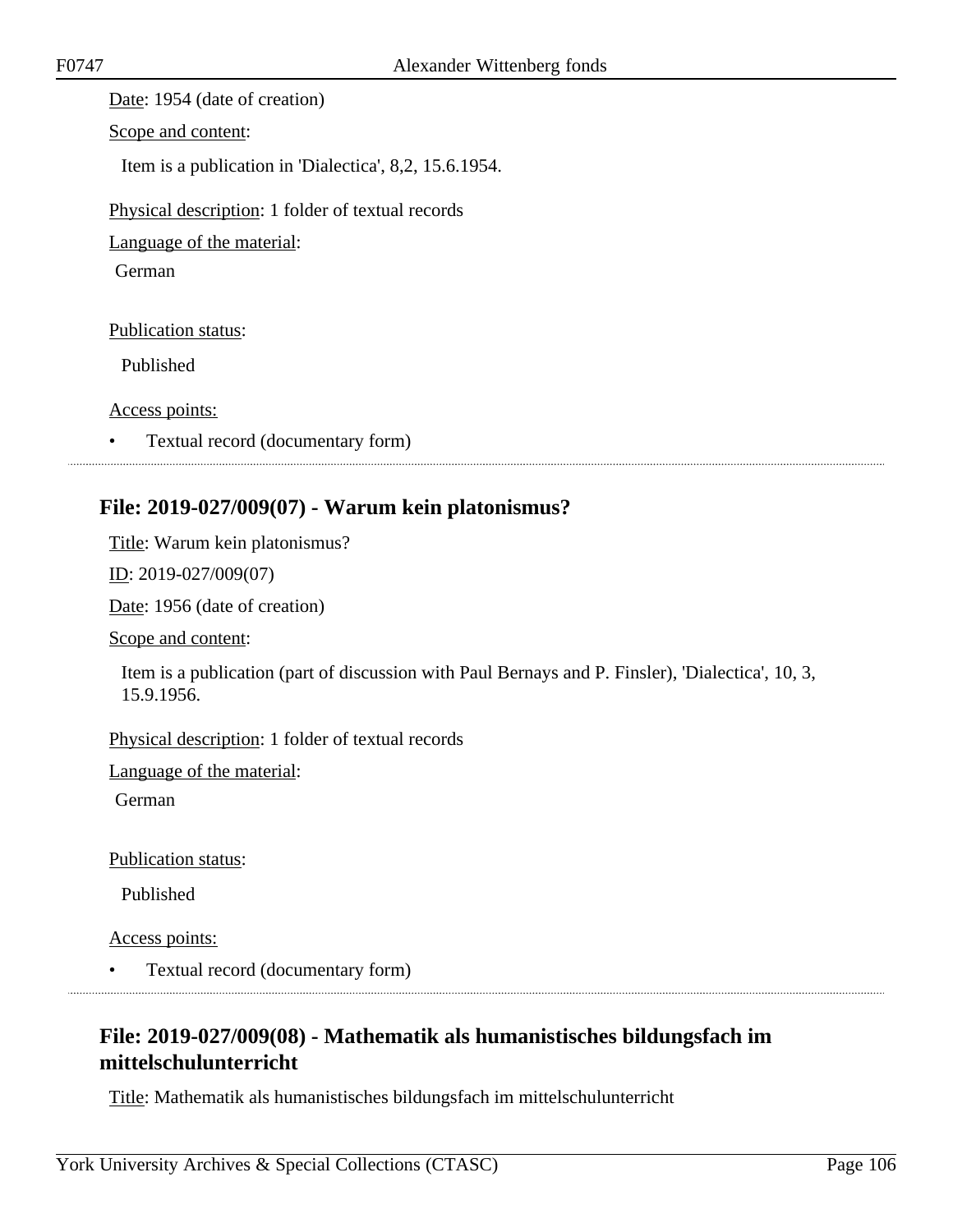ID: 2019-027/009(08)

Date: 1956 (date of creation)

#### Scope and content:

Item is a publication in 'Gymnasium Helveticum', 10, 3, July 1956; reprinted in Schweizerische lehrerzeitung, 13/14, 28 March 1958.

Physical description: 1 folder of textual records

Language of the material:

German

Publication status:

Published

Access points:

• Textual record (documentary form)

### **File: 2019-027/009(09) - Von Denken in Begriffen**

Title: Von Denken in Begriffen

ID: 2019-027/009(09)

Date: 1957 (date of creation)

Scope and content:

File consists of softcover and hardcover copies of the book as well as a brochure produced by the publisher.

Physical description: 1 folder of textual records

Language of the material:

German

Publication status:

Published

Access points:

• Textual record (documentary form)

## **File: 2019-027/009(10) - Sur la formation des futurs professeurs de l'enseignement secondaire**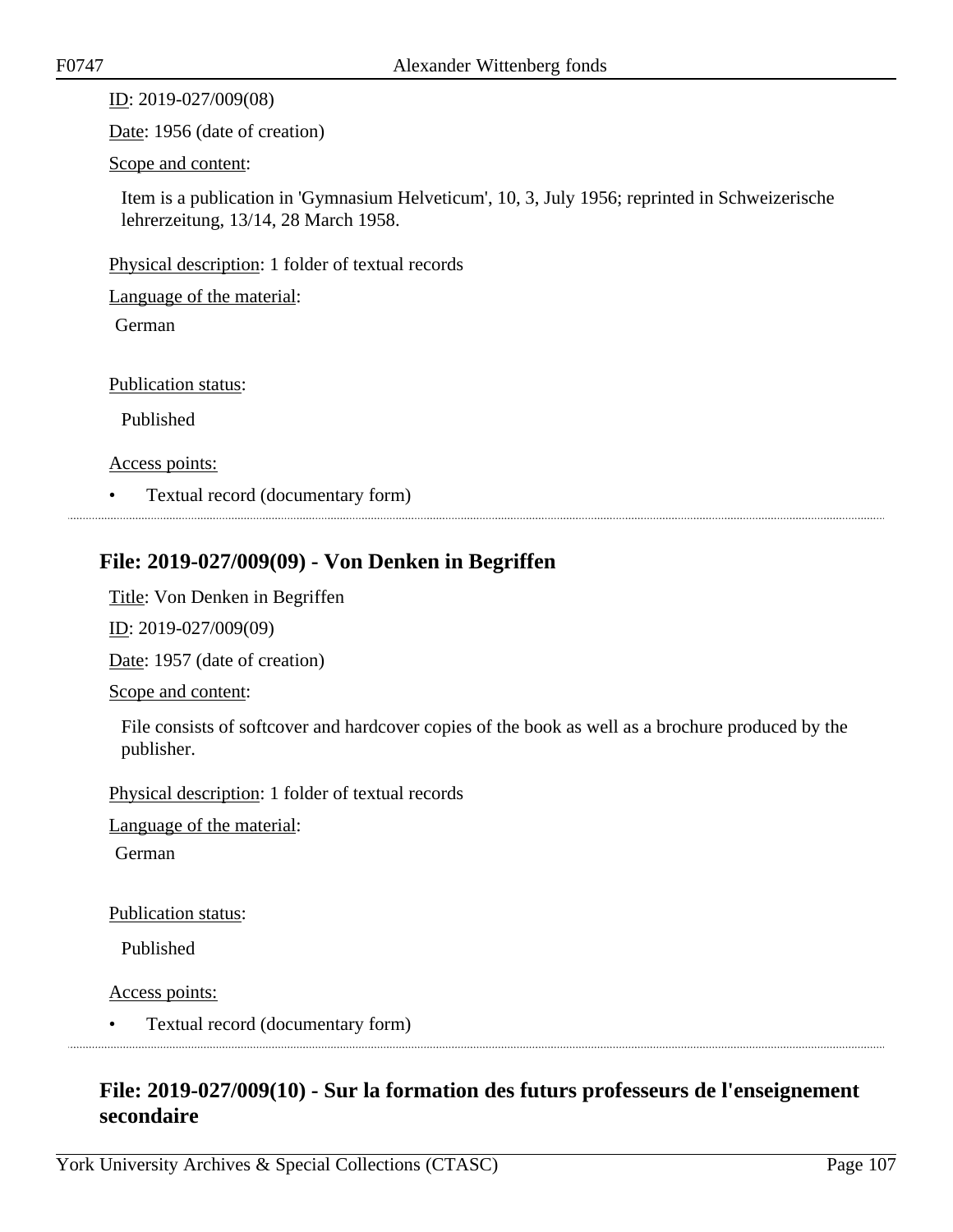Title: Sur la formation des futurs professeurs de l'enseignement secondaire

ID: 2019-027/009(10)

Date: 1957 (date of creation)

Scope and content:

Item is unpublished remarks/position paper on the education of math teachers, January 2, 1957.

Physical description: 1 folder of textual records

Language of the material:

French

Publication status:

Published

Access points:

• Textual record (documentary form)

## **File: 2019-027/009(11) - Mathematiques et culture generale**

Title: Mathematiques et culture generale ID: 2019-027/009(11) Date: 1957 (date of creation) Scope and content: Item is a publication in 'L'enseignement Secondaire', 36, 6, March 1957. Physical description: 1 folder of textual records Language of the material:

French

Publication status:

Published

Access points:

• Textual record (documentary form)

## **File: 2019-027/009(12) - Polya. G, Comment poser et resouder un probleme**

Title: Polya. G, Comment poser et resouder un probleme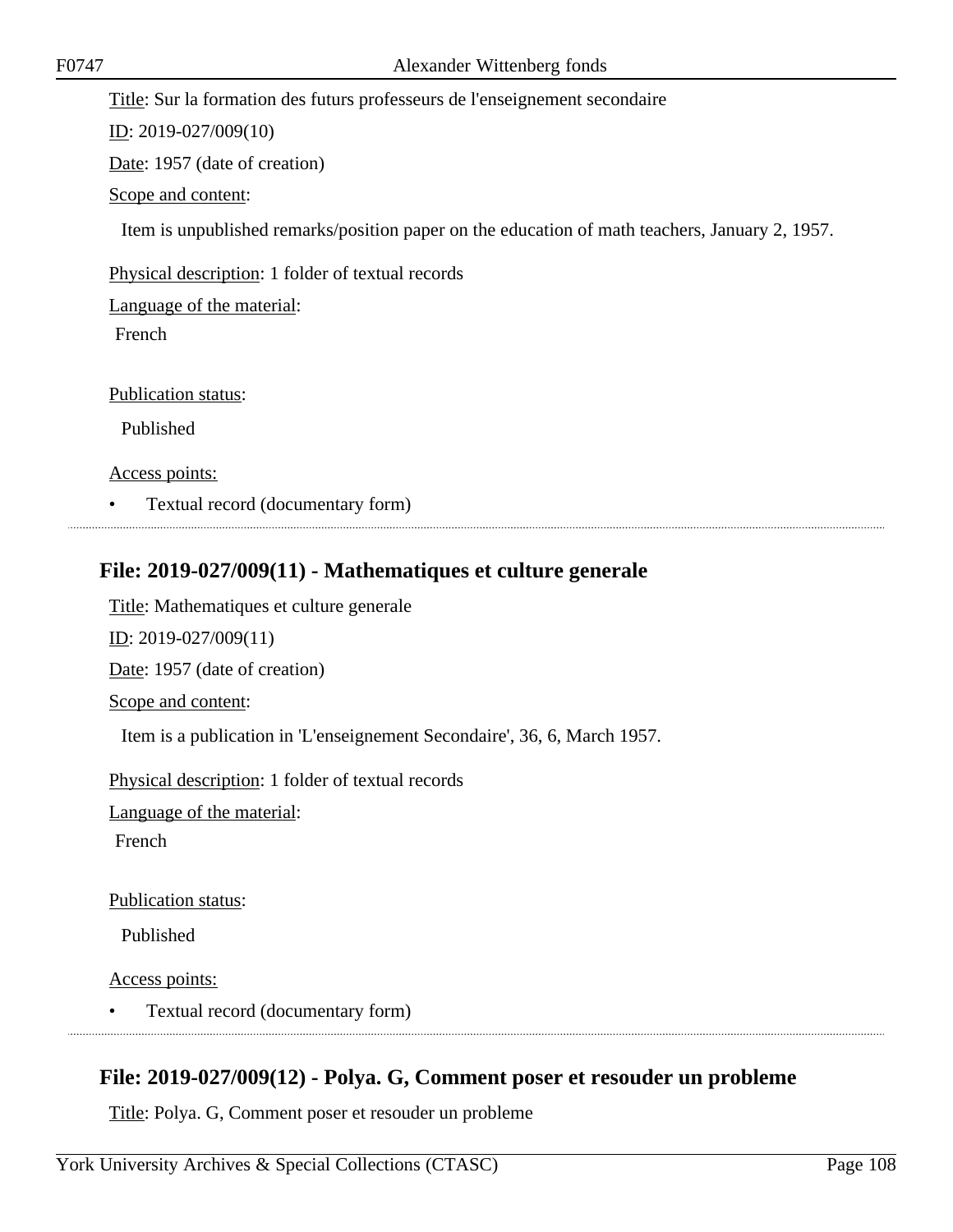ID: 2019-027/009(12)

Date: 1957 (date of creation)

Scope and content:

Item is a review of a book by George Polya, published in 'L'enseignement secondaire', 36, 8 May 1957.

Physical description: 1 folder of textual records

Language of the material:

French

Publication status:

Published

Access points:

• Textual record (documentary form)

### **File: 2019-027/009(13) - Qualites intellectuelles et valeurs humaines**

Title: Qualites intellectuelles et valeurs humaines

ID: 2019-027/009(13)

Date: 1957 (date of creation)

Scope and content:

Item is a publication in 'Culture', 18, 1957.

Physical description: 1 folder of textual records

Language of the material:

French

Publication status:

Published

Access points:

• Textual record (documentary form)

# **File: 2019-027/009(14) - Review : Introduction to mathematical logic**

Title: Review : Introduction to mathematical logic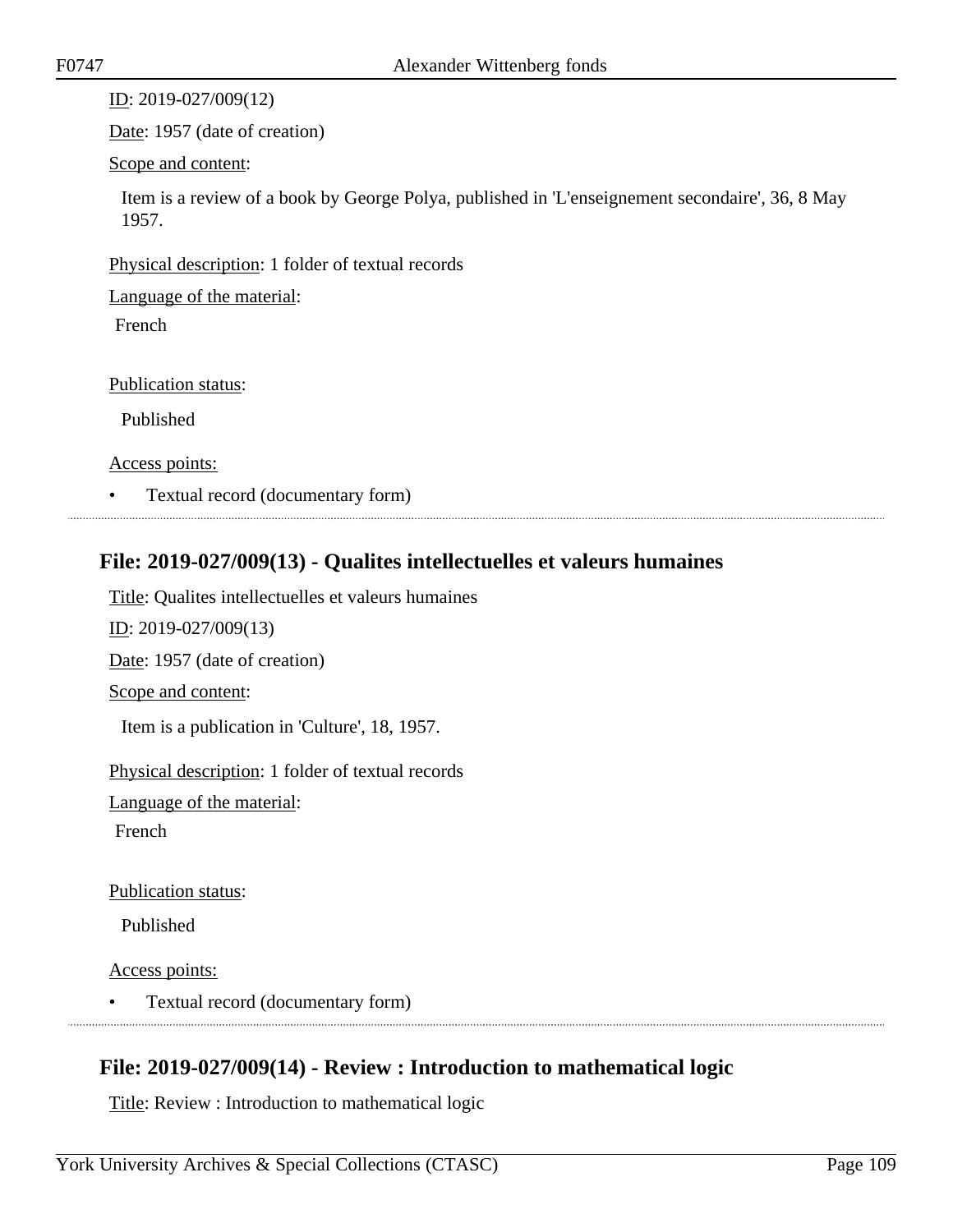ID: 2019-027/009(14) Date: 1957 (date of creation) Scope and content: Item is a book review, published in 'Elemente der mathematik', 1957. Physical description: 1 folder of textual records Language of the material: German Publication status: Published

Access points:

• Textual record (documentary form)

### **File: 2019-027/009(15) - Review : Intuitionism : an introduction**

Title: Review : Intuitionism : an introduction ID: 2019-027/009(15) Date: 1957 (date of creation) Scope and content: Item is a book review, published in 'Elemente der mathematik', August 1957. Physical description: 1 folder of textual records Language of the material: German

Publication status:

Published

Access points:

• Textual record (documentary form)

# **File: 2019-027/009(16) - La specialisation : service ou trahison de la culture**

Title: La specialisation : service ou trahison de la culture ID: 2019-027/009(16)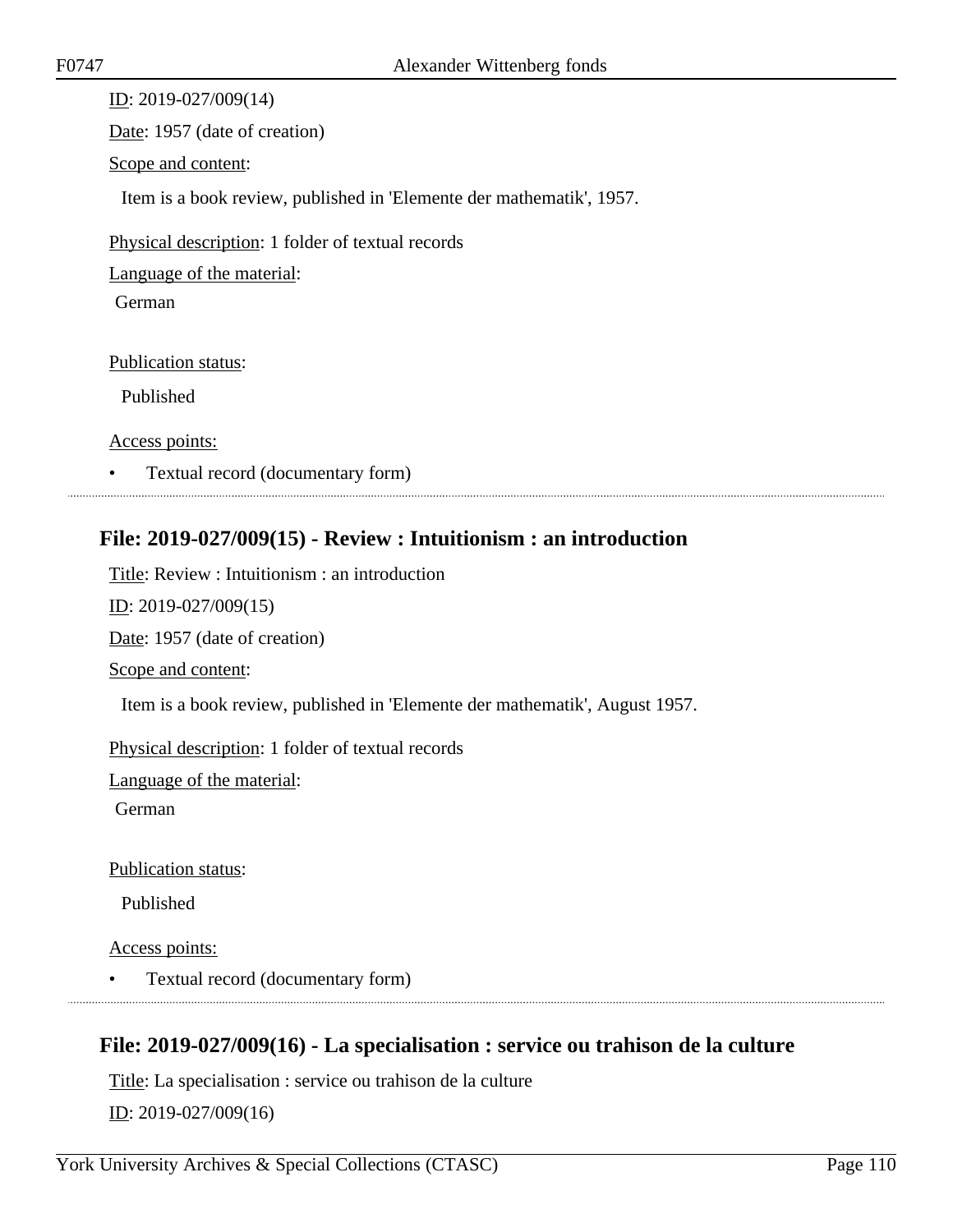Date: 1959 (date of creation)

Scope and content:

Item is a conference paper delivered at Laval University, 13 January 1959; printed in 'La revue de l'universite Laval', 14 September 1959.

Physical description: 1 folder of textual records

Language of the material:

French

Publication status:

Published

Access points:

• Textual record (documentary form)

### **File: 2019-027/009(17) - La specialisation et la culture**

Title: La specialisation et la culture ID: 2019-027/009(17) Date: 1959 (date of creation) Scope and content:

Item is a publication in 'La revue de l'universite Laval', 13, 10 June 1959.

Physical description: 1 folder of textual records

Language of the material:

French

Publication status:

Published

Access points:

• Textual record (documentary form)

# **File: 2019-027/009(18) - Review : The teaching of mathematics; Teaching mathematics in secondary schools**

Title: Review : The teaching of mathematics; Teaching mathematics in secondary schools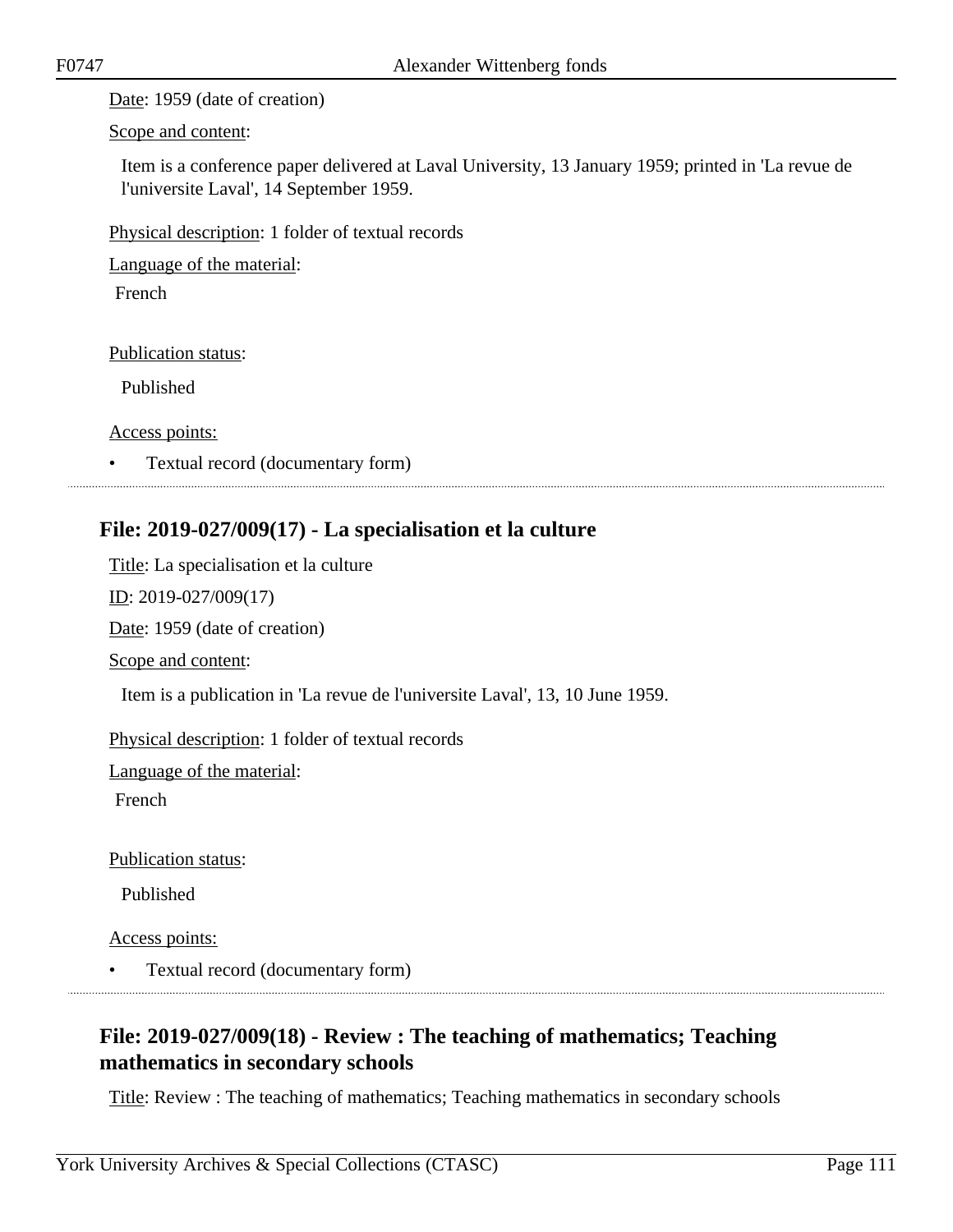ID: 2019-027/009(18) Date: 1959 (date of creation) Scope and content: File consists of two book reviews published in 'Elemente der mathematik', 14, 6, 1959. Physical description: 1 folder of textual records Language of the material: German Publication status: Published

Access points:

• Textual record (documentary form)

### **File: 2019-027/009(19) - Reflexions sur d'un professor canadien sur l'enseignement francais**

Title: Reflexions sur d'un professor canadien sur l'enseignement francais

ID: 2019-027/009(19)

Date: 1961 (date of creation)

Scope and content:

Item is a publication in 'l'education nationale', 6, February 9, 1961.

Physical description: 1 folder of textual records

Language of the material:

French

Publication status:

Published

Access points:

• Textual record (documentary form)

# **File: 2019-027/009(20) - Ist echte gymnasiale bildung ohne studium der alten sprachen moglich?**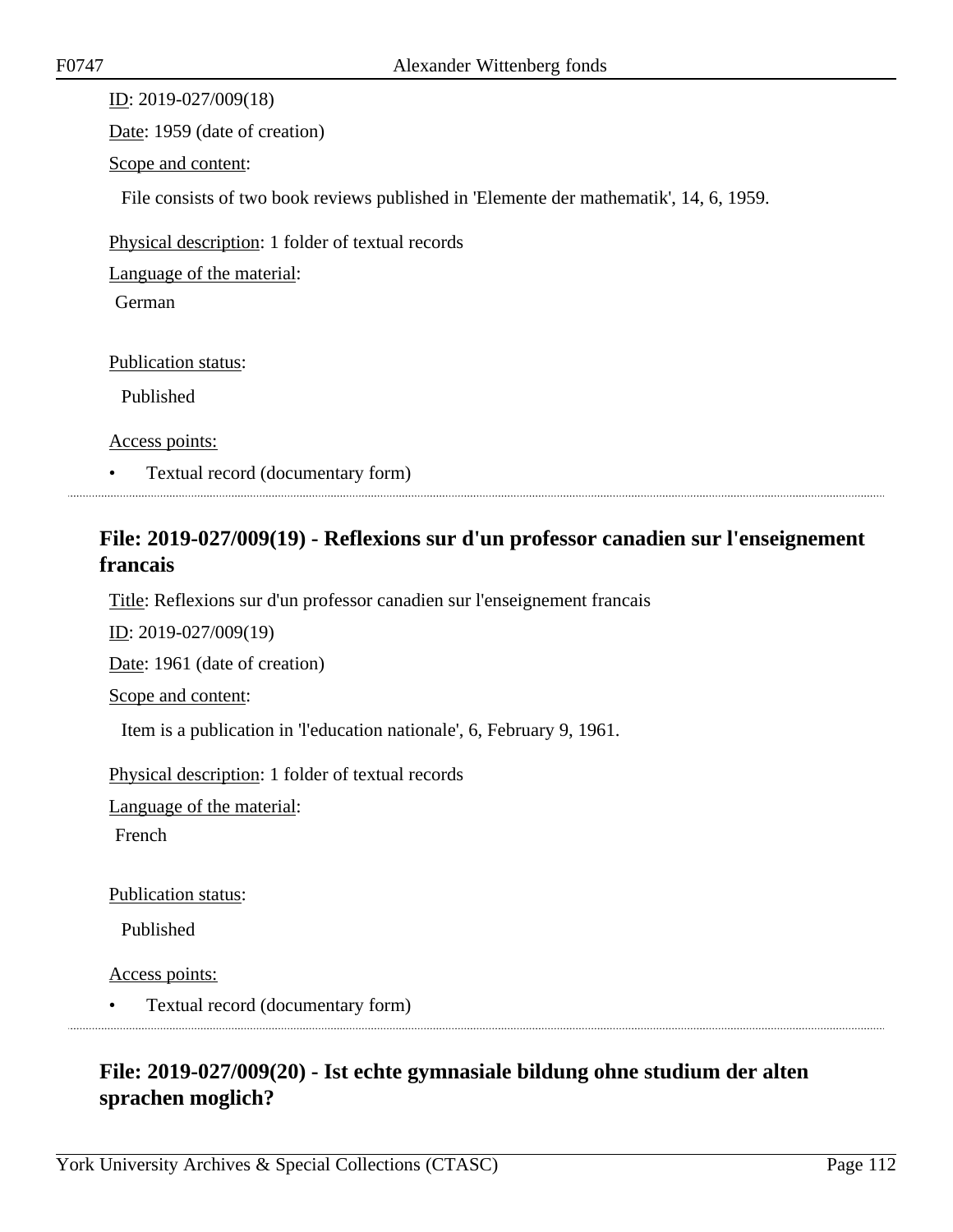| F0747 | Alexander Wittenberg fonds                                                   |
|-------|------------------------------------------------------------------------------|
|       | Title: Ist echte gymnasiale bildung ohne studium der alten sprachen moglich? |
|       | ID: $2019 - 027/009(20)$                                                     |
|       | Date: 1961 (date of creation)                                                |
|       | Scope and content:                                                           |
|       | Item is a publication in 'Neue Sammlung', April/May 1961.                    |
|       | Physical description: 1 folder of textual records                            |
|       | Language of the material:                                                    |
|       | German                                                                       |
|       |                                                                              |
|       | <b>Publication status:</b>                                                   |
|       | Published                                                                    |
|       | Access points:                                                               |

• Textual record (documentary form)

# **File: 2019-027/009(21) - Au terme d'un debat sur l'enseignement francais**

Title: Au terme d'un debat sur l'enseignement francais ID: 2019-027/009(21) Date: 1961 (date of creation) Scope and content: Item is a publication in 'l'education nationale', 18, May 1961. Physical description: 1 folder of textual records Language of the material:

French

Publication status:

Published

Access points:

• Textual record (documentary form)

### **File: 2019-027/009(22) - Methodes actives dans l'enseignement des mathemaiques**

Title: Methodes actives dans l'enseignement des mathemaiques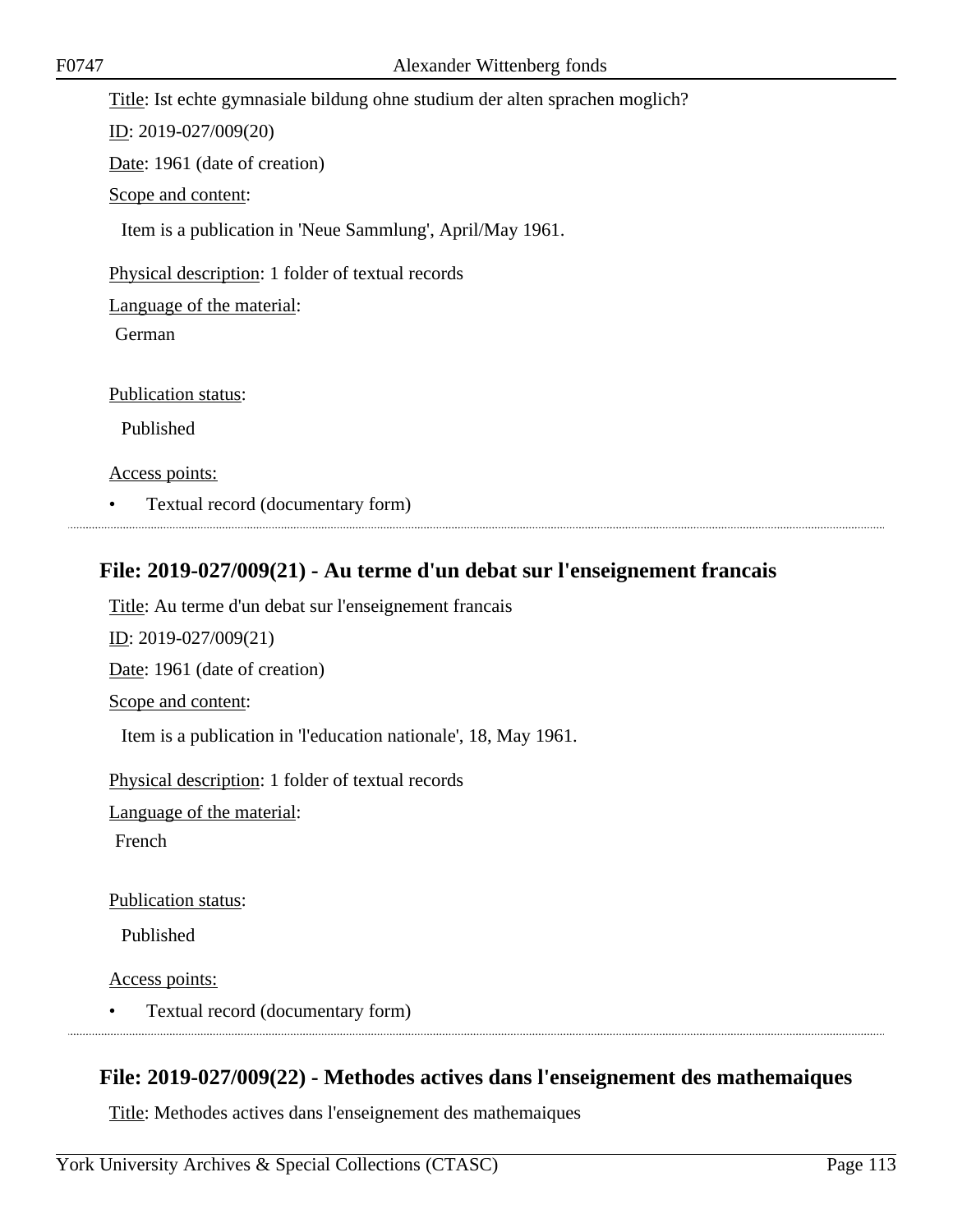ID: 2019-027/009(22)

Date: 1961 (date of creation)

Scope and content:

Item is a joint publication with Sr. Sainte Jeanne de France in 'l'enseignement des sciences', 2, 13-14, 1961.

Physical description: 1 folder of textual records

Language of the material:

French

Publication status:

Published

Access points:

• Textual record (documentary form)

# **File: 2019-027/009(23) - Einfuhrung einer neuen denkweise im mathematikunterricht?**

Title: Einfuhrung einer neuen denkweise im mathematikunterricht?

ID: 2019-027/009(23)

Date: 1961 (date of creation)

Scope and content:

Item is a publication in 'Frankfurter hefte', 16, 9, September 1961.

Physical description: 1 folder of textual records

Language of the material:

German

Publication status:

Published

Access points:

• Textual record (documentary form)

# **File: 2019-027/009(24) - Mathematik im gymnasium**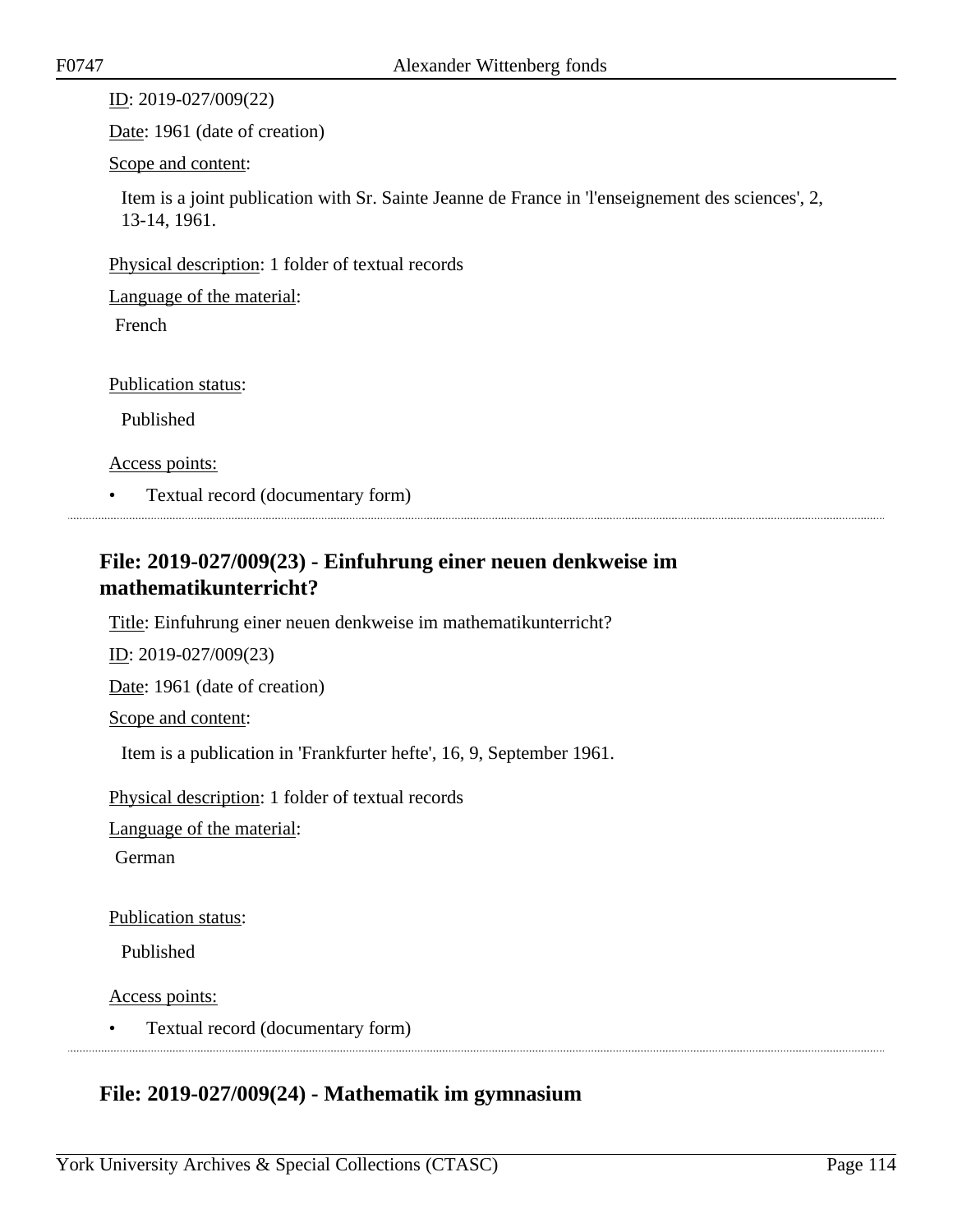Title: Mathematik im gymnasium

ID: 2019-027/009(24)

Date: 1961 (date of creation)

Scope and content:

Item is a publication in 'Neue Sammlung', November/December 1961.

Physical description: 1 folder of textual records

Language of the material:

German

Publication status:

Published

Access points:

• Textual record (documentary form)

### **File: 2019-027/009(25) - Enseignement centripete**

Title: Enseignement centripete ID: 2019-027/009(25) Date: 1961 (date of creation) Scope and content: Item is a publication with F. Lemay in 'Mathematica & paedagogia', 21, 1961. Physical description: 1 folder of textual records

Language of the material:

French

Publication status:

Published

Access points:

• Textual record (documentary form)

# **File: 2019-027/009(26) - Universite et enseignement secondaire**

Title: Universite et enseignement secondaire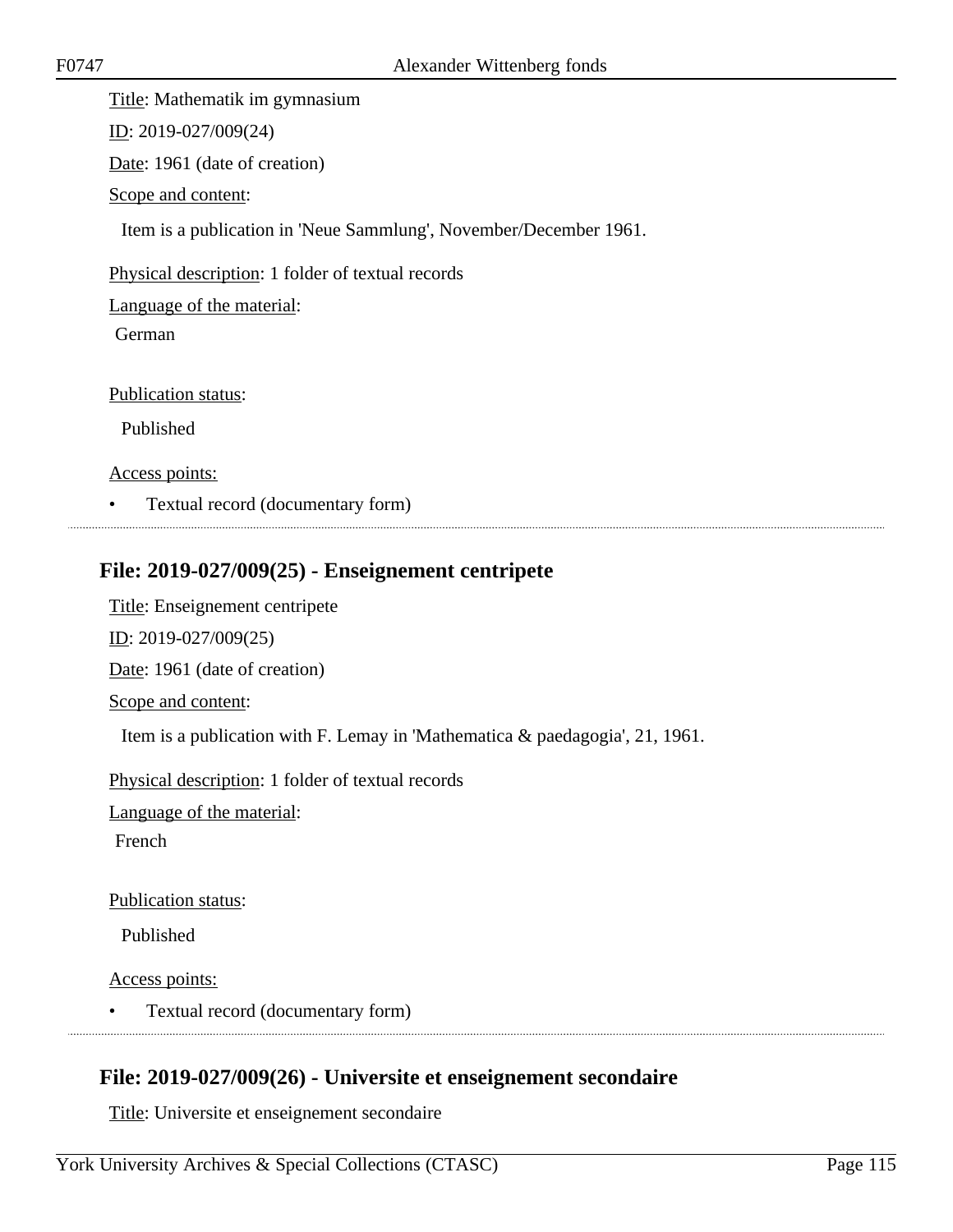| ID: 2019-027/009(26)                                           |  |
|----------------------------------------------------------------|--|
| Date: 1961 (date of creation)                                  |  |
| Scope and content:                                             |  |
| Item is unpublished remarks/position paper, December 11, 1961. |  |
| Physical description: 1 folder of textual records              |  |
| Language of the material:                                      |  |
| <b>French</b>                                                  |  |
|                                                                |  |
| <b>Publication status:</b>                                     |  |
| Published                                                      |  |
| Access points:                                                 |  |

• Textual record (documentary form)

# **File: 2019-027/009(27) - An early reactionary attack on the improvement of mathematical education**

Title: An early reactionary attack on the improvement of mathematical education

ID: 2019-027/009(27)

Date: 1961 (date of creation)

Scope and content:

Item is an unpublished document dated 1961.

Physical description: 1 folder of textual records

Language of the material:

English

Publication status:

Published

Access points:

• Textual record (documentary form)

# **File: 2019-027/009(28) - Comments in a symposium on the training of mathematics teachers**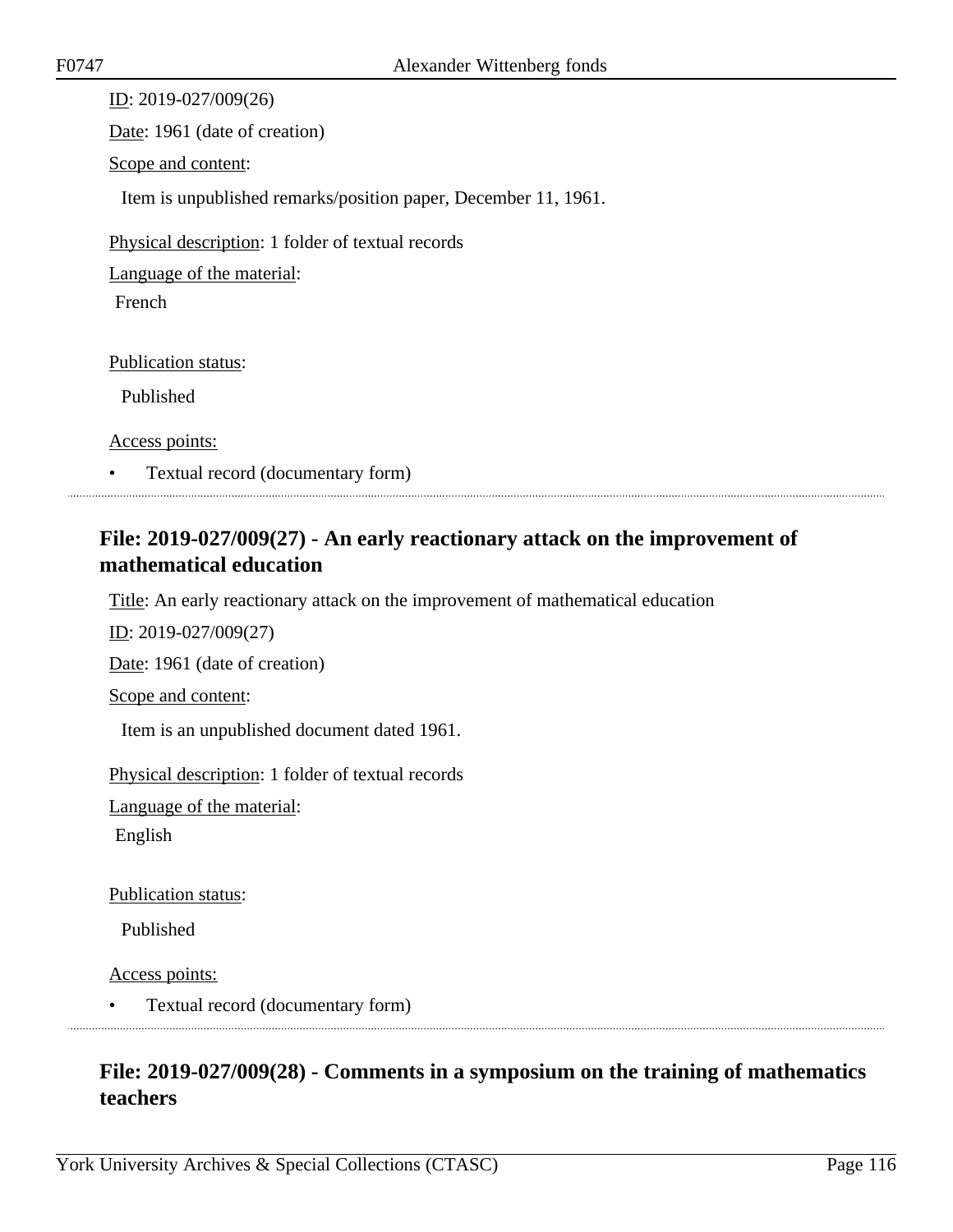Title: Comments in a symposium on the training of mathematics teachers

ID: 2019-027/009(28)

Date: 1961 (date of creation)

Scope and content:

Item is comments made by Wittenberg during the fifth Canadian Mathematical Congress, Montreal 1961.

Physical description: 1 folder of textual records

Language of the material:

English

Publication status:

Published

Access points:

• Textual record (documentary form)

# **File: 2019-027/010(01) - May philosophy of science preach empiricism and practice apriorism?**

Title: May philosophy of science preach empiricism and practice apriorism?

ID: 2019-027/010(01)

Date: 1960-1962 (date of creation)

Scope and content:

Item is an abstract of a 1960 conference paper; printed in 'Dialectica', 16, 1, 15.3. 1962.

Physical description: 1 folder of textual records

Language of the material:

English

Publication status:

Published

Access points: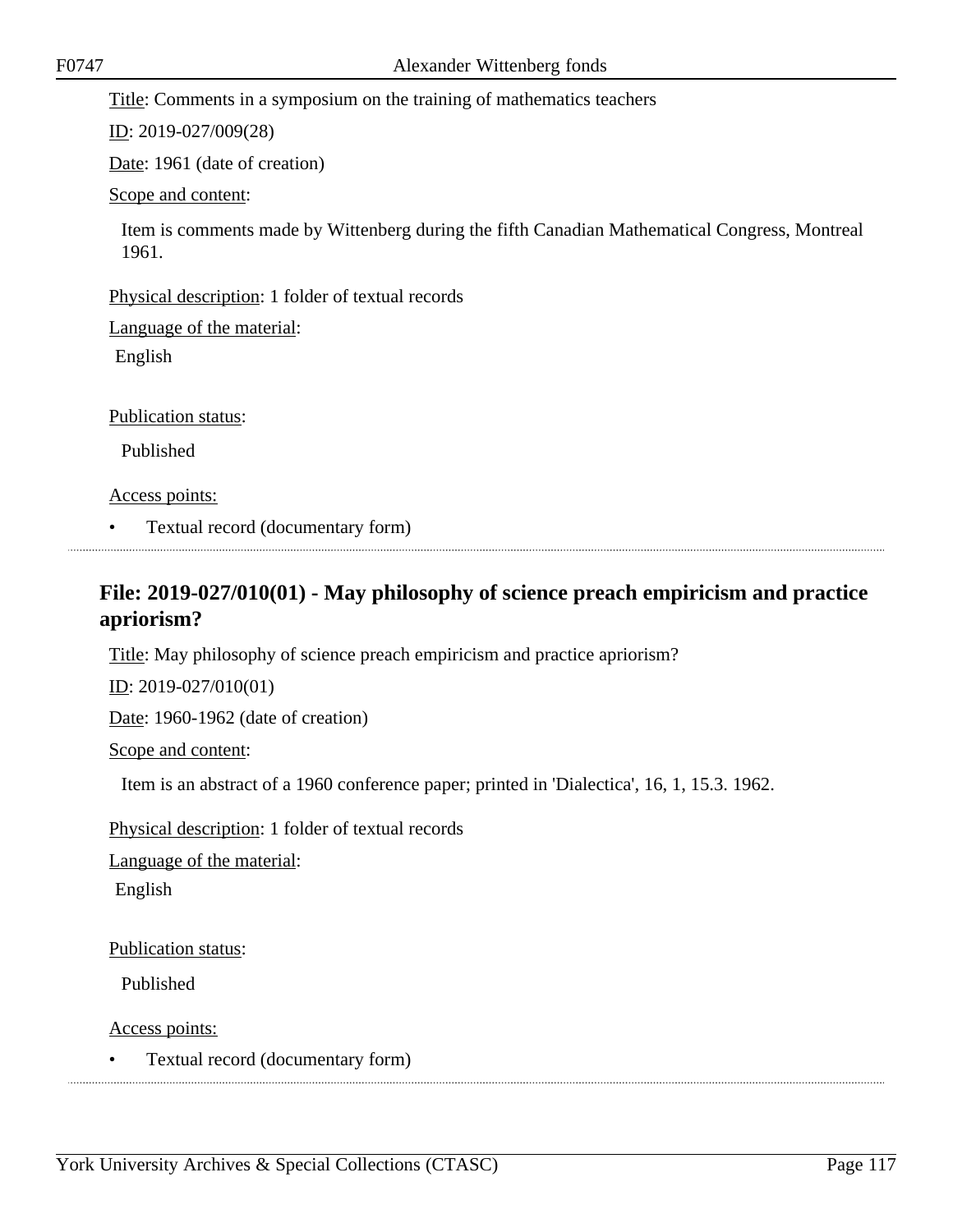# **File: 2019-027/010(02) - Die gegenstande des mathematischen unterrichts**

Title: Die gegenstande des mathematischen unterrichts

ID: 2019-027/010(02)

Date: 1962 (date of creation)

#### Scope and content:

Item is a translation of a paper by Alfred North Whitehead, published in 'Neue Sammlung', May/ June 1962.

Physical description: 1 folder of textual records

Language of the material:

German

Publication status:

Published

Access points:

• Textual record (documentary form)

### **File: 2019-027/010(03) - A propos du programme de mathematiques de high school**

Title: A propos du programme de mathematiques de high school

ID: 2019-027/010(03)

Date: 1962 (date of creation)

Scope and content:

Item is a publication in the 'Bulletin de l'association des professeurs de mathematiques de l'enseignement public', 223, June 1962.

Physical description: 1 folder of textual records

Language of the material:

French

Publication status:

Published

Access points:

• Textual record (documentary form)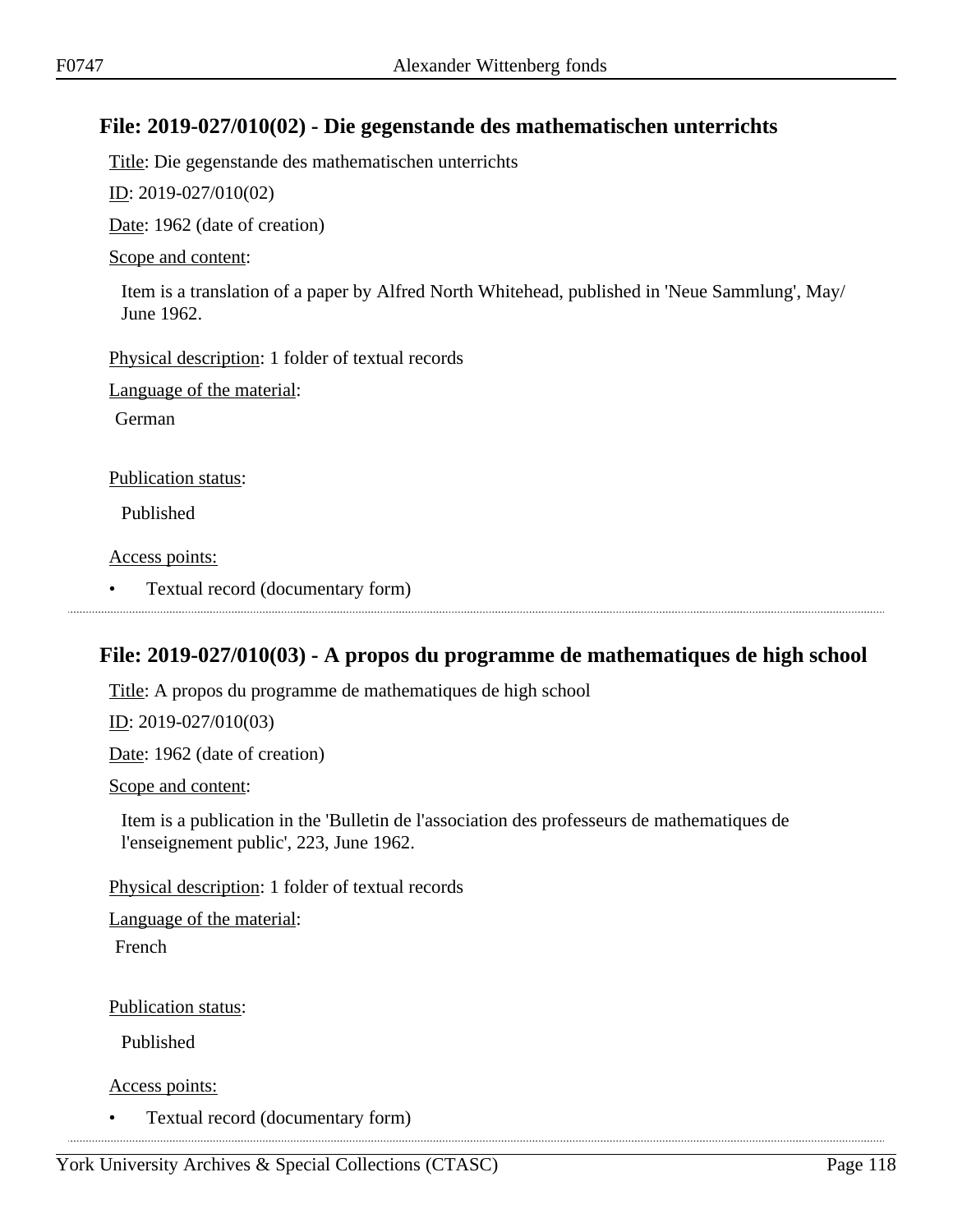# **File: 2019-027/010(04) - Formation et information scientifiques dans l'enseignement secondaire**

Title: Formation et information scientifiques dans l'enseignement secondaire

ID: 2019-027/010(04)

Date: 1962-1964 (date of creation)

Scope and content:

Item is a paper read at a conference at University of Montreal, November 4, 1962; reprinted in 'International review of education' 9, 4, 1963-1964.

Physical description: 1 folder of textual records

Language of the material:

French

Publication status:

Published

Access points:

• Textual record (documentary form)

### **File: 2019-027/010(05) - Uber den mathematischen unterricht der hoheren schule**

Title: Uber den mathematischen unterricht der hoheren schule

ID: 2019-027/010(05)

Date: 1962-1963 (date of creation)

Scope and content:

Item is a publication in the 'Der mathematische und naturwissenschaftliche unterricht', 15, 5, 1962-63.

Physical description: 1 folder of textual records

Language of the material:

German

Publication status:

Published

Access points: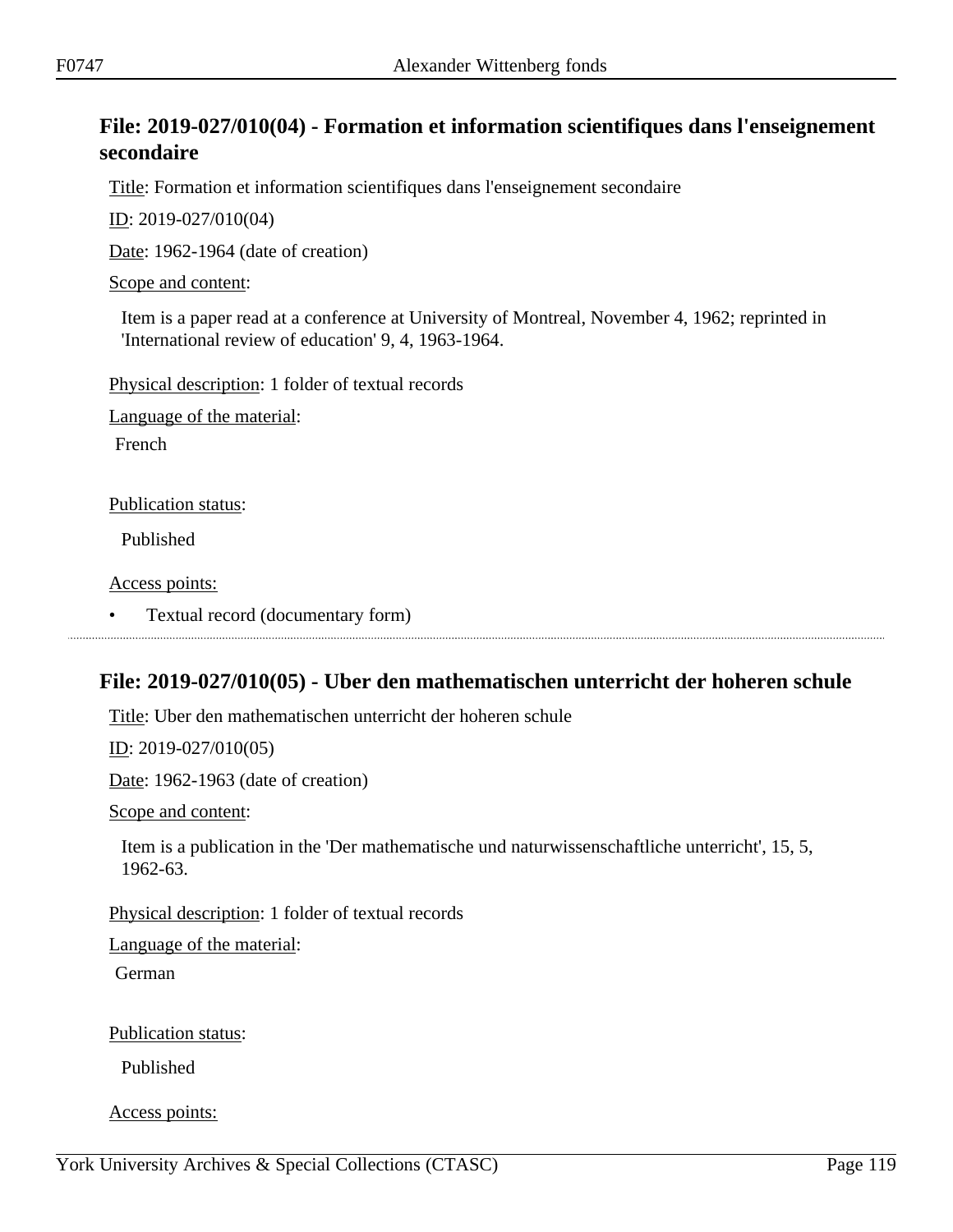. . . . . . . . . . . . . . . . . . . .

• Textual record (documentary form)

### **File: 2019-027/010(06) - The teaching of mathematics (draft)**

Title: The teaching of mathematics (draft)

ID: 2019-027/010(06)

Date: 1962-1963 (date of creation)

Scope and content:

Item is a draft copy for a planned textbook on mathematical education.

Physical description: 1 folder of textual records

Language of the material:

English

#### Publication status:

Published

Access points:

• Textual record (documentary form)

### **File: 2019-027/010(07) - Bildung und mathematik**

Title: Bildung und mathematik ID: 2019-027/010(07) Date: 1963 (date of creation) Scope and content: Item is a copy of Wittenberg's book. Physical description: 1 folder of textual records Language of the material: German

Publication status:

Published

Access points:

• Textual record (documentary form)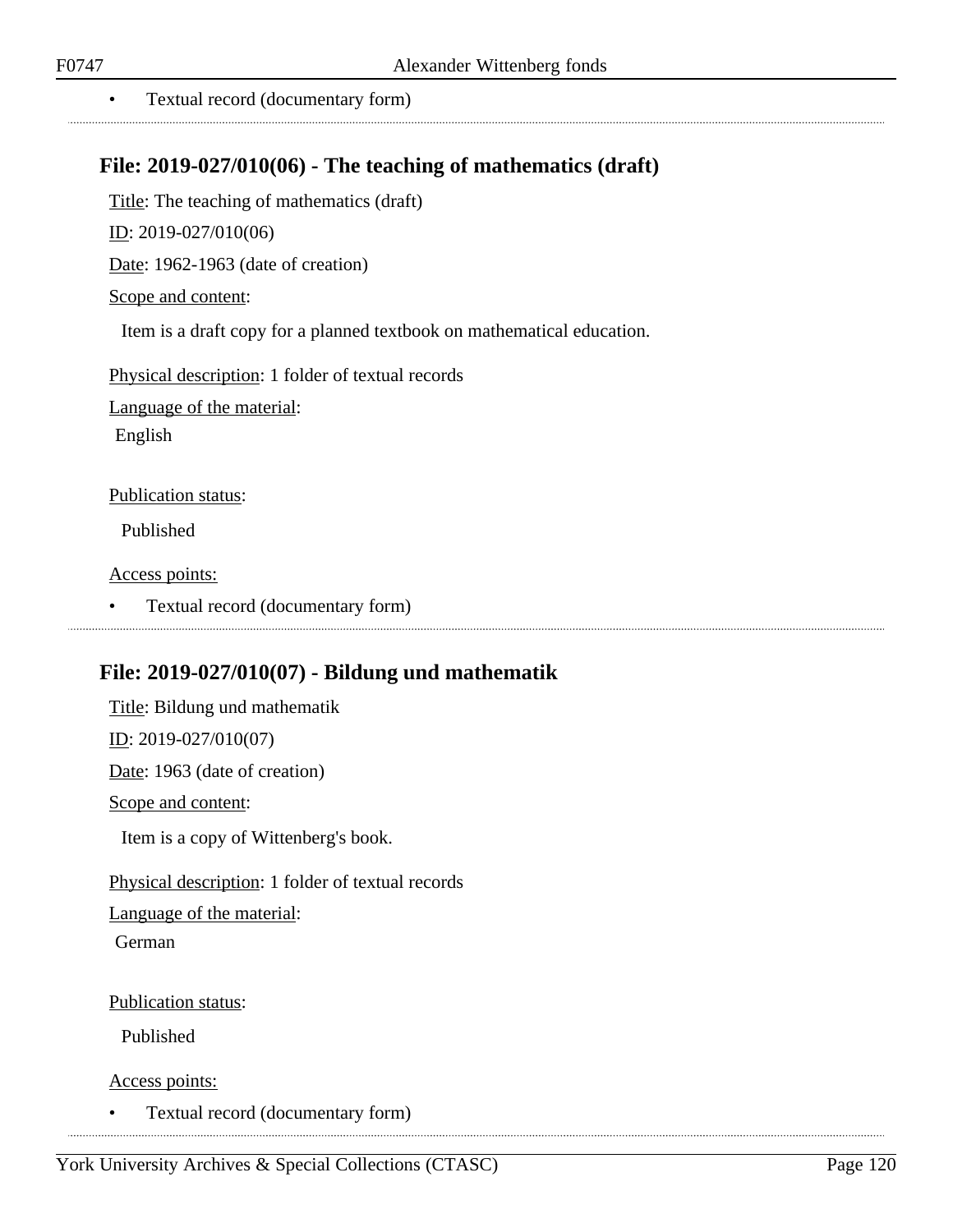# **File: 2019-027/010(08) - Le role formateur du scepticisme dans l'enseignement des sciences**

Title: Le role formateur du scepticisme dans l'enseignement des sciences

ID: 2019-027/010(08)

Date: 1963 (date of creation)

Scope and content:

Item is a publication in 'Sciences', 24, March.

Physical description: 1 folder of textual records

Language of the material:

French

Publication status:

Published

Access points:

• Textual record (documentary form)

### **File: 2019-027/010(09) - Sampling a mathematical sample test**

Title: Sampling a mathematical sample test ID: 2019-027/010(09) Date: 1963 (date of creation) Scope and content: Item is a publication in 'Item is american mathematical monthly', 70, 4, April 1963. Physical description: 1 folder of textual records Language of the material: English

Publication status:

Published

Access points: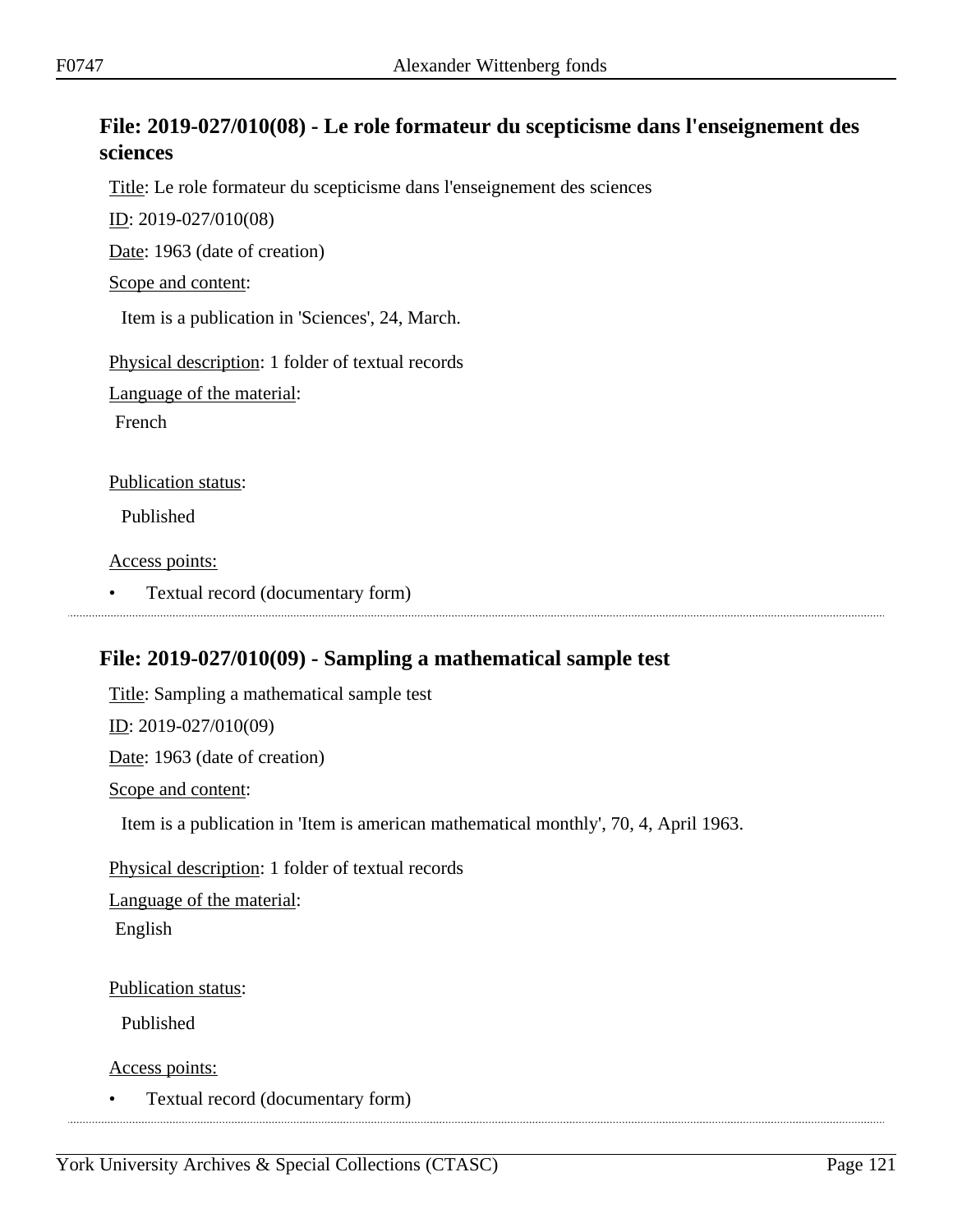### **File: 2019-027/010(10) - An unusual course for future teachers of mathematics**

Title: An unusual course for future teachers of mathematics ID: 2019-027/010(10) Date: 1963 (date of creation) Scope and content: Item is a publication in 'Item is american mathematical monthly', 70, 10, December 1963.

Physical description: 1 folder of textual records

Language of the material:

English

Publication status:

Published

Access points:

• Textual record (documentary form)

# **File: 2019-027/010(11) - Genetischer Mathematikunterricht**

Title: Genetischer Mathematikunterricht  $ID: 2019-027/010(11)$ Date: 1964 (date of creation) Scope and content: Item is a publication in 'Neue Sammlung', May/June 1964. Physical description: 1 folder of textual records

Language of the material:

German

Publication status:

Published

Access points: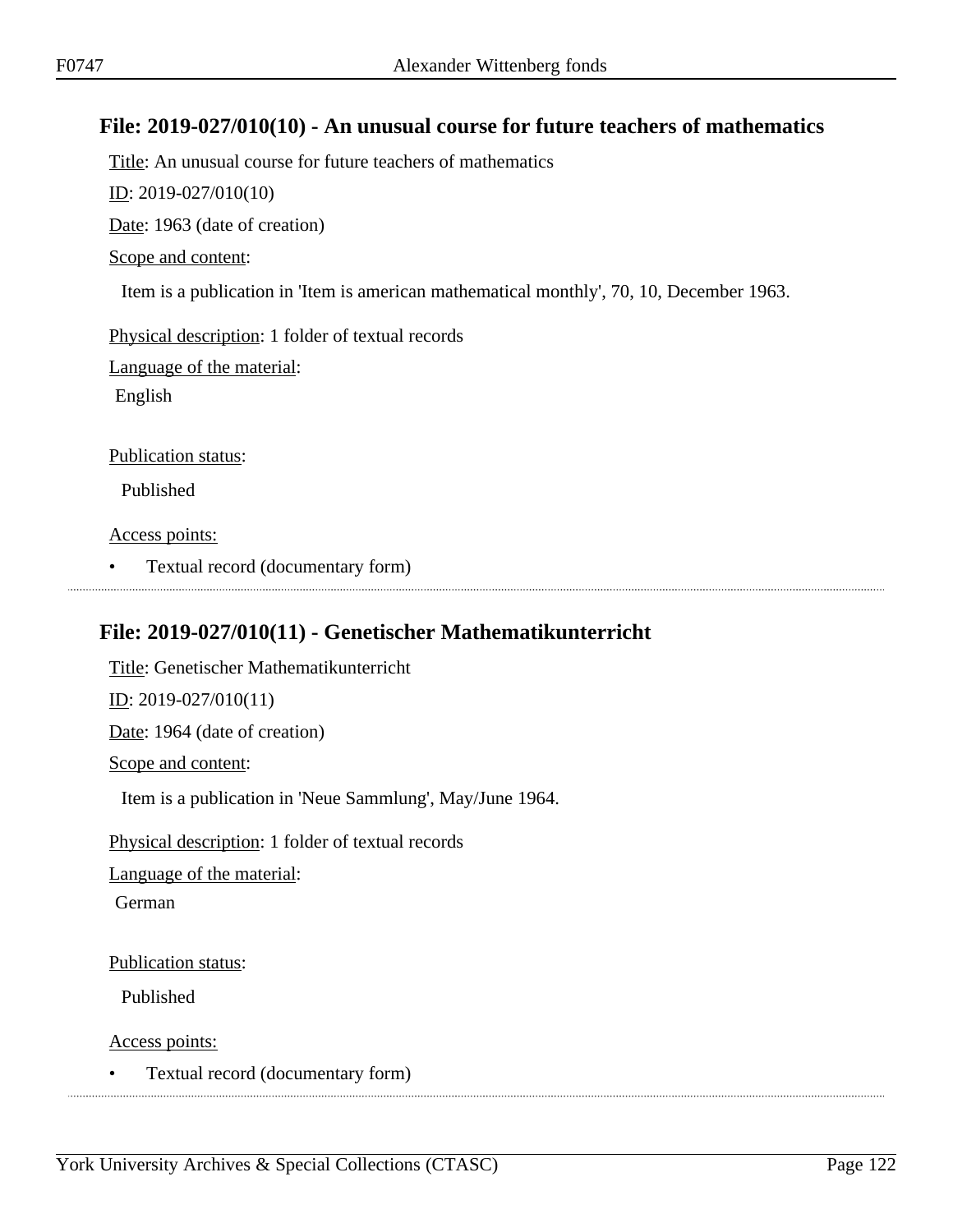### **File: 2019-027/010(12) - General education as a challenge for creative scholarship**

Title: General education as a challenge for creative scholarship

ID: 2019-027/010(12)

Date: 1964 (date of creation)

#### Scope and content:

Item is a publication by York University, based on Wittenberg's inaugural lecture at York, November 27, 1963.

Physical description: 1 folder of textual records

Language of the material:

English

#### Publication status:

Published

Access points:

• Textual record (documentary form)

### **File: 2019-027/010(13) - How not to reform the curriculum**

Title: How not to reform the curriculum ID: 2019-027/010(13) Date: 1964 (date of creation) Scope and content: Item is a publication at 'The Canadian forum', March 1964. Physical description: 1 folder of textual records Language of the material: English Publication status:

Published

Access points: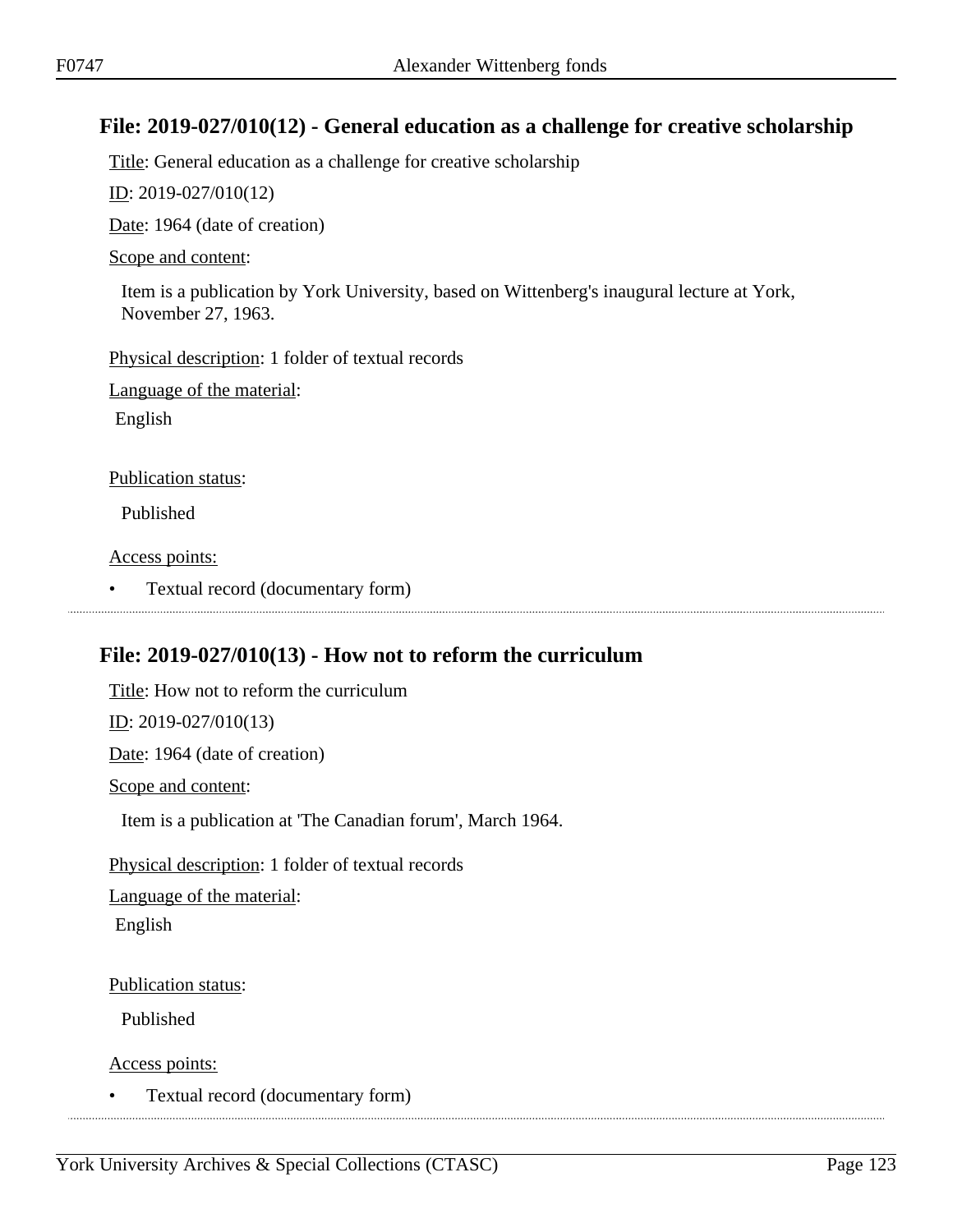# **File: 2019-027/010(14) - Reason and inflation in education**

Title: Reason and inflation in education

ID: 2019-027/010(14)

Date: 1964 (date of creation)

Scope and content:

Item is a draft article dated August 1964.

Physical description: 1 folder of textual records

Language of the material:

English

Publication status:

Published

Access points:

• Textual record (documentary form)

# **File: 2019-027/010(15) - Religion and the University**

Title: Religion and the University  $ID: 2019-027/010(15)$ 

Date: 1964-1965 (date of creation)

Scope and content:

Item is a printed, expanded version of a talk by Wittenberg, later published in 'The plain view', 15, 3, Summer 1965.

Physical description: 1 folder of textual records

Language of the material: English

Publication status:

Published

Access points: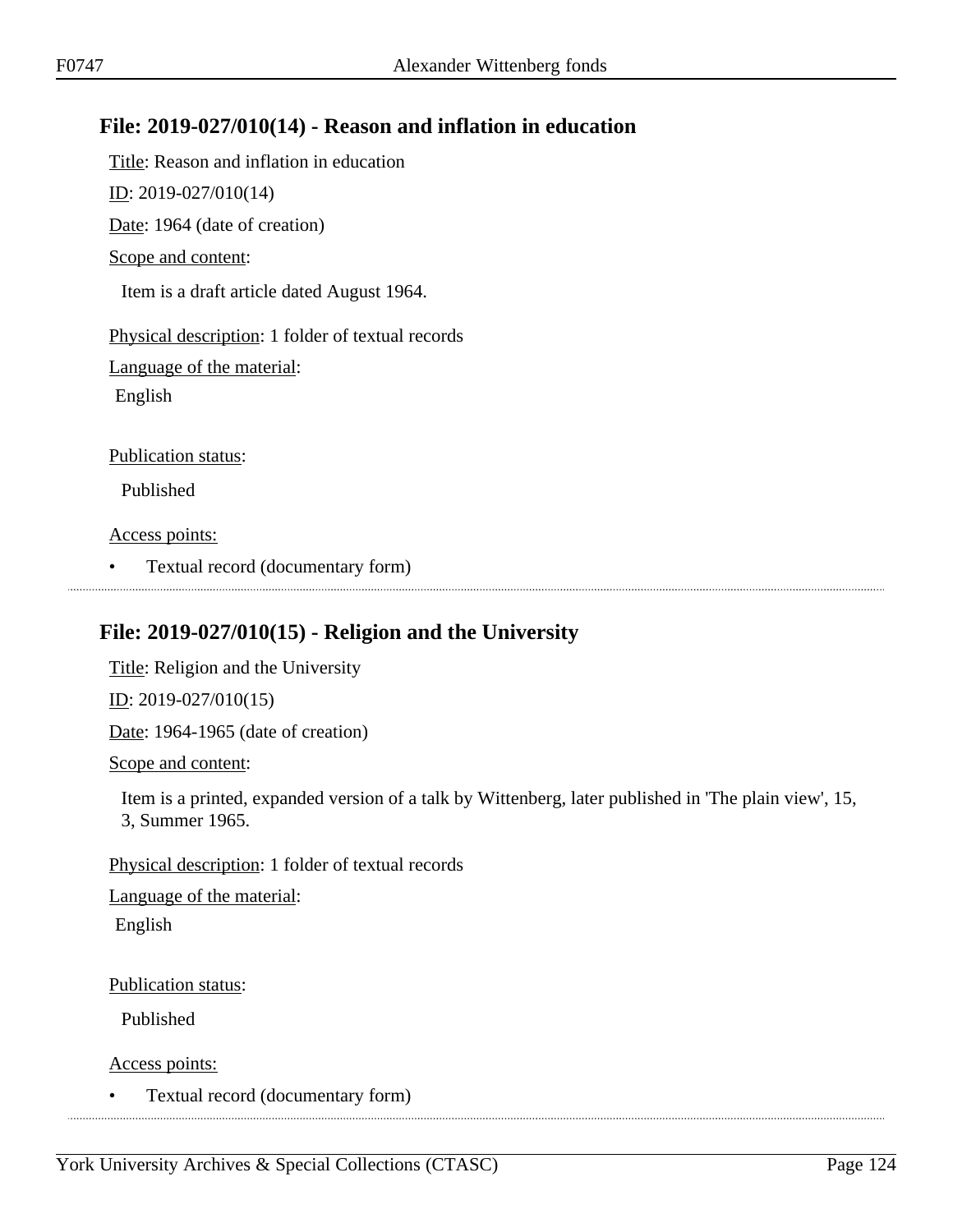# **File: 2019-027/010(16) - An example of progressive University legislation : the York University act 1959**

Title: An example of progressive University legislation : the York University act 1959

ID: 2019-027/010(16)

Date: 1964 (date of creation)

Scope and content:

Item is an unpublished article dated September 1964.

Physical description: 1 folder of textual records

Language of the material:

English

Publication status:

Published

Access points:

• Textual record (documentary form)

# **File: 2019-027/010(17) - Revision of the York University act**

Title: Revision of the York University act ID: 2019-027/010(17) Date: 1964 (date of creation) Scope and content: Item is a memo to the executive committee of the Senate. Physical description: 1 folder of textual records Language of the material: English

Publication status:

Published

Access points: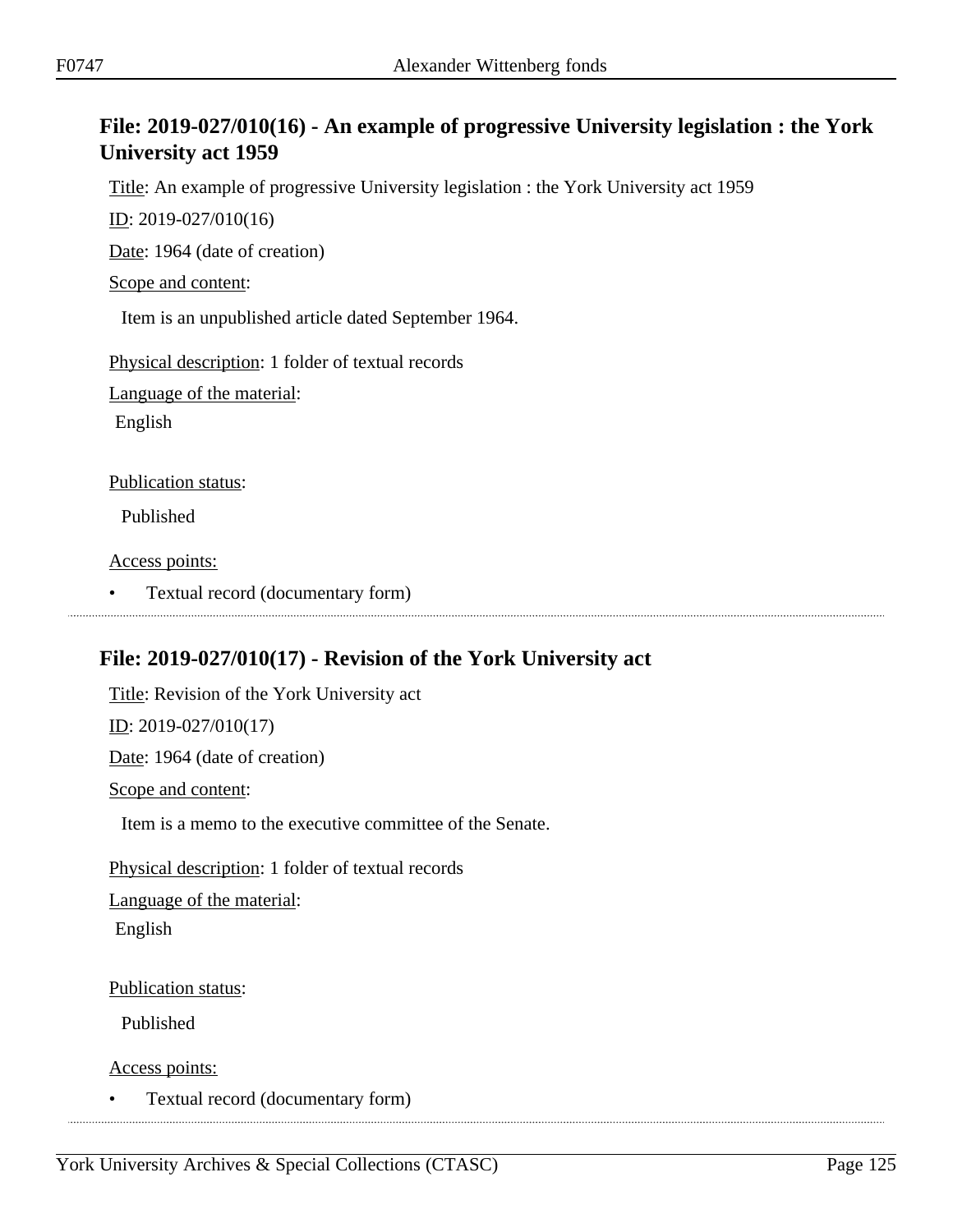### **File: 2019-027/010(18) - Introduction**

Title: Introduction

ID: 2019-027/010(18)

Date: 1965 (date of creation)

#### Scope and content:

Item is a publication in 'Dialectica', 19, 1/2, 15.3 - 15.6, 1965, authored jointly by Wittenberg and F. Gonseth.

Physical description: 1 folder of textual records

Language of the material:

French

Publication status:

Published

Access points:

• Textual record (documentary form)

# **File: 2019-027/010(19) - Questionnaire sur l'enseignement des mathematiques**

Title: Questionnaire sur l'enseignement des mathematiques ID: 2019-027/010(19) Date: 1965 (date of creation) Scope and content: Item is a publication in 'Dialectica', 19, 1/2, 15.3 - 15.6, 1965. Physical description: 1 folder of textual records Language of the material: French Publication status: Published

Access points: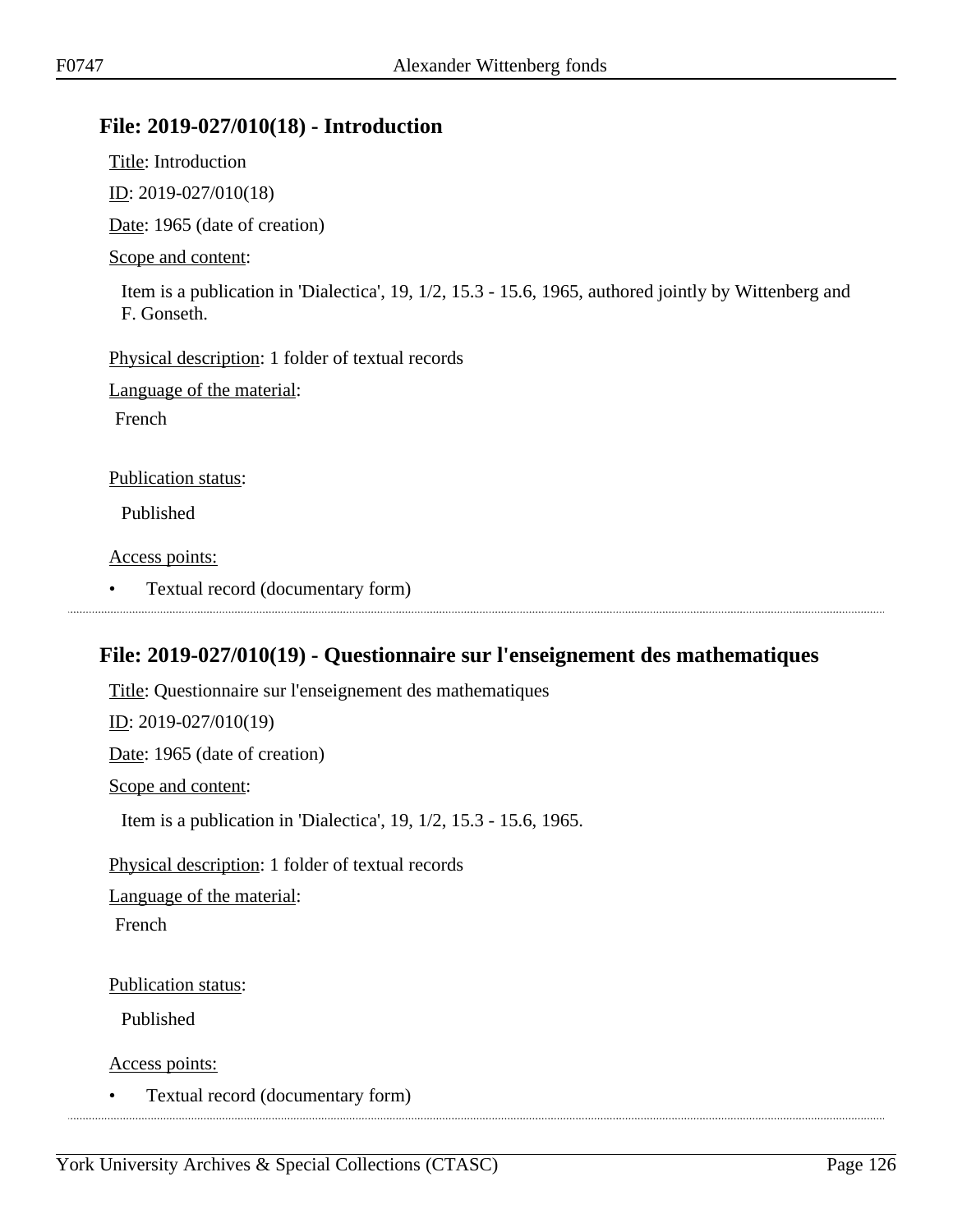# **File: 2019-027/011(01) - Priorities and responsibilities in the reform of mathematical education**

Title: Priorities and responsibilities in the reform of mathematical education

ID: 2019-027/011(01)

Date: 1965 (date of creation)

Scope and content:

Item is a paper published in 1965 in 'L'enseignement mathematique' based on a 1964 conference talk.

Physical description: 1 folder of textual records

Language of the material:

English

Publication status:

Published

Access points:

• Textual record (documentary form)

# **File: 2019-027/011(02) - Religion und die Universitat**

Title: Religion und die Universitat

ID: 2019-027/011(02)

Date: 1965 (date of creation)

Scope and content:

Item is a German translation of the English version, published in 'Vorgange 3'65' March 1965.

Physical description: 1 folder of textual records

Language of the material:

German

Publication status:

Published

Access points: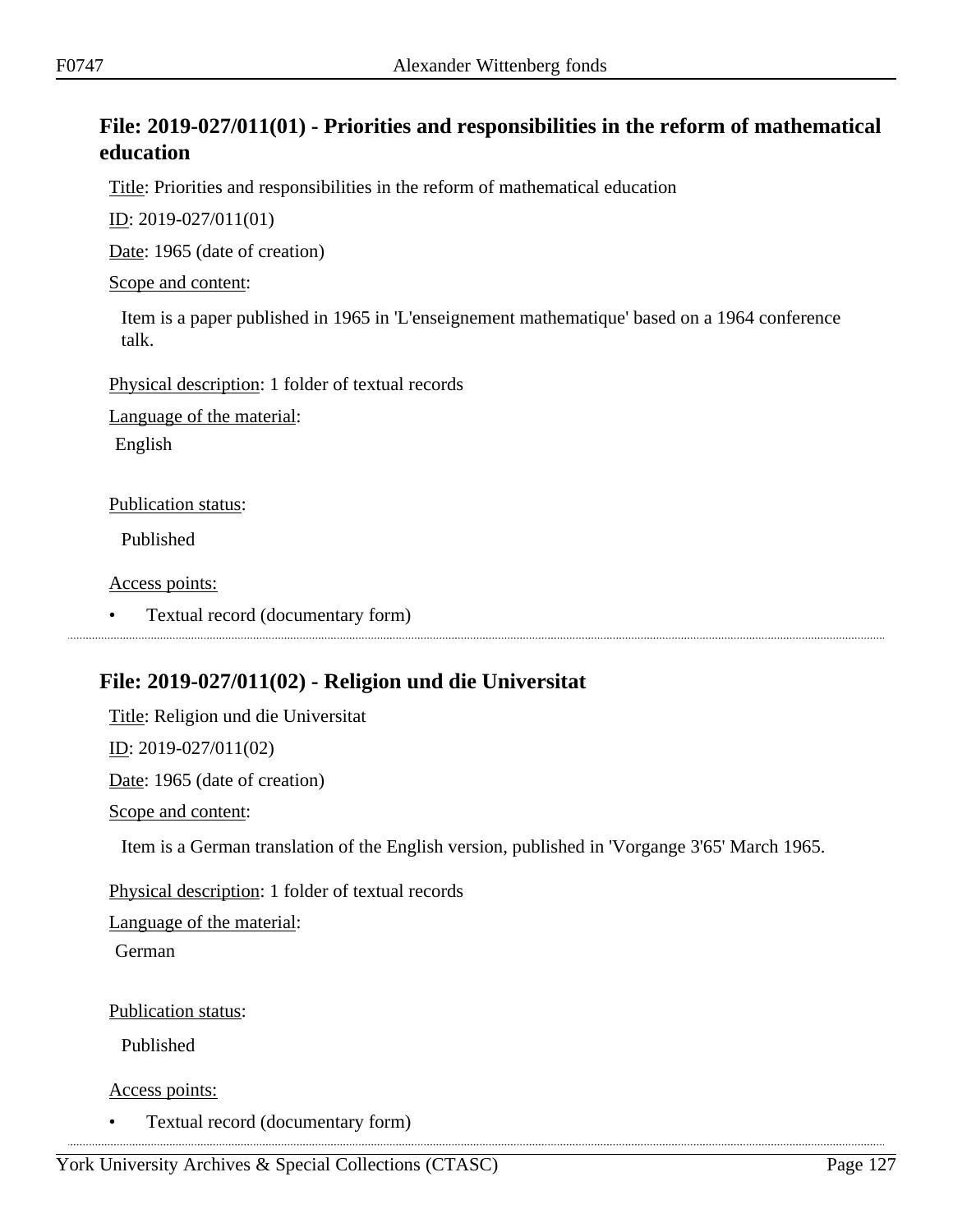# **File: 2019-027/011(04) - Education : the unfulfilled promise**

Title: Education : the unfulfilled promise

ID: 2019-027/011(04)

Date: 1965 (date of creation)

#### Scope and content:

File consists of printed versions of the CBC broadcasted talks by Wittenberg, April-May 1965. File also contains correspondence with the CBC and six 'CBC times' broadcast schedules.

Physical description: 1 folder of textual records

Language of the material:

English

#### Publication status:

Published

Access points:

• Textual record (documentary form)

# **File: 2019-027/011(05) - Education : How to fulfill its promise here and now**

Title: Education : How to fulfill its promise here and now

ID: 2019-027/011(05)

Date: 1965 (date of creation)

Scope and content:

File consists of a different version of Wittenberg's CBC talks, most likely reedited in order to be published as a book.

Physical description: 1 folder of textual records

Language of the material:

English

Publication status:

Published

Access points: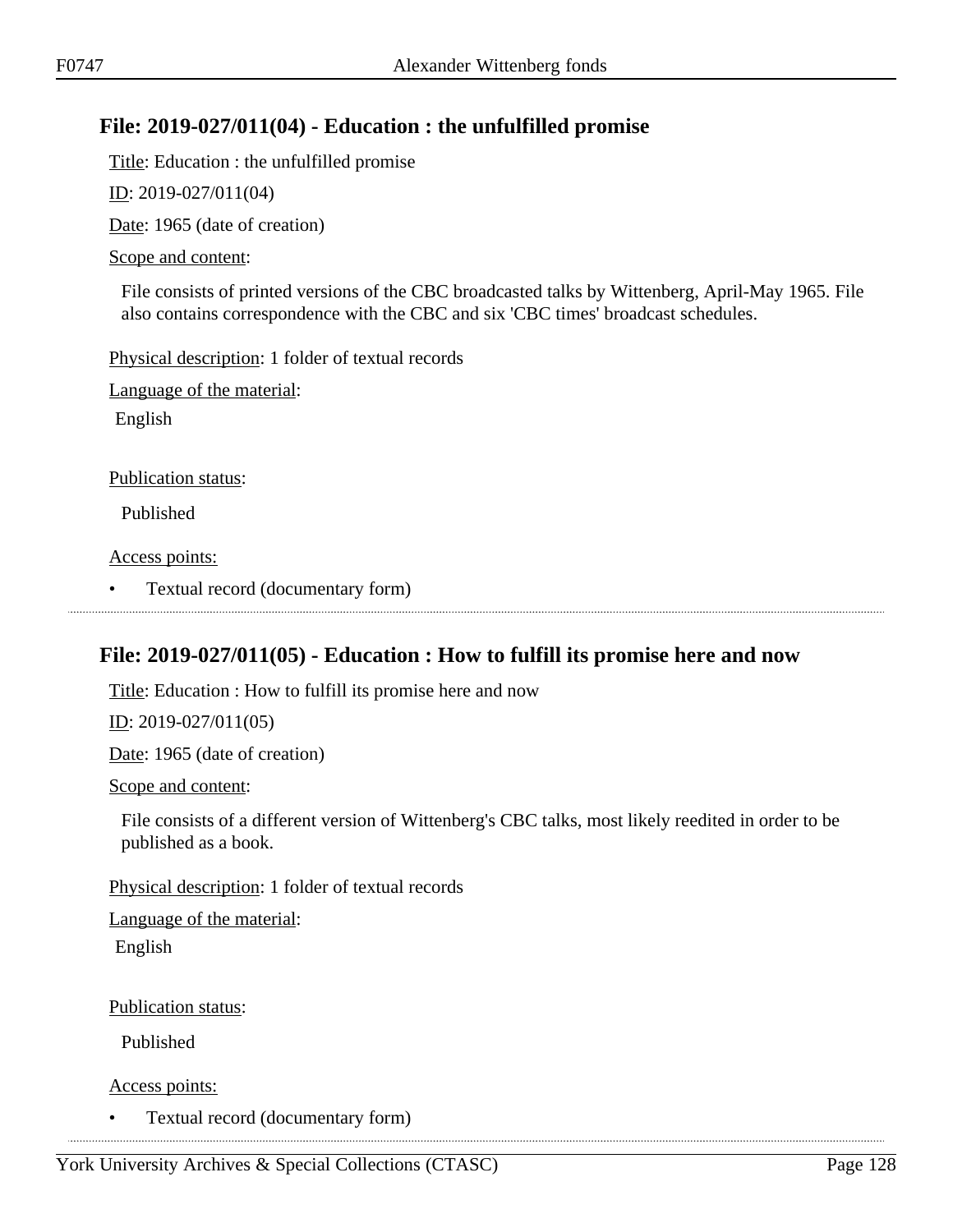# **File: 2019-027/011(06) - Reflexions en face d'une mort**

Title: Reflexions en face d'une mort

ID: 2019-027/011(06)

Date: 1965 (date of creation)

#### Scope and content:

File consists of a personal contemplation by Wittenberg. The file also contains two short notes in German that were stapled to the printed document.

Physical description: 1 folder of textual records

Language of the material:

French

German

#### Publication status:

Published

Access points:

• Textual record (documentary form)

# **File: 2019-027/011(07) - Die gymnasiale aufgabe**

Title: Die gymnasiale aufgabe

ID: 2019-027/011(07)

Date: 1965 (date of creation)

Scope and content:

File consists of a collection of draft articles as part of a planned book titled 'Die gymnasiale aufgabe'.

Physical description: 1 folder of textual records

Language of the material:

German

Publication status:

Published

Access points: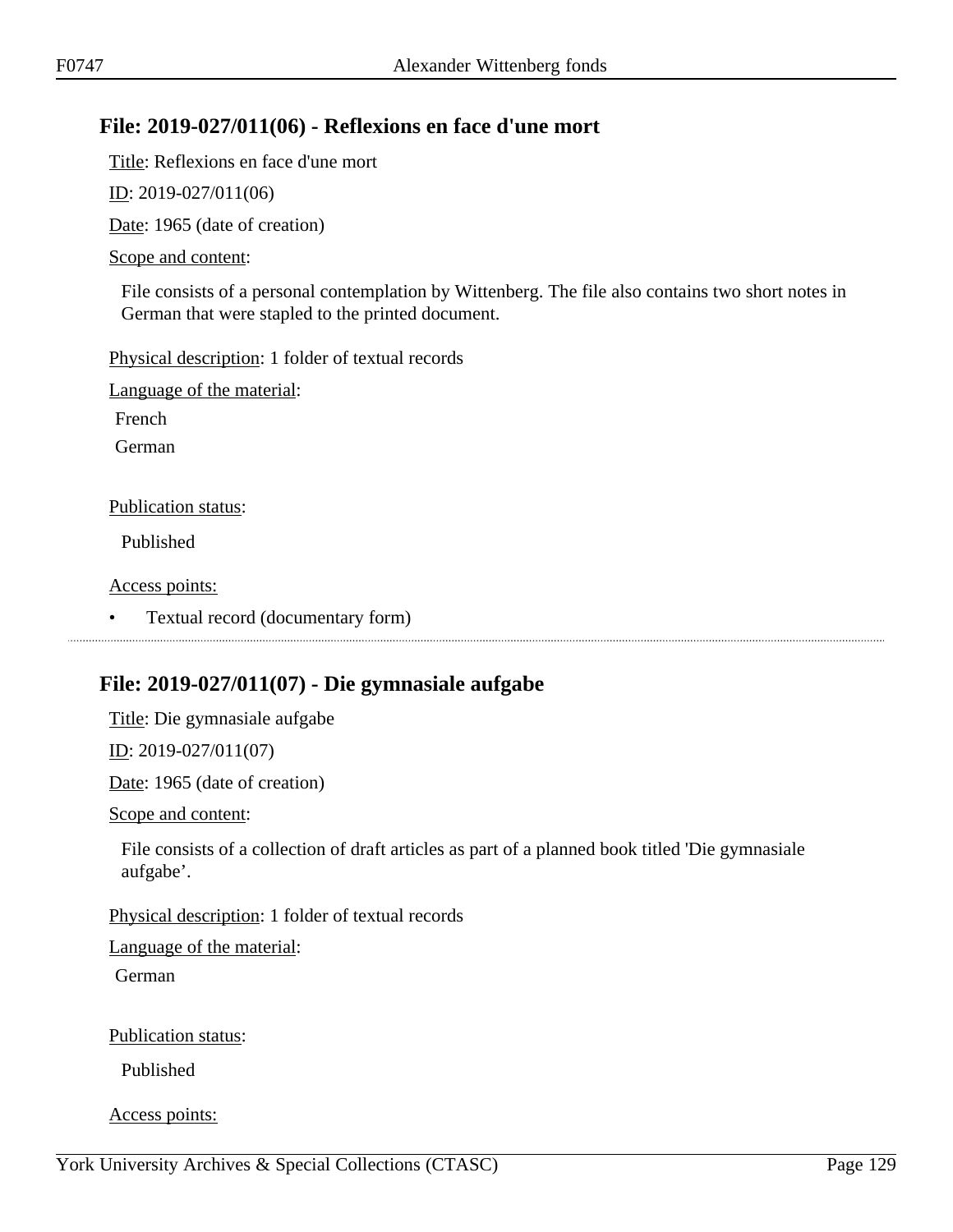#### • Textual record (documentary form)

### **File: 2019-027/011(08) - Supplementary manuscripts**

Title: Supplementary manuscripts

ID: 2019-027/011(08)

Date: 1965-1967 (date of creation)

#### Scope and content:

File consists of a several documents and notes that were found together in one file folder. Titles: "Einstein"; "Specialization, a service or treason of culture?"; "Concerning the formation of future professors of secondary education"; "mathematics in the gymnasium"; "The genetic principle"; "The task of the gymnasium"; "Democracy and the elite"; "Foreword to the English edition of 'bildung and mathematik'"; "Vorwort zur 2. auflage von 'bildung und mathematik'"; "Introduction to the American edition of 'bildung und mathematik'"; "the unfulfilled promise". The file also contains letters to publishers in Holland and Switzerland.

Physical description: 1 folder of textual records

Language of the material:

English

German

Publication status:

Published

Access points:

• Textual record (documentary form)

### **File: 2019-027/011(09) - Das genetische unterrichtsprinzip**

Title: Das genetische unterrichtsprinzip

ID: 2019-027/011(09)

Date: 1968 (date of creation)

Scope and content:

Item is a posthumous publication at 'neue sammlung', March/April 1968.

Physical description: 1 folder of textual records

Language of the material:

German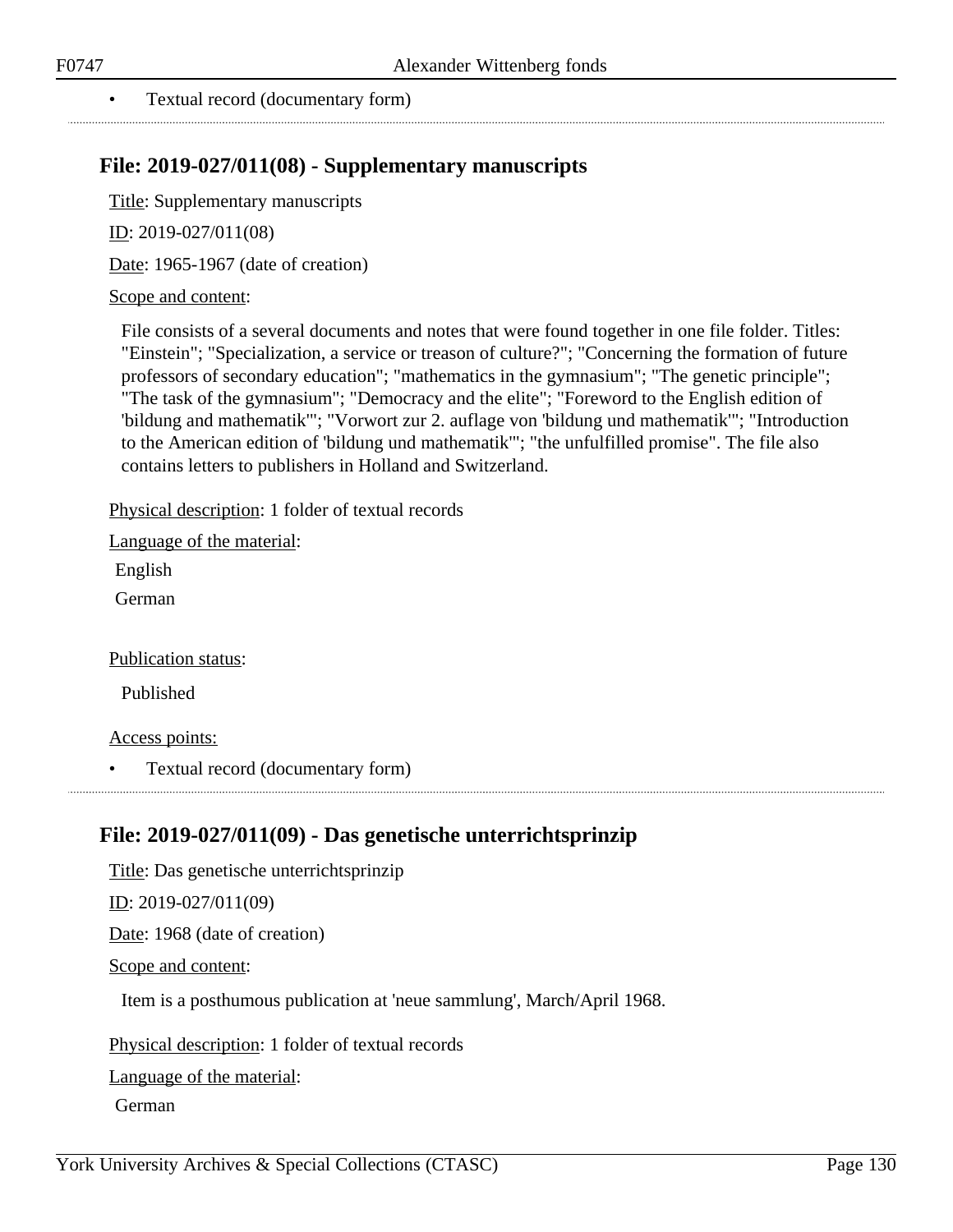Published

#### Access points:

• Textual record (documentary form)

# **File: 2019-027/011(10) - The prime imperatives**

Title: The prime imperatives ID: 2019-027/011(10) Date: 1968 (date of creation) Scope and content: Item is Wittenberg's posthumous book. Physical description: 1 folder of textual records Language of the material: English

Publication status:

Published

Access points:

• Textual record (documentary form)

# **File: 2019-027/011(11) - Quebec : the "revolution" with the wrong address**

Title: Quebec : the "revolution" with the wrong address ID: 2019-027/011(11) Date: [between 1960 and 1965] (date of creation) Scope and content: File consists of a draft, undated copy of an unpublished article. Physical description: 1 folder of textual records

Language of the material:

English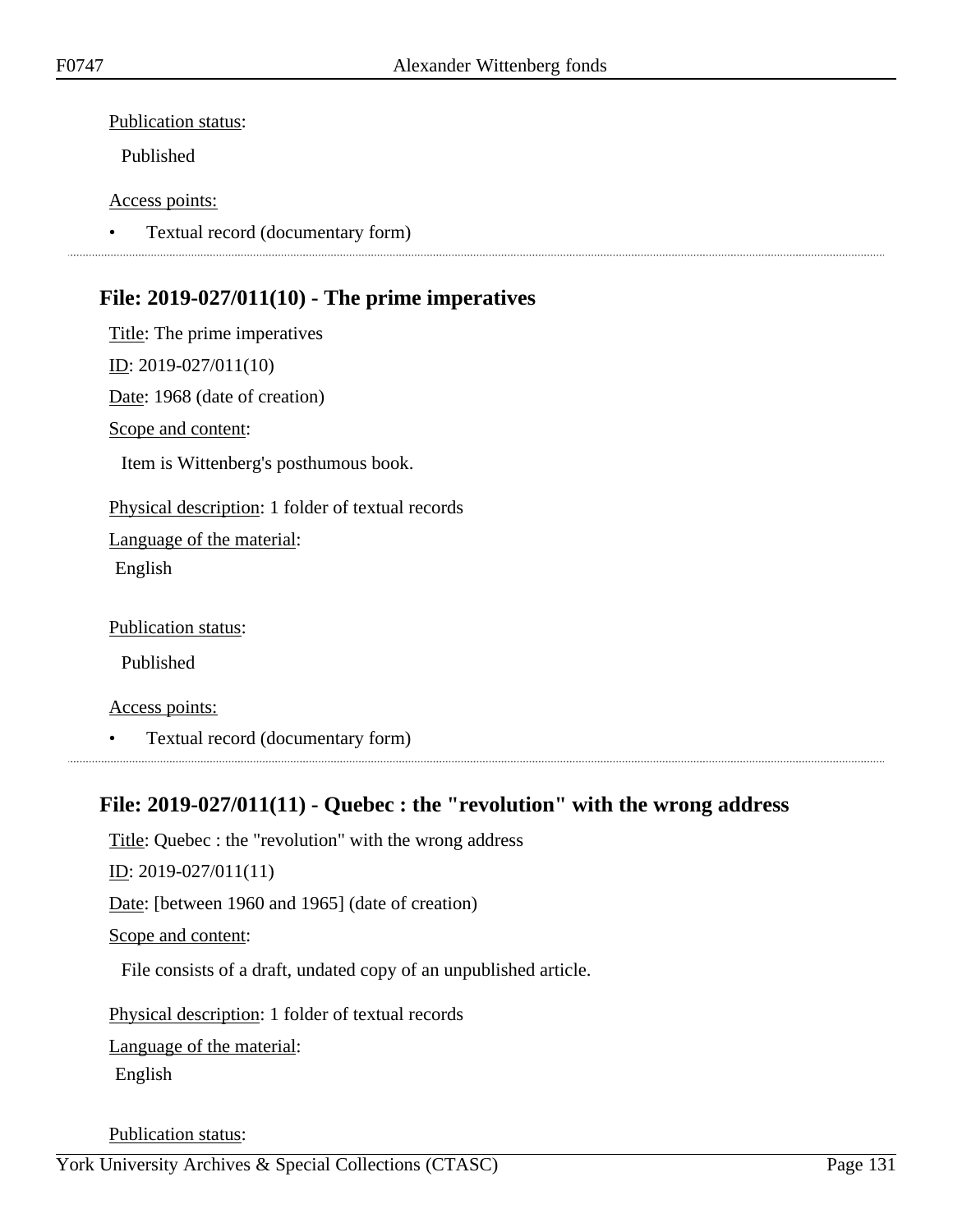#### Access points:

• Textual record (documentary form)

# **File: 2019-027/011(12) - Modernity at any price?**

Title: Modernity at any price? ID: 2019-027/011(12) Date: [between 1960 and 1965] (date of creation) Scope and content: File consists of a draft, undated copy of an unpublished article. Physical description: 1 folder of textual records Language of the material: English

Publication status:

Published

Access points:

• Textual record (documentary form)

# **File: 2019-027/011(13) - Comments concerning the report on the proposal for general and advance levels of instruction in grade 13**

Title: Comments concerning the report on the proposal for general and advance levels of instruction in grade 13

ID: 2019-027/011(13)

Date: [between 1960 and 1965] (date of creation)

Scope and content:

File consists of a draft, undated copy of an unpublished article.

Physical description: 1 folder of textual records

Language of the material:

English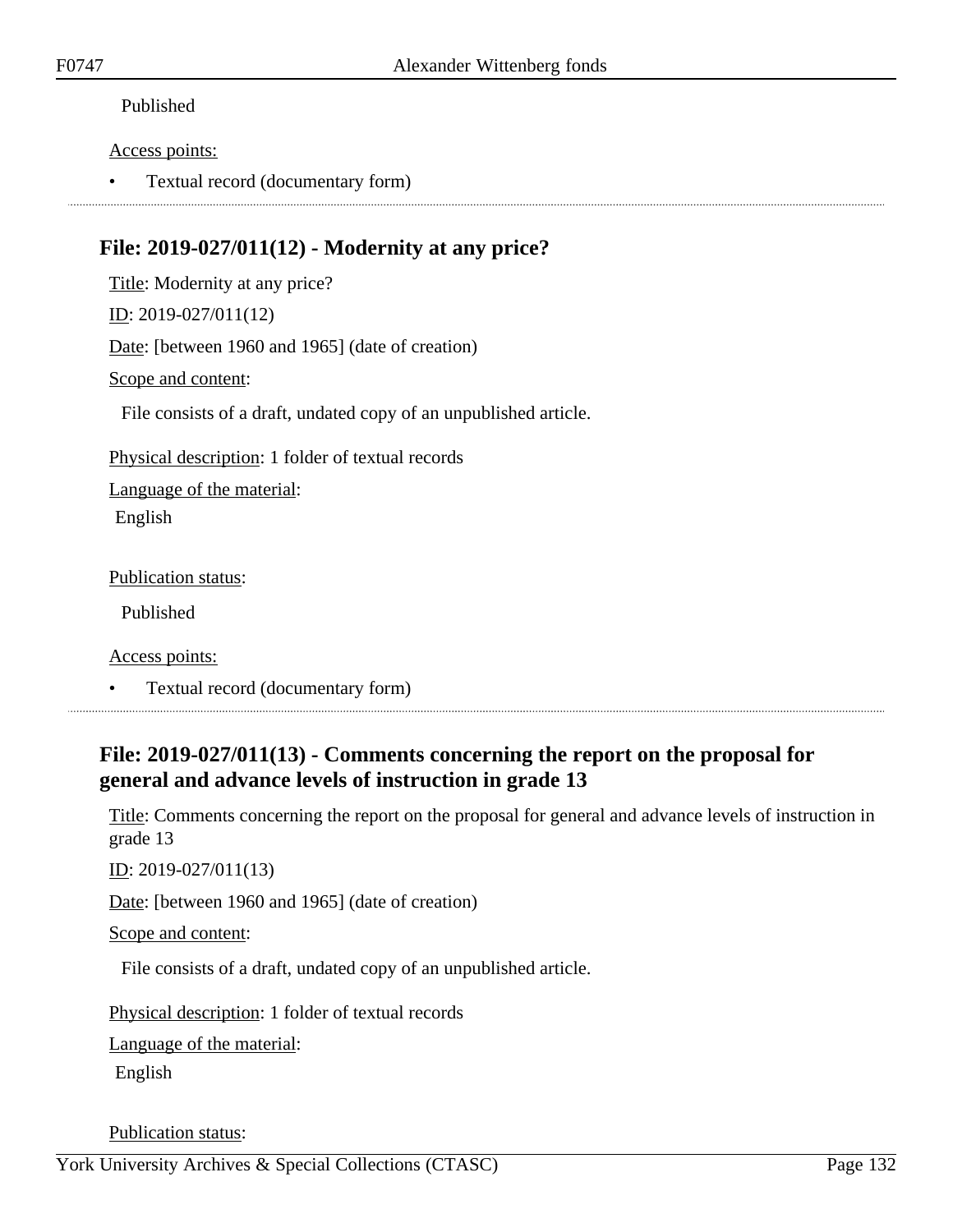#### Access points:

• Textual record (documentary form)

### **File: 2019-027/012(01) - Arbeitsplan**

Title: Arbeitsplan

ID: 2019-027/012(01)

Date: [between 1960 and 1965] (date of creation)

Scope and content:

Item is an undated work plan on future projects, including a section on a plan to write about Albert Einstein.

Physical description: 1 folder of textual records

Language of the material:

German

Publication status:

Published

Access points:

• Textual record (documentary form)

# **File: 2019-027/012(02) - To see the wood for the trees**

Title: To see the wood for the trees ID: 2019-027/012(02) Date: [between 1960 and 1965] (date of creation) Scope and content: Item is a handwritten, undated draft. Physical description: 1 folder of textual records

Language of the material:

English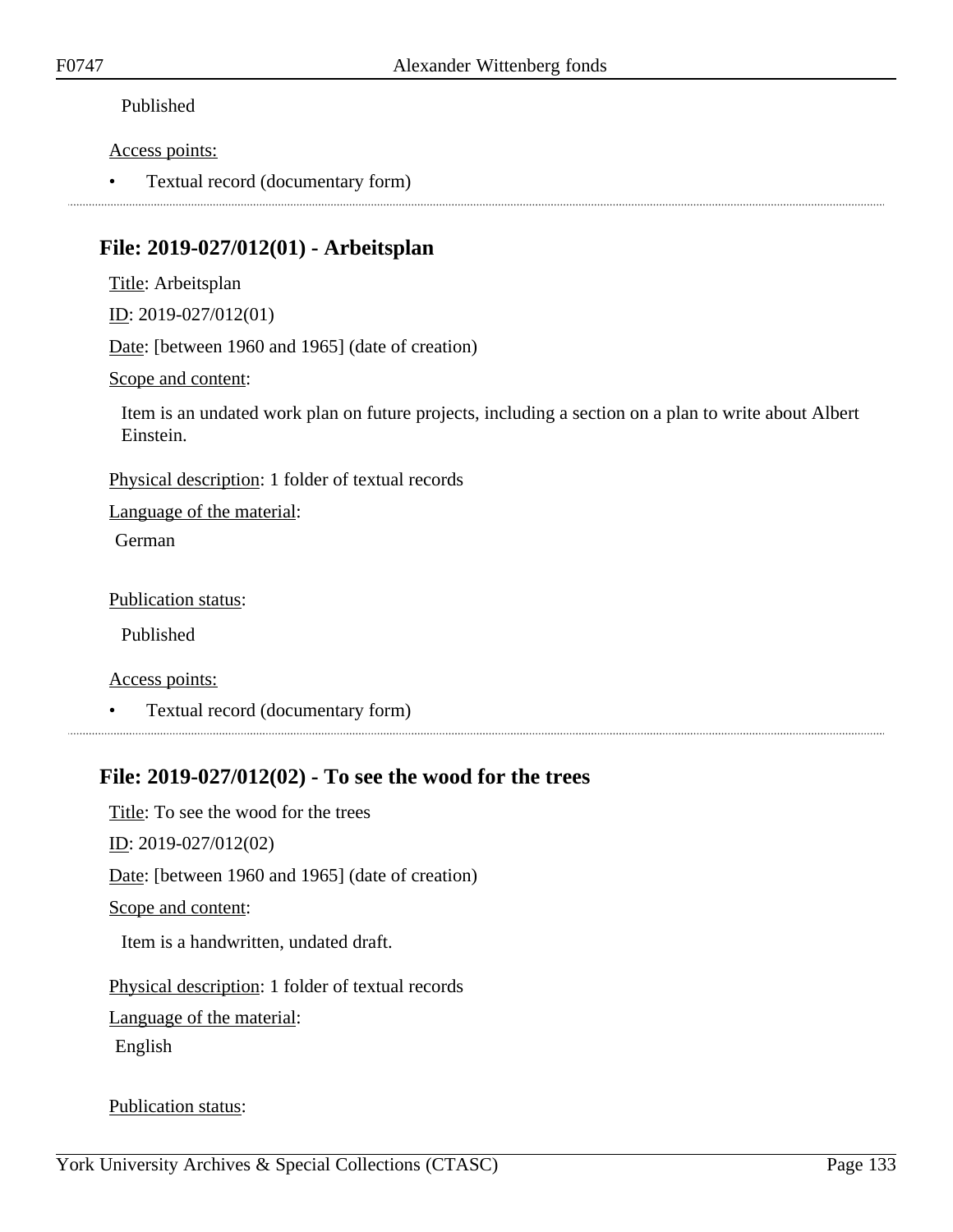#### Access points:

• Textual record (documentary form)

### **File: 2019-027/012(03) - Vested interests in education**

Title: Vested interests in education

ID: 2019-027/012(03)

Date: [between 1960 and 1965] (date of creation)

#### Scope and content:

Item is an unpublished article.

Physical description: 1 folder of textual records

Language of the material: English

Publication status:

Published

Access points:

• Textual record (documentary form)

# **File: 2019-027/012(04) - The crucial issue : training the teachers**

Title: The crucial issue : training the teachers ID: 2019-027/012(04) Date: [between 1960 and 1965] (date of creation) Scope and content: Item is an unpublished article. Physical description: 1 folder of textual records Language of the material: English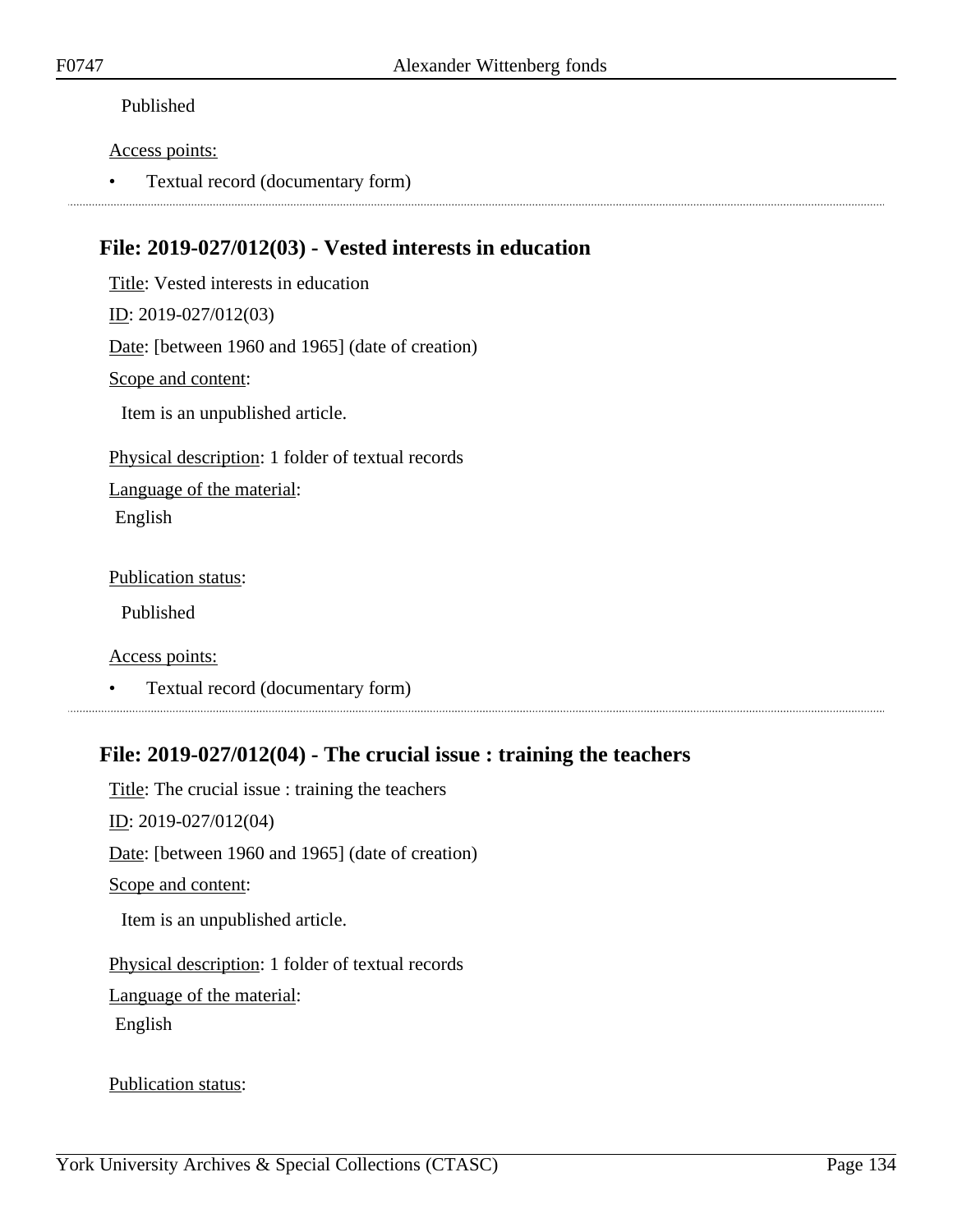#### Access points:

• Textual record (documentary form)

### **File: 2019-027/012(05) - Newspaper clippings : op-eds, letters to editors**

Title: Newspaper clippings : op-eds, letters to editors

ID: 2019-027/012(05)

Date: 1955-1965 (date of creation)

#### Scope and content:

File consists of newspaper clippings: op-eds and letters to the editor written by Wittenberg.

Physical description: 1 folder of textual records

Language of the material:

English

Yiddish

French

German

Publication status:

Published

Access points:

• Textual record (documentary form)

### **File: 2019-027/012(06) - Public engagements**

Title: Public engagements ID: 2019-027/012(06) Date: 1957-1967 (date of creation) Scope and content: File consists of notices on Wittenberg's public engagements: talks, lectures, conference programs.

Physical description: 1 folder of textual records Language of the material: English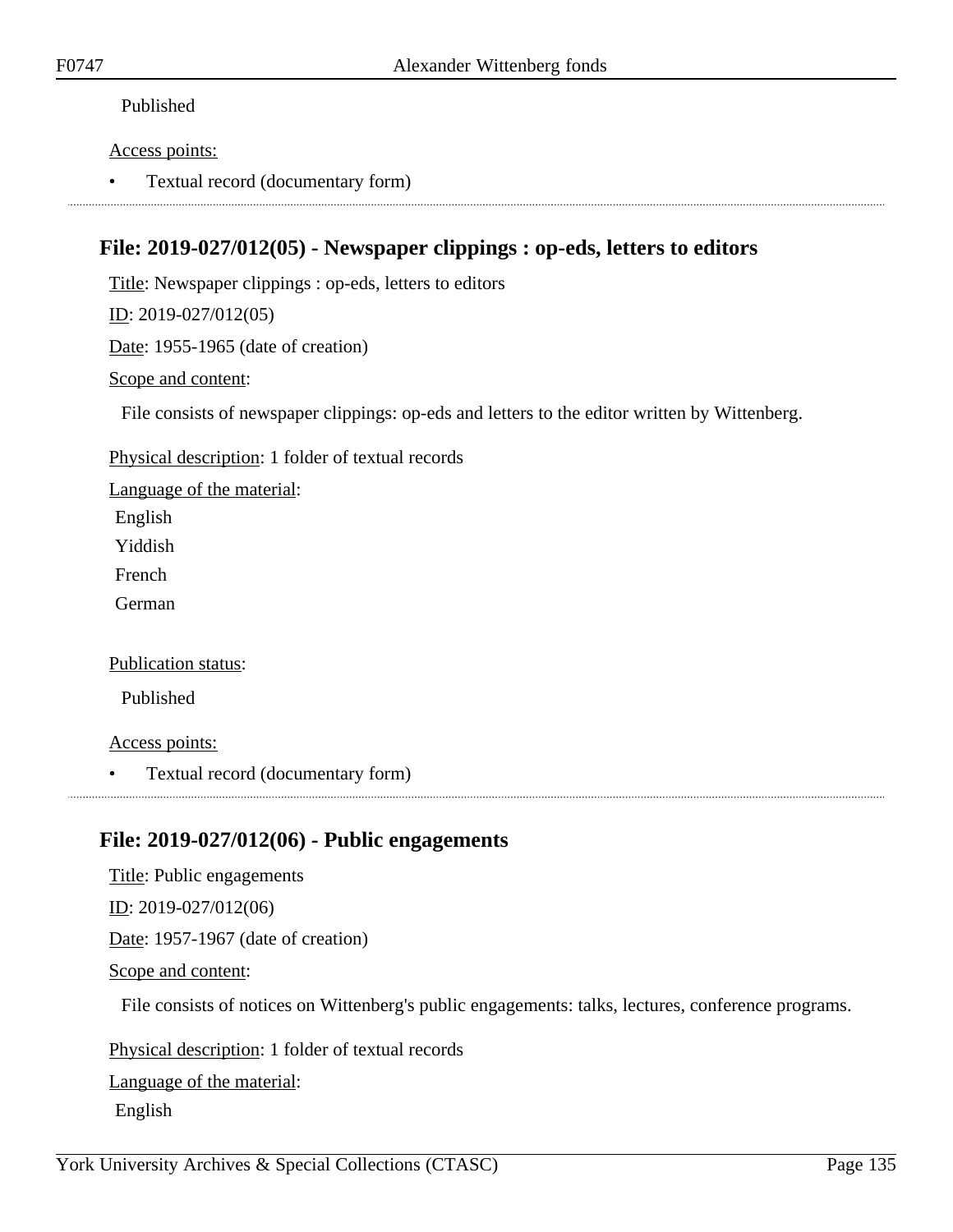### French

German

#### Publication status:

Published

#### Access points:

• Textual record (documentary form)

### **File: 2019-027/012(07) - Bildung und mathematik - drafts (1)**

Title: Bildung und mathematik - drafts (1)

ID: 2019-027/012(07)

Date: [between 1960 and 1963] (date of creation)

#### Scope and content:

File consists of drafts of several of the book's chapters.

Physical description: 1 folder of textual records

Language of the material:

German

#### Publication status:

Published

Access points:

• Textual record (documentary form)

# **File: 2019-027/012(08) - Bildung und mathematik - drafts (2)**

Title: Bildung und mathematik - drafts (2) ID: 2019-027/012(08) Date: [between 1960 and 1963] (date of creation) Scope and content: File consists of drafts of several of the book's chapters.

Physical description: 1 folder of textual records Language of the material: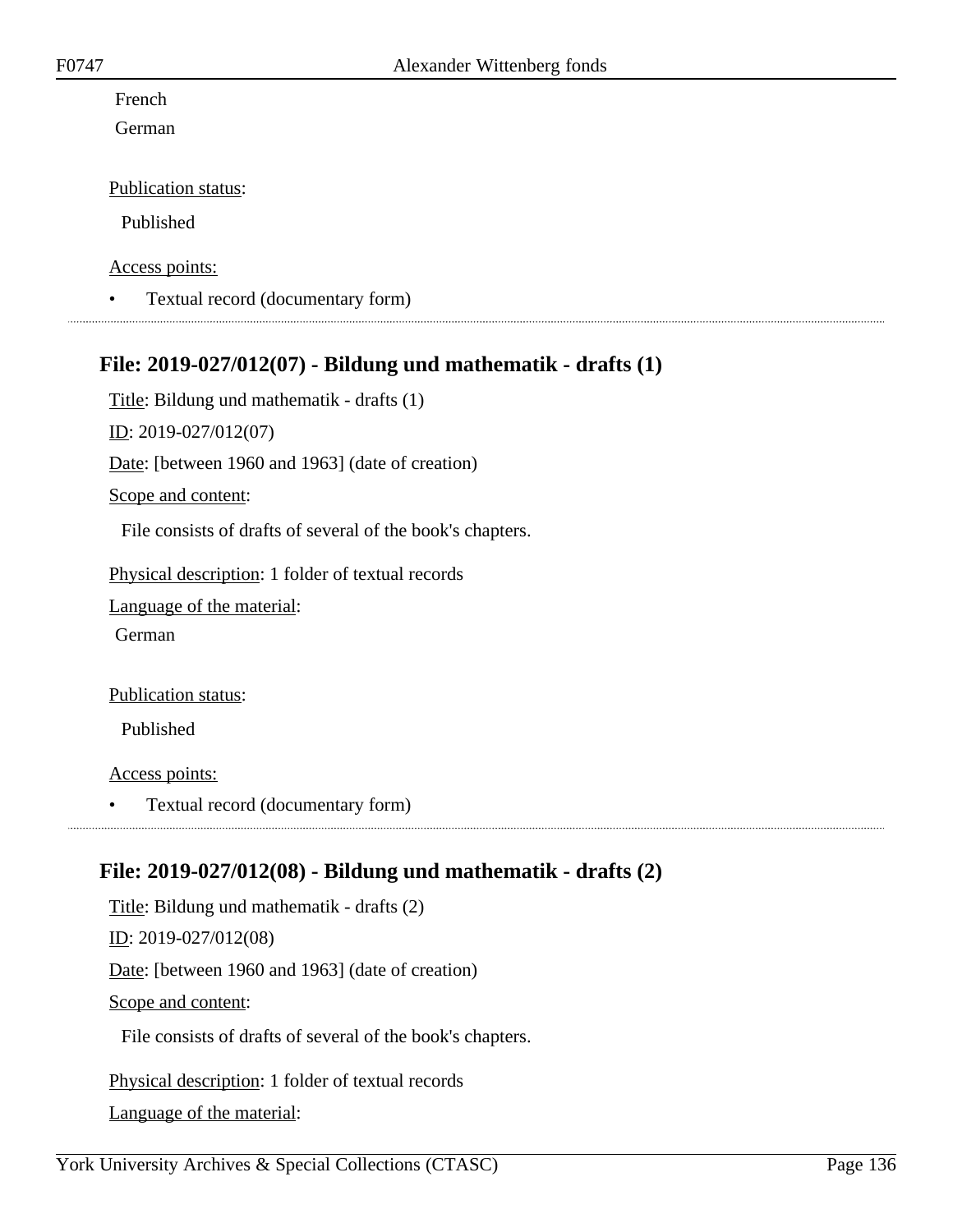#### German

Publication status:

Published

Access points:

• Textual record (documentary form)

### **File: 2019-027/012(09) - Bildung und mathematik - drafts (3)**

Title: Bildung und mathematik - drafts (3) ID: 2019-027/012(09) Date: [between 1960 and 1963] (date of creation) Scope and content: File consists of drafts of several of the book's chapters. Physical description: 1 folder of textual records Language of the material: German Publication status:

Published

Access points:

• Textual record (documentary form)

### **File: 2019-027/012(10) - Number : A case study in knowledge**

Title: Number : A case study in knowledge ID: 2019-027/012(10) Date: [between 1960 and 1965] (date of creation) Scope and content: File consists of handwritten, undated draft for a planned book. Physical description: 1 folder of textual records

Language of the material:

English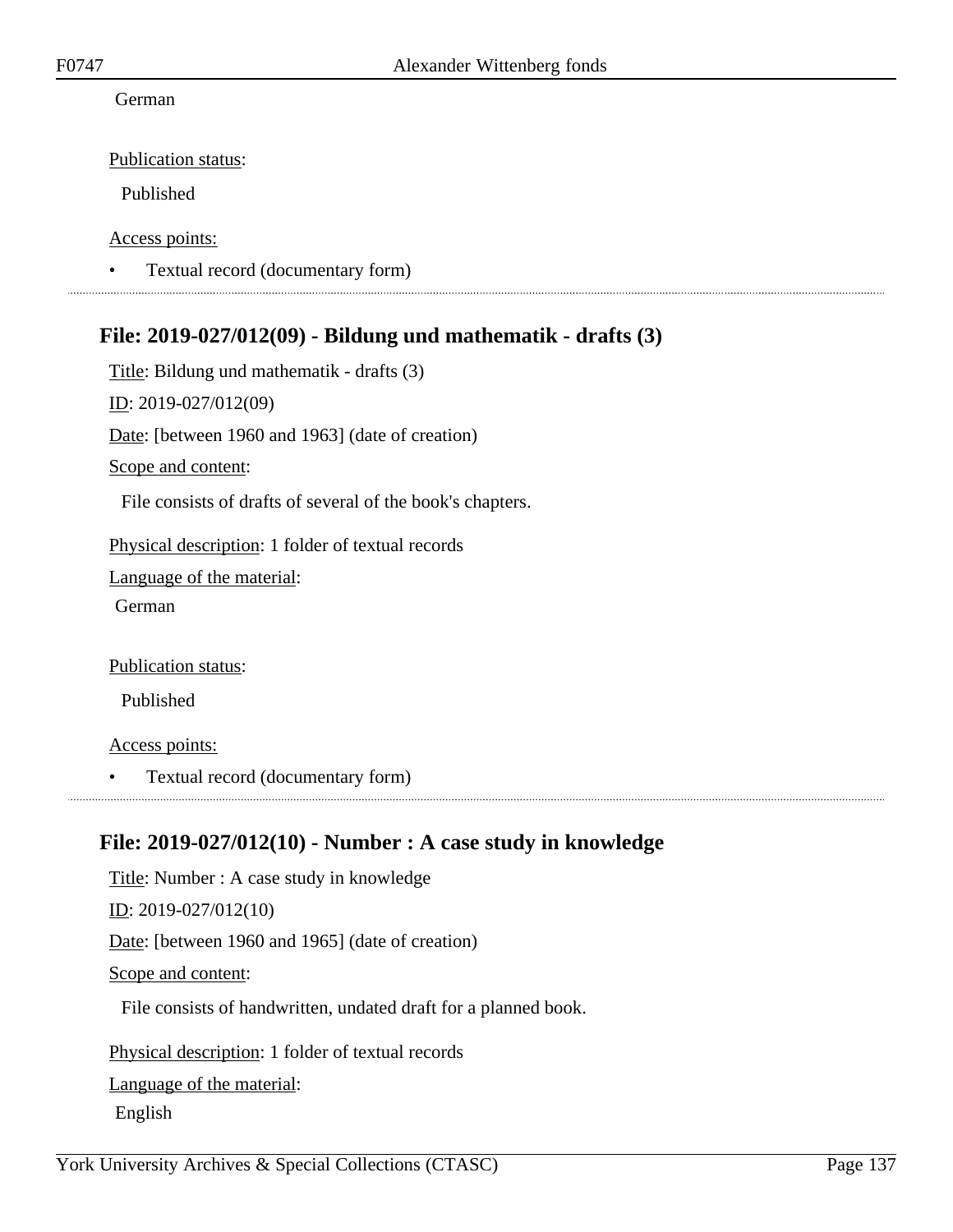Published

#### Access points:

• Textual record (documentary form)

# **File: 2019-027/012(11) - Education : the unfulfilled promise - drafts (1)**

Title: Education : the unfulfilled promise - drafts (1)

#### ID: 2019-027/012(11)

Date: 1965 (date of creation)

Scope and content:

File consists of draft copies with notes of the printed version of Wittenberg's 1965 broadcasted CBC talks.

Physical description: 1 folder of textual records

Language of the material: English

Publication status:

Published

Access points:

• Textual record (documentary form)

# **File: 2019-027/012(12) - Education : the unfulfilled promise - drafts (2)**

Title: Education : the unfulfilled promise - drafts (2)

<u>ID</u>: 2019-027/012(12)

Date: 1965 (date of creation)

Scope and content:

File consists of draft copies with notes of the printed version of Wittenberg's 1965 broadcasted CBC talks.

Physical description: 1 folder of textual records

Language of the material:

English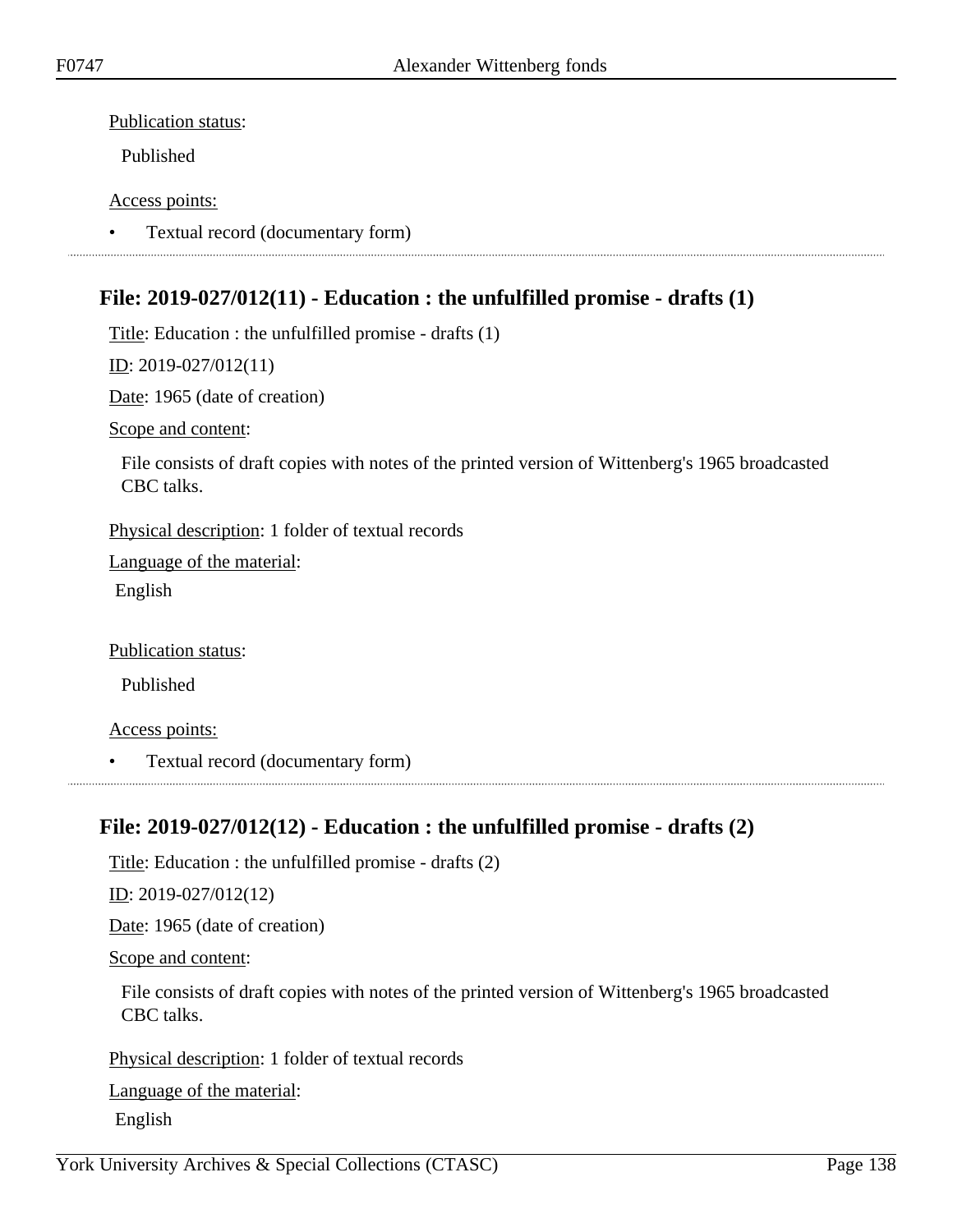Published

#### Access points:

• Textual record (documentary form)

### **File: 2019-027/013(01) - The prime imperatives - draft (1)**

Title: The prime imperatives - draft (1) ID: 2019-027/013(01) Date: [between 1960 and 1965] (date of creation) Scope and content: File consists of drafts of several of the book's chapters. Physical description: 1 folder of textual records Language of the material: English

Publication status:

Published

Access points:

• Textual record (documentary form)

### **File: 2019-027/013(02) - The prime imperatives - draft (2)**

Title: The prime imperatives - draft (2) ID: 2019-027/013(02) Date: [between 1960 and 1965] (date of creation) Scope and content: File consists of drafts of several of the book's chapters.

Physical description: 1 folder of textual records

Language of the material:

English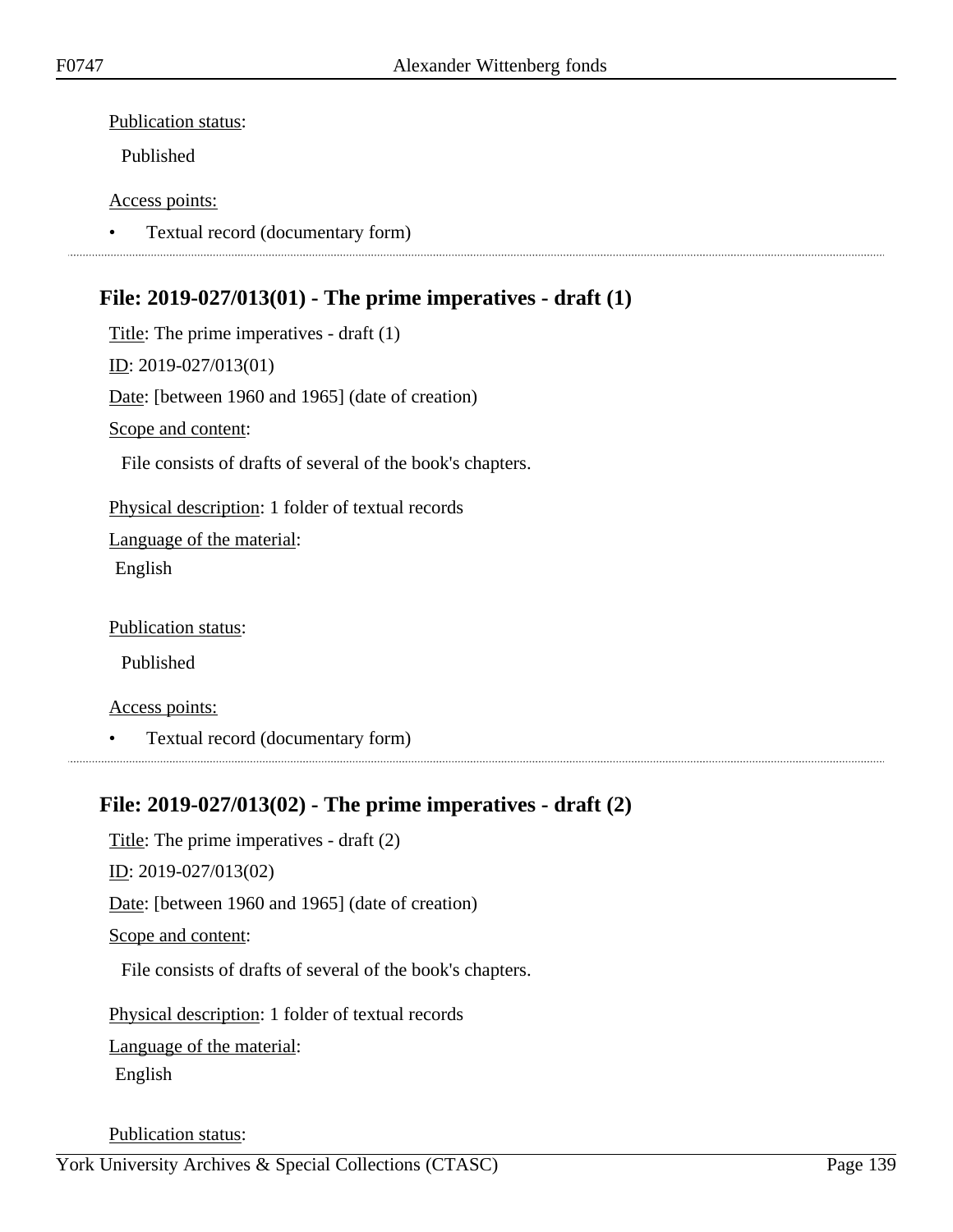#### Access points:

• Textual record (documentary form)

# **File: 2019-027/013(03) - Vectors - draft (1)**

Title: Vectors - draft (1) ID: 2019-027/013(03)

Date: [between 1960 and 1965] (date of creation)

Scope and content:

File consists of a draft for a planned University level textbook on vectors algebra.

Physical description: 1 folder of textual records

Language of the material: English

Publication status:

Published

Access points:

• Textual record (documentary form)

### **File: 2019-027/013(04) - Vectors - draft (2)**

Title: Vectors - draft (2) ID: 2019-027/013(04) Date: [between 1960 and 1965] (date of creation) Scope and content: File consists of a draft for a planned University level textbook on vectors algebra. Physical description: 1 folder of textual records Language of the material:

English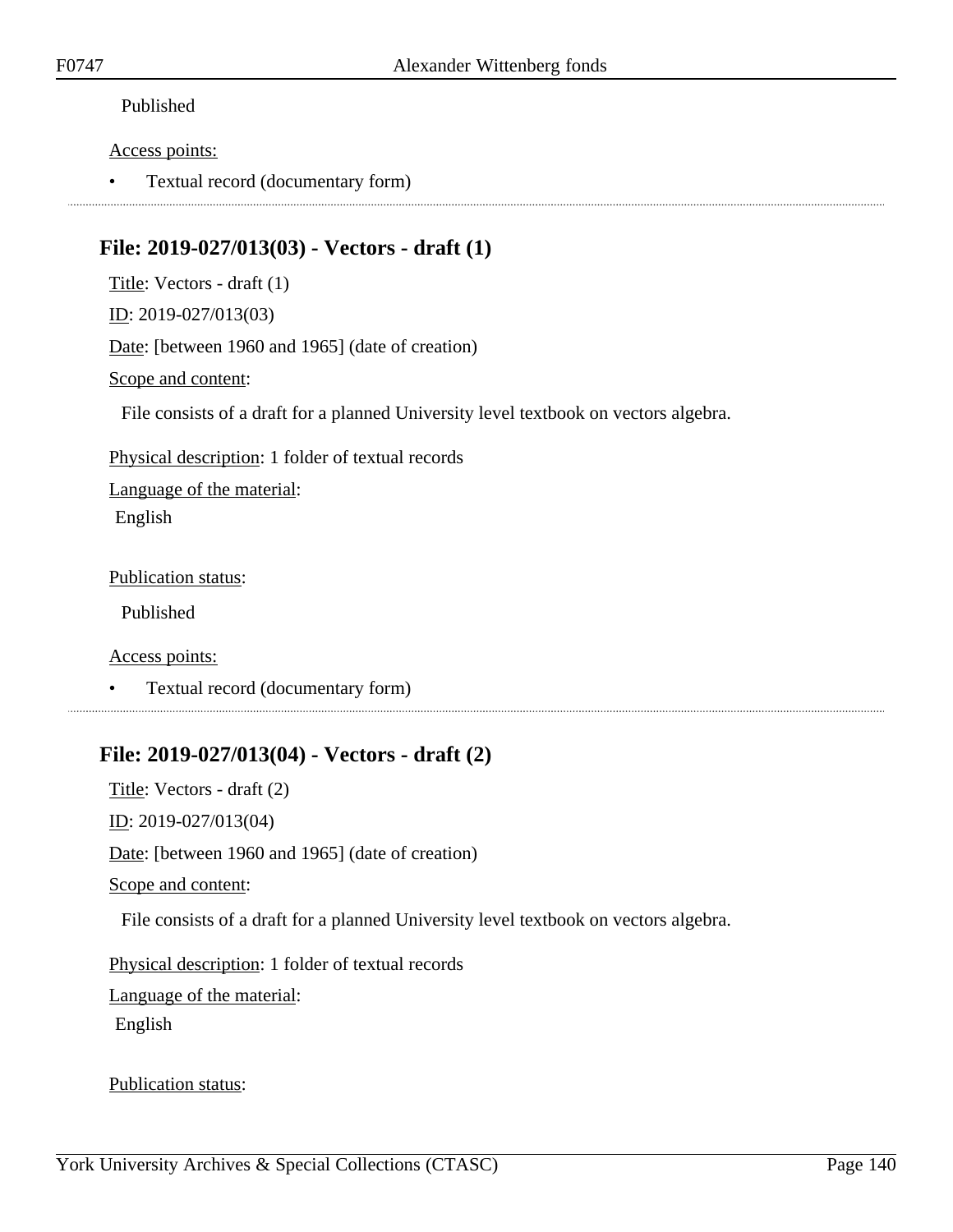#### Access points:

• Textual record (documentary form)

### **Series: S00958 - Audio materials**

Title: Audio materials

ID: S00958

Date: 1965 (date of creation)

Scope and content:

Series consists of seven audio reels containing lectures titled 'Education: the unfulfilled promise' which were broadcast on CBC Radio, as well as eight other audio recordings associated with Wittenberg's research.

Physical description: 15 audio reels

Language of the material: English

Publication status:

Published

Access points:

• Sound recording (documentary form)

# **Item: 2019-027/008(05) - C.B.C. Education #1**

Title: C.B.C. Education #1

ID: 2019-027/008(05)

Date: 1965 (date of creation)

Scope and content:

Item is an audio reel containing Wittenberg's first of seven talks on CBC radio - 'Education: the unfulfilled promise', broadcast on 6 April 1965.

Physical description: 1 audio reel

Language of the material:

English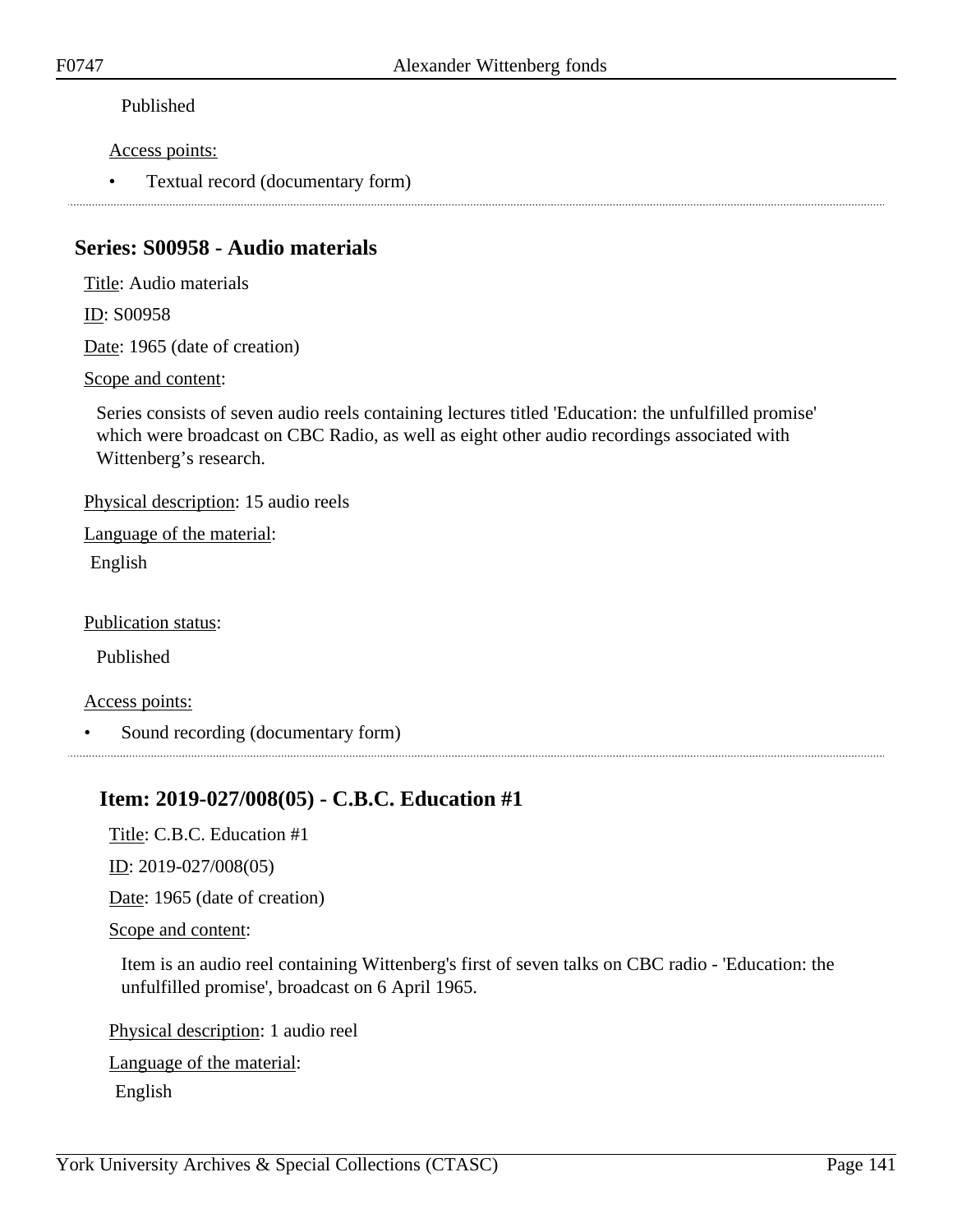Published

#### Access points:

• Sound recording (documentary form)

### **Item: 2019-027/008(06) - C.B.C. Education #2**

Title: C.B.C. Education #2

ID: 2019-027/008(06)

Date: 1965 (date of creation)

Scope and content:

Item is an audio reel containing Wittenberg's second of seven talks on CBC radio - 'Education: the unfulfilled promise', broadcast on April 13, 1965.

Physical description: 1 audio reel

Language of the material:

English

Publication status:

Published

Access points:

• Sound recording (documentary form)

### **Item: 2019-027/008(07) - C.B.C. Education #3**

Title: C.B.C. Education #3

ID: 2019-027/008(07)

Date: 1965 (date of creation)

#### Scope and content:

Item is an audio reel containing Wittenberg's third of seven talks on CBC radio - 'Education: the unfulfilled promise', broadcast on April 20, 1965.

Physical description: 1 audio reel

Language of the material: English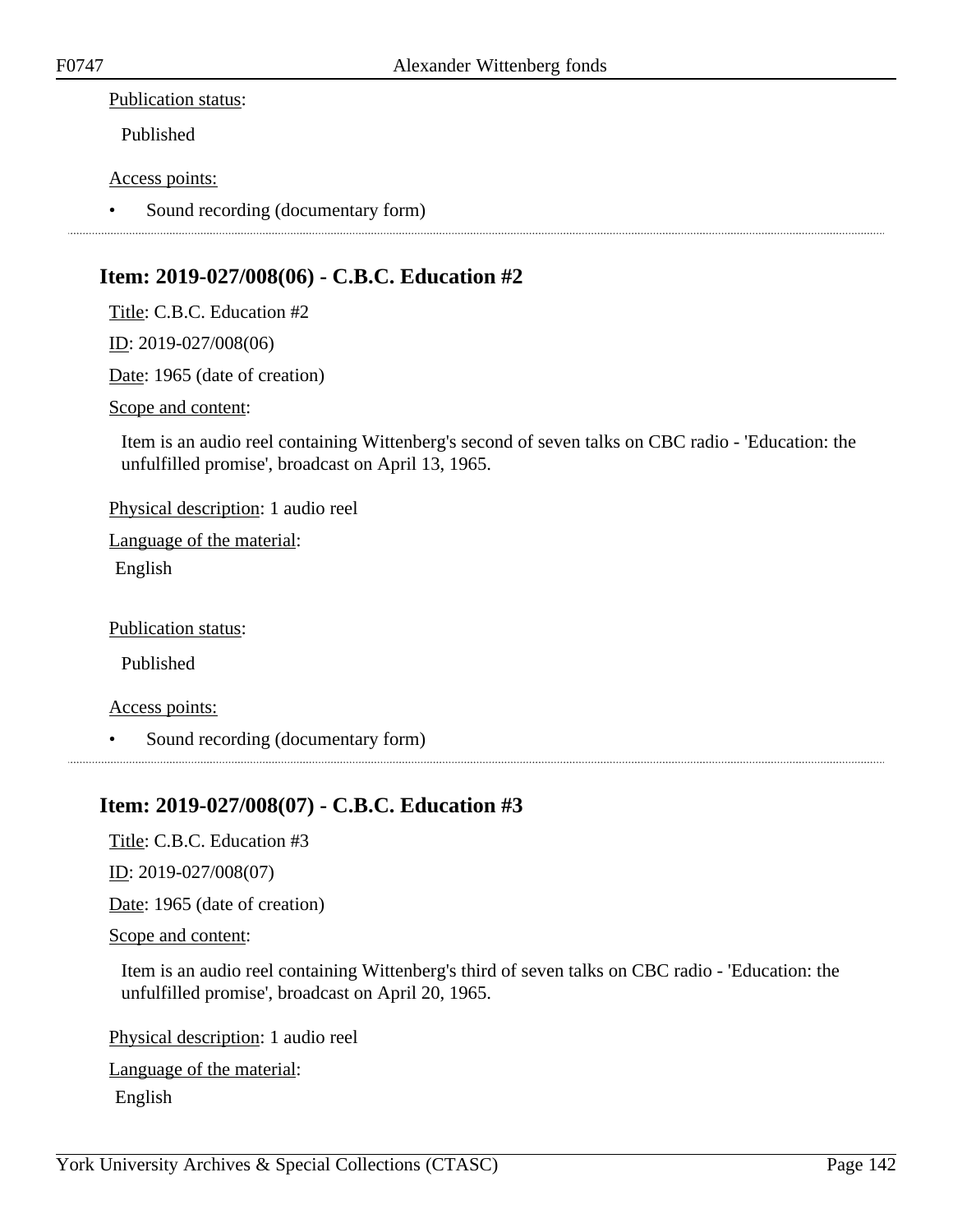Published

#### Access points:

• Sound recording (documentary form)

### **Item: 2019-027/008(08) - C.B.C. Education #4**

Title: C.B.C. Education #4

ID: 2019-027/008(08)

Date: 1965 (date of creation)

Scope and content:

Item is an audio reel containing Wittenberg's fourth of seven talks on CBC radio - 'Education: the unfulfilled promise', broadcast on April 27, 1965.

Physical description: 1 audio reel

Language of the material:

English

Publication status:

Published

Access points:

• Sound recording (documentary form)

### **Item: 2019-027/008(09) - C.B.C. Education #5**

Title: C.B.C. Education #5

ID: 2019-027/008(09)

Date: 1965 (date of creation)

#### Scope and content:

Item is an audio reel containing Wittenberg's fifth of seven talks on CBC radio - 'Education: the unfulfilled promise', broadcast on May 4, 1965.

Physical description: 1 audio reel

Language of the material: English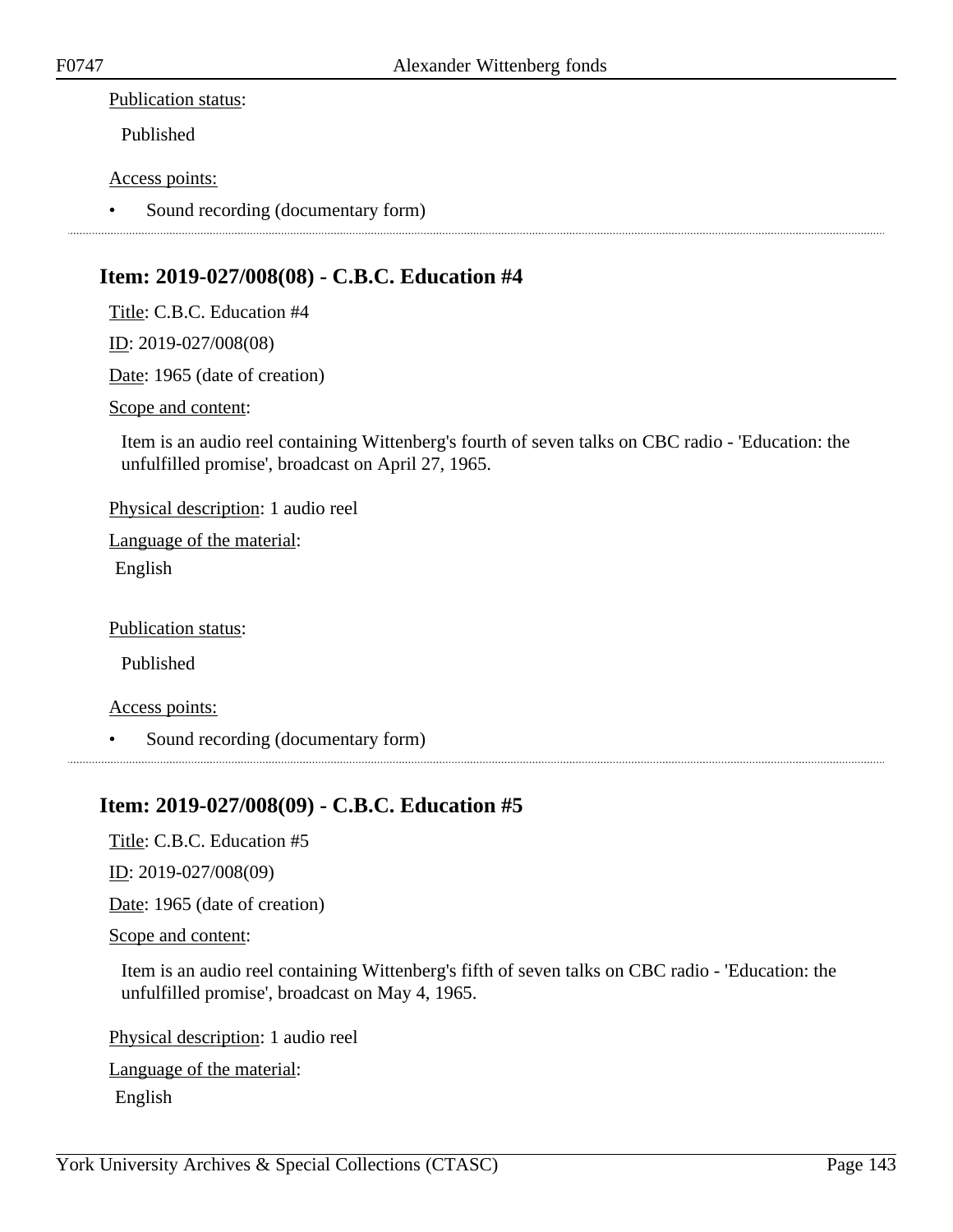Published

#### Access points:

• Sound recording (documentary form)

### **Item: 2019-027/008(10) - C.B.C. Education #6**

Title: C.B.C. Education #6

ID: 2019-027/008(10)

Date: 1965 (date of creation)

Scope and content:

Item is an audio reel containing Wittenberg's sixth of seven talks on CBC radio - 'Education: the unfulfilled promise', broadcast on May 11, 1965.

Physical description: 1 audio reel

Language of the material:

English

Publication status:

Published

Access points:

• Sound recording (documentary form)

### **Item: 2019-027/008(11) - C.B.C. Education #7**

Title: C.B.C. Education #7

ID: 2019-027/008(11)

Date: 1965 (date of creation)

#### Scope and content:

Item is an audio reel containing Wittenberg's seventh of seven talks on CBC radio - 'Education: the unfulfilled promise', broadcast on May 18, 1965.

Physical description: 1 audio reel

Language of the material: English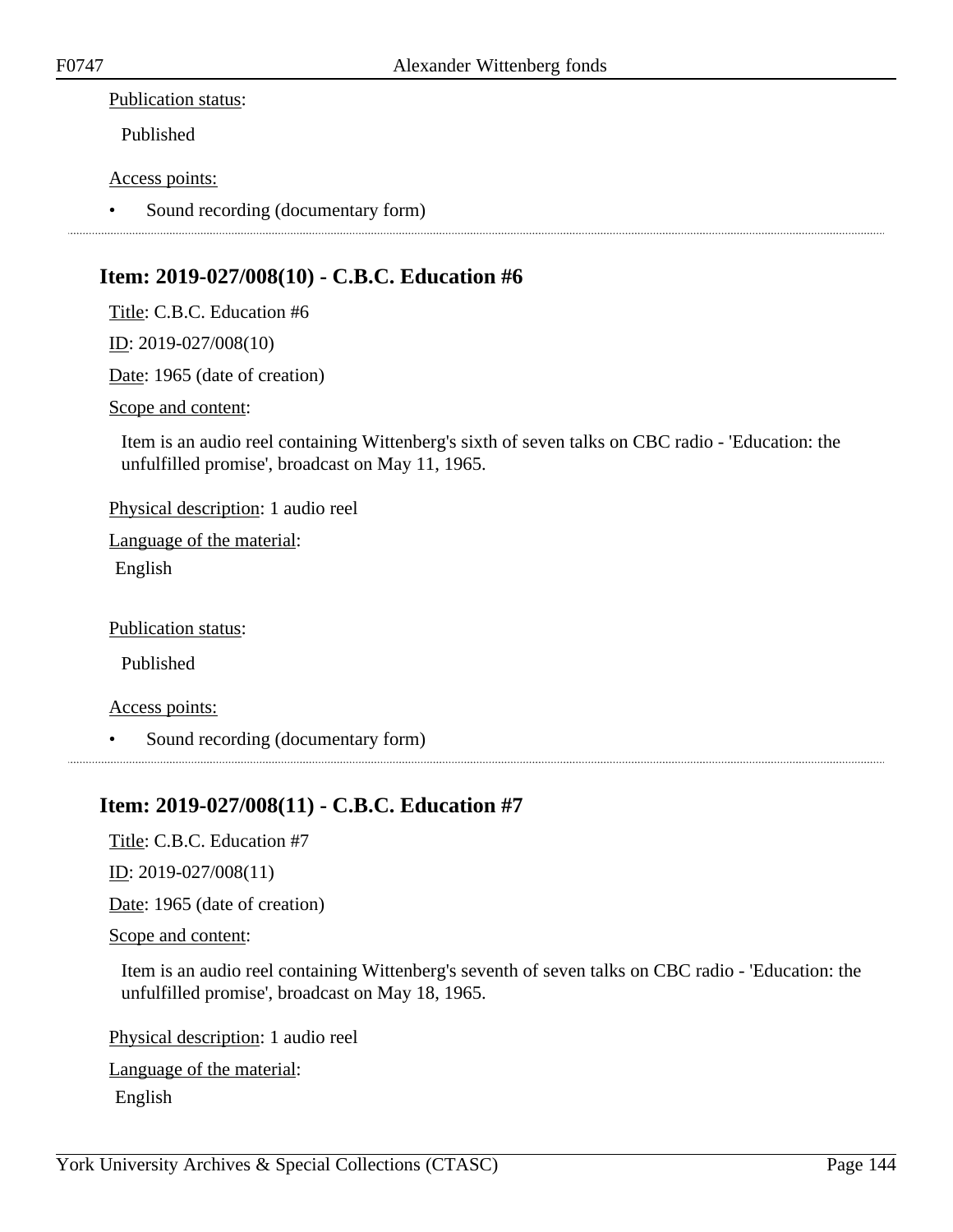### Publication status:

Published

### Access points:

• Sound recording (documentary form)

# **Item: 2019-027/008(12) - Ampex collector's library tape 1**

Title: Ampex collector's library tape 1

ID: 2019-027/008(12)

Date: [between 1962 and 1965] (date of creation)

Scope and content:

Item is an audio reel with an attached note containing the names of several of Wittenberg's later researches.

Physical description: 1 audio reel

Language of the material:

English

Publication status:

Published

Access points:

• Sound recording (documentary form)

## **Item: 2019-027/008(13) - Ampex collector's library tape 2**

Title: Ampex collector's library tape 2

ID: 2019-027/008(13)

Date: [between 1962 and 1965] (date of creation)

Scope and content:

Item is an audio reel with an attached note containing the names of several of Wittenberg's later researches.

Physical description: 1 audio reel

Language of the material: English